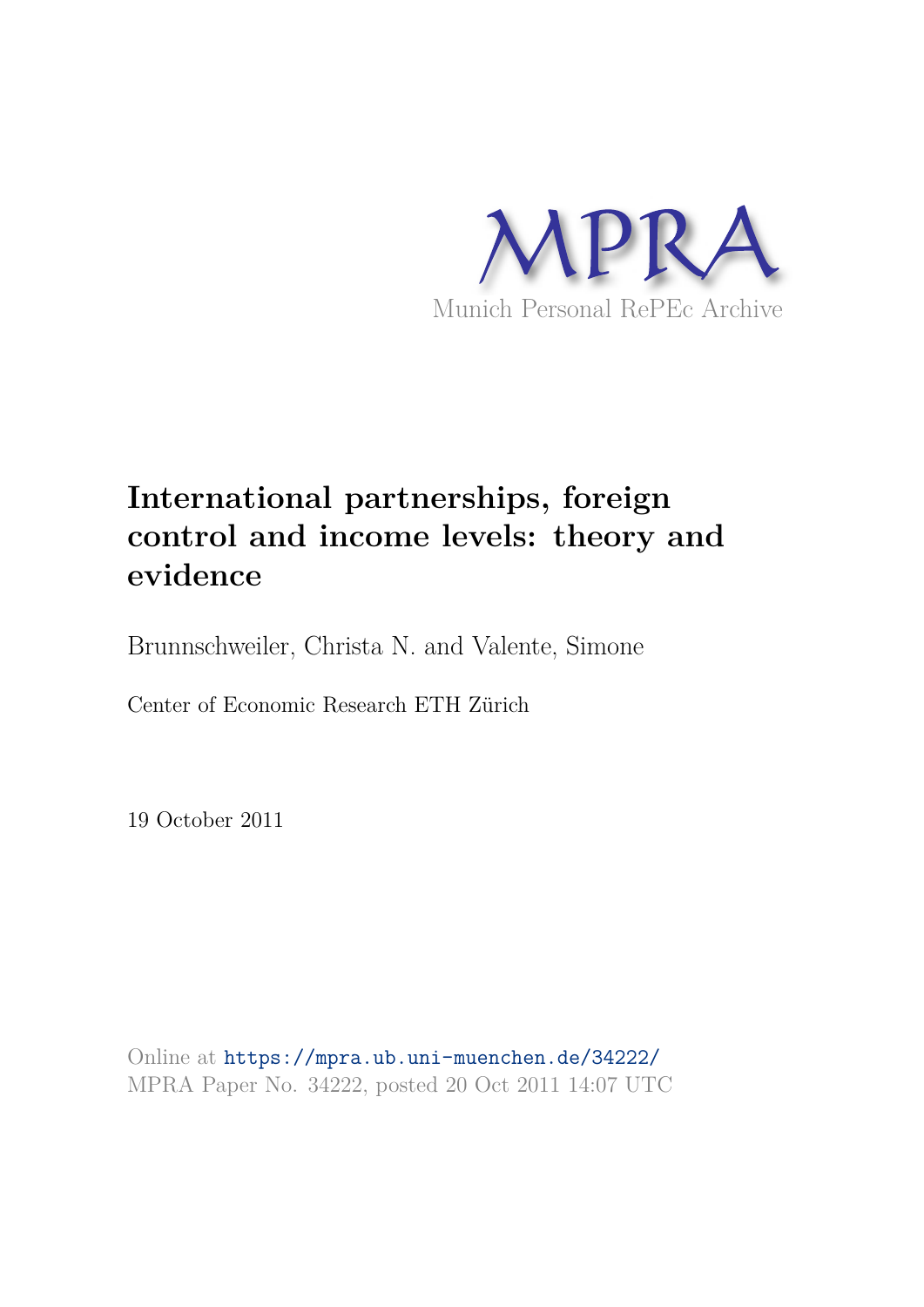## International Partnerships, Foreign Control and Income Levels: Theory and Evidence

Christa N. Brunnschweiler<sup>†</sup> Center of Economic Research, ETH Zürich

Simone Valente<sup>‡</sup> Center of Economic Research, ETH Zürich

October 19, 2011

#### Abstract

We analyze the effects of different regimes of control rights over critical resources on the total domestic income of open economies. We consider home control, foreign control, and international partnerships in a theoretical model where contracts are incomplete, resource exploitation requires local capital, and foreign technologies are more efficient. Enacting foreign control is never optimal, and assigning complete residual rights to foreign firms reduces domestic income. Two testable predictions are derived. First, international partnerships tend to generate higher domestic income than foreign control. Second, the typical regime choice is either partnership or foreign control when the international relative profitability of the domestic resource endowment is high or intermediate, and home control with low relative profitability. We test these predictions using a new dataset on petroleum ownership structures for up to 68 countries between 1867-2008, finding strong empirical support for the theoretical results.

Jel Codes D23, F20, O13.

Keywords Property rights, control rights, income, oil, panel data.

We gratefully acknowledge helpful comments by Manuel Arrellano, Rick van der Ploeg, Ragnar Torvik, and seminar participants at NTNU Trondheim, University of Bern, and ETH Zürich. The usual disclaimer applies.

<sup>&</sup>lt;sup>†</sup>Christa N. Brunnschweiler, CER-ETH, Zürichbergstrasse 18, ZUE F-15, CH-8032 Zürich, Switzerland. Phone: +41 44 632 5305. Fax: +41 44 632 1362. E-mail: cbrunnschweiler@ethz.ch.

<sup>&</sup>lt;sup>‡</sup>Simone Valente, CER-ETH, Zürichbergstrasse 18, ZUE F-13, CH-8032 Zürich, Switzerland. Phone: +41 44 632 4724. Fax: +41 44 632 13 62. E-mail: svalente@ethz.ch.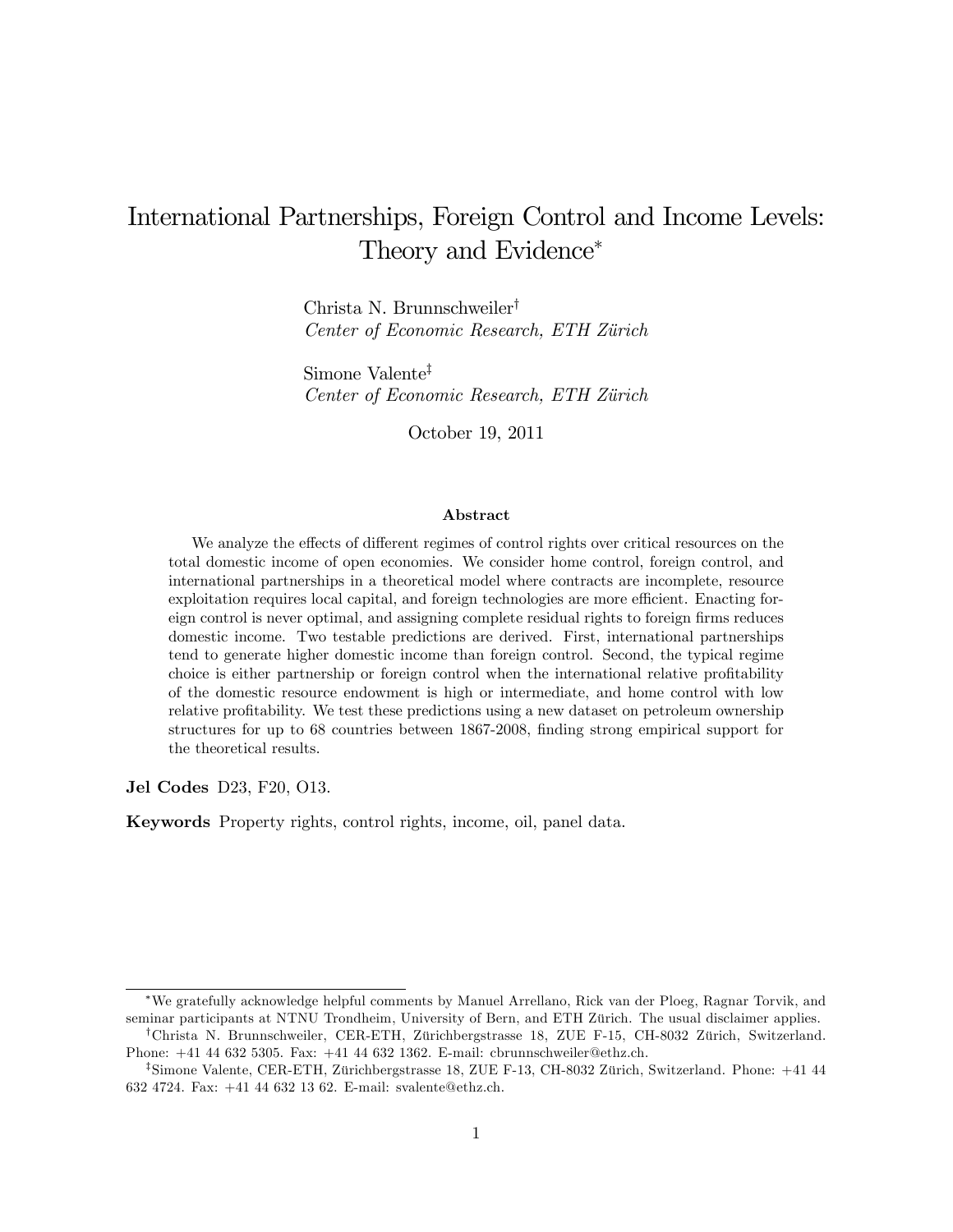## 1 Introduction

In a world with costly transactions and incomplete contracts, the allocation of control rights over productive assets influences the size and the distribution of the gains from economic activity, and directly affects the incentives for agents to invest. From this perspective, who has control over the exploitation of critical resources  $-e.g.,$  essential primary inputs  $-\text{ is a crucial determinant of}$ economic performance, especially in developing countries richly endowed with natural wealth.<sup>1</sup> In this paper, we investigate the causes and consequences of different regimes of control rights over the exploitation of primary resources. Our analysis has four distinctive features. First, we look beyond the conventional division between private and public ownership and instead focus on domestic, foreign, and mixed ëinternational partnershipí forms of control rights regimes. Second, control rights regimes are the outcome of bargaining between exploiting firms and the State, which is the *de jure* owner of the resource stock.<sup>2</sup> Third, we study how different control regimes influence the aggregate income of a resource-rich economy when the primary sector coexists with, and withdraws rival inputs from, non-primary sectors. Fourth, we address this issue at both the theoretical and empirical levels, testing the predictions of the model on a new dataset on petroleum control rights structures.

Situations of substantial foreign control over strategic primary resources are quite common in todayís globalized world. Considering a representative sample of sixty-four oil-producing economies in 2005, we observe that domestic control is the dominant property structure in only nine countries: foreign control and international partnerships prevail in the vast majority of cases – twenty-four and thirty-one countries, respectively.<sup>3</sup> Standard economic reasoning suggests that technological gaps play a fundamental role in the rise of foreign-control regimes or international partnerships. Countries that discover new stocks of natural resources often lack the technological know-how necessary to exploit these endowments, and the foreign firms operating abroad in the sector of interest are typically more efficient than yet-to-be-established domestic enterprises. In this scenario  $-\;$  which most likely but not exclusively arises in less developed economies – the resource-rich country may gain from assigning full or partial control rights to foreign firms: the natural endowment is exploited with the most efficient technology and generates additional domestic income as the foreign firm pays concession fees and royalties.

The flip side of enacting foreign control is that the residual profits reaped from resource exploitation are repatriated and potentially re-invested abroad. A recent OECD study shows that, in low-income countries, foreign firms' profit remittances exceeded new foreign direct investment (FDI) inflows in every year between  $1999-2005$  – a pattern which is especially strong during periods of economic crisis, when parent companies tend to repatriate financial resources to strengthen their balance sheet (Mold et al. 2009). More generally, foreign-based firms have

<sup>&</sup>lt;sup>1</sup>In this paper, we distinguish between property and control rights: the former regards basic ownership rights, while the latter includes access, exploitation and investment rights, which can be assigned independently of basic ownership of an asset. The link between property rights and economic development is the subject of a growing body of literature. An excellent discussion of the main ideas is Besley and Gathak (2010).

<sup>&</sup>lt;sup>2</sup>The United Nations General Assembly resolution 1803 (XVII) of 14 December, 1962 (on "Permanent sovereignty over natural resources") grants "The right of peoples and nations to permanent sovereignty over their natural wealth and resources", a concept that is echoed in most countries' constitutions. Given this basic assignment of *ownership* over natural resources to the State, the salient question becomes who has the right to exploit these resources, or alternatively: who has access to and control over the resource.

<sup>&</sup>lt;sup>3</sup>See Section 5 below for a detailed description of sources and methods.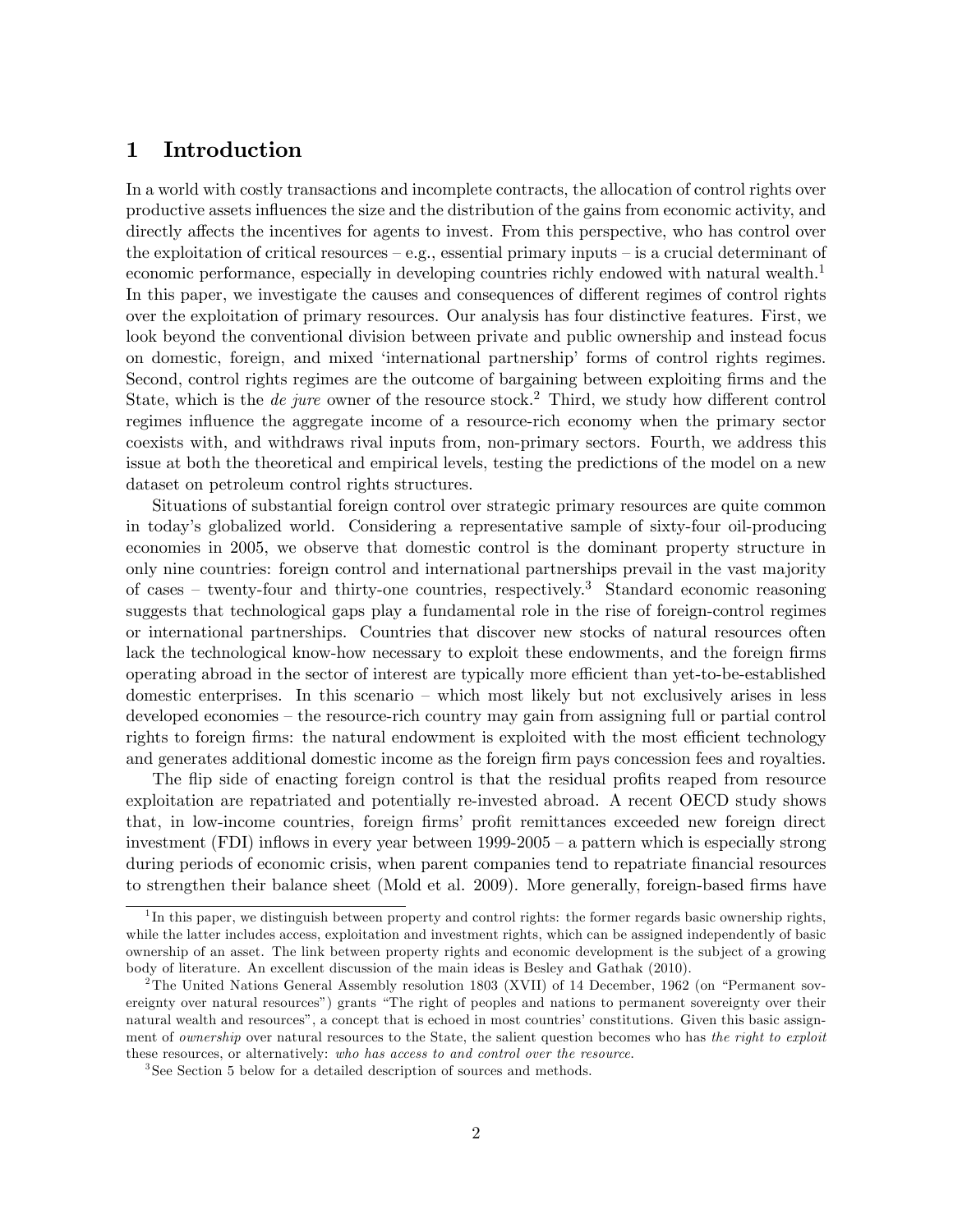little interest in raising domestic welfare in the host country as this is beyond the scope of their proÖt-maximization obligation towards shareholders (Vrankel, 1980; Onorato, 1995).

Building on these considerations, we construct a model in which the technological differences between domestic and foreign firms, and the asymmetric objectives pursued by foreign firms and the 'State' (i.e., the authority assigning exploitation rights over domestic resources), are explicit determinants of the surplus generated by primary production under different regimes. We consider a small open economy where a newly discovered natural resource endowment can be exploited to produce a tradeable 'commodity'. Producing the commodity also requires the use of local capital withdrawn from the pre-existing 'traditional sector'. In this setup, *control rights* include (i) the rights of access to the resource endowment, to produce and sell the commodity; (ii) the rights to choose the level of investment; and (iii) the residual rights of control over the local capital. The State considers three possible regimes: Home Control, which assigns all control rights to a domestic enterprise; Foreign Control, which assigns all control rights to a foreign firm endowed with the most productive technology; or creating an international Partnership involving mixed control, where the foreign firm provides the best technology and the State provides local capital. The profits from commodity production are shared according to Nash Bargaining, and the regime of control rights affects equilibrium outcomes for two reasons. First, residual rights over local capital are a source of bargaining power because investment levels are not contractible ex-ante (Grossman and Hart, 1986; Hart and Moore, 1990). Second, the impact of residual rights on investment incentives is asymmetric because the parties aim at different targets: while the foreign firm maximizes its share of ex-post profits, the State maximizes *total* domestic income taking into account the reallocation effects induced by the shifting of local capital from traditional to commodity production.<sup>4</sup>

We analyze two variants of the model by considering alternative ways in which local capital is transferred to domestic Örms in the event of bargaining breakdown under Foreign Control. In the first variant, the State confiscates the foreign firm's local capital. In the second variant, the State is credibly committed to compensate (part of) the initial investment cost so that the foreign firm has (partial) residual rights. Both circumstances are empirically plausible: confiscation characterized several processes of nationalization (Guriev et al., 2011); but partial or complete State repurchase, including forms of compensation such as preferential access for the formally expropriated Örms, is not a rare event either (Philip, 1994). Remarkably, both versions of the model show that Partnership can be jointly optimal whereas Foreign Control cannot. Another interesting result is that the State should not assign complete residual rights over local capital to the foreign firm because this would generate massive crowding-out in the traditional sector and thereby lower domestic income: the ideal degree of residual rights always lies between the polar cases of 'confiscation' and 'complete repurchase'.

Besides these results, the main insights that we draw from the theoretical model are two testable predictions. First, in most parametrizations, Partnership yields higher domestic income

<sup>4</sup>The maximization of national income and pursuit of national interest is often mentioned as a reason for greater state involvement in a crucial sector. For example, Kobrin (1984) traces the evolution of petroleum sector control rights from mostly foreign control to increasing participation (right up to nationalization) by host-country governments as "the perception that foreign investors could not be trusted to develop resources in the national interest became widespread" (ibid., p. 146). In her case study, Randall (1987) describes how the "remarkably high rate of repatriation of profits [by foreign oil firms] from Venezuela" (ibid., .21) led to a decades-long series of negotiations over rent distribution that culminated in the 1976 nationalization of the petroleum industry.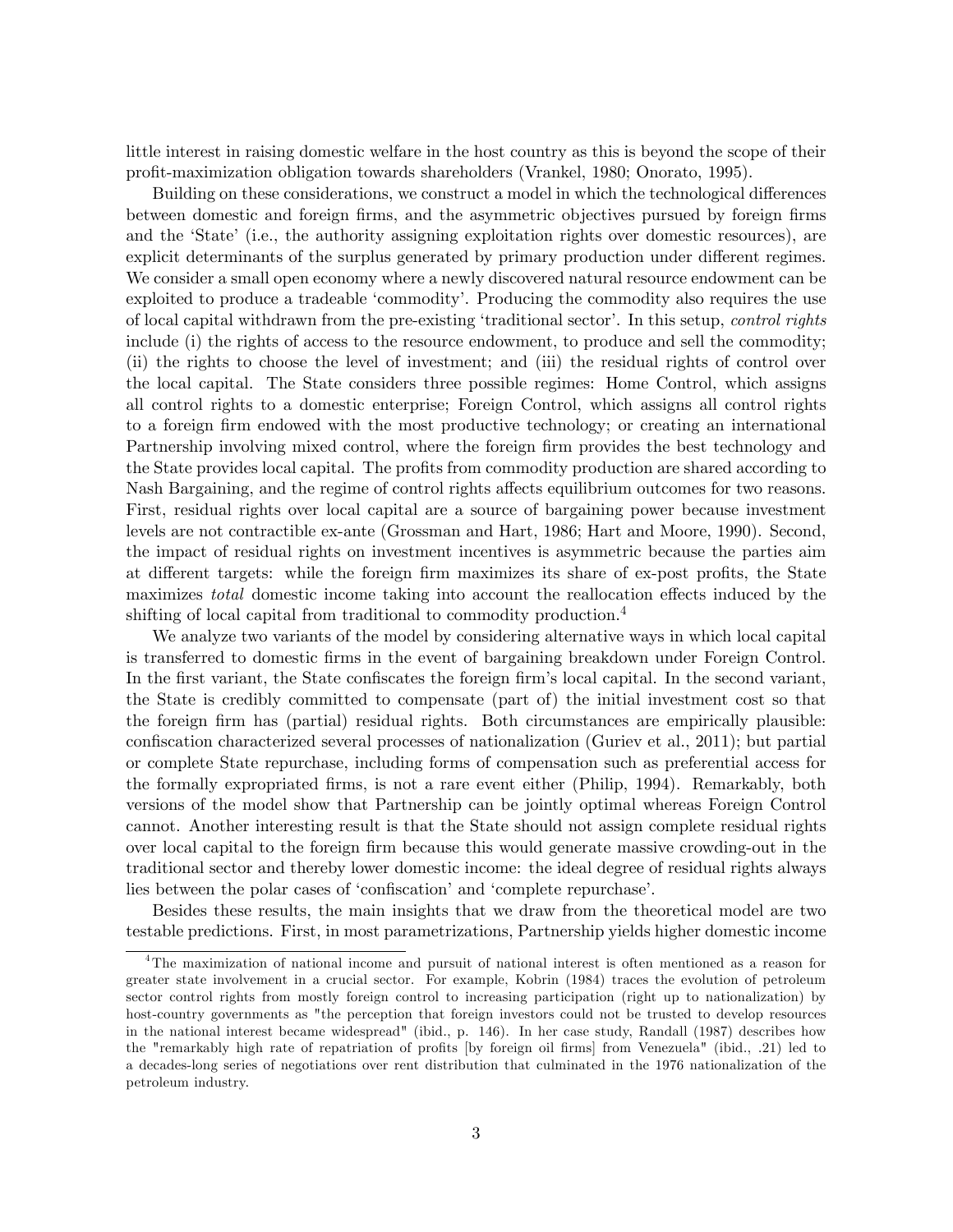than Foreign Control. Second, the typical regime choice is either Partnership or Foreign control when the international relative profitability of the domestic resource endowment is high or intermediate, and Home Control with low relative profitability.

In order to test these theoretical predictions, we consider the petroleum sector. Oil is an important economic resource, and it is found in a large number of countries in different regions and at different stages of development, making a comparison particularly relevant. Collecting data from a variety of primary and secondary sources, we present a large new dataset on control rights regimes and national incomes for up to 68 oil-producing countries, starting as early as 1867 and extending to 2008 in up to 28 five-year periods. The empirical results from fixed-effects panel data estimations confirm the first prediction that Partnership leads to higher national income than Foreign Control. In an extension of this prediction, we also find that both Partnership and Foreign Control lead to higher domestic income than Home Control when we take into account the technology level. The results are strongly significant and robust to controlling for factors such as institutional quality, OPEC membership and time effects. Concerning the second prediction, the findings from pooled multinomial logit estimations are also in line with the model's predictions: the more profitable oil sectors tend to be under Foreign Control or Partnership, while the least profitable ones are likely to be domestically controlled. We thus have remarkably strong empirical support for our theoretical results.

Our analysis is connected to different strands of literature. The role of residual control rights as a source of bargaining power is a key insight of the modern theory of the firm pioneered by Grossman and Hart (1986) and Hart and Moore (1990). In this framework, several studies analyzed private versus public provision of services (Hart et al., 1997), as well as private versus government ownership of public projects (Besley and Ghatak,  $2001$ ).<sup>5</sup> We depart from these contributions in many respects. Most importantly, our analysis abstracts from the issue of public versus private control and we consider a bargaining problem in which the joint surplus is not a public good.<sup>6</sup> Rajan and Zingales (1998) study the problem of selecting and choosing the number of managers to be granted access rights to critical inputs within a firm. Our analysis differs in that we consider a State which chooses between domestic and foreign technologies under the hypothesis that foreign firms are more productive but will repatriate all residual profits. $7$ 

The parallel literature specialized in resource economics typically also focuses on the consequences of private versus public ownership for the productive efficiency of primary sectors both at the theoretical and the empirical levels (Al-Obaidan and Scully, 1992; Megginson, 2005; Wolf, 2009; Guriev et al., 2011). We depart from sectoral observations concerning efficiency  $$ e.g., productivity in the oil industry  $-$  and instead analyze the consequences of control regimes

 ${}^{5}$ Hart et al. (1997) show that the private contractor's incentive to reduce costs is too strong because he ignores the adverse effect on other non-contractible characteristics that matter for the government  $-e.g.,$  service quality. Besley and Ghatak (2001) show that when the parties value the project differently, ownership should lie with the party with highest valuation regardless of who is the key investor and of other aspects of technology.

 ${}^{6}$ In our model, a government implementing 'Home Control' is actually indifferent between private and public management: the absence of local market failures implies an efficient allocation of local assets regardless of whether the extractive firm is controlled by the State or by local households.

 $7$ The same difference arises with respect to the recent literature studying the effects of incomplete contracts in the organization of production within multinational firms (Antràs, 2005). More generally, our analysis abstracts from the problem of selecting a specific domestic (foreign) technology provider drawn from a given set of domestic (foreign) Örms: each of the two technologies compared in our model can be interpreted as the most productive (domestic and foreign) technology arising from a selection process that has already taken place.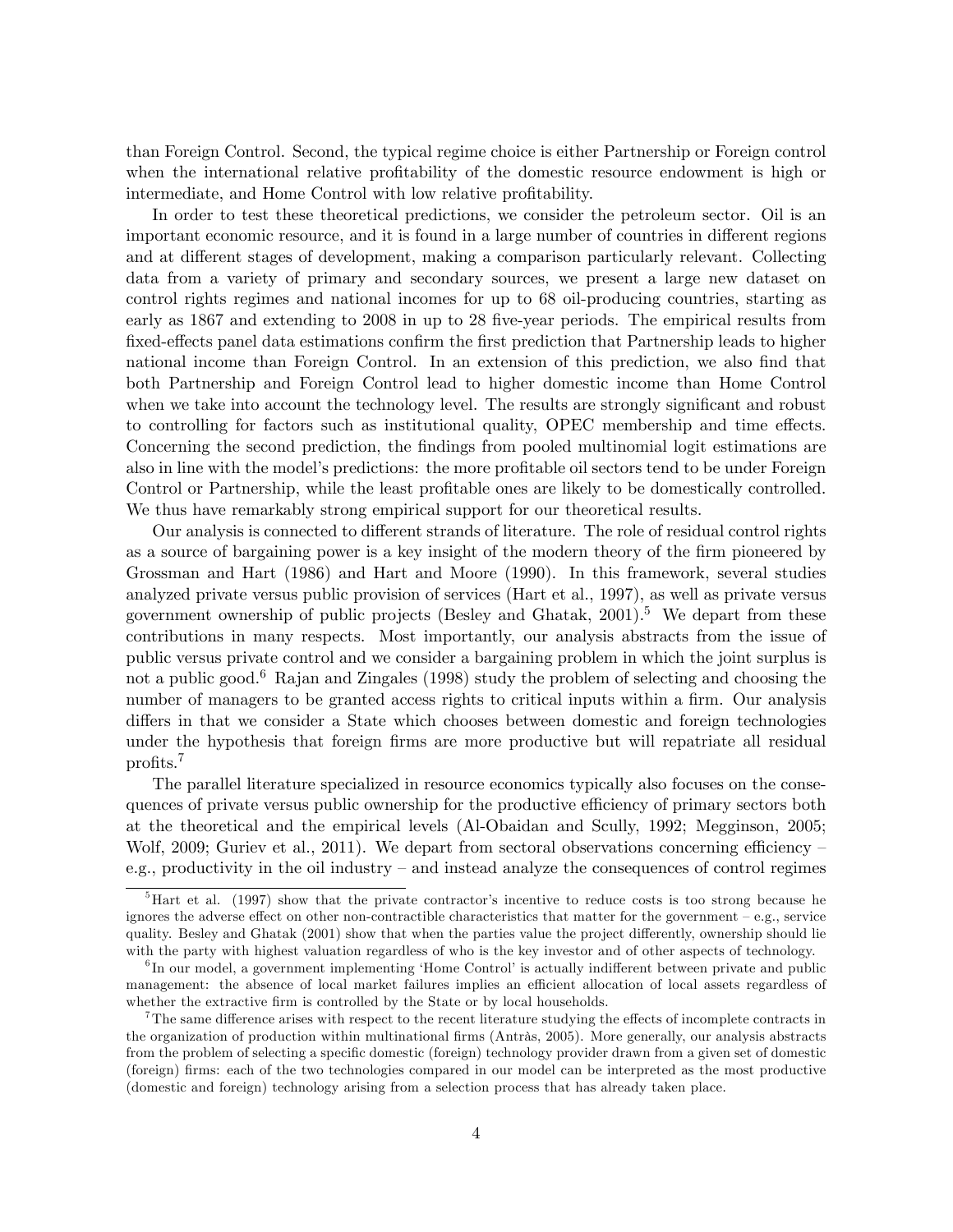in the primary sector for the aggregate domestic income of resource-rich economies. In several related studies from the political science field, Jones Luong and Weinthal (2001, 2010) have long held that ownership structures are important when looking at the socio-economic impacts of resource abundance, particularly petroleum and natural gas. We draw inspiration from their work in the empirical part of this paper, but depart from their focus on public versus private ownership and Öscal policy by performing a quantitative analysis of the relationship between domestic versus foreign control and total domestic income in oil-rich countries.

The plan of the paper is as follows. Section 2 describes the basic model. Sections 3 and 4 characterize the equilibria under confiscation and under credible repurchase, respectively. Section 5 presents our empirical analysis and section 6 concludes.

## 2 The Model

A small open economy, denoted by  $\mathbf{E}$ , produces a tradable final good  $\mathbf{Z}$  – henceforth referred to as the *traditional good* – and is endowed with a stock of natural wealth which consists of a rival and excludable primary good (e.g., oil wells, mineral deposits) and can be exploited to produce a *commodity*, denoted by  $X$ . Prior to the discovery of the natural endowment, the economy only produces **Z** and the access rights over the resource are held by the agent *State*. As domestic firms are initially specialized in **Z**-production, the economy has little knowledge of the production process of commodity  $X$  – which requires a specific technology for extraction and processing as well as investment in local capital. In this environment, the State may implement three different *regimes of control rights*  $-$  i.e., rules defining the rights to exploit the resource and sell the commodity, the rights to choose investment levels, and the residual rights over local capital – indexed by  $i = h$ , f, p. The first option is to implement Home Control  $(i = h)$ , that is, assigning all control rights to a newly established domestic enterprise, which may be public or private (see below). The second regime is Foreign Control  $(i = f)$ , that is, assigning all control rights to a specialized foreign firm upon payment of a license fee. Third, the State may create a Partnership  $(i = p)$  in which the foreign firm provides the technology, exploits the resource and sells the commodity while the State provides local capital: a public manager chooses investment according to the State's objective, which is to maximize total domestic income.

## 2.1 Markets and Technologies

Both the traditional good and the commodity are sold on competitive world markets at the respective prices  $q_z$  and  $q_x$ , taken as given by each producer. Producing the commodity entails to two types of cost. First, the owner of the processing technology  $-$  i.e., the domestic manager under Home Control, the foreign firm under Foreign Control or Partnership – must pay a fixed start-up cost, denoted by  $s_i$ , which can be thought of as a technology-specific investment bearing internal cost to the firm  $-e.g.,$  in-house R&D effort. Importantly, the payment of  $s_i$  does not imply any additional income for the residents of economy  $\bf{E}$ . Second, the firm producing the commodity must rent local capital, a rival input exclusively supplied by residents of country  $E$  – for example, land – and rewarded at the interest rate r that prevails in the local market. Local capital is internationally immobile but nationally mobile, being essential to produce the traditional good as well as the commodity. Denoting by x and z the physical output levels of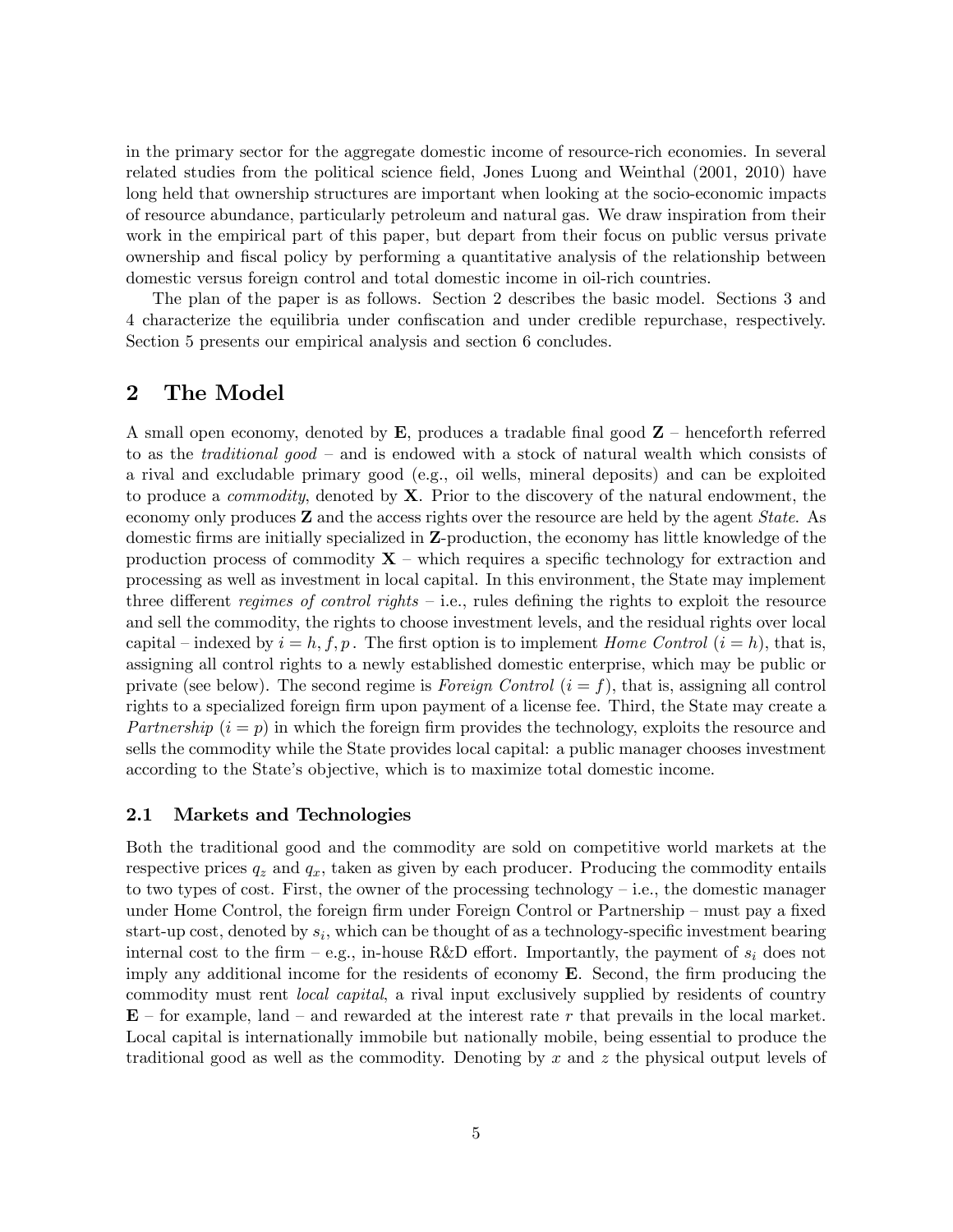goods  $X$  and  $Z$ , we posit

$$
x_i \equiv \chi_i(k_i) \text{ and } z_i \equiv \zeta(k_{\text{max}} - k_i), \qquad i = h, f, p,
$$
\n
$$
(1)
$$

where  $k_{\text{max}}$  indicates the total endowment of local capital in economy **E**. The commodity technology  $\chi_i(\cdot)$  and the level of investment in the commodity sector,  $k_i$ , are regime-contingent whereas the technology of the traditional sector  $\zeta(\cdot)$  is independent of the control regime in the commodity sector.<sup>8</sup> Under Foreign Control and Partnership, the commodity sector uses the same foreign technology, so that  $\chi_f(\cdot)$  and  $\chi_p(\cdot)$  are identical. Local capital exhibits positive and strictly decreasing marginal productivity in commodity production,  $\chi'_{i}(k_{i}) > 0$ and  $\chi''_i(k_i)$  < 0, a necessary assumption to have strictly positive profits for the foreign firm under regimes  $i = (f, p)$ . For good **Z**, we assume that  $\zeta(\cdot)$  displays constant returns to scale so that the traditional sector can be represented as a unit mass of perfectly competitive firms producing output

$$
z_i \equiv \zeta \left( k_{\text{max}} - k_i \right) \equiv \rho \cdot \left( k_{\text{max}} - k_i \right), \tag{2}
$$

where  $\rho > 0$ . Perfect competition in the local market implies that capital will be rewarded at the equilibrium rental rate

$$
r_i = q_z \cdot \zeta' (k_{\text{max}} - k_i) = q_z \rho \tag{3}
$$

as long as the traditional sector produces a positive quantity. We will assume that aggregate capital  $k_{\text{max}}$  is sufficiently abundant to ensure an interior equilibrium  $0 < k_i < k_{\text{max}}$  under any regime  $i = (h, f, p)$ . Notice that the value of domestic income generated by the traditional sector equals the total value of sectoral production,  $q_z z_i$ , whereas this is not always true for the commodity sector: under Foreign Control and Partnership, part of the residual surplus  $(q_x x_i - s_i)$  is appropriated by the foreign firm.

## 2.2 Cost Sharing

Under Home Control, the domestic firm pays the start-up cost  $s_h$ , chooses the investment level  $k_h$  paying the associated rents  $r_h k_h$ , and produces the commodity using the domestic technology,  $x_h = \chi_h(k_h)$ . All the revenues in excess of the cost of in-house R&D effort,  $q_x x_h - s_h$ , become additional income for residents. Under Foreign Control, the foreign firm pays the start-up cost  $s_f$ , chooses investment  $k_f$  paying the associated rents  $r_f k_f$ , and produces the commodity using the foreign technology  $x_f = \chi_f(k_f)$ , which is ceteris paribus more productive than the domestic technology  $\chi_h(\cdot)$ . From the perspective of a benevolent State, the advantage of Foreign Control is that the commodity is produced more efficiently. The drawback is that only a fraction of the foreign firm's revenues become domestic income: the foreign firm pays a license fee to the State in order to obtain the concession but sends all residual gains back to its country of origin, outside **E**. The level of the license fee,  $\ell_f$ , is determined by bargaining between the State and the foreign firm.

Under Partnership, the foreign firm provides the technology  $\chi_p(\cdot) = \chi_f(\cdot)$  and bears the cost of in-house R&D,  $s_p$ . The State provides local capital  $k_p$  and pays the associated rents  $r_p k_p$ 

 ${}^{8}$ In (1), we implicitly assume full utilization of local capital  $k_{\text{max}}$  between the traditional and the commodity sectors. This is without loss of generality since our assumptions in sections 2 and 3 guarantee an interior equilibrium in the allocation of local capital. The possibility of corner solutions is discussed in detail in the extended model of section 4.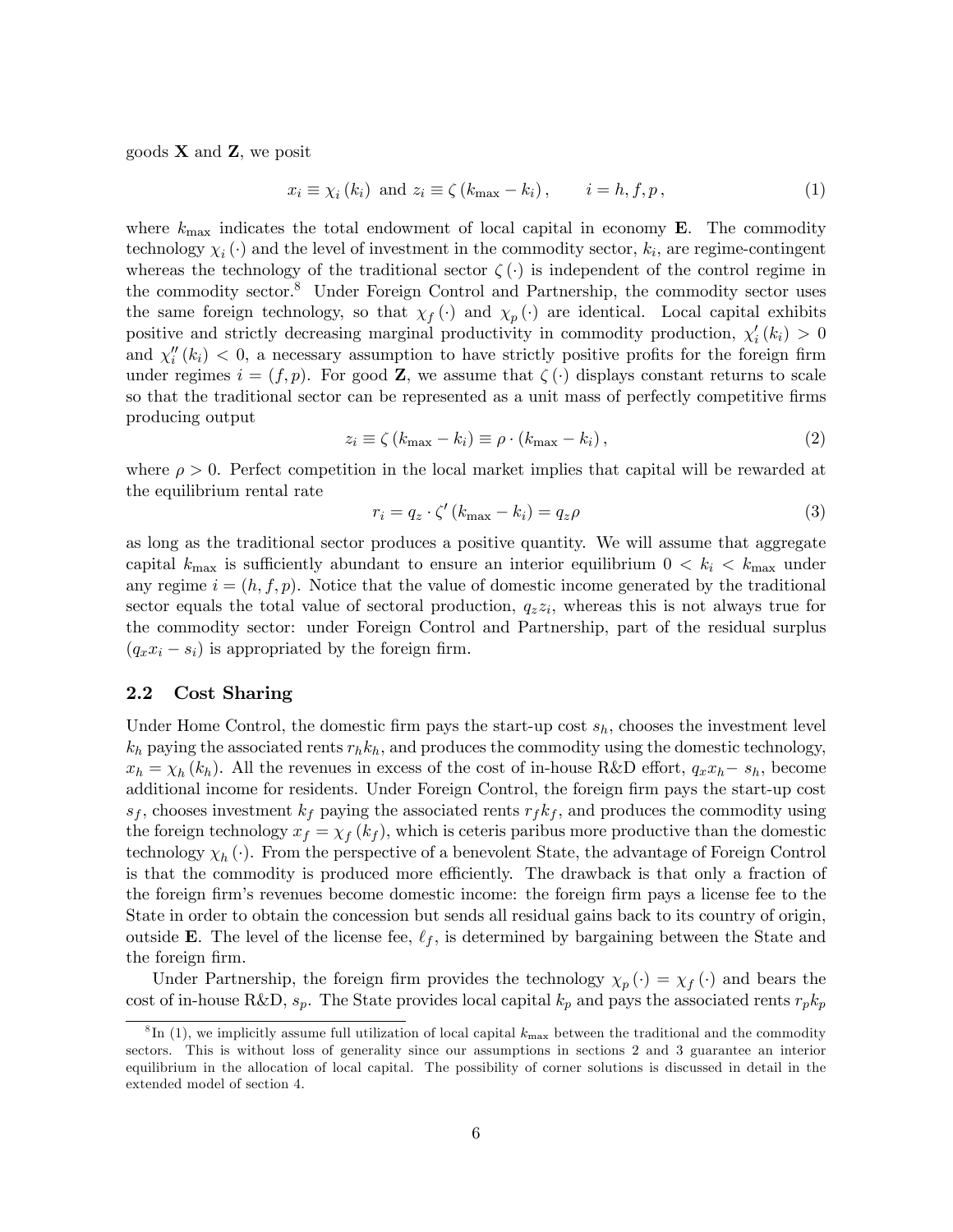using the proceeds from taxes imposed on domestic residents. The two parties then bargain over the level of the license fee,  $\ell_p$ , which determines the respective shares of profits from commodity sales.

## 2.3 Productivity Differences

Foreign Control and Partnership can be valid alternatives to Home Control only if the foreign technology is ceteris paribus more efficient, that is  $\chi_f(k') = \chi_p(k') > \chi_h(k')$  for any  $k' > 0$ . In general, we assume that the two technologies are identical up to a Hicks-neutral productivity parameter implying that the foreign technology yields higher commodity output for a given input level. When deriving more specific results that require a full analytical characterization of equilibrium outcomes, we will use

$$
x_h \equiv \chi_h(k_h) \equiv \varphi_1 \cdot \psi k_h^{\beta} \quad \text{with} \quad \varphi_1 > 0,
$$
  
\n
$$
x_i \equiv \chi_i(k_i) \equiv \varphi_2 \cdot \psi k_i^{\beta} \quad \text{with} \quad \varphi_2 > \varphi_1 \quad \text{for} \quad i = (f, p),
$$
\n(4)

where  $\beta \in (0,1)$  is the elasticity of output to capital,  $\psi > 0$  is a scale parameter representing a country-specific characteristic – e.g., the size of the domestic resource endowment – and  $\varphi_2$  and  $\varphi_1$  are productivity parameters implying that the foreign technology is ceteris paribus more productive than the domestic technology.

#### 2.4 Domestic Income and Firm's Profits

Aggregate domestic income in the various regimes,  $Y_i$ , is given by the expressions reported in Table 1. Under Home Control, domestic income  $Y_h$  equals aggregate domestic production net of the start-up cost. The expressions for  $Y_f$  and  $Y_p$  clarify the difference between Foreign Control and Partnership. In both cases, the State exhibits balanced budget and rebates to the households the license fee paid by the foreign firm via lump-sum transfers. Under Foreign Control, residents also receive  $r_f k_f$  from the foreign firm whereas, under Partnership, the cost of local investment  $r_p k_p$  is paid by the State – and, hence, by residents via lump-sum taxes – so that the net domestic income generated by commodity production only consists of the license fee,  $\ell_p$ . Table 1 also reports the profits earned by the foreign firm in the various regimes: if the State chooses Home Control, the foreign firm may produce outside economy  $\bf{E}$  and earn the reservation profit  $\Pi_0$ .

## 2.5 Behavioral Assumptions and Timing of Events

In any regime i, the foreign firm aims at maximizing profits  $\Pi_i$  whereas the State aims at maximizing aggregate domestic income  $Y_i$ . Under Home Control, the State does not interact with the foreign firm and the social problem has a fairly simple structure: there is no source of inefficiency and residents may enjoy the maximum level of income that the use of the domestic technology allows to obtain (see section 2.7 below). Considering Foreign Control and Partnership, the detailed timing of events is as follows:

Stage 0 (Regime choice). The State and the foreign firm sign a contract establishing which regime  $i = (f, p)$  will be enforced. Investment levels  $k_i$  are not contractible at this stage.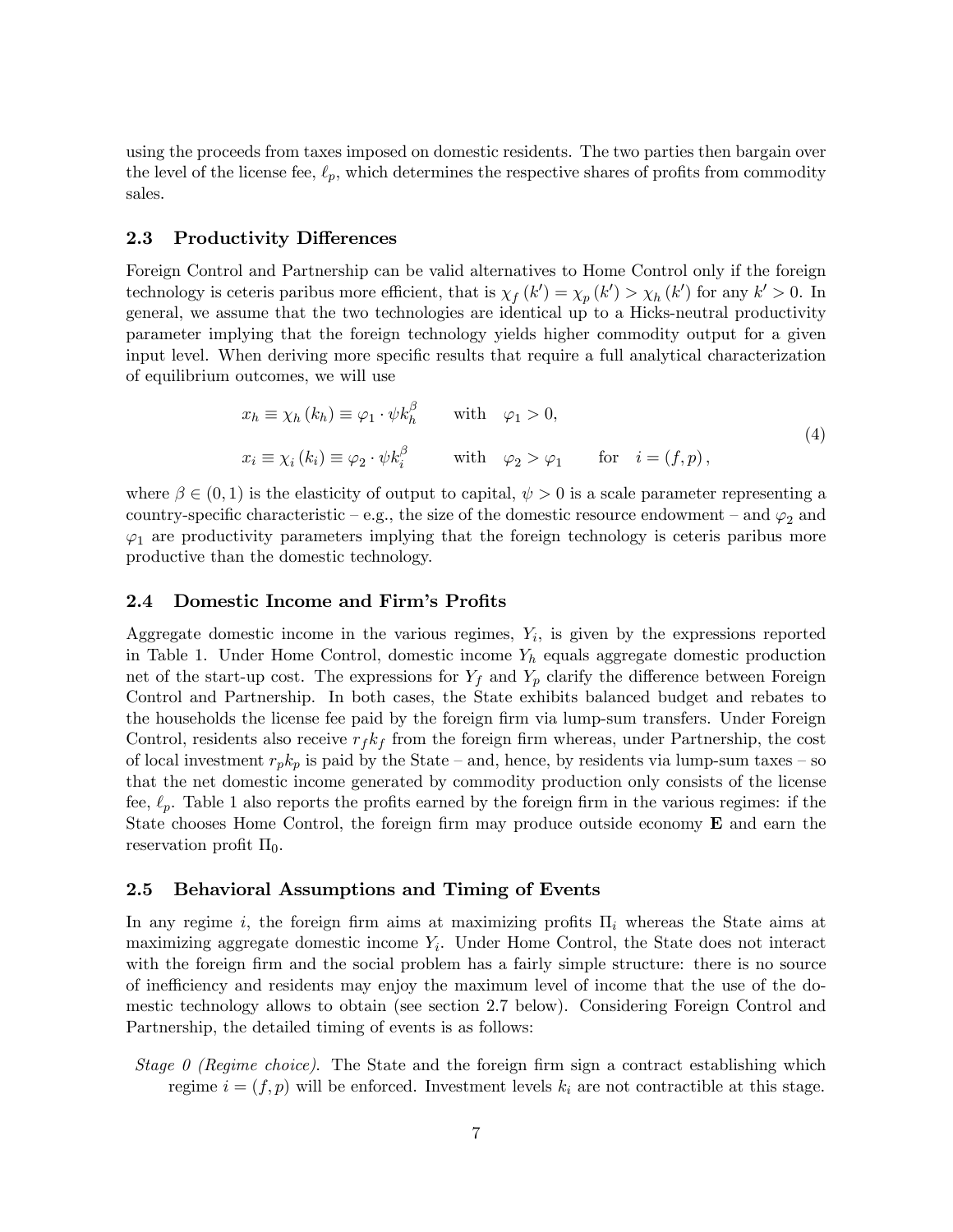| Regime          | Domestic income                         | Foreign firm's profits                          |
|-----------------|-----------------------------------------|-------------------------------------------------|
| Home Control    | $Y_h \equiv q_z z_h + q_x x_h - s_h$    | 11 <sub>0</sub>                                 |
| Foreign Control | $Y_f \equiv q_z z_f + r_f k_f + \ell_f$ | $\Pi_f \equiv q_x x_f - s_f - r_f k_f - \ell_f$ |
| Partnership     | $Y_p \equiv q_z z_p + \ell_p$           | $\Pi_p \equiv q_x x_p - s_p - \ell_p$           |
|                 |                                         |                                                 |

Table 1: Domestic income  $(Y_i)$  and foreign firm's profits  $(\Pi_i)$  under alternative control regimes.

- Stage 1 (Investment). The foreign firm pays  $s_i$  and the party in charge of local investment chooses  $k_i$  paying  $r_i k_i$ . Both  $s_i$  and  $r_i k_i$  are henceforth sunk and local capital  $k_i$  is henceforth fixed: the traditional sector uses the residual amount  $k_{\text{max}} - k_i$  to produce Z.
- Stage 2 (Profit-Sharing Problem). The State and the foreign firm decide the level of the fee  $\ell_i$  according to Nash Bargaining, determining the respective shares of total profits from commodity production  $q_x \chi_f(k_f) - s_f - r_f k_f$ .
- Stage 3 (Commodity Production). If the parties reach an agreement on profit-sharing at stage 2, the commodity is produced with the foreign technology  $x_i = \varphi_2 \psi k_i^{\beta}$  and the agreed transfer  $\ell_i$  is enforced. If bargaining at stage 2 breaks down with no agreement, economy  $E$  produces the commodity using the domestic technology while the foreign firm operates abroad.

A crucial assumption is that investment levels are non-contractible at Stage 0. Since both parties anticipate that  $k_i$  will affect each party's bargaining power at Stage 2, the investor will set  $k_i$  at Stage 1 in order to maximize its overall payoff. Control rights and residual rights over local capital thus affect the allocation, in line with Grossman and Hart (1986) and Hart and Moore (1990). However, differently from standard cake-sharing problems, we observe an important asymmetry between the *overall payoffs* of the two parties  $(Y_i \text{ and } \Pi_i)$ and the bargaining payoffs at Stage 2: the State aims at maximizing total domestic income, not just the share of profits from commodity production. Also, we do not postulate a specific bargaining procedure at Stage 0 to determine the initial regime choice. Instead, we characterize the outcomes of different regimes studying whether, and under what circumstances, a given regime is optimal and/or 'agreeable'. The usefulness of this approach will become clearer in section 3.3.

## 2.6 Bargaining and No-Trade Payoffs at Stage 2

At Stage 2, the State and the foreign firm choose the level of license fee  $\ell_i$ . We assume that the profits from commodity production are shared according to the Nash bargaining solution, i.e., the parties split their renegotiation surplus 50/50 over the disagreement point. The bargaining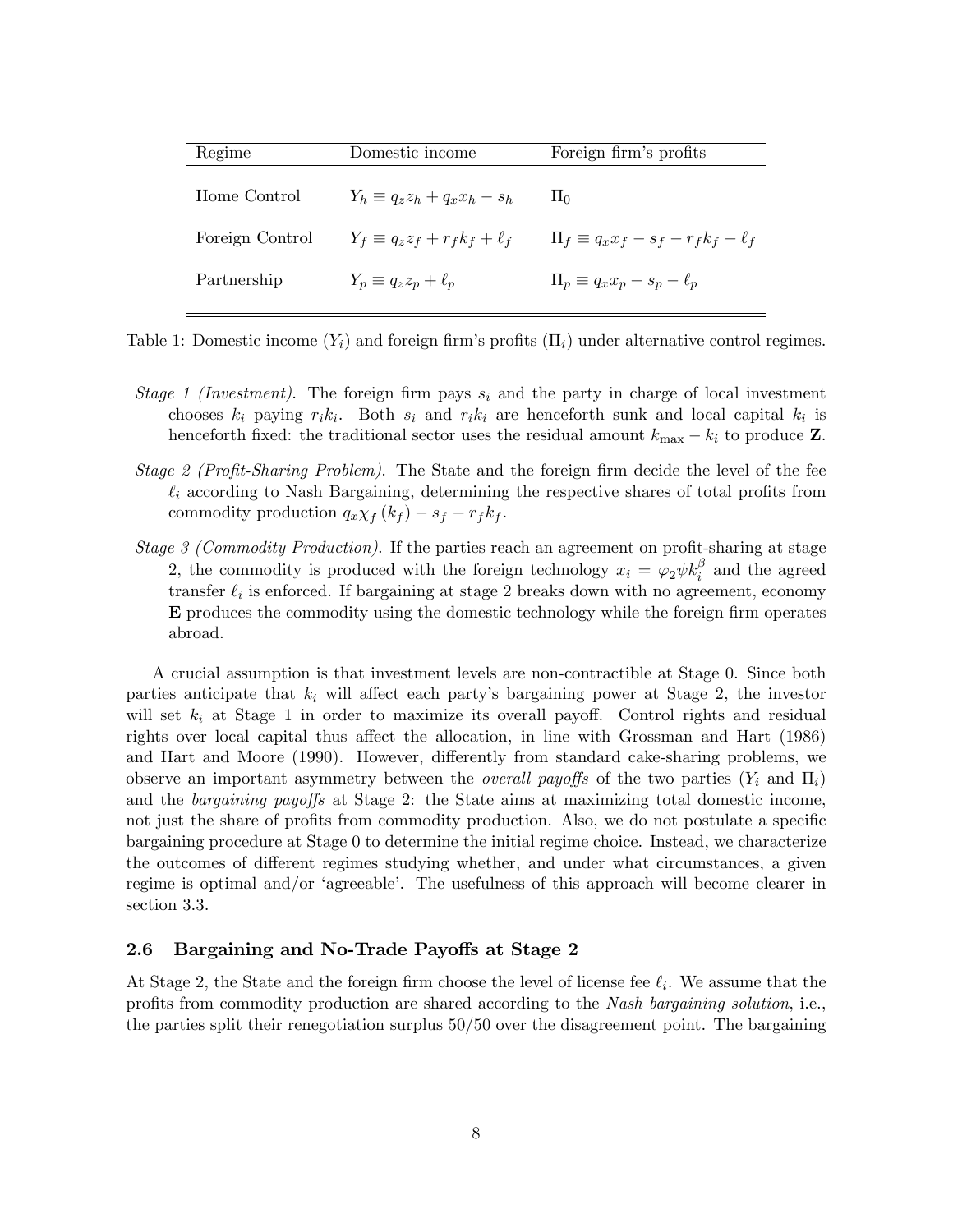payoffs at Stage 2 for the State  $(S_i)$  and foreign firm  $(F_i)$  under regime i are given by

$$
S_f \equiv \ell_f \qquad \text{and} \quad F_f \equiv q_x \chi_f (k_f) - s_f - r_f k_f - \ell_f,
$$
  

$$
S_p \equiv \ell_p - r_p k_p \quad \text{and} \quad F_p \equiv q_x \chi_p (k_p) - s_p - \ell_p.
$$

$$
(5)
$$

The disagreement point is identified by the respective no-trade payoffs, that is, the payoffs that the parties receive if no agreement is reached at Stage 2 and bargaining breaks down. Since  $k_i$  is fixed at Stage 1, and both the start-up cost  $s_i$  and the investment cost  $r_i k_i$  are sunk at Stage 2, the no-trade payoffs differ from the benefits that the parties would get if the State were to choose Home Control at Stage 0. Specifically, the no-trade payoffs are determined by the following circumstances.

If negotiations break down, economy  $\mathbf E$  can exploit the available capital  $k_i$  by creating a new domestic enterprise that produces the commodity using the domestic technology  $\chi_h(\cdot)$ . This is a source of bargaining power for the State which affects both parties' investment decisions. However, the rights to use  $k_i$  after the breakdown are contingent on who holds the residual control rights. Under Partnership, no transfer between foreign and domestic firms is needed: the State already holds the rights on  $k_p$  and transfers them to a domestic firm. Under Foreign Control, instead, the foreign firm holds the rights but cannot use local capital outside economy **E** so that  $k_f$  must be transferred to domestic firms in some way. The first possibility is that the State confiscates  $k_f$  by exherting is power to set and enforce the local laws, in which case the foreign firm has no residual control rights over local capital. The second possibility is that the State is credibly commited to repurchase the rights on  $k_f$  by paying the full (partial) investment cost born by the foreign firm, in which case the foreign firm has complete (partial) residual rights. We consider both scenarios since they are equally plausible reality. In the present and in the next section, we analyze the case of confiscation. Credible repurchase is introduced in section 4.

Recalling that the economy **E** is subject to domestic start-up costs  $s_h$  in the event of bargaining breakdown, the no-trade payoffs for the State,  $D_i$ , and for the foreign firm,  $\Delta_i$ , respectively equal

$$
D_f \equiv q_x \chi_h (k_f) - s_h \quad \text{and} \quad D_p \equiv q_x \chi_h (k_p) - s_h,
$$
  

$$
\Delta_f \equiv \Pi_0 - s_f - r_f k_f \quad \text{and} \quad \Delta_p \equiv \Pi_0 - s_p.
$$
 (6)

The fact that local capital affects no-trade payoffs in both regimes implies that the party in charge of investment can modify its own bargaining power at Stage 2 by choosing  $k_i$  strategically at Stage 1.

#### 2.7 Home Control

While Foreign Control and Partnership require agreement between the State and the foreign firm, the allocation arising under Home Control can be immediately characterized. The State calculates the investment level that maximizes aggregate domestic income,

$$
k_h^{\star} \equiv \arg \max \left\{ Y_h = q_z \zeta \left( k_{\max} - k_h \right) + q_x \chi_h \left( k_h \right) - s_h \right\}.
$$
 (7)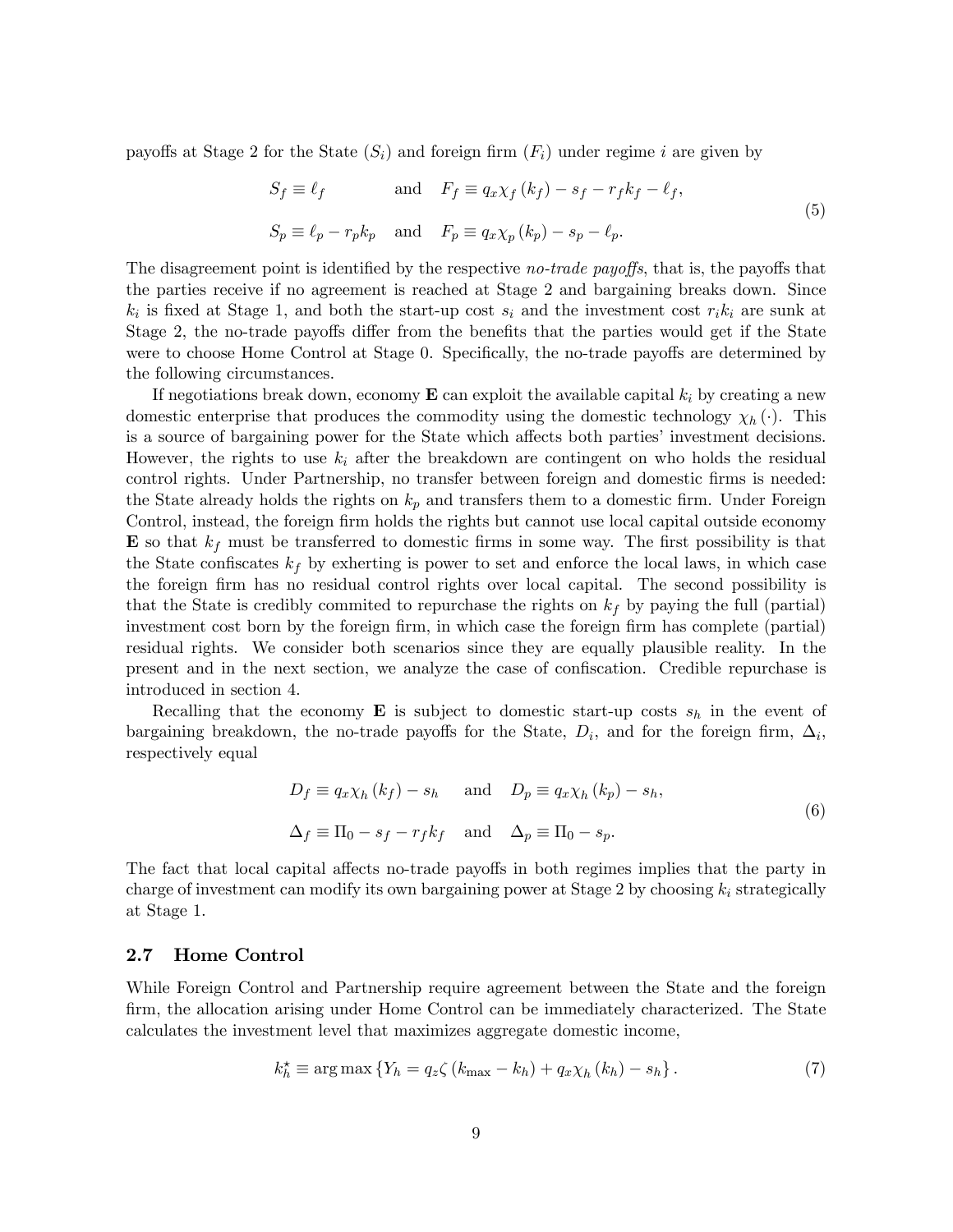The solution is characterized by the standard efficiency condition,

$$
q_x \cdot \chi'_h \left( k_h^{\star} \right) = q_z \cdot \zeta' \left( k_{\text{max}} - k_h^{\star} \right) = r_h,\tag{8}
$$

which depicts a first-best scenario where the marginal product of local capital matches its marginal cost. The State may implement solution (8) in several ways. Provided that the domestic firm producing the commodity acts as a price taker on the local input market, there is no difference between creating a State enterprise (that rebates all rents to residents via lumpsum subsidies) and a private domestic firm (that maximizes profits taking  $r_h$  as given): in either case, the equilibrium in the market for local capital will guarantee equal marginal productivities across sectors, and domestic residents will receive

$$
Y_h^{\star} \equiv q_z \zeta \left( k_{\text{max}} - k_h^{\star} \right) + q_x \chi_h \left( k_h^{\star} \right) - s_h, \tag{9}
$$

which is the first-best level of domestic income under Home Control. Indeed, when defining the Home Control regime, we purposely avoided distinguishing between private and public domestic enterprises: in the current setting, this characteristic does not matter for the results.<sup>9</sup>

## 3 Bargaining Equilibria

Under Foreign Control and Partnership, the State and the foreign firm share profits from commodity production according to Nash Bargaining. Solving the model backwards, we characterize the solution to the profit-sharing problem (Stage 2), the investment strategies (Stage 1), and the characteristics of optimality and feasibility that determine the initial regime choice (Stage 0).

## 3.1 Profit Sharing and Investment Strategies

At Stage 2, the State and the foreign firm agree on the level of transfers  $\ell_i^N$  that maximizes the Nash product

$$
\ell_i^N \equiv \arg \max \left\{ (S_i - D_i) \cdot (F_i - \Delta_i) \right\} \quad \text{for} \quad i = (f, p). \tag{10}
$$

We assume that the parameter values are such that the Nash Bargaining solution yields strictly positive gains so that the equilibrium outcome is ex-post efficient.<sup>10</sup> In the current problem, the Nash bargaining solution, indicated by superscript  $N$ , yields the following levels of domestic income and foreign firm's profits for each regime  $i = (f, p)$ :

$$
Y_i^N \equiv q_z \zeta (k_{\max} - k_i) + \frac{1}{2} \cdot [q_x \chi_i(k_i) - s_i + r_i k_i] + \frac{1}{2} \cdot (D_i - \Delta_i), \qquad (11)
$$

$$
\Pi_i^N \equiv \frac{1}{2} \cdot [q_x \chi_i(k_i) - s_i - r_i k_i] - \frac{1}{2} \cdot (D_i - \Delta_i). \tag{12}
$$

<sup>&</sup>lt;sup>9</sup>Under Home Control, the State has no incentive to impose a concession fee on domestic private firms: this would introduce an un-necessary hold-up problem that conflicts with the objective of maximizing total domestic income. Under Foreign Control and Partnership, instead, the license fee is imposed because otherwise all the residual profits from commodity production accruing to the foreign firm are repatriated abroad.

<sup>&</sup>lt;sup>10</sup>The agreement yields strictly positive gains in regime i provided that the aggregate profits from commodity production satisfy  $S_i + F_i = q_x \chi_i(k_i) - s_i - r_i k_i > D_i + \Delta_i$  under regime i.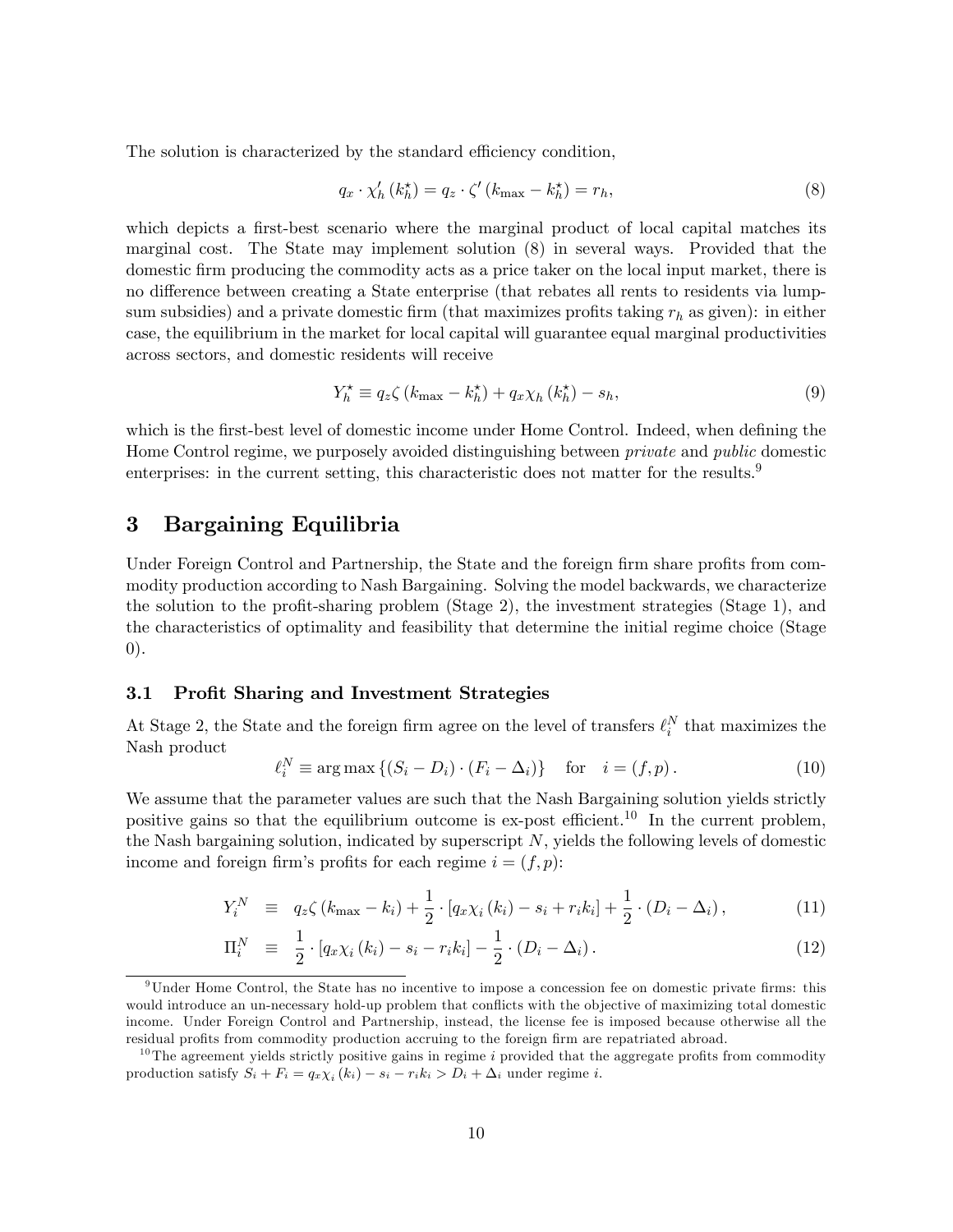At stage 1, the party in charge of the investment decision chooses  $k_i$  anticipating the bargaining outcomes (11)-(12). Under Foreing Control, the foreign firm chooses  $k_f$  in order to maximize expost profits  $\Pi_f^N$ . Under Partnership, the State chooses  $k_p$  in order to maximize ex-post domestic income  $Y_p^N$ . Since the no-trade payoffs (6) depend on investment levels, different regimes yield different allocations of local capital. For the sake of generality, the following Proposition summarizes the solution to the investment problem without using the specific technologies  $(2)$ and (4): the conditions listed below hold in interior equilibria  $k_i^* \in (0, k_{\text{max}})$  under generic well-behaved technologies  $\chi_i(\cdot)$  and  $\zeta(\cdot)$ . Denoting equilibrium values by superscript  $\star$ , we have:

**Proposition 1** Under Foreign Control, the foreign firm chooses  $k_f^* \in (0, k_{\text{max}})$  in order to satisfy

$$
q_x \cdot \chi'_f(k_f^{\star}) = \underbrace{2 \cdot r_f^{\star}}_{Double\ interest} + \underbrace{q_x \cdot \chi'_h(k_f^{\star})}_{Bargaining\ power}.
$$
 (13)

Under Partnership, the State chooses  $k_p^{\star} \in (0, k_{\text{max}})$  in order to satisfy

$$
q_x \cdot \chi_p'(k_p^*) = \underbrace{2 \cdot q_z \zeta'(k_{\text{max}} - k_p^*)}_{Double\text{ interest}} - \underbrace{q_x \cdot \chi_h'(k_p^*)}_{Bargaining\ power} - \underbrace{r_p^*}_{Residual\text{ rights}},\tag{14}
$$

which, given the equilibrium rental rate  $r_p^* = q_z \zeta' (k_{\text{max}} - k_p^*)$ , implies

$$
q_x \cdot \chi_p'(k_p^*) = r_p^* - q_x \cdot \chi_h'(k_p^*). \tag{15}
$$

Proposition 1 clarifies how both regimes depart from the first-best allocation of local capital characterized by the ideal condition  $q_x\chi'_i(k_i^{\star}) = r_i^{\star}$ . The first element of distortion is the non-contractibility of investment combined with profit sharing: the expectation of splitting the revenues with the other party prompts the investor to rent an amount of capital yielding a marginal benefit equal to two times its marginal cost. This mechanism operates in both regimes and implies the 'double-interest terms' appearing in (13) and (14). The second element of distortion is the fact that domestic Örms can use local capital in case of disagreement: a marginal increase in  $k_i$  raises the commodity output that economy  $\bf{E}$  would obtain from the domestic technology in the event of bargaining breakdown, which translates into a maginal increase in the State' bargaining power measured by  $q_x\chi'_h(k_i^{\star})$ . The increase in the State' bargaining power is an additional cost of investment for the foreign Örm under Foreign Control  $\frac{1}{10}$  – see (13) – and is an additional benefit for the State under Partnership – see (14).

The last term appearing in (14) reflects the fact that, under Partnership, the State already holds the rights to use local capital and therefore 'saves' the cost of acquiring it if bargaining breaks down. The foreign firm, instead, does not have residual rights over local capital under Foreign Control since we are currently assuming confiscation if bargaining breaks down. This asymmetry in residual rights implies that the investment strategy under Partnership is closer to the first-best allocation relative to Foreign Control.<sup>11</sup>

 $11$ In (13), the tendency of the foreign firm to under-invest is boosted by two self-reinforcing mechanisms. In (14), instead, the 'residual-rights term' sterilizes the 'double-interest term' and the resulting condition (15) implies that, under Partnership, the only deviation from the first-best allocation consists of the 'bargaining-power term'.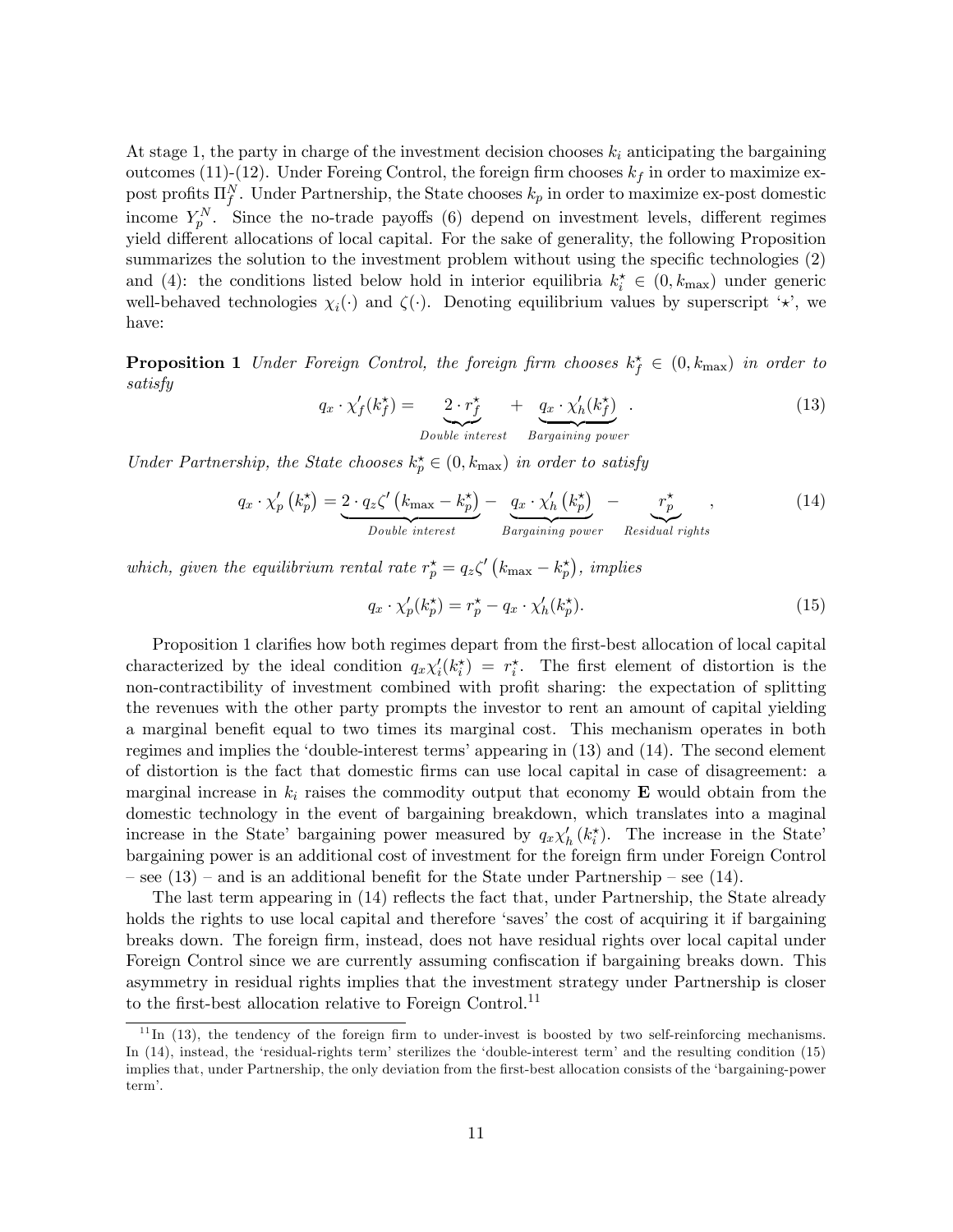#### 3.2 Income Levels and Profits

The general message of Proposition 1 is that, with respect to the first-best allocation, Foreign Control implies under-investment whereas Partnership yields over-investment in local capital. We now discuss the consequences of these investment strategies for the equilibrium levels of domestic income and foreign firm's profits when the production technologies are given by  $(2)$  and  $(4)$ . In this case, the sign of income and profit gaps between alternative regimes is exclusively determined by two parameters: the elasticity of commodity production to local capital,  $\beta \in$  $(0, 1)$ , and the index of productivity gap,

$$
\gamma \equiv \varphi_2/\varphi_1 > 1,
$$

which measures the extent to which the foreign technology is more productive than the domestic technology. Setting  $s_f = s_p$  without loss of generality,<sup>12</sup> we obtain the following

**Proposition 2** Under the technologies (2) and (4), the investment rules (13)-(14) determine a critical level of the productivity gap  $\gamma_0 \equiv \frac{e+2}{e-2} \approx 6.7$  such that:

$$
\begin{aligned}\n\text{if } & \gamma < \gamma_0 \text{ then } Y_p^\star > Y_f^\star \text{ for any } \beta \in (0,1); \\
\text{if } & \gamma > \gamma_0 \text{ then there exists } \beta_0(\gamma) \in (0,1) \text{ such that } \left\{ \begin{array}{l} Y_p^\star > Y_f^\star \text{ for any } \beta > \beta_0(\gamma), \\ Y_p^\star &\leqslant Y_f^\star \text{ for any } \beta \leqslant \beta_0(\gamma). \end{array} \right.\n\end{aligned}
$$

Concerning foreign firm's profits, there exists a critical level of the productivity gap  $\gamma_1 \equiv \Gamma(e) \approx$ 2:2 such that

$$
\begin{aligned}\n\text{if } & \gamma < \gamma_1 \text{ then } \Pi_f^{\star} > \Pi_p^{\star} \text{ for any } \beta \in (0,1);\n\end{aligned}
$$
\n
$$
\text{if } & \gamma > \gamma_1 \text{ then there exists } \beta_1(\gamma) \in (0,1) \text{ such that } \left\{ \begin{array}{l} \Pi_f^{\star} > \Pi_p^{\star} \text{ for any } \beta > \beta_1(\gamma), \\ \Pi_f^{\star} &\leqslant \Pi_p^{\star} \text{ for any } \beta \leqslant \beta_1(\gamma).\n\end{array} \right.
$$

Both  $\beta_0(\gamma)$  and  $\beta_1(\gamma)$  are increasing in  $\gamma$ .

We stress that the threshold values  $\gamma_0 \approx 6.7$  and  $\gamma_1 \approx 2.2$  hold irrespective of the values taken by all the parameters appearing in the model.<sup>13</sup> Consequently, Proposition 2 is a valid basis for assessing, in general, the probability of observing positive or negative gaps in income and profit levels between Foreign Control and Partnership. In this respect, we obtain two main results.

First, domestic income is higher under Partnership than under Foreign Control in the majority of parametrizations:  $Y_p^* > Y_f^*$  holds in most cases, i.e., the portion of the parameter

<sup>&</sup>lt;sup>12</sup>Recall that the start-up cost is paid by the foreign firm under both regimes  $i = (f, p)$ . Setting  $s_f = s_p$  implies that the foreign firm faces identical start-up costs independently of who is in charge of local capital investment. This assumption is not restrictive because start-up costs are technology-specific: under Foreign Control and Partnership, commodity production is obtained using the same technology – i.e., the foreign technology. Moreover, the assumption  $s_f = s_p$  plays no role in the determination of the income gap  $Y_p^{\star} - Y_f^{\star}$ , which is unaffected by start-up costs (see the proof of Proposition 2 in Appendix). Hence, letting  $s_f \neq s_p$  would only complicate the comparison between firm's profits under alternative regimes,  $\Pi_f^*$  and  $\Pi_p^*$ , without adding substantial insights to our conclusions.

 $13$ The proof of Proposition 2 does not assume specific values for any of the parameters: the threshold levels  $\gamma_0 \approx 6.7$  and  $\gamma_1 \approx 2.2$  stem from the quasi-exponential forms that income gaps and profit gaps take under the assumed production functions (2) and (4). See the proof of Proposition 2 in the Appendix.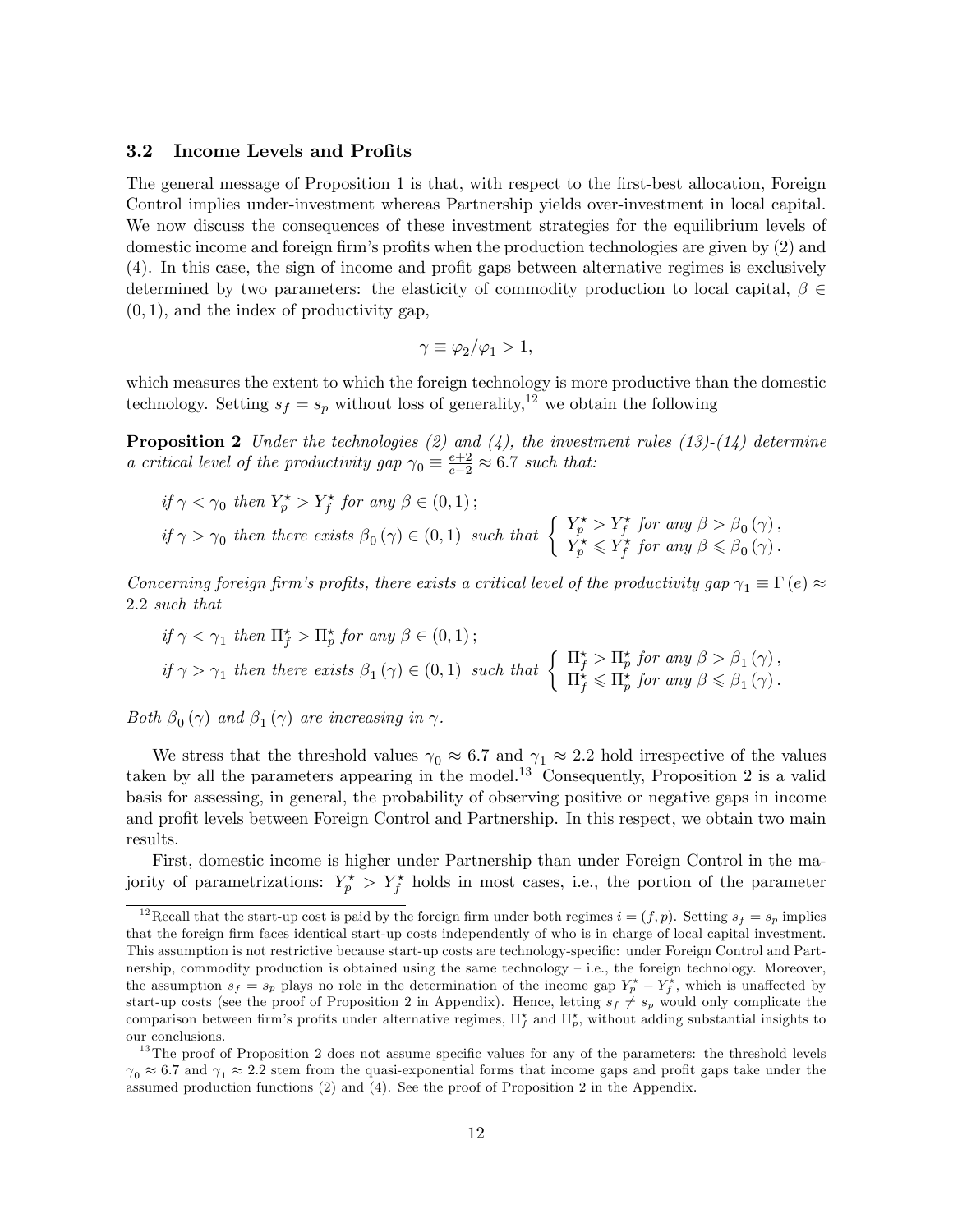

Figure 1: Regime rankings. Partnership yields higher income in the area lying above the  $\beta_0$ locus (Graph (a)) and higher profits in the area lying below the  $\beta_1$  locus (Graph (b)). The joint rankings (Graph  $(c)$ ) determine three parametrization spaces where set A is characterized by  $Y_p^* > Y_f^*$  and  $\Pi_p^* > \Pi_f^*$ .

space lying above the  $\beta_0(\gamma)$  locus in Figure 1, graph (a). Foreign Control yields higher domestic income only when the productivity gap is very high *and* the elasticity of capital is very low; for example, if the foreign technology is ten times as productive as the domestic technology  $(\gamma = 10)$ , the capital elasticity must lie below the threshold level  $\beta_0 \approx 0.19$  in order to have  $Y_f^* > Y_p^*$ . The reason for this result is that Partnership implies two contrasting effects on domestic income: investment is higher than under Foreign Control (positive 'accumulation effect') but the rents paid to local capital employed in commodity production are entirely financed by taxes on domestic residents instead of being paid by the foreign firm (negative 'rent effect'). The positive impact of the accumulation effect typically dominates, but it is weaker the higher is the productivity gap and the lower is the capital elasticity. Hence, for high  $\gamma$  and low  $\beta$ , the negative rent effect may dominate, in which case Partnership yields lower domestic income.<sup>14</sup>

The second implication of Proposition 2 is that the foreign firm's profits are higher under Partnership in many cases: as shown in Figure 1, graph (b), moderately high values of  $\gamma$ combined with moderately low values of  $\beta$  yield  $\Pi_p^* > \Pi_f^*$ . The intuition is twofold. On the one hand, an increase in  $\gamma$  increases the rental cost born by the foreign firm more than it increases commodity production under Foreign Control relative to Partnership; this implies  $\Pi_p^* > \Pi_f^*$ for high values of  $\gamma$ . On the other hand, an increase in the capital elasticity reduces the joint surplus more under Partnership than under Foreign Control because the State (foreign firm) overinvests (underinvest) in local capital, and this implies  $\Pi_p^* > \Pi_f^*$  for low values of  $\beta$ .

<sup>&</sup>lt;sup>14</sup>See the Appendix (below the proof of Proposition 2) for further details on this point.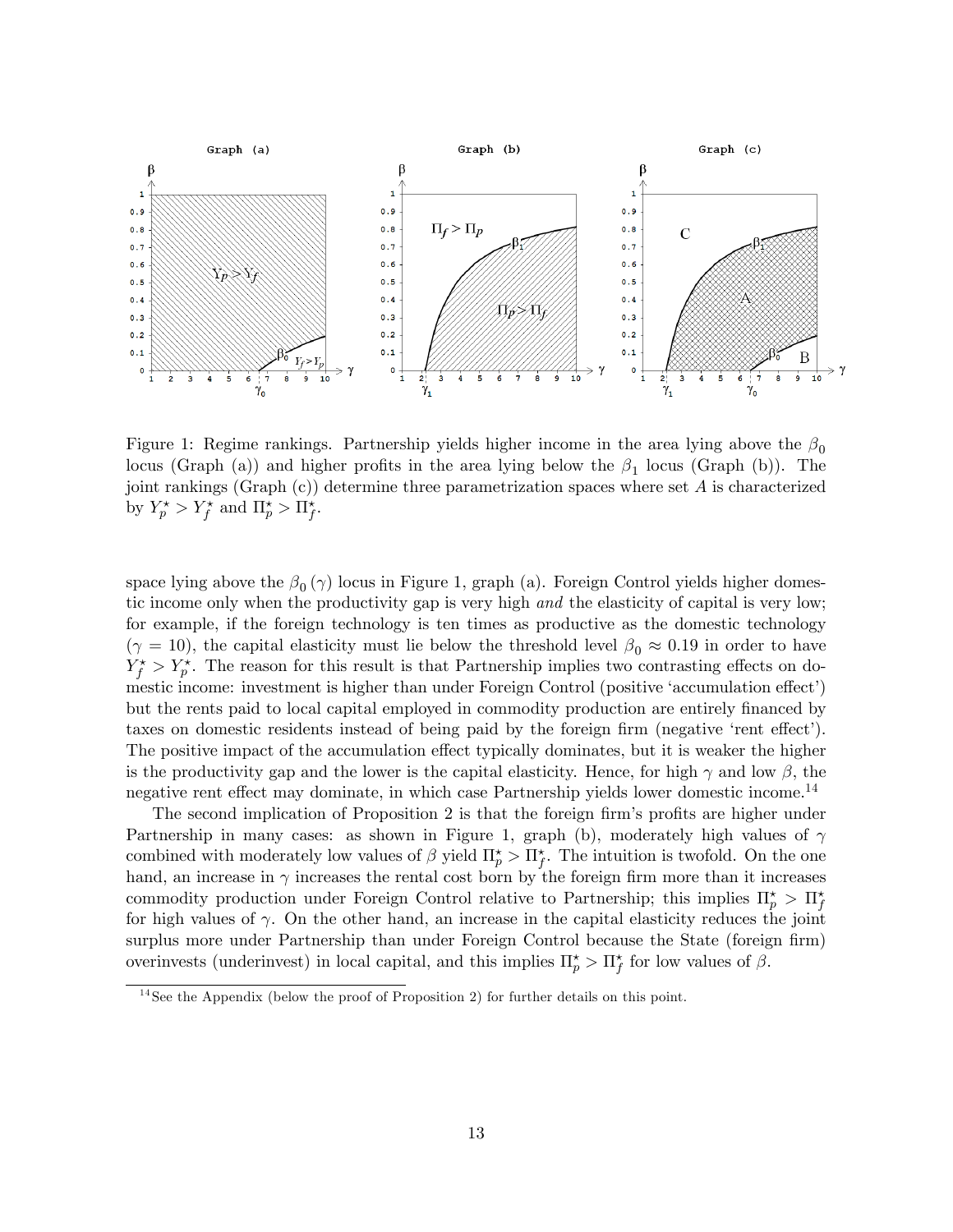## 3.3 Initial Regime Choice and Joint Optimality

Proposition 2 bears important consequences for the initial regime choice at Stage 0. In this section, we characterize the optimality properties of control regimes in two logical steps. First, we restrict our attention to the choice between Foreign Control or Partnership by assuming that each of these two regimes yields to each party higher returns than Home Control (subsection 3.3.1). Second, we study the conditions under which one or both parties disregard Foreign Control and/or Partnership because Home Control yields higher payoffs (subsection  $3.3.2$ ). Importantly, we do not assume a specific type of game or bargaining procedure for determining the initial choice at Stage 0. The analysis is more general in the sense that we study the optimality properties and the characteristics of agreeability of the different control regimes. On this basis, we can determine which regimes can arise as (optimal) outcomes of different bargaining procedures at Stage 0. To this aim, we exploit the following definitions.

Considering Foreign Control and Partnership, regime  $i = (f, p)$  is agreeable for the State if it implies  $Y_i^* > Y_h^*$ , and is *agreeable* for the foreign firm if it implies  $\Pi_i^* > \Pi_0$ . Accordingly, regime  $i = (f, p)$  is jointly agreeable if it implies  $Y_i^* > Y_h^*$  and  $\Pi_i^* > \Pi_0$ . In other words, (joint) agreeability signals whether one (every) party is willing to make an agreement on regime  $i = (f, p)$  at Stage 0. Considering all the three regimes, we label regime i as jointly optimal if it guarantees the highest payoff to each party  $-$  that is, if it yields maximal income and profits with respect to all alternative regimes. Accordingly, we will call *spontaneous agreement* an agreement at Stage 0 that implements the jointly optimal regime.

#### 3.3.1 Optimality: Foreign Control versus Partnership

Suppose that both Foreign Control and Partnership are jointly agreeable: the foreign firm and the State strictly prefer regimes f and p to Home Control. Combining the loci  $\beta_0(\gamma)$  and  $\beta_1(\gamma)$ defined in Proposition 2, we obtain the joint rankings of domestic income and foreign firm's profits. The remarkable result is that only Partnership can be jointly optimal. More precisely, defining the four parametrization sets

$$
A \equiv \left\{ (\gamma, \beta) : Y_p^{\star} > Y_f^{\star} \text{ and } \Pi_p^{\star} > \Pi_f^{\star} \right\}, \qquad B \equiv \left\{ (\gamma, \beta) : Y_p^{\star} < Y_f^{\star} \text{ and } \Pi_p^{\star} > \Pi_f^{\star} \right\},
$$
  

$$
C \equiv \left\{ (\gamma, \beta) : Y_p^{\star} > Y_f^{\star} \text{ and } \Pi_p^{\star} < \Pi_f^{\star} \right\}, \qquad G \equiv \left\{ (\gamma, \beta) : Y_p^{\star} < Y_f^{\star} \text{ and } \Pi_p^{\star} < \Pi_f^{\star} \right\},
$$

we can prove that  $(A, B, C)$  are all non-empty whereas G is empty. In other words, Foreign Control can never be jointly optimal because the inequalities  $Y_p^* \lt Y_f^*$  and  $\Pi_p^* \lt \Pi_f^*$  cannot hold simultaneously. This result is graphically shown in Figure 1, graph  $(c)$ , and formally established below.<sup>15</sup>

**Proposition 3** Suppose that both Foreign Control and Partnership are jointly agreeable under technologies (2) and (4). Then, Foreign Control cannot be jointly optimal. Partnership, instead, is jointly optimal provided that  $(\gamma, \beta) \in A$ .

<sup>&</sup>lt;sup>15</sup>The result  $G = \emptyset$  is derived in the Appendix – see the proof of Proposition 3. In particular, it is shown that  $\lim_{\gamma\to\infty}$   $\beta_1(\gamma) = 1$  whereas  $\lim_{\gamma\to\infty}$   $\beta_0(\gamma) < 0.5$ , so that the  $\beta_1(\gamma)$  locus always lies above the  $\beta_0(\gamma)$  locus:  $\beta_1(\gamma') > \beta_0(\gamma')$  holds for any  $\gamma'$  as well as in the limit as  $\gamma' \to \infty$ . Hence, in graphical terms, we can set  $\gamma$ arbitrarily large in Figure 1, graph (c), and stil obtain the three parametrization spaces  $A, B, C$  as well as  $G = \emptyset$ . See Figure 3 (f) in Appendix for an enlarged picture with  $\gamma \in (1, 100)$ .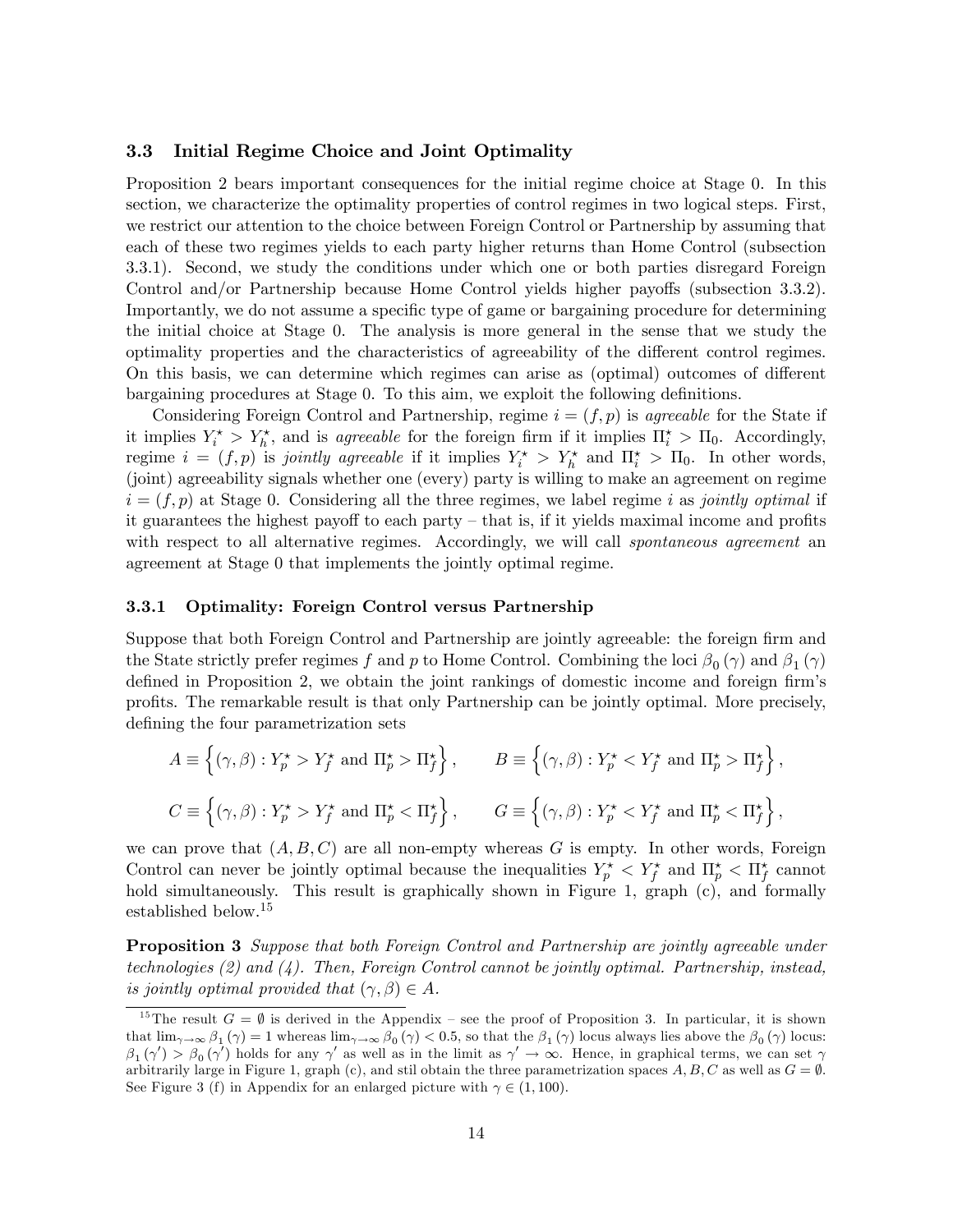Proposition 3 establishes that only Partnership can be a spontaneous agreement at Stage 0. Under parametrization A, each party chooses Partnership and has no incentive to deviate because this regime maximizes each partyís payo§. Foreign Control cannot be a spontaneous equilibrium because all the parametrizations outside  $A$  entail conflict between the parties. The State (foreign firm) strictly prefers Partnership (Foreign Control) under parametrization  $C$ , and viceversa under parametrization  $B$ . In these cases, which regime is going to be implemented depends on the bargaining environment at Stage 0: different procedures may yield different solutions to the inherent conflict. To stress this point, we will henceforth call *conditional* agreement any agreement reached at Stage 0 when no jointly optimal agreement exists.

Among the various conditional agreements that may arise under parametrizations C or B, of particular interest are the outcomes in which the State fully exerts its initial bargaining power to obtain the most favorable conditions for domestic residents. Being the de jure owner of the resource endowment at Stage 0, the State may impose bargaining procedures that lead to the income-maximizing outcome. An extreme but clear example is the case in which the State makes a 'take-it-or-leave-it' offer to the foreign firm at Stage 0: the State proposes only Partnership (only Foreign Control) under parameterization  $C$  (parametrization  $B$ ) and the foreign firm accepts because the proposed regime yields higher profits relative to the reservation level,  $\Pi_0$ . Obviously, the 'take-it-or-leave-it' offer is just an example, and alternative bargaining procedures may yield different conditional agreements that favor the foreign firm instead. Tackling this issue is not our main objective. In the remainder of the analysis, we keep the bargaining procedure at Stage 0 unspecified, and focus on the more general question of which regimes are agreeable, and which regime is jointly optimal, in a complete ranking that compares Home Control, Foreign Control and Partnership.

#### 3.3.2 Agreeability: Complete Characterization

The results discussed in the previous subsection characterize the initial regime choice when both Foreign Control and Partnership are jointly agreeable. A complete characterization of the outcomes, however, requires considering all the other cases in which Home Control yields higher benefits than one or both regimes to one or both parties. In this respect, a crucial role is played by the value of the reservation profit for the foreign firm,  $\Pi_0$ . For each party, the agreeability of each negotiated regime is determined by a specific inequality that restricts the value of the reservation profit:

$$
Y_p^* > Y_h^* \quad \text{iff} \quad \Pi_0 < \Pi_0^{yp}, \qquad \Pi_p^* > \Pi_0 \quad \text{iff} \quad \Pi_0 < \Pi_0^{\pi p},
$$
\n
$$
Y_f^* > Y_h^* \quad \text{iff} \quad \Pi_0 < \Pi_0^{yf}, \qquad \Pi_f^* > \Pi_0 \quad \text{iff} \quad \Pi_0 < \Pi_0^{\pi f}. \tag{16}
$$

The intuition behind the upper-bounds that determine agreeability for the State,  $\Pi_0^{yp}$  $_0^{yp}$  and  $\Pi_0^{yf}$  $\begin{array}{c} y_J\ 0 \end{array}$ is that a high reservation profit implies high disagreement payoff for the foreign firm and thereby a lower share of the profits from commodity production for domestic residents: the higher  $\Pi_0$ the higher the probability that the State prefers Home Control to the alternative regimes. The upper-bounds determining agreeability for the foreign firm,  $\Pi_0^{\pi p}$  $\mathbf{I}_{0}^{\pi p}$  and  $\Pi_{0}^{\pi f}$  $\int_0^{\pi}$ , signal that the firm will prefer Partnership and/or Foreign Control only if the profitability of operating abroad,  $\Pi_0$ , is sufficiently low.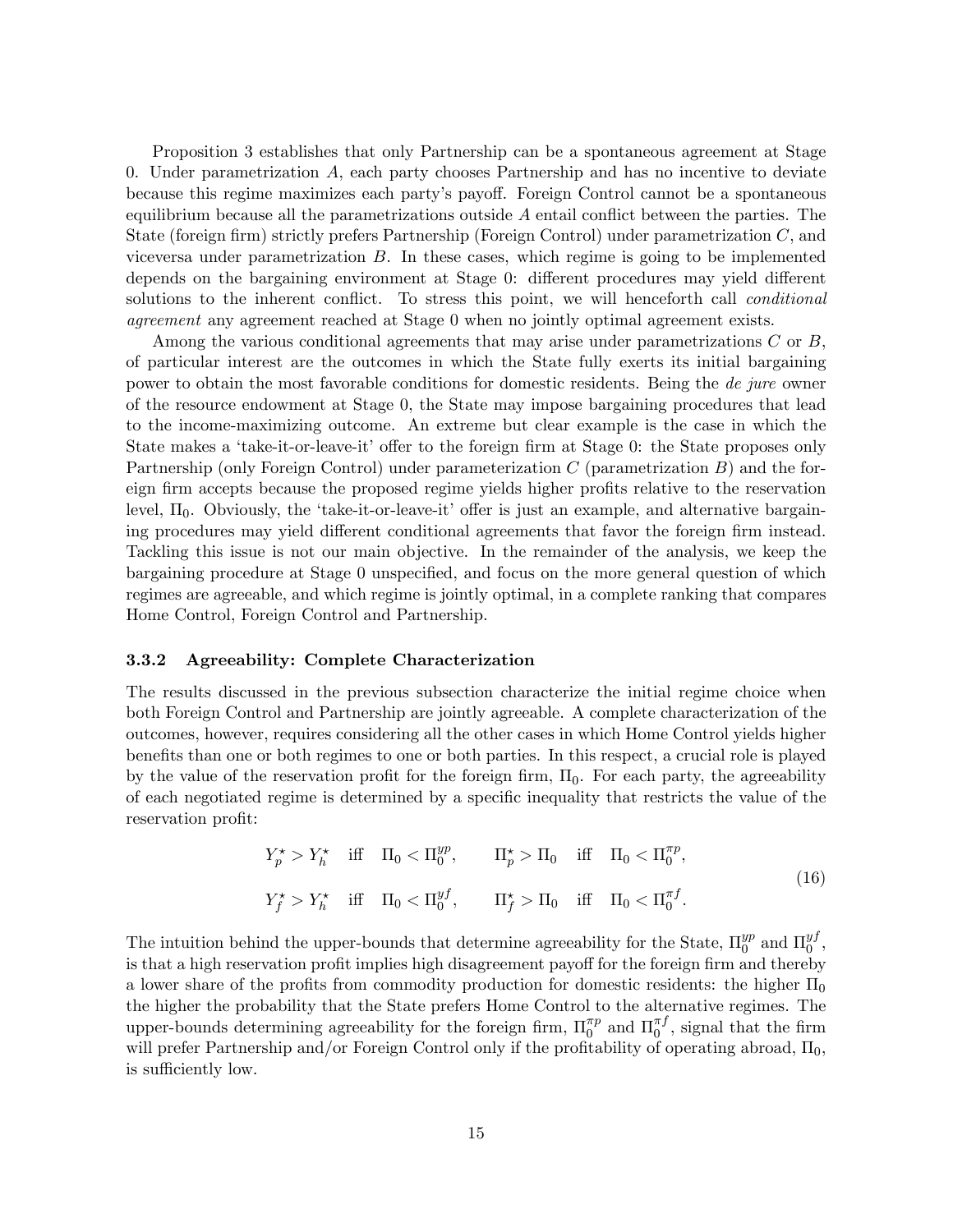|                 | Parametrizations and agreeable regimes |                     |                     |                     |  |  |  |  |  |
|-----------------|----------------------------------------|---------------------|---------------------|---------------------|--|--|--|--|--|
| ΠU              |                                        |                     |                     | 72                  |  |  |  |  |  |
|                 |                                        |                     |                     |                     |  |  |  |  |  |
| High            | Home (optimal)                         | Home (optimal)      | Home (optimal)      | Home (optimal)      |  |  |  |  |  |
| Intermediate    | Partnership                            | Partnership         | Partnership         | Foreign             |  |  |  |  |  |
| $_{\text{Low}}$ | Partnership optimal                    | Foreign/Partnership | Foreign/Partnership | Foreign/Partnership |  |  |  |  |  |

Table 2: Agreeable and implemented regimes in relation to the foreign firm's reservation profit.

Combining the restrictions imposed by Home Control in (16) with the parametrization sets  $(A, B, C)$  previously defined, we can determine which regimes are agreeable, and possibly optimal, as the reservation profit ranges from low to high values. Importantly, some of the upper-bounds listed in (16) can be explicitly ranked: as shown in the Appendix, the inequalities

$$
\Pi_0^{yp} > \Pi_0^{\pi p} \text{ and } \Pi_0^{yp} > \Pi_0^{\pi f} \tag{17}
$$

hold for any constellation of parameters. Result (17) restricts the sequence of regimes that are jointly agreeable as the reservation profit varies. For example, suppose that  $(\gamma, \beta)$  belongs to the parametrization set B. In this case, we necessarily<sup>16</sup> have  $\Pi_0^{y} > \Pi_0^{y} > \Pi_0^{\pi p} > \Pi_0^{\pi f}$  $\int_{0}^{\pi}$ . This implies that both Partnership and Foreign Control are jointly agreeable for low levels of the reservation profit; only Partnership is jointly agreeable for intermediate levels of the reservation profit; only Home Control can arise for high levels of the reservation profit, and is possibly jointly optimal.<sup>17</sup> Repeating this exercise for all parametrizations, we obtain the results reported in Table 2 – where, under parametrization  $C$ , we have two subcases, respectively labelled as  $C1$ and C2 (see the Appendix for detailed proofs).

The most general result delivered by Table 2 is that Home Control is always associated to high levels of the reservation profit. When  $\Pi_0 > \max\{\Pi_0^{\pi f}$  $_{0}^{\pi f},\Pi_{0}^{\pi p}$  $\binom{n}{0}$ , neither Partnership nor Foreign Control are jointly agreeable because the foreign firm surely prefers operating outside economy **E**. Moreover, Home Control becomes jointly optimal when  $\Pi_0 > \max{\{\Pi_0^{yf}}\}$  $_{0}^{yf},\Pi_{0}^{yp}$  $_{0}^{yp}$ .

In the last row of Table 2, the reservation profit is sufficiently low to imply that both Foreign Control and Partnership are jointly agreeable – that is, we have  $\Pi_0 < \min \{\Pi_0^{\pi f}$  $_{0}^{\pi f}, \Pi_{0}^{y f}$  $_{0}^{y f},\Pi_{0}^{\pi p}$  $_{0}^{\pi p},\Pi_{0}^{yp}$  $_{0}^{yp}$ . In this case, the outcomes are those already emphasized in section 3.3.1: under parametrization A, Partnership is jointly optimal; outside A, either regime may arise as a conditional agreement.

Concerning intermediate levels of the reservation profit, we obtain that Partnership is the only agreeable regime in most albeit not all parametrizations. The reason is that, as  $\Pi_0$  increases, the first restriction that is violated is, typically, either  $\Pi_0 < \Pi_0^{\pi f}$  $_{0}^{\pi f}$  or  $\Pi_{0}$   $<$   $\Pi_{0}^{yf}$  $\mathbf{y}_0^y$ . In other words, when the reservation profit increases from low to intermediate levels, the regime of Foreign Control ceases to be agreeable for either the foreign Örm or the State.

<sup>&</sup>lt;sup>16</sup>By definition, parametrization B implies  $Y_f^* > Y_p^*$  and  $\Pi_p^* > \Pi_f^*$ , which implies  $\Pi_0^{yf} > \Pi_0^{yp}$  and  $\Pi_0^{\pi p} > \Pi_0^{\pi f}$ . Combining these inequalities with result (17) we obtain  $\Pi_0^{yf} > \Pi_0^{yp} > \Pi_0^{\pi p} > \Pi_0^{\pi f}$ . Further details are reported in the Appendix (see the complete proof of the results reported in Table 2).

<sup>&</sup>lt;sup>17</sup>Specifically, both Partnership and Foreign Control are jointly agreeable if  $\Pi_0 < \Pi_0^{\pi f}$ ; only Partnership is jointly agreeable if  $\Pi_0^{\pi f} < \Pi_0 < \Pi_0^{\pi p}$ ; only Home Control can arise if  $\Pi_0 > \Pi_0^{\pi p}$ ; moreover, Home Control is jointly optimal if  $\Pi_0 > \Pi_0^{yf}$ .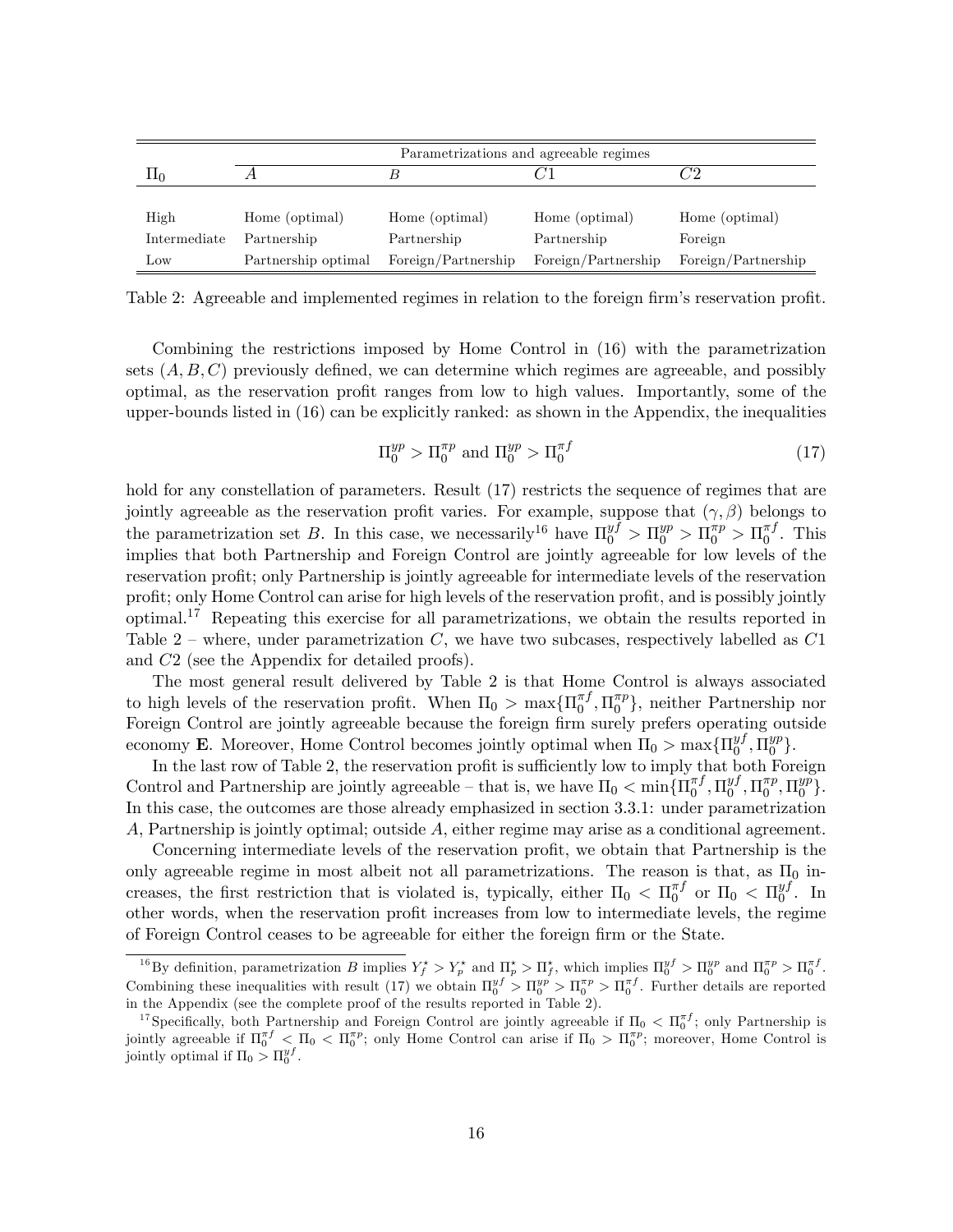## 3.4 Theoretical Predictions and Empirical Testing

The results so far obtained shed light on two fundamental questions that deserve empirical scrutiny. The first concerns the relationship between control regimes and economic performance: do Partnership-like regimes imply higher or lower aggregate income than Foreign Control? Answering this question empirically is furthermore interesting in view of the fact that the existing literature on ownership and resource extraction (e.g., Megginson, 2005; Wolf, 2009) concentrates on the profitability, or efficiency, of the primary sectors without assessing the impact on aggregate income. In this respect, our theoretical results strongly favor the hypothesis that Partnerships are associated to higher income: Foreign Control cannot be a jointly optimal outcome (cf. Proposition 3) and yields lower aggregate income under most parametrizations (cf. Figure 1, graph (a)). In section 5, we tackle this issue at the empirical level in the context of oilproducing economies, checking whether the dominance of Partnership-like (Foreign Control-like) regimes in the oil-extracting sector is actually associated to higher (lower) levels of aggregate domestic income.

A second empirical question is suggested by Table 2, which associates the rise of specific control regimes to the level of the reservation profit. Since  $\Pi_0$  measures how convenient is to operate outside  $E$  for the foreign firm, the reservation profit in our model can be interpreted as an inverse index of the profitability of the economy's resource base relative to the profitability of the resource stocks existing in the rest of the world.<sup>18</sup> In this respect, Table 2 suggests an interesting hypothesis: high relative profitability of resource extraction in  $\mathbf{E}$  (that is, low  $\Pi_0$ ) is associated with either Partnership or Foreign Control; intermediate relative profitability in **E** (that is, intermediate  $\Pi_0$ ) is mostly associated with Partnership; low relative profitability in **E** (that is, high  $\Pi_0$ ) is associated with Home Control. In section 5, we test this prediction empirically by checking which regimes are associated to different degrees of relative profitability in resource extraction.

Before turning to the empirics, some remarks on the robustness of our theoretical results are in order. In the next section, we show that our main conclusions do not change if the State assigns to the foreign firm the 'correct amount' of residual rights of control over local capital.

## 4 Residual Rights and Credible Repurchase

So far, we have assumed that the foreign firm expects the confiscation of local capital if negotiations break down at the profit-sharing stage. This expectation has an impact on both income and profits under Foreign Control because the lack of residual rights on capital further reduces the foreign firm's incentive to invest. We now extend the model to include (partial) residual rights for the foreign firm. Suppose that, in the event of bargaining breakdown under Foreign Control, the State is willing to compensate (a fraction of) the investment cost initially born by the foreign firm before transferring  $k_f$  to domestic firms. We denote by  $\lambda \in (0, 1)$  the fraction

 $18$  This interpretation can be easily formalized in our model. In expression (4), we have defined the scale parameter  $\psi > 0$  as a country-specific characteristic – e.g., the size of the domestic resource endowment. This implies that, if the foreign firm operates in economy E, the residual profits are an increasing function of  $\psi$ . Similarly, the reservation profit will be an increasing function  $\Pi_0$  ( $\psi_0$ ), where  $\psi_0$  denotes the resource endowment that the foreign firm might exploit outside economy  $E$ . The level of the reservation profit is therefore an inverse index of the international relative profitability of the domestic resource endowment in economy  $\bf{E}$ .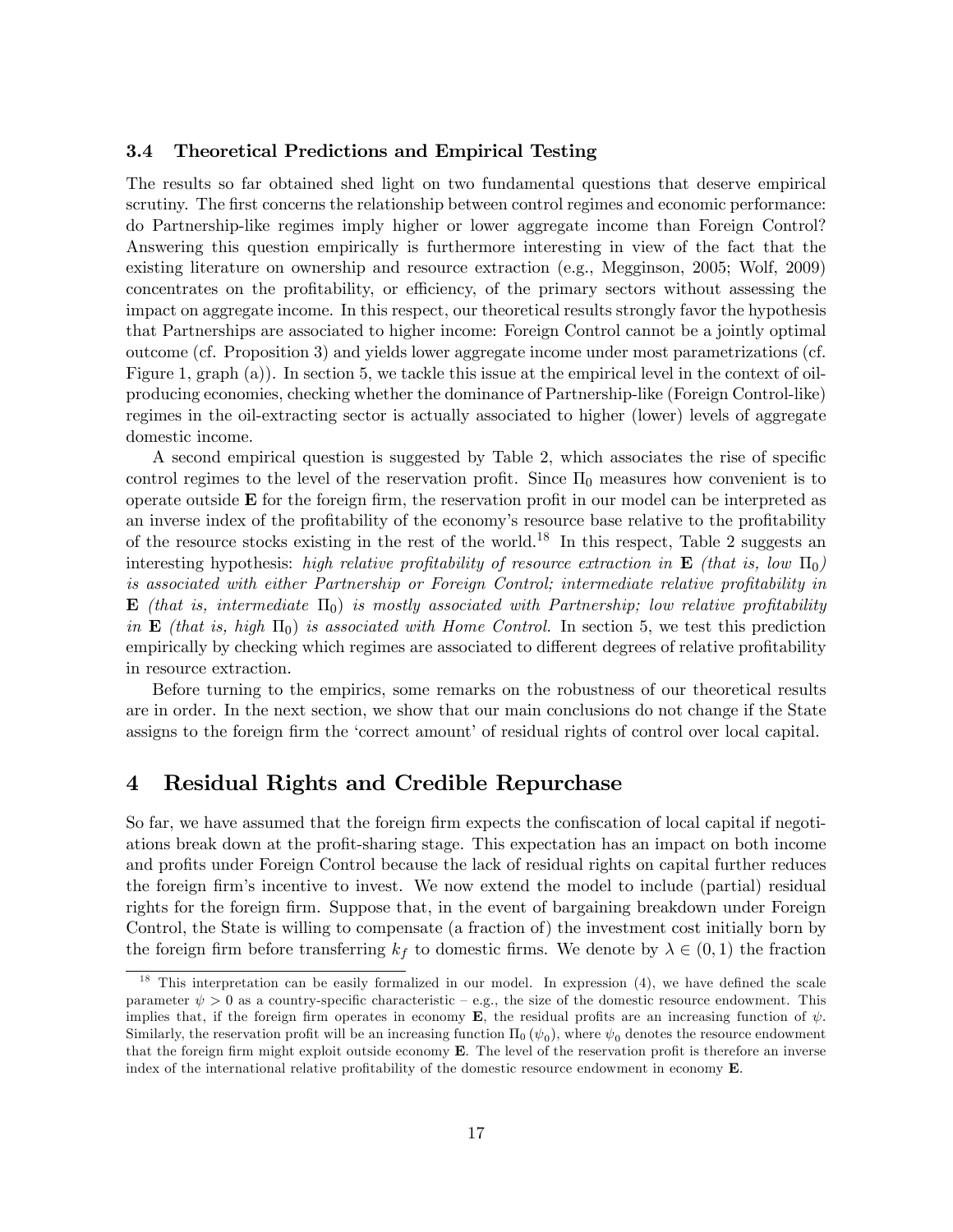of the investment cost  $r_f k_f$  repaid by the State. Letting  $\lambda \to 0$ , we are back to the case of confiscation. Letting  $\lambda \to 1$ , the State buys residual rights at full price ('complete repurchase').

The issue of residual rights is empirically relevant: partial or complete State repurchase, or the granting of preferential access to 'expropriated' firms, is often observed in reality (Philip, 1994). Resource-rich States compensate the foreign firm's investment for a variety of reasons that typically include political opportunity. In our model, there is a clear incentive for the State to compensate the foreign firm: the concession of residual rights over  $k_f$  increases the foreign firm's willingness to invest, which creates *potential* gains in domestic income under Foreign Control.

Formally, we assume that the initial contract signed at Stage 0 contains a declaration stating which degree of repurchase  $\lambda$  will be applied in case of breakdown under Foreign Control. Clearly, the declaration is effective only under credible commitment: in the absence of commitment devices, the State is tempted to confiscate the foreign firm's local capital. We thus have two polar cases. If the State' declaration concerning repurchase is not credible, the foreign firm rationally expects confiscation and therefore operates under the hypothesis that the true  $\lambda$  is zero; in this scenario, all our previous analysis remains valid and the results of section 3 continue to hold. If, instead, the commitment is fully credible  $-e.g.,$  because the initial contract is subject to international laws that are binding for the State<sup>19</sup> – the foreign firm expects the true  $\lambda$  to coincide with the initially declared value; in this case, we obtain the results summarized below.

#### 4.1 Profit Sharing and Investment with Credible Repurchase

The introduction of credible repurchase only affects the regime of Foreign Control. The bargaining payoffs in (5) are unchanged whereas the no-trade payoffs of both parties under Foreign Control,  $D_f$  and  $\Delta_f$ , are replaced by

$$
D_{f\lambda} \equiv q_x \chi_h (k_{f\lambda}) - s_h - \lambda r_{f\lambda} k_{f\lambda} \quad \text{and} \quad \Delta_{f\lambda} \equiv \Pi_0 - s_f - (1 - \lambda) r_{f\lambda} k_{f\lambda}, \tag{18}
$$

where the subscript  $f\lambda$  denotes the regime of Foreign Control under credible repurchase. At Stage 2, the Nash bargaining solution yields the ex-post levels of domestic income and foreign firm's profits

$$
Y_{f\lambda}^N = q_z z_{f\lambda} + r_{f\lambda} k_{f\lambda} + \frac{1}{2} \cdot \left[ q_x \chi_h \left( k_{f\lambda} \right) - 2\lambda r_{f\lambda} k_{f\lambda} + q_x \chi_f \left( k_{f\lambda} \right) - s_h - \Pi_0 \right], \quad (19)
$$

$$
\Pi_{f\lambda}^{N} = \frac{1}{2} \cdot \left[ q_x \chi_f \left( k_{f\lambda} \right) - 2 \left( 1 - \lambda \right) r_{f\lambda} k_{f\lambda} - q_x \chi_h \left( k_{f\lambda} \right) + \Pi_0 + s_h - 2s_f \right]. \tag{20}
$$

At Stage 1, the foreign firm chooses  $k_{f\lambda}^{\star}$  in order to maximize (20). In an interior solution, the investment strategy is characterized by

$$
q_x \chi_f'(k_{f\lambda}^*) = \underbrace{2r_{f\lambda}^*}_{\text{Double interest}} + \underbrace{q_x \chi_h'(k_{f\lambda}^*)}_{\text{Bargaining power}} - \underbrace{2\lambda r_{f\lambda}^*}_{\text{Residual rights}} \quad \text{for} \quad 0 < k_{f\lambda}^* < k_{\text{max}}.\tag{21}
$$

Condition (21) replaces and generalizes our previous result (13). The introduction of credible repurchase creates residual control rights for the foreign firm and therefore boosts investment:

 $19$ For example, modern petroleum contracts typically include explicit provisions for arbitration in case of disputes (Taverne 1994; Onorato 1995).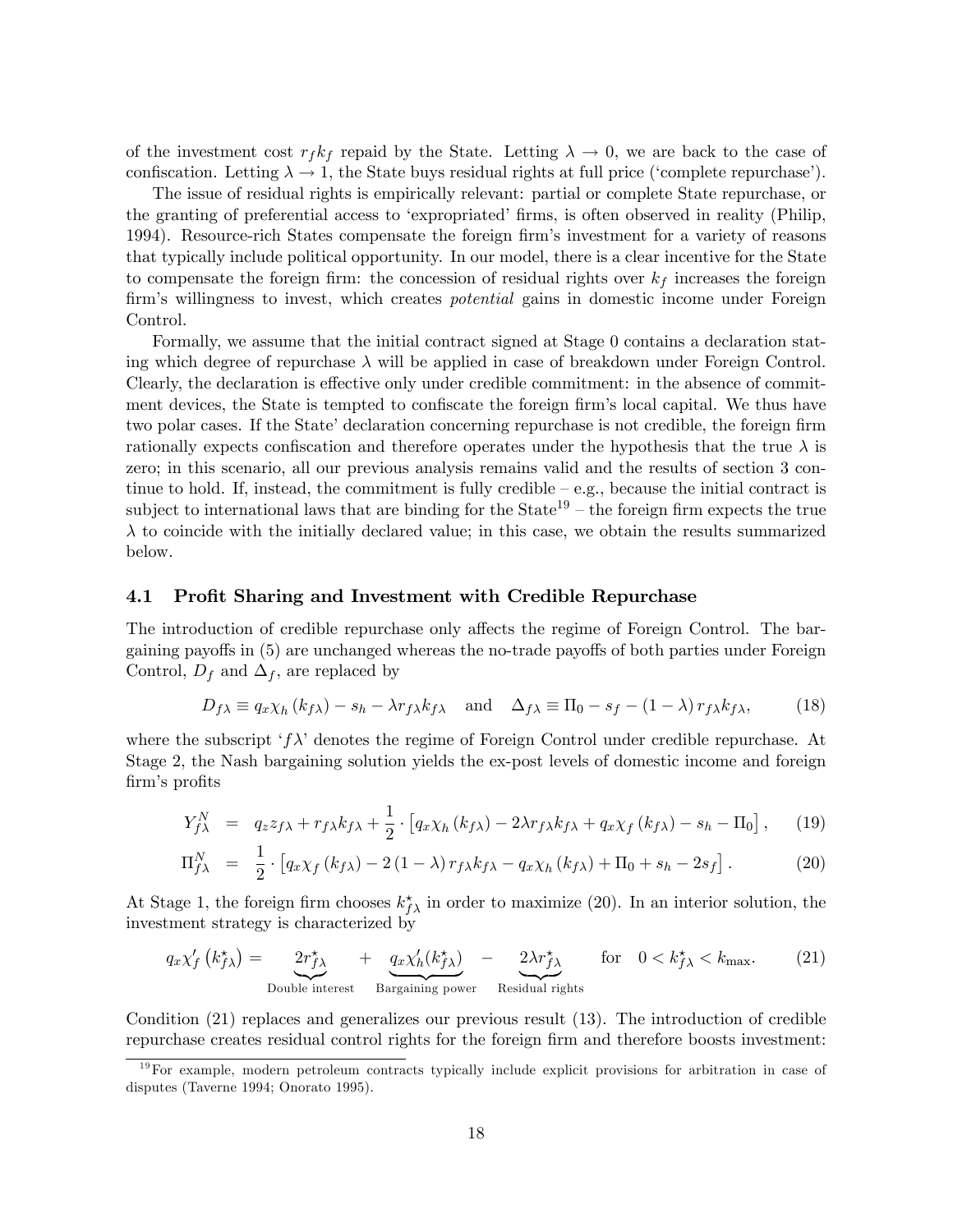$k_{f\lambda}^{\star}$  increases with  $\lambda$ . However, granting complete residual rights to the foreign firm,  $\lambda = 1$ , is not desirable from an efficiency viewpoint: albeit a moderate degree of repurchase contrasts the foreign firm's tendency to under-invest, an excessive degree of repurchase would induce over-investment in commodity production. The following results clarify this point.

Assume that the production technologies are given by (2) and (4). Then, there exists an upper bound for the degree of repurchase,  $\lambda_{\text{max}}$ , above which the investment problem has a corner solution where the foreign firm reaps all the available capital and the traditional sector disappears (see Appendix):

$$
\exists \quad \lambda_{\max} < 1 \text{ such that } \lambda \geqslant \lambda_{\max} \text{ implies } k_{f\lambda}^* = k_{\max} \text{ and } z_{f\lambda} = 0. \tag{22}
$$

Hence, an interior solution to the investment problem requires  $0 < \lambda < \lambda_{\text{max}}$ . The intuition is that excessive residual rights drive the overall marginal investment cost for the firm to zero and thus push investment toward the maximum feasible level. More generally, increasing the degree of repurchase generates a tradeoff in aggregate income levels. As  $\lambda$  ranges from zero to  $\lambda_{\text{max}}$ , commodity production  $x_{f\lambda}$  increases due to higher investment but traditional production  $z_{f\lambda}$ shrinks due to the crowding-out of local capital. In particular, there exists a critical threshold level of the degree of repurchase,  $\lambda$ , above (below) which the positive income effect of higher commodity production dominates (is dominated by) the negative income effect of crowding-out in the traditional sector:

**Proposition 4** Under technologies  $(2)$  and  $(4)$ , the equilibrium domestic income under Foreign Control with credible repurchase,  $Y_{f\lambda}^{\star}$ , is a hump-shaped function of  $\lambda$  within the relevant range  $0 < \tilde{\lambda} < \lambda_{\text{max}}$ ; the maximum, characterized by  $\partial Y^{\star}_{f\lambda}(\lambda)/\partial \lambda = 0$ , is associated to the threshold level

$$
\lambda = \tilde{\lambda} \equiv \frac{2 + \beta (\gamma - 1)}{\gamma + 1 + \beta (\gamma - 1)} < 1,\tag{23}
$$

which lies within the relevant range  $0 < \lambda < \lambda_{\text{max}}$  provided that  $k_{\text{max}}$  is sufficiently large. Instead, the equilibrium profit of the foreign firm,  $\Pi_{f\lambda}^{\star}$ , is an increasing convex function of  $\lambda$ .

Proposition 4 delivers two important results. First, the income-maximizing degree of residual rights always lies between the polar cases of 'confiscation' and 'complete repurchase'; the corollary is that the State should not grant complete residual rights over local capital to the foreign firm because a high value of  $\lambda$  generates negative effects on total domestic income. Second, residual rights over local capital have opposite consequences under different regimes. Under Partnership, the State has complete residual rights over  $k_p^*$  and this pushes investment close to the efficient level (see Proposition 1). Under Foreign Control, instead, assigning complete residual rights to the firm,  $\lambda = 1$ , implies massive over-investment in the commodity sector because the foreign firm does not care about the crowding-out effects that this strategy induces in the traditional sector.

Both these results stem from our main behavioral assumption: the State aims at maximizing domestic income whereas the foreign firm only pursues profit maximization at the sectoral level. We also stress that, if we interpret the scenario of massive crowding-out as a "Resource-Curse"  $phenomenon<sup>n</sup> - that is, a reduction in aggregate productivity induced by the creation of the$ resource-based sector – our results unveil a new potential explanation for the low income levels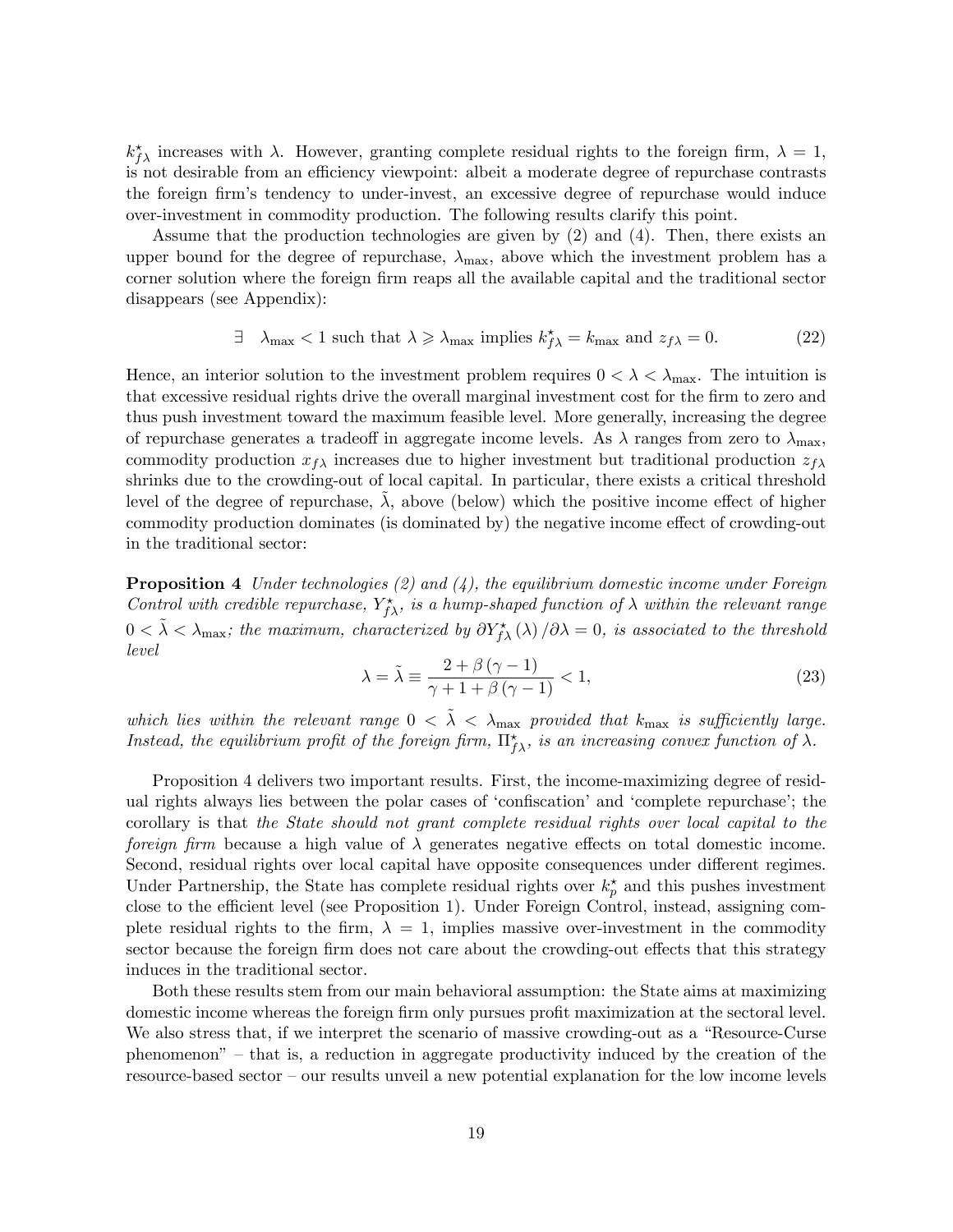that characterize many resource-rich countries: the concession of excessive residual control rights to foreign firms that exploit domestic critical resources.<sup>20</sup>

#### 4.2 Income, Profits and Regime Choice with Credible Repurchase

In the analysis of section 3.2, we characterized the income and profit gaps arising between Foreign Control and Partnership in terms of two parameters,  $\beta$  and  $\gamma$ . Under credible repurchase, relative incomes and profits also depend on  $\lambda$ . In the limiting case  $\lambda = 0$ , we re-obtain the previous results. In this subsection, we concentrate on the case  $\lambda = \lambda$ , that is, we assume that the State declares the degree of repurchase that maximizes domestic income under Foreign Control. This hypothesis is furthermore reasonable if we interpret  $\lambda$  as a potential control variable for the State at Stage  $0.^{21}$ 

The analysis of the case  $\lambda = \tilde{\lambda}$  essentially confirms our previous results, the only difference being that credible repurchase restricts the parametrization space in which Partnership is jointly optimal. Still, there is no possibility that Foreign Control is jointly optimal. The analogy with Propositions 2 and 3 is formally established below.

**Proposition 5** Under the investment rules (14) and (21) with  $\lambda = \tilde{\lambda}$ , the technologies (2) and (4) determine a critical level of the productivity gap  $\gamma_2 \equiv \frac{1 + \ln 2}{1 - \ln 2} \approx 5.5$  such that:

$$
\begin{aligned}\n\text{if } &\gamma < \gamma_2 \text{ then } Y_p^\star > Y_{f\lambda}^\star \text{ for any } \beta \in (0,1);\n\end{aligned}
$$
\n
$$
\text{if } \gamma > \gamma_2 \text{ then there exists } \beta_2(\gamma) \in (0,1) \text{ such that } \left\{ \begin{array}{l} Y_p^\star > Y_{f\lambda}^\star \text{ for any } \beta > \beta_2(\gamma), \\ Y_p^\star &\leq Y_{f\lambda}^\star \text{ for any } \beta \leqslant \beta_2(\gamma). \end{array} \right.
$$

For foreign firm's profits, there exists a critical level of the productivity gap  $\gamma_3 \equiv 1 + \frac{2}{\ln(2)} \approx 3.9$ such that

$$
\begin{aligned}\n\text{if } & \gamma < \gamma_3 \text{ then } \Pi_{f\lambda}^{\star} > \Pi_p^{\star} \text{ for any } \beta \in (0,1); \\
\text{if } & \gamma > \gamma_3 \text{ then there exists } \beta_3(\gamma) \in (0,1) \text{ such that } \left\{ \begin{array}{l} \Pi_{f\lambda}^{\star} > \Pi_p^{\star} \text{ for any } \beta > \beta_3(\gamma), \\
\Pi_{f\lambda}^{\star} &\leqslant \Pi_p^{\star} \text{ for any } \beta \leqslant \beta_3(\gamma).\n\end{array} \right.\n\end{aligned}
$$

The combined thresholds  $\beta_2(\gamma)$  and  $\beta_3(\gamma)$  imply that, when both regimes are jointly agreeable, Partnership can be jointly optimal whereas Foreign Control cannot be jointly optimal.

Figure 2 graphically represents the critical thresholds defined in Proposition 5 and compares them to the thresholds previously obtained in the basic model with  $\lambda = 0$ . The bold-style curves are the 'new' loci  $\beta_2(\gamma)$  and  $\beta_3(\gamma)$ , the dotted-style curves are the 'old' loci  $\beta_0(\gamma)$ and  $\beta_1(\gamma)$ . The three diagrams show that credible repurchase restricts the portions of the

<sup>&</sup>lt;sup>20</sup>The theoretical explanations for the rise of Resource-Curse phenomena are numerous and diverse  $-$  see van der Ploeg (2011) – but mostly fall in three categories: (i) Dutch-Disease mechanisms, (ii) bad institutions and/or rent-seeking behavior, (iii) crowding-out of inputs from strategic non-resource sectors. To our knowledge, the literature on this topic has so far neglected the possibility that the crowding-out mechanism stems from incomplete contracts and the granting of excessive residual rights to foreign firms.

<sup>&</sup>lt;sup>21</sup>The exogenous or endogenous nature of  $\lambda$  is not relevant for our analysis as long as we do not specify the bargaining procedure determining the initial regime choice at Stage 0. When solving the model backwards, the value of  $\lambda$  is taken as a given parameter in Stages 1,2,3 because it is fixed at Stage 0. Nonetheless, studying the strategic interactions between the initial regime choice and the choice of the degree of repurchase  $\lambda$  is an interesting extension of the model which may deserve further analysis.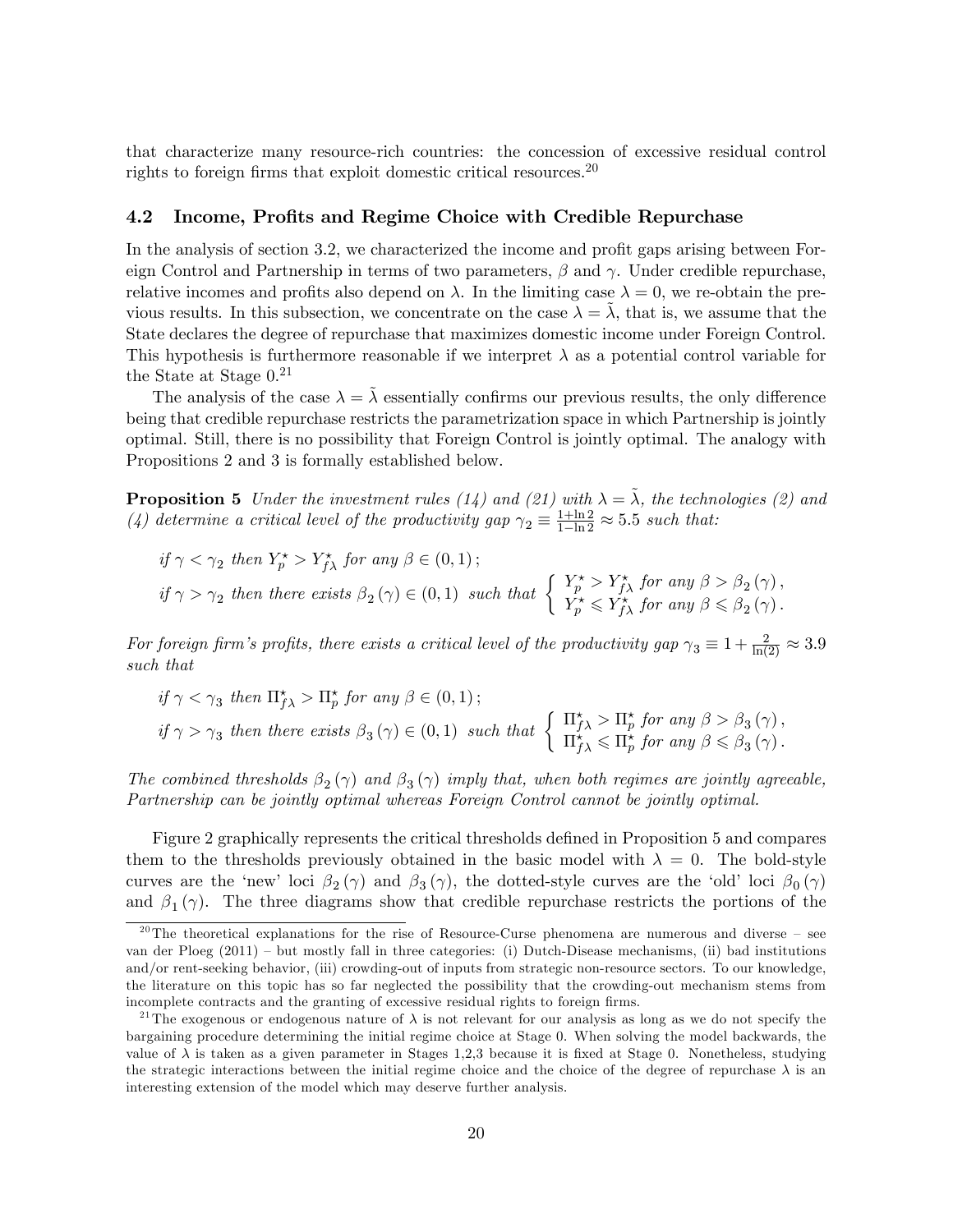

Figure 2: Regime rankings under credible repurchase with  $\lambda = \lambda$ . Partnership yields higher income in the area lying above the  $\beta_2$  locus (Graph (a)) and higher profits in the area lying below the  $\beta_3$  locus (Graph (b)). The joint rankings (Graph (c)) determine three parametrization spaces where set  $\tilde{A}$  is characterized by  $Y_p^{\star} > Y_{f\lambda}^{\star}$  and  $\Pi_p^{\star} > \Pi_{f\lambda}^{\star}$ .

parameter space in which Partnership yields higher income and higher profits. This means that credible repurchase enhances the returns from enacting Foreign Control for both the State and the foreign firm.

However, like in the basic model with  $\lambda = 0$ , the regime of Foreign Control cannot be jointly optimal: we cannot have  $Y_{f\lambda}^* > Y_p^*$  and  $\Pi_{f\lambda}^* > \Pi_p^*$  simultaneously. This is shown in Figure 2, graph (c), where the three parametrization sets  $(\tilde{A}, \tilde{B}, \tilde{C})$  are defined analogously to  $(A, B, C)$ . When both regimes are jointly agreeable, the only regime that can be jointly optimal is Partnership: credible repurchase restricts but does not eliminate this possibility.

Another remark concerns the superiority of Partnership in generating domestic income: despite the introduction of credible repurchase, the area in which  $Y^*_{f\lambda} > Y^*_{p}$  holds is limited. Moreover, if we consider alternative scenarios in which  $\lambda \neq \tilde{\lambda}$ , the space in which  $Y^*_{f\lambda} > Y^*_{p}$ holds becomes even smaller (total income under Foreign Control is maximized when  $\lambda = \lambda$ ). Hence, the previous conclusion that Partnership induces higher domestic income in the majority of parametrizations is indeed robust to the introduction of residual rights for the foreign firm.

Also our previous results concerning the role of the reservation profit (section  $3.3.2$ ) are fully confirmed in the current setting. Under credible repurchase with  $\lambda = \lambda$ , the conditions determining the agreeability of Foreign Control in (16) are replaced by

$$
Y_{f\lambda}^{\star} > Y_h^{\star} \quad \text{iff} \quad \Pi_0 < \tilde{\Pi}_0^{yf}, \qquad \Pi_{f\lambda}^{\star} > \Pi_0 \quad \text{iff} \quad \Pi_0 < \tilde{\Pi}_0^{\pi f}, \tag{24}
$$

where the upper-bounds  $\tilde{\Pi}_{0}^{y}$  and  $\tilde{\Pi}_{0}^{\pi f}$  can be explicitly derived under technologies (4). In line with the basic model with confiscation, we can prove that

$$
\Pi_0^{yp} > \tilde{\Pi}_0^{\pi f} \quad \text{and} \quad \Pi_0^{yp} > \Pi_0^{\pi p} \tag{25}
$$

hold for any constellation of parameters. Result  $(25)$  is analogous to  $(17)$ , and implies the same scenarios described in Table 2, with reference to the new parametrization sets  $(A, B, C)$ .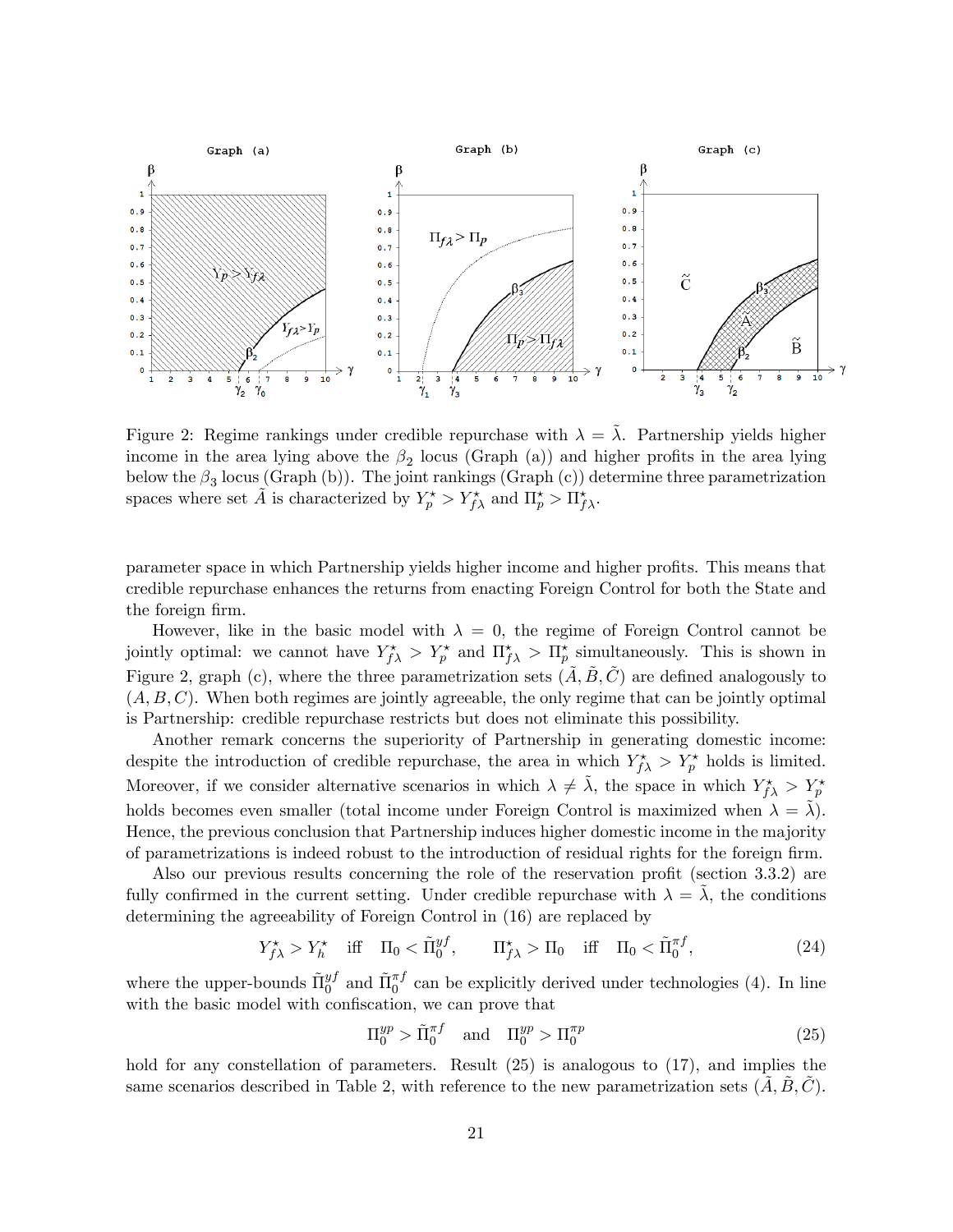The bottom-line is that the main predictions of the basic model with confiscation ( $\lambda = 0$ ) hold even under credible repurchase at the income-maximizing rate  $(\lambda = \lambda)$ . This reinforces our previous remarks on the testable predictions of the model (subsection 3.4), and provides further legitimation to the empirical analysis presented below.

## 5 Empirical Evidence

Our objective is to test the two main theoretical predictions described in section 3.4. First, we explore the relationship between the control rights regime governing the petroleum sector and national income, and test whether Partnership does indeed lead to higher domestic income than Foreign Control (**Prediction 1**). Second, we look at the link between relative profitability in the petroleum sector and control rights regimes, testing whether Foreign Control and Partnership are always linked to higher relative profitability than Home Control (Prediction 2). We start out by describing the data and empirical methodology, and then present and discuss the estimation results.

## 5.1 Data Description

Our dataset includes information on 68 oil-producing countries from all regions of the world (see the Appendix for a detailed list). The main criteria for inclusion in the dataset were that the country had a minimum of 0.2 billion barrels in (proved) oil reserves between 1980-2008, and that it produced an average of at least 20'000 barrels of crude oil per day during one year or more over the same period. The principal source for this information was the U.S. Energy Information Administration (EIA), though we cross-checked the entries with the BP Statistical Review of World Energy (2010), which covers fewer countries in detail, but over a longer time period. Our criteria thus enable us to include many countries that are not usually considered oil-rich, as well as oil producers from both the developed and the developing world. Our sample includes 96.6 percent of known proved crude oil reserves in 1980, while in 2008 the share goes up to 99.9 percent.

Our main variable of interest is the control rights structure of the petroleum industry. Following the theoretical model, we distinguish between Domestic or Home, Foreign, and mixed domestic-foreign (i.e. "Partnership") control rights regimes, and focus on oil exploration and extraction/ production.<sup>22</sup> Our classification methodology is inspired by the one developed by Jones Luong and Weinthal (2001, 2010), but differs from it in that we distinguish between domestic, foreign, and mixed domestic-foreign control of the petroleum sector.<sup>23</sup> Moreover, our sample includes a wider range of countries from both the developed and the developing world, while Jones Luong and Weinthal (2001, 2010) concentrate mainly on transition economies. We code each country according to the following criteria:

 $22$ <sup>22</sup>The oil refinery and petroleum-derived products industries are not considered, as these do not presume the presence of an actual oil production sector in a country and are therefore more similar to other manufacturing sectors.

<sup>&</sup>lt;sup>23</sup> Jones Luong and Weinthal (2001, 2010) draw up four categories of resource ownership: state ownership with control, state ownership without control, private domestic ownership, and private foreign ownership. They propose a (qualitative) theory of how petroleum ownership structures influence fiscal policy outcomes.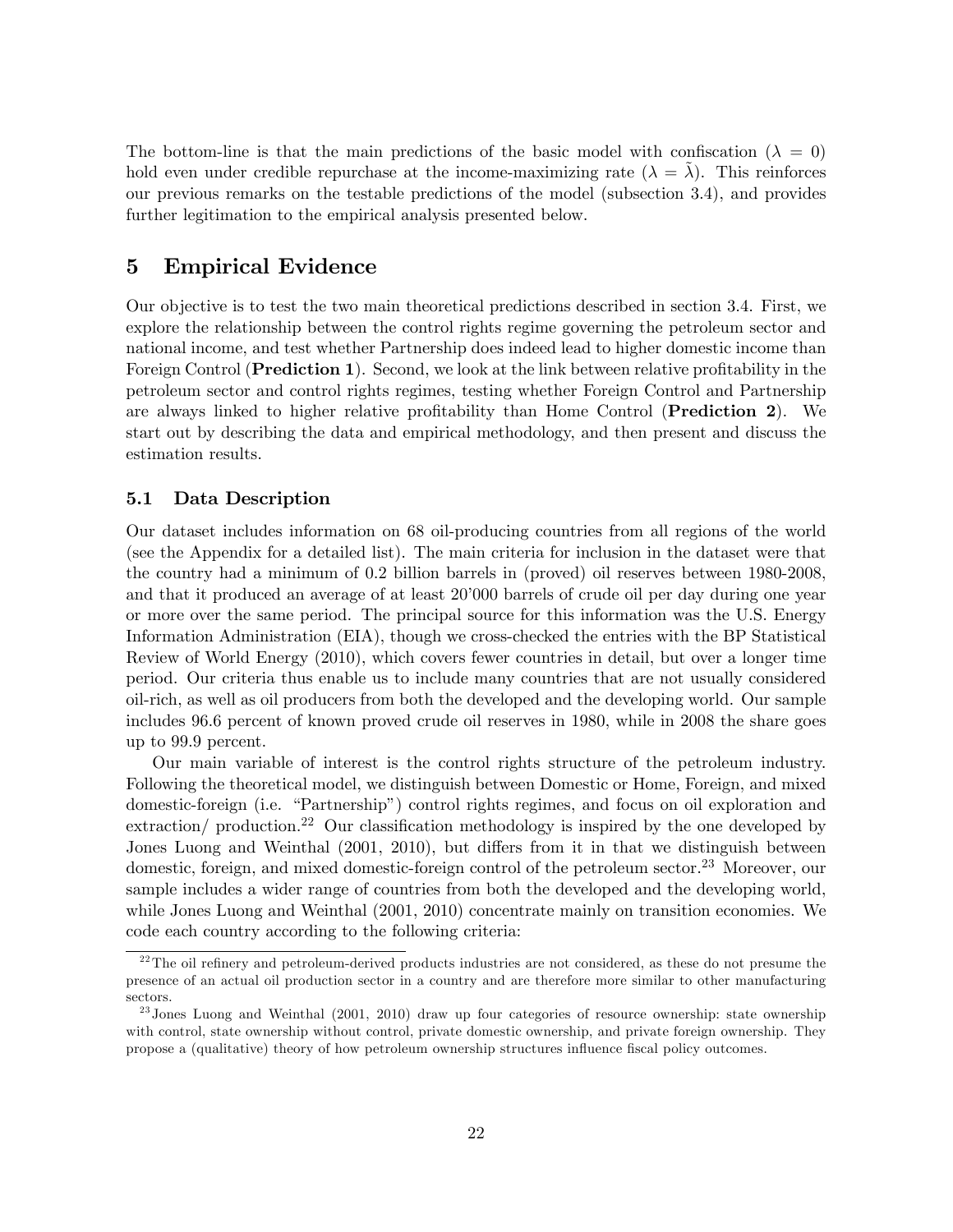- Domestic control: The state or private domestic firm(s) holds the rights to develop the majority of petroleum deposits and owns the majority of shares (over 50%) in the oil sector. The managerial power lies mainly in domestic hands, with foreign involvement being limited to roles with little or no operational and managerial control (e.g., service contracts).
- Partnership: The rights to develop the majority of petroleum deposits and the majority of shares (over 50%) in the oil sector lie in domestic hands, but there is substantial involvement by foreign firms. Both domestic and foreign oil firms (private or public) have operational and managerial competencies, e.g., through Production Sharing Agreements (PSAs).
- Foreign control: Foreign (private or state-owned) firms hold the rights to develop the majority of petroleum deposits and own the majority of shares (over 50%) in the domestic oil sector. The managerial power lies mainly in foreign hands, e.g., via concessions.

As these criteria imply, control right structures are seldom absolute in the sense that either domestic or foreign firms hold the exclusive rights to all exploration and extraction of petroleum. For practical purposes, the essential point is who holds the majority rights to develop petroleum deposits *according to domestic legislation*. For the coding, we rely on the countries' constitutions, official laws and regulations governing the petroleum sector, sample petroleum contracts (where available), and secondary sources. The initial (post-independence) year of inclusion of each country is based on the date of the first national law, rule or regulation pertaining explicitly to the petroleum sector, as opposed to general mining sector regulation.<sup>24</sup> Note that for the case of former colonies, the simple act of maintaining colonial-era contracts upon independence until their expiry does not constitute a national law in the sense of it being passed deliberately by a sovereign government. The year of inclusion of a country in our dataset does therefore not necessarily coincide with its year of gaining independence. We have been able to gather information on control right structures for 68 countries starting as early as 1867 up until 2008, with the average time period of a countryís inclusion being around 53 years.

We are aware that there is often a time lag between the introduction of a new piece of legislation and its full implementation throughout the petroleum industry. For example, the decision to switch from a domestic control structure to partnership may involve delineating the geographical sectors to be offered for tender to foreign companies, organizing the bidding rounds, and drawing up the final contracts, a process which can take several months or even years. However, a legislative change in control rights structures is usually eventually transformed into a real change, which is why we concentrate on the date of the passing of the legislation rather than on the less precisely definable date of its full implementation.<sup>25</sup>

 $24$ The only exception is Canada, where petroleum-specific legislation is passed by the provincial governments, while the national government sets out the laws for the mining sector in general. The first mining sector law was passed in 1867, the year of Canada's independence from Great Britain. Given that oil refining (for kerosene production) was originally invented in Canada in the 1840s, and that the Canadian petroleum industry developed in parallel with that of the United States in the second half of the nineteenth century, we argue that the 1867 law fully applies to the petroleum sector. Canada therefore enters our dataset in 1867.

 $^{25}$ A borderline case is presented by Argentina between 1910-1963. The original executive decree of December 1907 excluded private concessions for the newly-discovered petroleum reserves, and therefore set up a majority domestic control structure. However, after Law 7059 of 1910, the deposits were little by little opened to exploitation by private (mostly foreign) investors, with the new national oil company being limited to the deposits on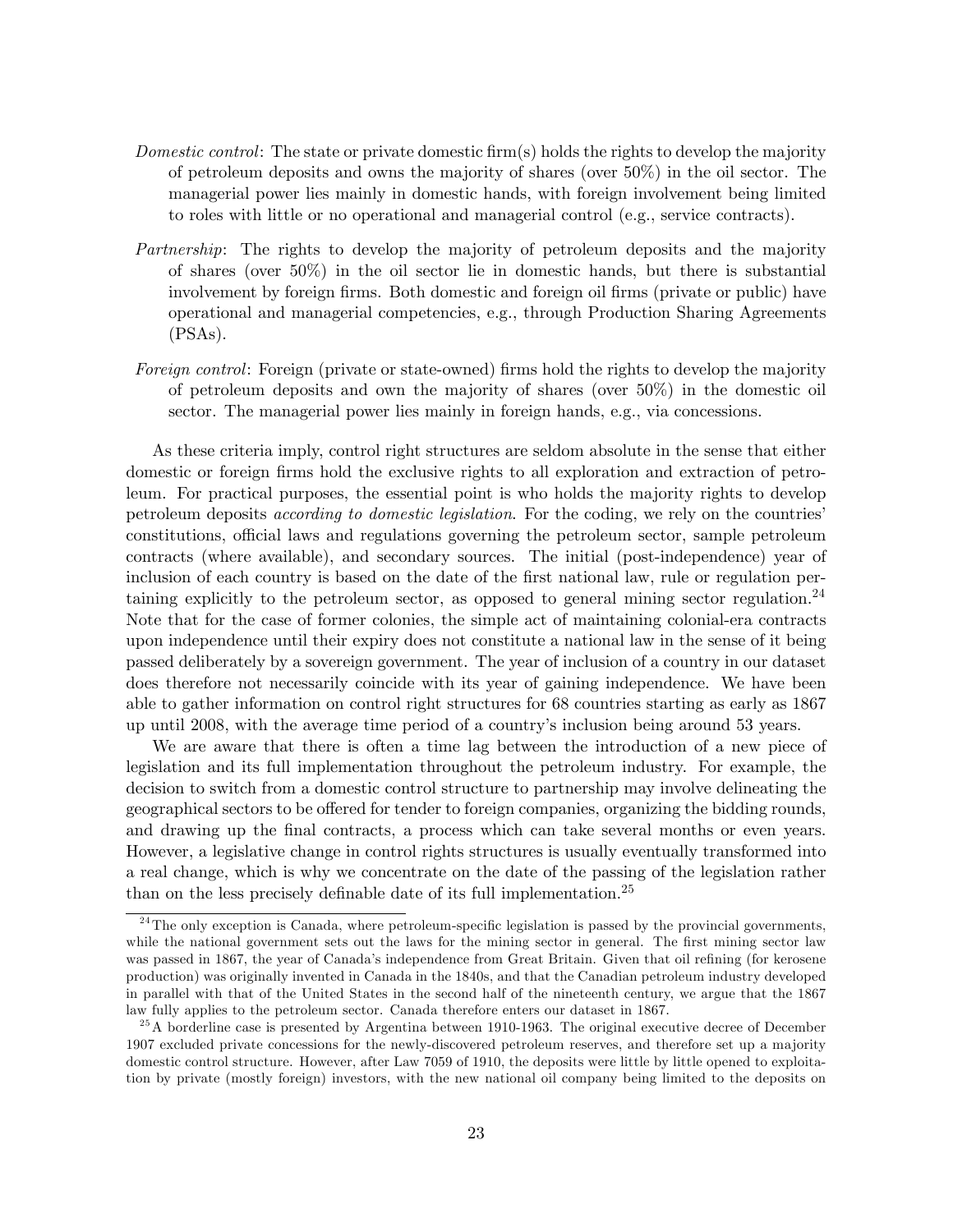We condense the dataset into five-year periods to avoid capturing short-term fluctuations, starting with the period  $1870-1874$ ,  $1875-1879$ , ..., until  $2005-2008$ , for a total of potentially  $28$ periods and 762 observations. Since not all countries enter the dataset at the same time, we have an unbalanced panel. 206 country-periods had domestic control; 316 had foreign control; and 240 had partnership. 36 countries from all parts of the world changed their regimes at least once during the period of observation, for a total of nearly 60 switches. Many changed regimes twice or even more, with Bolivia showing a record Öve changes since 1920. Several of these regime changes, especially in the pre-1970 period, came in the wake of general national upheavals such as revolutions or other profound changes in the political regime. In more recent times, changes have usually come about more smoothly during the course of adapting the control regimes to new developments and learning processes.

## 5.2 Methodology

We use two different approaches to test the two predictions. **Prediction 1** is tested with the following panel fixed-effects estimation (note that the Hausman test rejects random-effects estimation in favor of fixed effects):

$$
Y_{it} = \alpha_1 + \alpha_2 \text{regimedum} \, m y_{it} + \alpha_3 X_{it} + \omega_{it}, \tag{26}
$$

where i is the country index and t is the period index. The dependent variable  $Y_{it}$  is (the natural logarithm of) real income per capita at the start of period  $t$ , taken from the historical dataset of Maddison (2006) and measured in 1990 Geary-Khamis PPP-adjusted USD.  $X_{it}$  is a vector of control variables, and  $\omega_{it}$  is the composite error term. Our main variable of interest is regimedum my<sub>it</sub> and its coefficient  $\alpha_2$ .

We have three 0-1 regime dummies for *Domestic Control, Foreign Control* and *Partnership*, constructed according to the classification described above. A dummy takes on value one if a country had the respective control regime for at least three of the five years in a given period. To test Prediction 1, we exclude all country-periods with Domestic Control and take Foreign Control as our base regime to see whether *Partnership* leads to significantly higher income than Foreign. We term this the "simple test" of Prediction 1. In a second step, we also consider an interesting "extended test" of Prediction 1, which includes all control rights regimes and thus delivers a complete ranking of control regimes in terms of aggregate income. In the extended test, we take *Domestic control* as our base outcome, testing whether *Partnership* and *Foreign* Control (in that order) lead to higher incomes than Domestic Control with a given technology level. The challenge lies in finding a good proxy for technology level: we will consider two variables, average labor productivity per worker in a period, measured in thousands of 1990 USD (The Conference Board Total Economy Database, 2011), and average years of schooling (Barro and Lee,  $2010$ ).<sup>26</sup>

the shrinking Public Lands. We thus classify the control regime as mixed domestic-foreign from 1910-1963, even though several decrees passed between 1910-1955 tried to limit the activities of (foreign) private oil companies, with very little effect on the flourishing industry. There was therefore a certain discrepancy between formal regulation and practice on the ground, which persisted for several decades. It wasnít until nationalization in 1963 that all private oil companies' contracts were truly and finally declared null and void – a situation which however lasted only until 1966, when mixed domestic-foreign control was fully mandated by law (Solberg, 1979).

 $^{26}$ The correlation coefficient between labor productivity and schooling years is 0.51.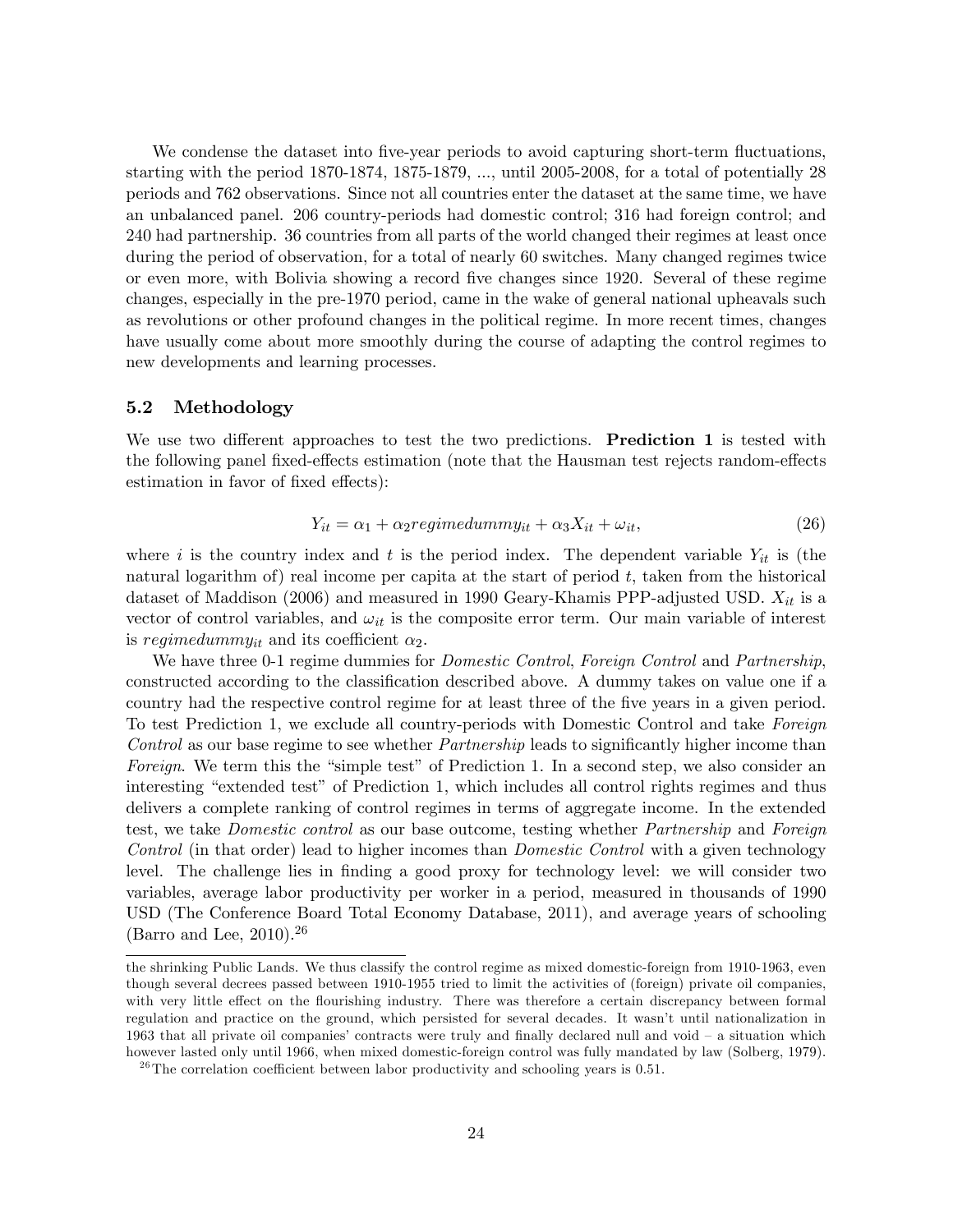In addition to the proxies for technology levels described above, we include the following control variables. First, a dummy variable for OPEC countries to take into consideration the possible effects of the wave of privatizations that swept through the major oil producers in the late 1950s and 1960s and led to the Organization's creation. This provides an exogenous, historical reason for the adoption of a particular control rights structure (see also the discussion below). We also include two political variables taken from the Polity IV dataset (Marshall et al., 2010) to control for the effects of institutional quality on the choice of petroleum sector contracts a country offers. Foreign or Partnership regimes would be less likely in countries with poor institutional quality and unstable or unpredictable political systems, as this increases the uncertainty for foreign firms evaluating an investment in the oil sector.<sup>27</sup> The first political measure is the composite variable *polity* (i.e. the *polity* 2 variable from the original Polity IV dataset), which takes on values within a range from  $-10$  (strong autocracy) to  $+10$  (strong democracy). The second is one of the component variables of the total polity score, namely executive constraints: this measures the decision rules, or the extent to which chief executives face institutionalized constraints on their decision-making. It arguably also proxies for the strength of the legal system and particularly property rights (see also Acemoglu and Johnson, 2005). Values range between 1 (unlimited authority) and 7 (executive parity or subordination). We expect both political measures to enter with a positive sign. In further robustness tests, we also include period dummies.

All independent variables except for the OPEC and time dummies are lagged by one period. Similar results were obtained for up to seven lags (i.e. 35 years) in the simple test of Prediction 1, and up to Öve lags (i.e. 25 years) in the extended test. We believe that this robustness to using various time lags is particularly relevant when it comes to the question of reverse causality: although not considered by the theoretical model, it can be argued that the development level (i.e. the income) of a country influences its choice of control regime. However, income levels are surely less persistent than the 25-35 year period for which our results hold, making the hypothesized direction of influence from control regime towards income – instead of vice versa  $-$  more probable.<sup>28</sup>

The composite error term consists of the country-specific error component  $\epsilon_i$  and the combined cross-section and time series error component  $u_{it}$ , according to  $\omega_{it} = \epsilon_i + u_{it}$ . The assumption of the classical error component model is that any temporal persistence is due to the presence of the same country i across the panel, and that this effect can be captured by the fixed country term  $\epsilon_i$ . However, this is likely to be too restrictive here, where a shock e.g., a control regime change - in one period is likely to affect the behavioral relationship for several periods (see e.g., Baltagi, 2008, ch. 5.2). The error component  $u_{it}$  would then be serially correlated across periods: tests following Wooldridge (2002) confirm this suspicion. Failing to correct standard errors for serial correlation leads to biased statistical inference and less efficient estimates. We tackle this problem by reporting two different estimates of the standard errors. The first uses robust clustered errors at the panel (i.e. country) level. This approach of onelevel-up clustering - in this case, at the country instead of the country-period level - allows for

 $27$  For example, Jodice (1980) argues that the propensity to expropriate foreign firms is affected by political factors such as state capacity and the stability of the political system.

<sup>&</sup>lt;sup>28</sup>We are not interested in dynamic effects and the partial adjustment of income to ownership structures over time, so we do not add a lagged dependent variable. Note however that the main results of the extended test of Prediction 1 are robust to the addition of lagged income.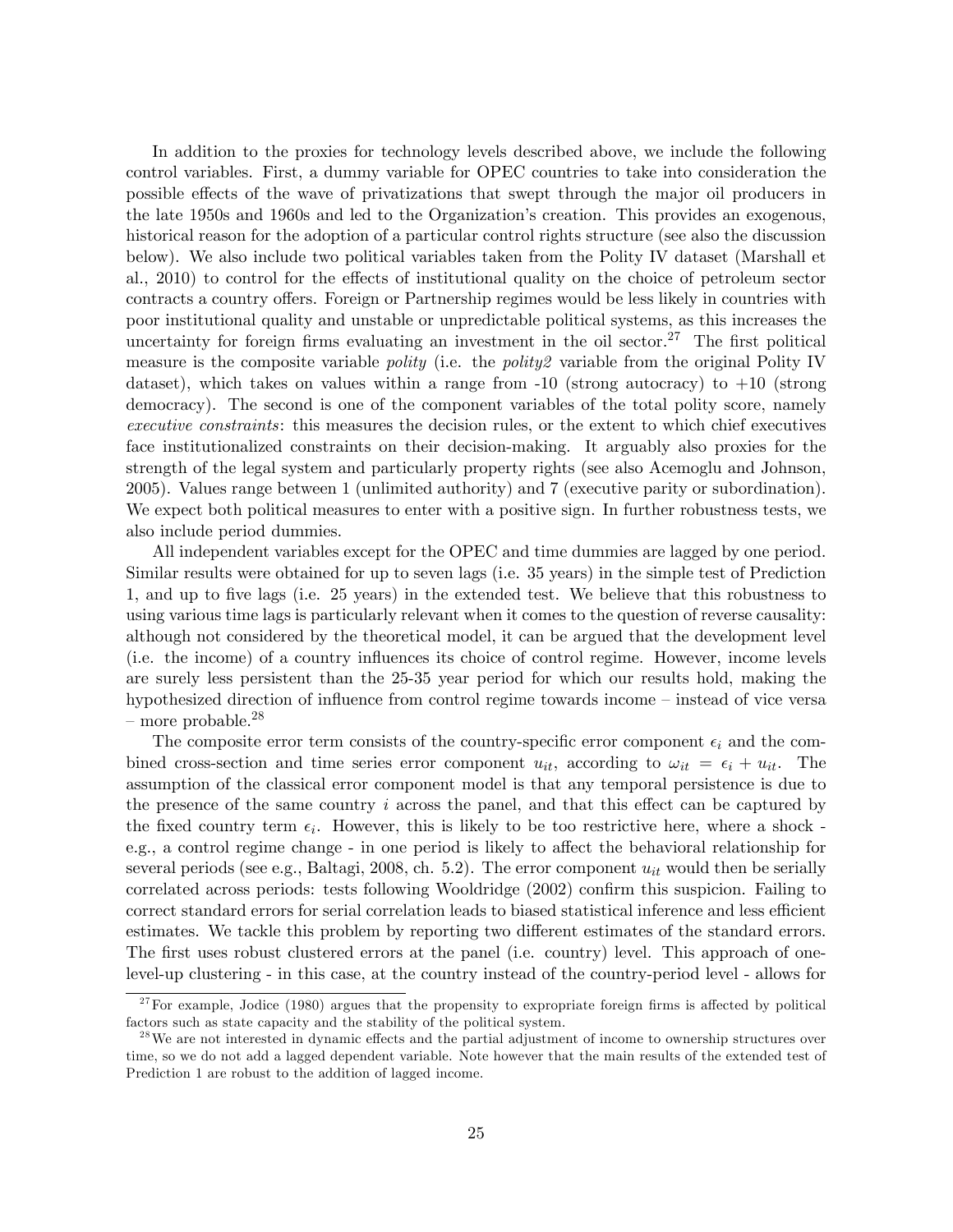unrestricted correlation of the residuals within clusters (see e.g., Angrist and Pischke, 2009, ch. 8). The second approach uses adjusted standard errors according to the nonparametric covariance matrix estimator suggested by Driscoll and Kraay (1998) and adapted by Hoechle (2007) to unbalanced panels. This approach has the added advantage of producing heteroskedasticityconsistent standard errors that are robust to very general types of both temporal and spatial dependence. The latter point may be important when we consider the possible diffusion and contagion effects of events across oil producers, for example the signalling effect of the unsuccessful nationalization of the petroleum sector in Iran in 1951 or the formation of OPEC in 1960.<sup>29</sup>

Prediction 2 is tested with a pooled multinomial logit estimation:

$$
controlregime_{it} = \beta_1 + \beta_2 relprofit_{it} + \beta_3 X_{it} + \nu \tag{27}
$$

where  $\nu$  is the error term. The dependent variable *controlregime* is derived from a recoding of the previous control regime dummies to take on values 1 (Domestic Control), 2 (Foreign *Control*), or 3 (*Partnership*).  $1 = Domestic$  is our base outcome.

Our main variable of interest here is *relprofit*, which measures the relative profitability of the domestic oil sector  $vis-\hat{a}-vis$  other countries. According to the theory, the higher the relative profitability, the higher the likelihood of adopting either a mixed domestic-foreign (Partnership) or Foreign control regime; for intermediate levels of relative profitability, Partnership should be the most likely outcome; Home Control should always be linked to the lowest profitability. In line with our interpretation of "international relative profitability" (see footnote 18), we identify relprofit with the country's share (in percent) of total proved crude oil reserves in a period, where the total oil reserves is the sum of all known and proved oil reserves in our sample of 68 oil producers. The main sources for the reserves data were the EIA (2010), BP (2010), Jenkins (1989), the UK Institute of Geological Sciences (IGS, various years), and the German Bundesanstalt für Geowissenschaften und Rohstoffe (various years). The earliest available data is from 1935: at that time, the United States had around 63 percent of proved crude oil reserves. The U.S. oil reserves share drops to 21.8 percent in 1960, when data on Saudi Arabia becomes available, and to 8.6 percent in 1970, when oil reserves for most major current oil producers are known; in 2005, U.S. oil reserves made up for barely 2.5 percent of proved oil reserves, while Saudi Arabia alone had over 21 percent.

The basic additional variables included in  $X_{it}$  are dummies for the top 20 oil countries, defined as the twenty countries with the highest relative oil shares in 1995 (and later), plus the USSR (and without the former Soviet republics) for the pre-1995 period.<sup>30</sup> Further control variables include the OPEC dummy and the political measures described above; labor productivity and years of schooling as proxies for the level of technology; and the average oil price over the previous five years (in constant 2009 USD, from BP, 2010). The latter captures the

 $^{29}$  For example, Myers Jaffe (2007) argues that the events in Iran between 1951-54 - the failed oil sector nationalization - affected policy in Iraq, since the Iraqi government was considering similar measures to increase its share in foreign companies' oil profits, but then opted for a less aggressive ownership strategy. On diffusion as a possible exogenous explanation for nationalization (or lack thereof), see also Kobrin (1985).

<sup>&</sup>lt;sup>30</sup>In addition to the USSR, the following country dummies are included: Saudi Arabia, Iraq, United Arab Emirates, Kuwait, Iran, Russia, Venezuela, Mexico, United States, Libya, Nigeria, China, Kazakhstan, Norway, Canada, Algeria, Brazil, India, Malaysia, Oman. Results remain robust when adding dummies for the top 30 oil countries. Adding the full range of country dummies - down to the countries with less than 0.5 percent of total oil reserves shares - proved fruitless, since most coefficients were completely insignificant.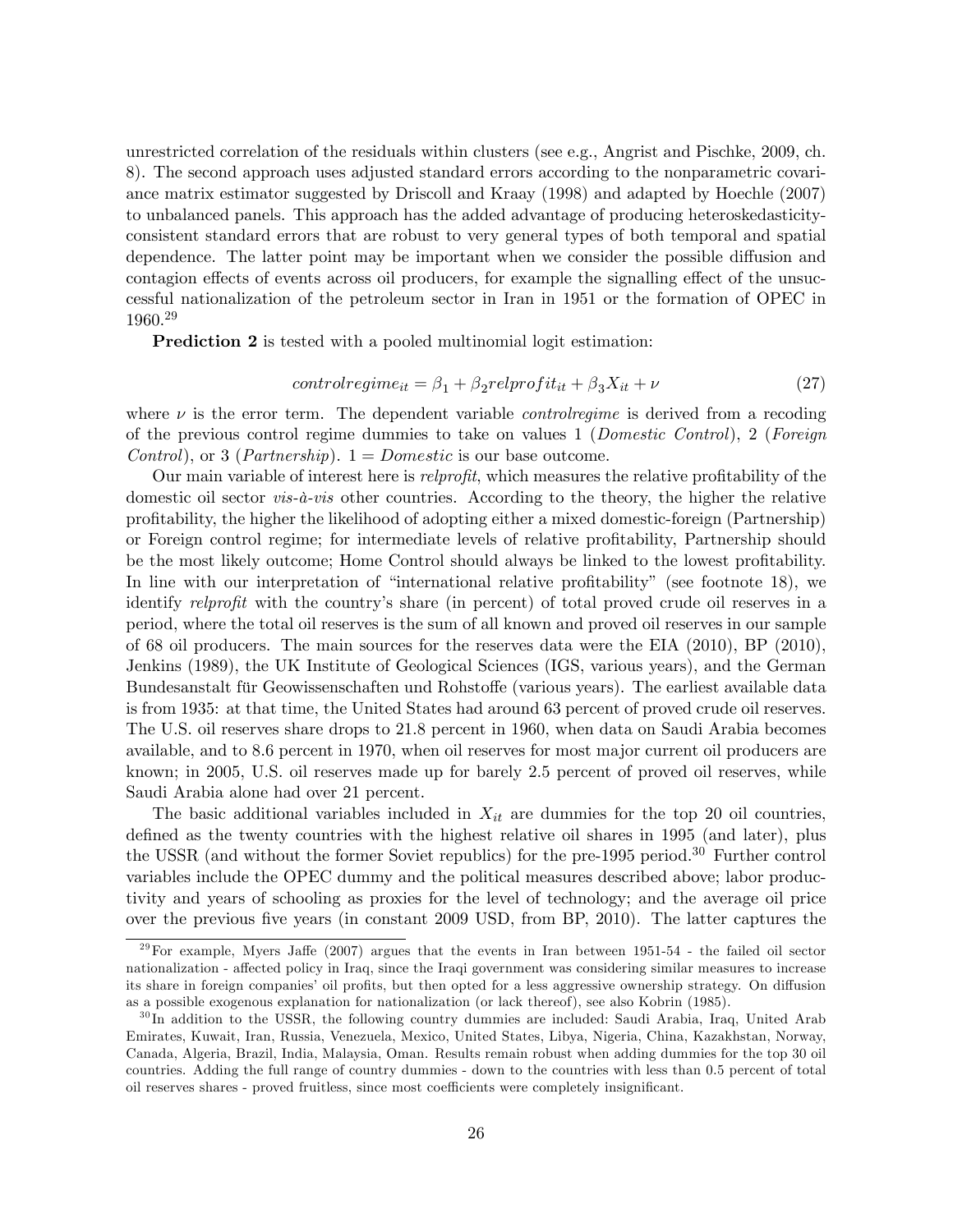|                       | $\left(1\right)$ | $^{'}2)$            | $\left(3\right)$ | $^{(4)}$     | (5)         |
|-----------------------|------------------|---------------------|------------------|--------------|-------------|
| Partnership           | $0.300***$       | $0.283***$          | $0.203**$        | $0.282**$    | $0.198*$    |
|                       | (2.699)          | (3.171)             | (2.219)          | (2.638)      | (1.750)     |
|                       | [4.44]           | $\left[3.80\right]$ | [2.80]           | [4.22]       | [2.85]      |
| Polity                |                  | $0.0367***$         | $0.0345***$      |              |             |
|                       |                  | (4.011)             | (4.190)          |              |             |
|                       |                  | [4.38]              | [4.17]           |              |             |
| Executive constraints |                  |                     |                  | $0.00279***$ | $0.00226**$ |
|                       |                  |                     |                  | (3.603)      | (2.514)     |
|                       |                  |                     |                  | [4.12]       | [2.71]      |
| OPEC                  |                  |                     | $0.639***$       |              | $0.689***$  |
|                       |                  |                     | (6.316)          |              | (3.796)     |
|                       |                  |                     | [4.18]           |              | [4.18]      |
| Constant              | $8.242***$       | $8.198***$          | $8.146***$       | $8.247***$   | $8.187***$  |
|                       | (170.7)          | (208.8)             | (224.0)          | (177.6)      | (178.1)     |
|                       | [75.49]          | [88.45]             | [91.13]          | [76.72]      | [78.46]     |
| Observations          | 465              | 465                 | 465              | 465          | 465         |
| Number of countries   | 60               | 60                  | 60               | 60           | 60          |
| Ave obs per country   | 7.8              | 7.8                 | 7.8              | 7.8          | 7.8         |
| $R^2$ within          | 0.035            | 0.126               | 0.174            | 0.044        | 0.099       |

Table 3: Prediction 1: Partnership vs Foreign control and income levels

Notes: Countries with *Domestic Control* are excluded, so Foreign Control is base outcome. The dependent variable is (log) income per capita at start of five-year period. All covariates except the OPEC dummy are lagged by one period. Estimations are fixed effects (within) panel estimations. T-statistics for robust countryclustered standard errors are in parentheses, and for Driscoll-Kraay standard errors in square brackets. \*, \*\*, \*\*\* statistically significant at 10, 5, and 1 percent levels, respectively (refers to country-clustered standard errors).

incentives for regime change (particularly nationalization) that governments may have as a result of rising oil prices (see e.g., Guriev et al., 2011). Finally, we include the lagged dependent variable (*controlregime<sub>it-1</sub>*) in some specifications to account for time dependence in control regimes: this should allow us to separate the transition to a certain regime from the persistence of a regime once adopted (note that the theoretical model, being static, does not distinguish between the two). Details for all variables are provided in the Appendix.

#### 5.3 Estimation results

**Prediction 1.** Table 3 shows the results for the "simple test" of Prediction 1 without considering the countries with Domestic Control throughout the period examined, which eliminates three out of the potential 63 countries for which we have all data available. The first and most important finding is that all specifications show that Partnership leads to significantly higher income than Foreign Control, as predicted by the theory. The total income effect for choosing a mixed domestic-foreign control regime over mainly foreign control is estimated at 20-30 percent, keeping all else equal. Moreover, the effect remains significant even when we successively add measures of political institutions and the OPEC membership dummy.

Both measures of political institutions are positive and highly significant, which well accords with other studies demonstrating the importance of institutions for economic development. OPEC countries also seem to have had significantly higher income levels than non-OPEC members; this is probably due to the income effect of oil production and export among these large oil-exporting economies. The estimation fit, as captured by the within  $R^2$ , is also quite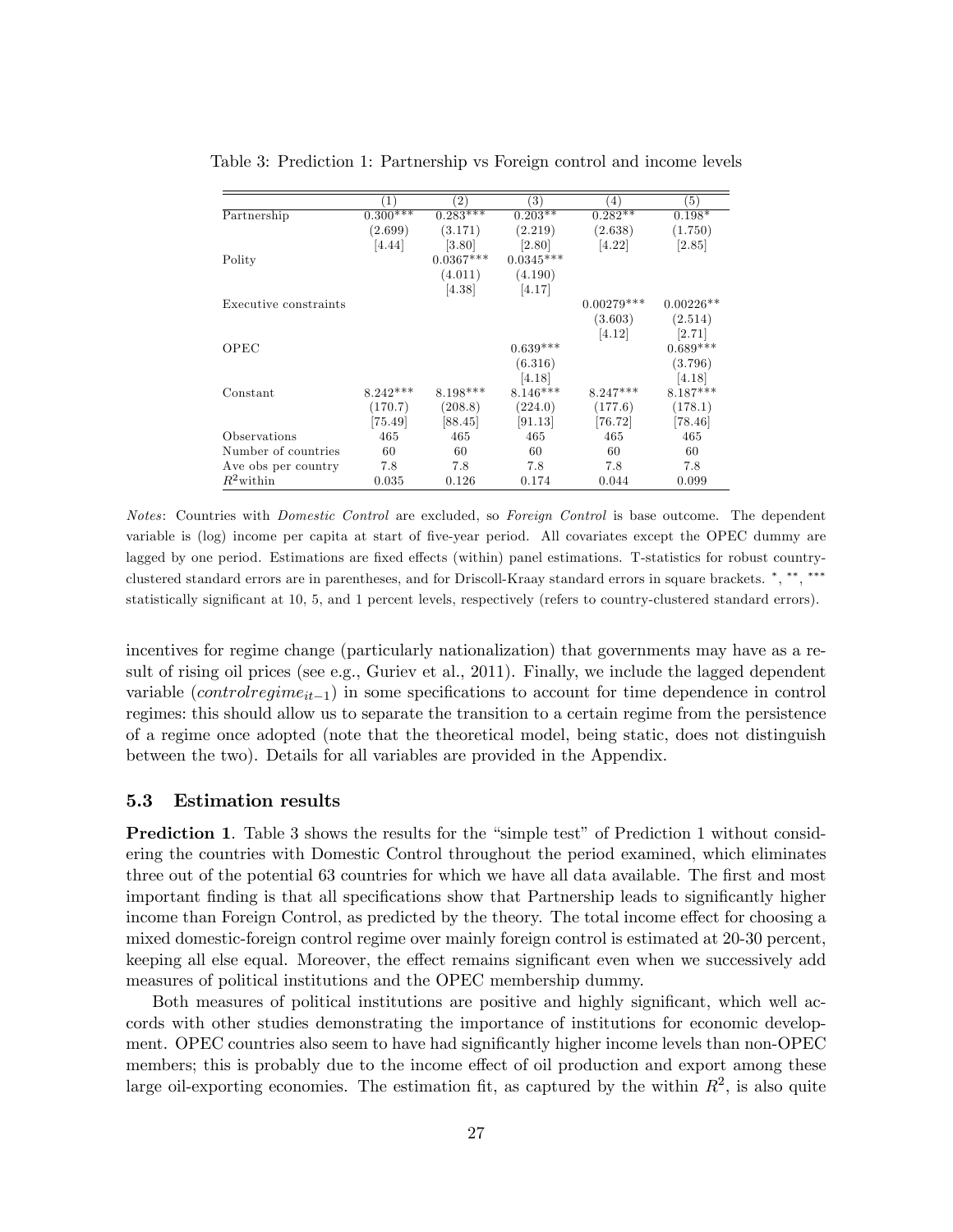|                       | (1)        | $\left( 2\right)$ | (3)        | (4)        | $\left(5\right)$ | (6)                 |
|-----------------------|------------|-------------------|------------|------------|------------------|---------------------|
| Partnership           | 0.169      | $0.257***$        | $0.241***$ | $0.247***$ | $0.254***$       | $0.260***$          |
|                       | (1.251)    | (4.788)           | (4.527)    | (4.911)    | (4.744)          | (5.045)             |
|                       | [1.64]     | [5.07]            | [5.92]     | [6.59]     | [5.13]           | [5.55]              |
| Foreign               | $-0.290**$ | $0.110**$         | $0.099*$   | $0.117**$  | $0.113**$        | $0.131***$          |
|                       | $(-2.283)$ | (2.075)           | (1.843)    | (2.518)    | (2.111)          | (2.807)             |
|                       | $[-1.76]$  | [2.04]            | [2.70]     | [3.49]     | $[2.06]$         | [2.49]              |
| Polity                |            |                   | $0.01***$  | $0.01***$  |                  |                     |
|                       |            |                   | (2.786)    | (2.713)    |                  |                     |
|                       |            |                   | [1.57]     | [1.55]     |                  |                     |
| Executive constraints |            |                   |            |            | 0.001            | 0.001               |
|                       |            |                   |            |            | (1.108)          | (1.152)             |
|                       |            |                   |            |            | [1.55]           | $\left[1.61\right]$ |
| OPEC                  |            |                   |            | 0.152      |                  | 0.156               |
|                       |            |                   |            | (1.212)    |                  | (1.308)             |
|                       |            |                   |            | [2.08]     |                  | [2.31]              |
| Labor productivity    |            | $0.027***$        | $0.027***$ | $0.027***$ | $0.027***$       | $0.027***$          |
|                       |            | (4.967)           | (5.474)    | (5.436)    | (4.964)          | (4.928)             |
|                       |            | [6.19]            | [6.81]     | [6.76]     | [6.23]           | [6.20]              |
| Constant              | $8.330***$ | 7.904***          | $7.900***$ | 7.866***   | $7.904***$       | $7.870***$          |
|                       | (103.8)    | (80.42)           | (88.19)    | (88.59)    | (79.94)          | (79.36)             |
|                       | [78.97]    | [65.31]           | [66.13]    | [72.53]    | [65.49]          | [70.80]             |
| Observations          | 648        | 455               | 453        | 453        | 455              | 455                 |
| Number of countries   | 63         | 57                | 57         | 57         | 57               | 57                  |
| Ave obs per country   | 10.3       | 8.0               | 7.9        | 7.9        | 8.0              | 8.0                 |
| $R^2$ within          | 0.059      | 0.424             | 0.446      | 0.448      | 0.425            | 0.427               |

Table 4: Extended Prediction 1: control regimes and income levels

Notes: All countries in sample are included. Domestic Control is base outcome. The dependent variable is (log) income per capita at start of Öve-year period. All covariates except the OPEC dummy are lagged by one period. Estimations are fixed effects (within) panel estimations. T-statistics for robust country-clustered standard errors are in parentheses, and for Driscoll-Kraay standard errors in square brackets. \*, \*\*, \*\*\* statistically significant at 10, 5, and 1 percent levels, respectively (refers to country-clustered standard errors).

good considering the heterogeneous sample of countries, particularly when we look at the specifications with the polity variable (columns  $(2)-(3)$ ).

Table 4 shows the results for the estimations of our "extended test" of Prediction 1, including our full sample of countries and periods. The relevant base outcome is now Domestic Control, and we are testing whether Partnership and Foreign Control (in that order) lead to higher income levels. This extended version of Prediction 1 presupposes that we effectively account for technology levels.We concentrate on the results with labor productivity, which proved highly significant; the results with years of schooling are shown in the Appendix.

Column  $(1)$  of Table 4 gives a parsimonious specification for comparison without controlling for the technology level (i.e. labor productivity). We see that, ceteris paribus, Foreign Control leads to lower per-capita income levels, while partnership has a positive, albeit insignificant coefficient. More important are the results in columns  $(2)-(6)$ , obtained when controlling for labor productivity. They show that both Partnership and Foreign Control lead to higher income levels than Domestic Control regimes, holding all other factors fixed, and that the difference is statistically significant. More remarkably still, the coefficients indicate that the ranking of control regime corresponds to the one expected from the theory: Partnership has the highest positive impact on income levels (between 24-26 percent higher than Domestic Control), followed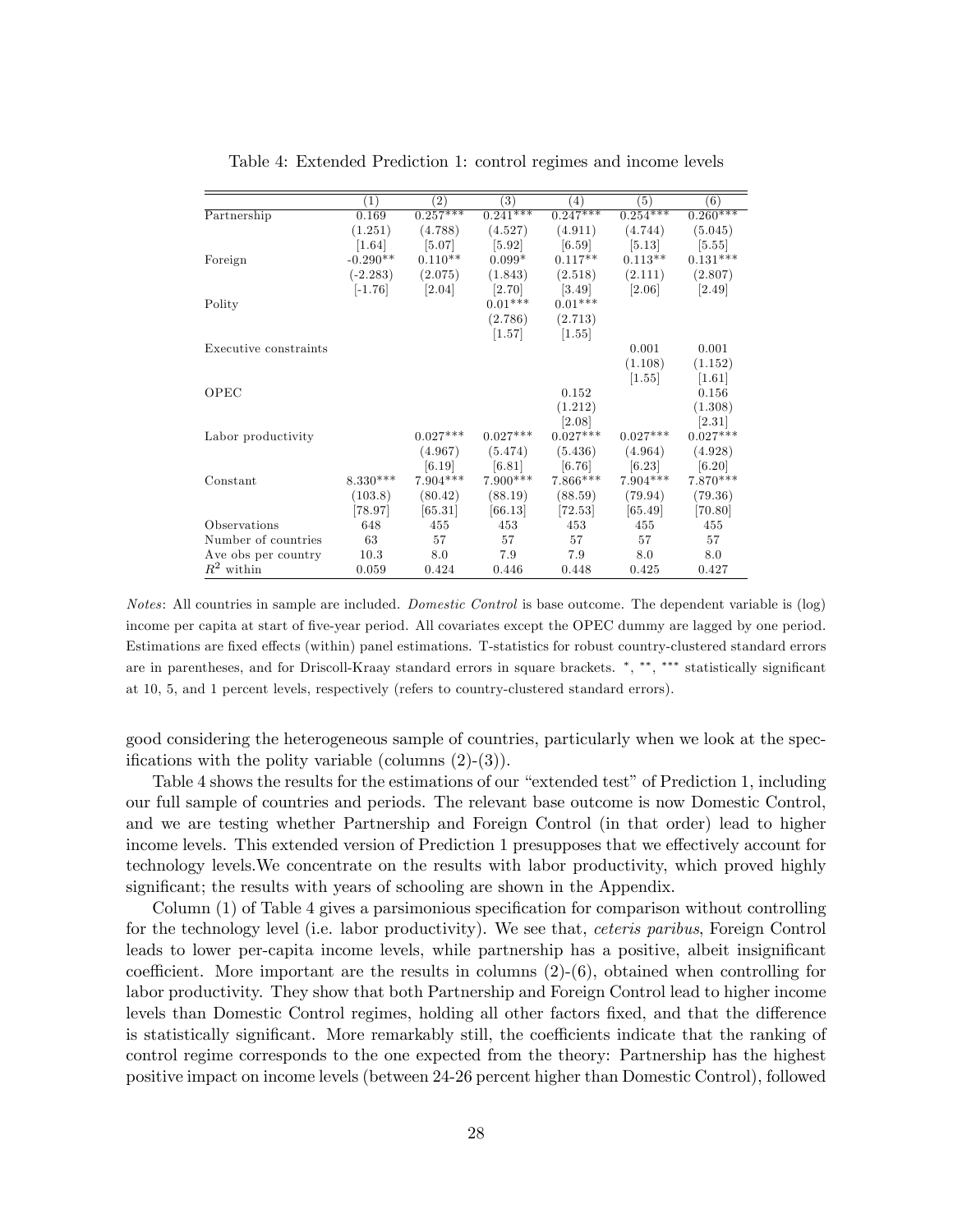|                     | simple test | simple test | extended test | extended test     |
|---------------------|-------------|-------------|---------------|-------------------|
|                     | (1)         | (2)         | (3)           | $\left( 4\right)$ |
| Partnership         | 0.022       | 0.022       | $0.145**$     | $0.156**$         |
|                     | (0.331)     | (0.333)     | (2.162)       | (2.398)           |
|                     | [0.71]      | [0.71]      | [3.15]        | [3.36]            |
| Foreign             |             |             | 0.099         | $0.121*$          |
|                     |             |             | (1.374)       | (1.717)           |
|                     |             |             | [1.92]        | [2.20]            |
| Polity              |             | 0.001       |               | $-0.005$          |
|                     |             | (0.13)      |               | (1.182)           |
|                     |             | [0.10]      |               | $[-2.96]$         |
| Labor productivity  |             |             | $0.017***$    | $0.018***$        |
|                     |             |             | (7.14)        | (7.538)           |
|                     |             |             | [16.27]       | $[17.79]$         |
| Constant            | $6.802***$  | $6.804***$  | $7.698***$    | $7.673***$        |
|                     | (33.24)     | (33.77)     | (152.8)       | (171.0)           |
|                     | [39.99]     | [40.11]     | [213.42]      | [171.44]          |
| Observations        | 465         | 465         | 455           | 453               |
| Countries           | 60          | 60          | 57            | 57                |
| Ave obs per country | 7.8         | 7.8         | 8.0           | 7.9               |
| $R^2$ within        | 0.71        | 0.71        | 0.64          | 0.65              |

Table 5: Prediction 1: robustness analysis with time effects

Notes: In columns (1)-(2) countries with *Domestic Control* are excluded, while in columns (3)-(4) all countries in the sample are included. The dependent variable is (log) income per capita at start of five-year period. Period dummies are included in all specifications. All covariates are lagged by one period. Estimations are fixed effects (within) panel estimations. T-statistics for robust country-clustered standard errors are in parentheses, and for Driscoll-Kraay standard errors in square brackets. \*,\*\*,\*\*\* statistically significant at 10, 5, and 1 percent levels, respectively (refers to robust country-clustered standard errors).

by Foreign Control (between 10-13 percent higher than Domestic). A simple Wald test confirms that this difference in the coefficients for Partnership and Foreign Control is indeed significant and systematic. Of the three ownership structures that we consider, Domestic Control invariably leads to the lowest income levels. The additional variables have the expected signs, and the estimation fits are remarkably good when we account for labor productivity.

In robustness tests, we consider several alternative specifications. First, we add period dummies to control for possible aggregate effects such as time-specific oil demand or supply shocks that may be more general than the effects captured by the OPEC membership dummy. Table 5 shows that the results for the simple test (columns  $(1)-(2)$ ) are not robust to adding time effects, although the signs on the *Partnership* coefficient remain positive. However, the extended test in columns  $(3)-(4)$  remains consistent, particularly as regards the significance of the *Partnership* variable, although the size of the coefficients does diminish with respect to Table 4. Similarly, labor productivity remains positive and highly significant, but its magnitude decreases. Neither the polity variable nor the measure of executive restraints (not shown) proves very robust to controlling for time effects, with polity even changing signs in the extended test  $\text{(column (4))}.$ 

Second, we substitute years of schooling for labor productivity as the proxy for the level of technology: Table 7 in the Appendix reports the results of the specifications corresponding to the ones in Table 4. The findings are generally weaker, although both Partnership and Foreign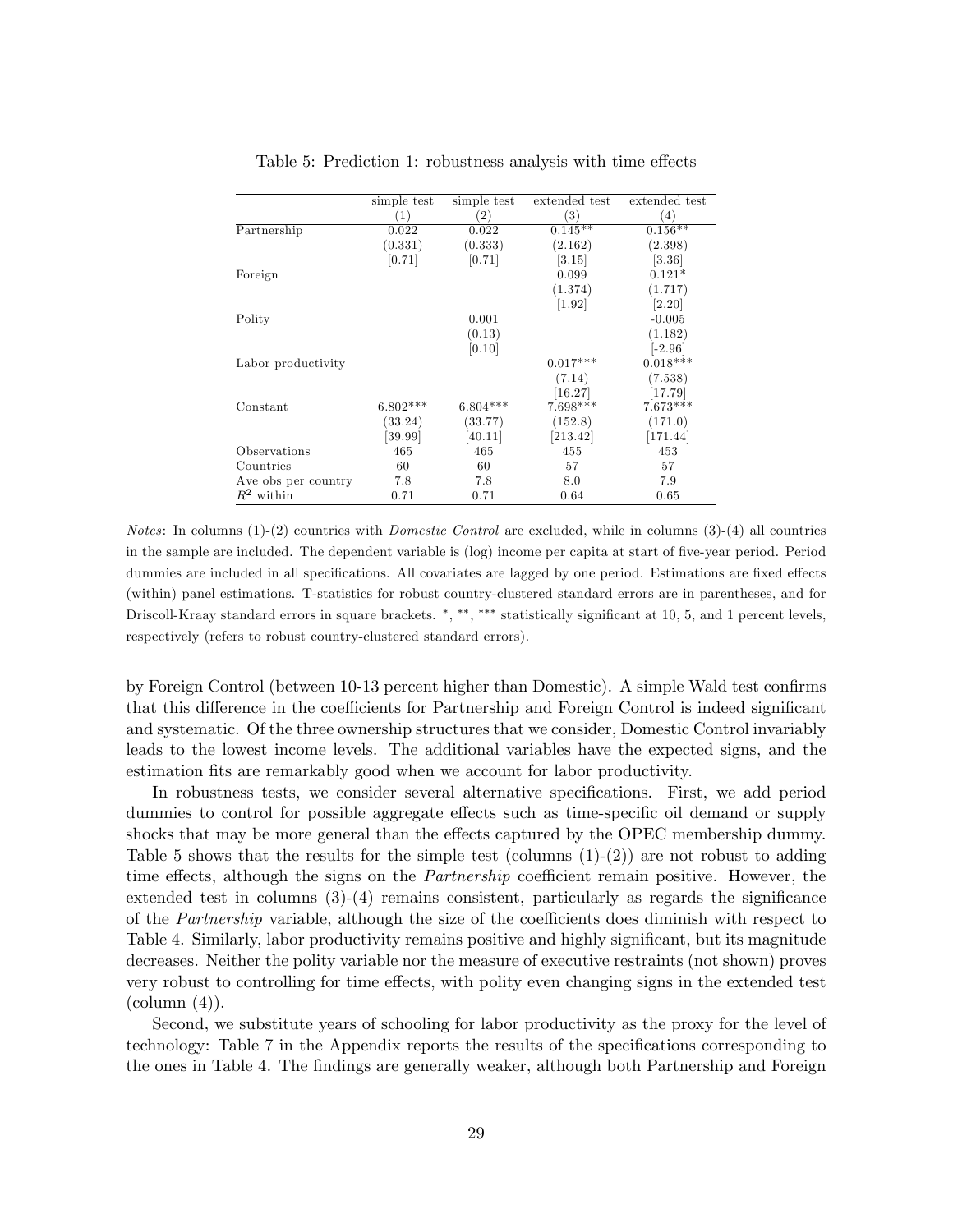|                    | (1a)       | (1b)                                 | (2a)        | (2b)                                 | (3a)        | (3b)                                 | (4a)        | (4b)                                 |
|--------------------|------------|--------------------------------------|-------------|--------------------------------------|-------------|--------------------------------------|-------------|--------------------------------------|
|                    | Foreign    | Partnership                          |             | Foreign Partnership                  | Foreign     | Partnership                          | Foreign     | Partnership                          |
|                    |            | $(\text{regime}=2)(\text{regime}=3)$ |             | $(\text{regime}=2)(\text{regime}=3)$ |             | $(\text{regime}=2)(\text{regime}=3)$ |             | $(\text{regime}=2)(\text{regime}=3)$ |
| oil reserves share | $0.306**$  | $0.297**$                            | $0.260*$    | $0.240*$                             | $0.516**$   | $0.511**$                            | $0.555**$   | $0.496*$                             |
|                    | (2.509)    | (2.269)                              | (1.894)     | (1.706)                              | (2.135)     | (2.057)                              | (2.095)     | (1.837)                              |
| oil price          |            |                                      | $-0.0235**$ | $-0.009$                             |             |                                      | $-0.023*$   | $-0.020$                             |
|                    |            |                                      | $(-2.553)$  | $(-1.148)$                           |             |                                      | $(-1.806)$  | $(-1.350)$                           |
| OPEC               |            |                                      | $-0.736$    | $1.985**$                            |             |                                      | $-1.957$    | $-0.510$                             |
|                    |            |                                      | $(-0.559)$  | (2.248)                              |             |                                      | $(-0.807)$  | $(-0.208)$                           |
| polity             |            |                                      | $0.111***$  | 0.0395                               |             |                                      | $0.080**$   | $-0.011$                             |
|                    |            |                                      | (3.885)     | (1.566)                              |             |                                      | (1.976)     | $(-0.227)$                           |
| labor productivity |            |                                      | 0.008       | $-0.037**$                           |             |                                      | $-0.042*$   | $-0.07**$                            |
|                    |            |                                      | (0.563)     | $(-2.459)$                           |             |                                      | $(-1.706)$  | $(-2.375)$                           |
| lag regime         |            |                                      |             |                                      | $3.787***$  | $6.496***$                           | $3.954***$  | $6.026***$                           |
|                    |            |                                      |             |                                      | (7.74)      | (11.01)                              | (6.224)     | (8.343)                              |
| Constant           | $0.752***$ | $0.694***$                           | $1.005**$   | $1.396***$                           | $-4.862***$ | $-11.46***$                          | $-3.720***$ | $-8.080***$                          |
|                    | $-4.516$   | $-4.12$                              | (2.225)     | (3.303)                              | $(-7.067)$  | $(-10.94)$                           | $(-4.338)$  | $(-6.759)$                           |
| Observations       | 476        | 476                                  | 414         | 414                                  | 458         | 458                                  | 397         | 397                                  |
| Log likelihood     | $-371.2$   | $-371.2$                             | $-286.0$    | $-286.0$                             | $-204.9$    | $-204.9$                             | $-161.1$    | $-161.1$                             |
| Pseudo $R^2$       | 0.28       | 0.28                                 | 0.36        | 0.36                                 | 0.59        | 0.59                                 | 0.63        | 0.63                                 |
| Chi2               | 286.01     | 286.01                               | 323.9       | 323.9                                | 580.86      | 580.86                               | 537.7       | 537.7                                |

Table 6: Prediction 2: profitability and control regimes

Notes: All estimations are pooled multinomial logit with dummies for top 20 oil countries included (not shown). The dependent variable is control regime, which ranges from 1 (Domestic) over 2 (Foreign) to 3 (Partnership). Domestic Control (=regime 1) is base outcome; the results show the log probability of choosing either Foreign or Partnership over Domestic. z-statistics in parentheses. \*, \*\*, \*\*\* statistically significant at 10, 5, and 1 percent levels, respectively.

Control lead to higher predicted incomes than Domestic Control. However, the coefficients are not always significant, particularly when using robust country-clustered standard errors. Moreover, Foreign Control appears to have higher positive effects than Partnership, although the difference in the magnitudes of the two coefficients is not statistically significant.

Summing up the empirical findings for Prediction 1, we can say that it is clearly supported both in the simple and the extended versions: Partnership leads to higher income than Foreign Control, and moreover both Partnership and Foreign Control lead to higher income than Domestic Control. We believe that this result is quite remarkable and lends a lot of credence to the theoretical model.

**Prediction 2.** Table 6 shows the findings for the test of Prediction 2 using multinomial logit, where Domestic Control (regime=1) is the base outcome. The coefficients on the relative profitability measure therefore give the log probability of choosing either Foreign (regime=2) or Partnership (regime=3) over Domestic. Estimation  $(1)$  shows a parsimonious specification with only the oil reserves share, our proxy for relative profitability, and the dummies for the top 20 oil countries. Estimation (2) includes further control variables, and estimations (3) and (4) add the lagged dependent variable to focus only on the transition to a control regime, without considering its persistence.

The main result is that the log probability of choosing either Foreign or Partnership over Domestic Control increases with an increase in the oil reserves share, and hence in the relative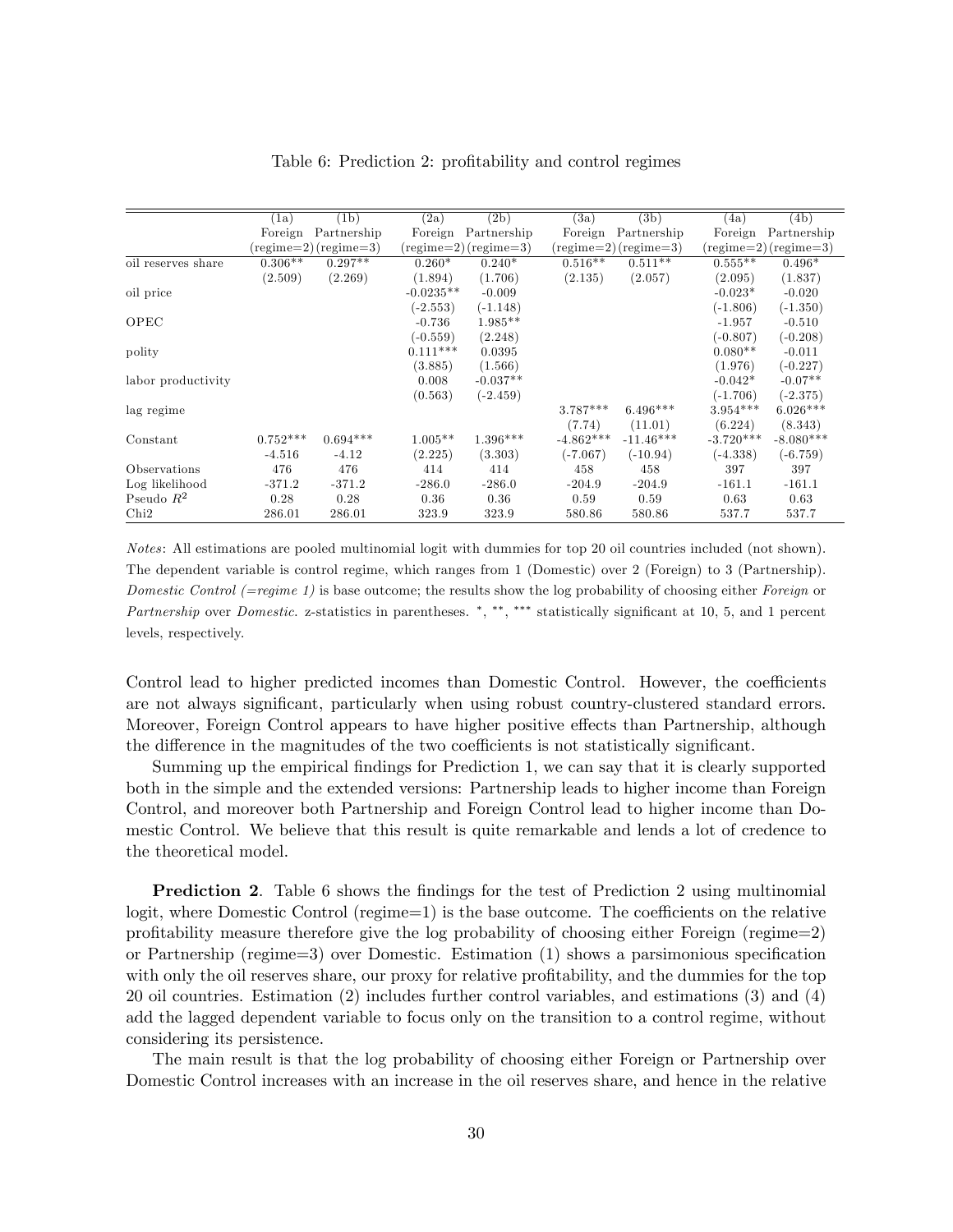profitability: this is in line with the theoretical predictions. It is ambiguous whether Foreign Control or Partnership is linked to highest (or intermediate) relative profitability: although the magnitudes of the coefficients suggest that it may be Foreign, a simple Wald test shows that we cannot reject the hypothesis that the coefficients are the same in all estimations. This however does not contradict the model, which predicts that either Foreign or Partnership will be associated with high relative profitability, while intermediate relative profitability is most likely associated with Partnership.

The control variables show some interesting results. An increasing oil price decreases the chances of having either Foreign or Partnership instead of Domestic Control, which probably lies in the greater temptation for nationalizing an increasingly lucrative industry. The polity measure shows opposing effects: it increases the likelihood of choosing Partnership over Domestic, but decreases the likelihood of having Foreign Control instead of Domestic, although the effects are not very strong. The alternative political measure executive constraints gave no significant results (not shown). Technology levels  $-$  measured by either labor productivity or schooling years (not shown) – tend to negatively affect the likelihood of any foreign involvement, either under majority Foreign Control or Partnership. Finally, the highly significant coefficient on the lagged dependent variable shows that there is indeed path dependency in control rights regimes: the likelihood of switching regimes is small.

In additional robustness tests in Table 8 (see the Appendix), we first confine the sample to the post-1970 period, and then to the post-1980 period, for which we have the most complete and reliable oil reserves data. This aims at checking whether the results crucially depend on a particular time span. In both cases, *Partnership* is consistently and significantly linked to higher relative profitability when we take into account the persistence of control regimes (estimations  $(2)$  and  $(4)$ ) and is otherwise insignificant, though still positive. Foreign instead sometimes changes signs, becoming the least likely outcome as relative profitability increases (estimations  $(1)$  and  $(3)$ ). We also drop Saudi Arabia and the United States (estimations  $(5)-(6)$ ), two possible outliers which may be unduly influencing our results. Both Foreign and Partnership still have a consistent and significant higher log probability of being the observed outcome with growing relative profitability than *Domestic*.

In sum, the empirical results for Prediction 2 confirm that either Foreign Control or Partnership are the more likely control regimes when a country's oil sector is relatively highly profitable, with either one being chosen instead of Domestic Control.

## 6 Conclusions

Understanding the impact of different regimes of property and control rights on economic performance is a fundamental question in economics. The quantitative analysis of the effects of control rights on income levels, in particular, has substantial implications for policymaking. Our analysis provides a theoretical basis and strong empirical support for two hypotheses concerning the role of control rights over the exploitation of critical resources. First, international partnerships in which the investment choices of foreign firms are constrained by the decisions of domestic (public) managers tend to generate higher domestic income than regimes of 'pure' foreign control. Second, the typical control regime that arises as a bargaining equilibrium is either partnership or foreign control when the international relative profitability of the domestic resource endowment is high or intermediate, and home control with low relative profitability.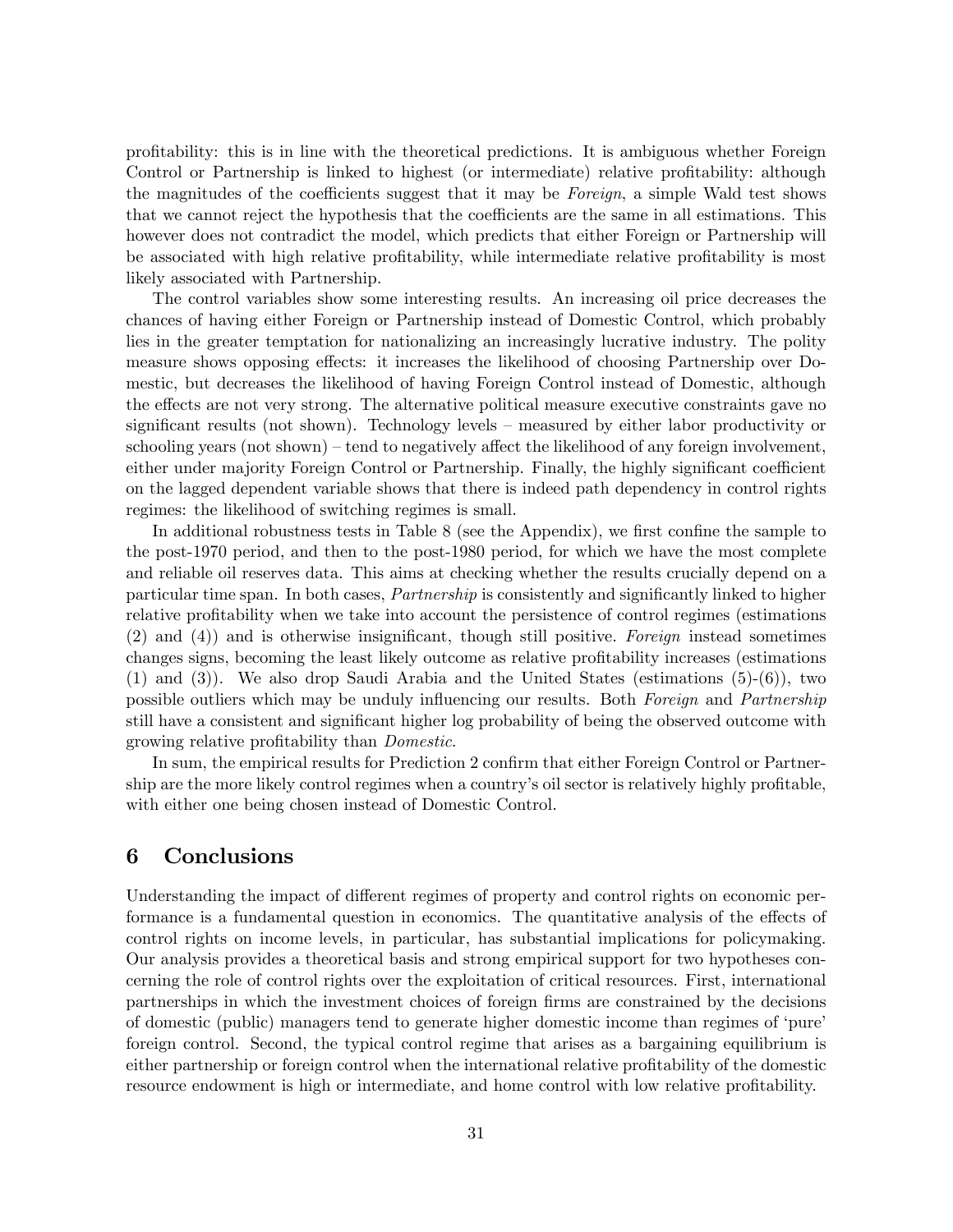In our analysis, the key mechanism through which control regimes affect economic activity is the non-contractibility of investment before resource extraction takes place. From the empirical point of view, this is an important element in the negotiations because extractive industries require high investment before production begins (see e.g., Eaton and Gersovitz, 1983). Nonetheless, there might be alternative mechanisms that reinforce our main conclusions while capturing other relevant aspects of control regimes  $-$  e.g., the fact that foreign firms are more subject to the threat of rent-extracting royalties under pure foreign control than under partnerships. Also, our results concerning the degree of residual rights on local capital to be granted to foreign firms deserve attention. In our model, assigning complete residual rights to foreign firms is inefficient for the allocation of local capital in the host country and yields negative effects on total domestic income. The idea that there exists an optimal degree of residual rights suggests that there are strategic interactions between the choice of the regime and the extent to which foreign Örms are allowed to exploit the domestic inputs required to extract resources. Addressing this issue is an interesting topic for future research.

## References

- Acemoglu, D., Johnson, S. (2005). Unbundling institutions. Journal of Political Economy 113 (5): 949-995.
- Al-Obaidan, A.M., Scully, G.W. (1992). Efficiency differences between private and state-owned enterprises in the international petroleum industry. Applied Economics 24 (2): 237-246.
- Angrist, J.D., Pischke, J.-S. (2009). *Mostly harmless econometrics: An empiricist's compan*ion. Princeton, NJ: Princeton University Press.
- Antràs, P.  $(2005)$ . Property rights and the international organization of production. American Economic Review 95 (2): 25-32.
- Baltagi, B.H. (2008). *Econometric analysis of panel data*. Chichester, UK: Wiley & Sons.
- Barro, R.J., Lee, J.-W. (2010). A new data set of educational attainment in the world: 1950- 2010. NBER Working Paper No. 15902.
- Besley, T., Gathak, M. (2001). Government versus private ownership of public goods. Quarterly Journal of Economics 116 (4): 1343-1372.
- Besley, T., Gathak, M. (2010). Property rights and economic development. In D. Rodrik, M. Rosenzweig (eds.), Handbook of Development Economics, Vol. 5, ch. 68: 4525-4595.
- BP (2010). Statistical Review of World Energy, June 2010, database available at:
	- http://www.bp.com/statisticalreview
- Bundesanstalt für Geowissenschaften und Rohstoffe (1989, 2003, 2007). Reserven, Ressourcen und Verfügbarkeit von Energierohstoffen, Stuttgart : Schweizerbart'sche Verlagsbuchhandlung.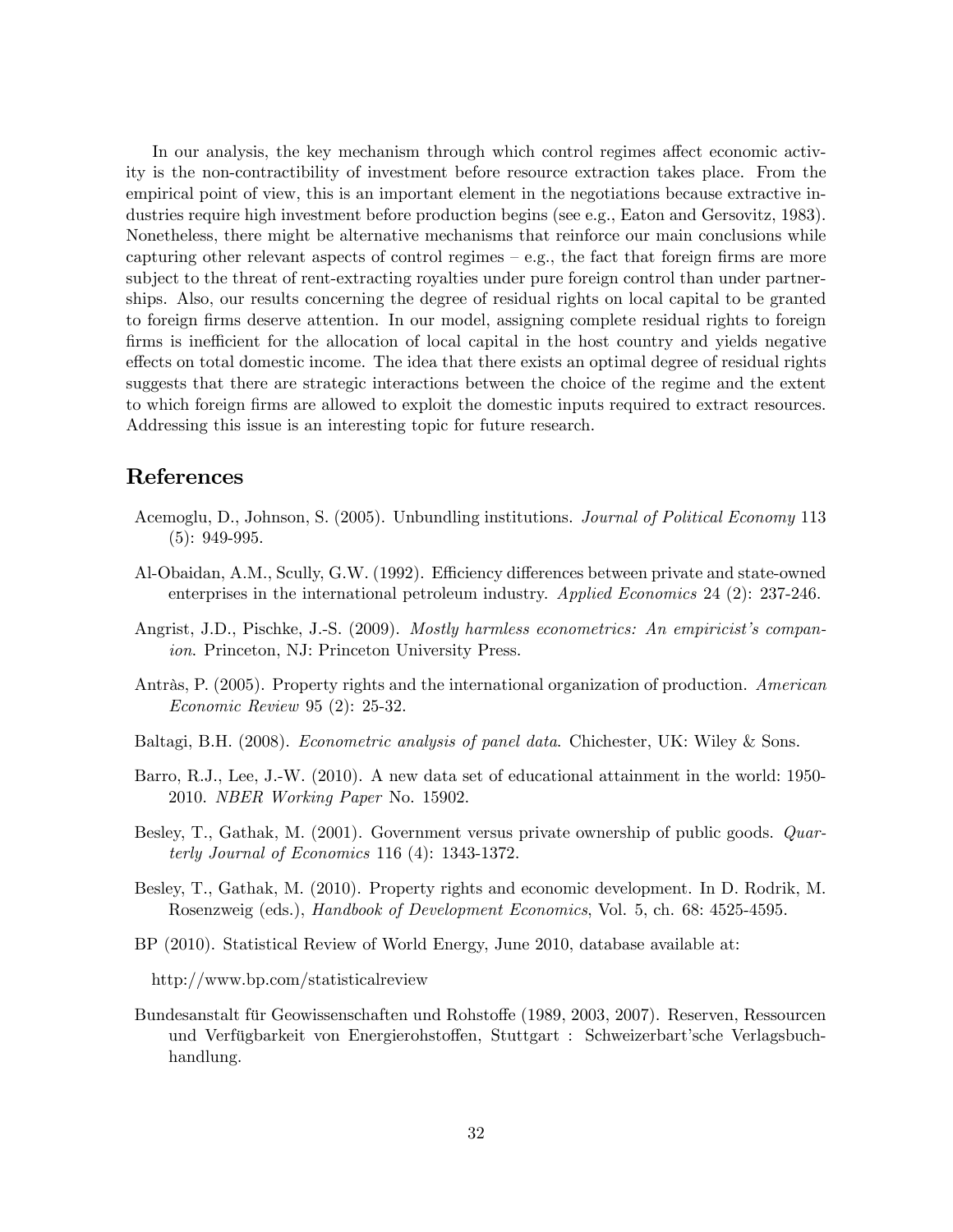- Driscoll, J.C., Kraay, A.C. (1998). Consistent covariance matrix estimation with spatially dependent panel data. Review of Economics and Statistics 80: 549-560.
- Eaton, J., Gersovitz, M. (1983). Country risk: Economic aspects. In R.J. Herring (ed.), Managing international risk. New York: Cambridge University Press.
- EIA, Energy Information Administration (2010). Crude oil proved reserves 1980-2008, database accessed September 2010, available at http://www.eia.gov/petroleum/
- Grossman, S.J., Hart, O.D. (1986). The costs and benefits of ownership: A theory of vertical and lateral integration. Journal of Political Economy 94 (4): 691-719.
- Guriev, S., Kolotilin, A., Sonin, K. (2011). Determinants of nationalization in the oil sector: A theory and evidence from panel data. Journal of Law, Economics  $\mathcal C$  Organization 27 (2): 301-323.
- Hart, O., Moore, J. (1990). Property rights and the nature of the firm. *Journal of Political* Economy 98 (6): 1119-1158.
- Hart, O., Shleifer, A., Vishny, R.W. (1997). The proper scope of government: Theory and an application to prisons. Quarterly Journal of Economics 112 (4): 1127-1161.
- Hoechle, D. (2007). Robust standard errors for panel regressions with cross-sectional dependence. Stata Journal 7 (3): 1-31.
- IGS, Institute of Geological Sciences (various years 1950-1969). Statistical Summary of the Mineral Industry: World Production, Exports and Imports. London: Her Majestyís Stationery Office.
- IGS, Institute of Geological Sciences (various years since 1970). World mineral statistics: Production, exports, imports. London: Her Majesty's Stationery Office.
- Jenkins, G. (1989). Statistics: oil and energy prices, energy reserves, production, trade, consumption, oil refining, oil production and sales, petrochemicals, oil market shares. In Oil economists' handbook, 5th ed. vol. 1, London: Elsevier Applied Sciences.
- Jodice, D.A. (1980). Sources of change in Third World regimes for foreign direct investment, 1968-1976. International Organization 34 (2): 177-206.
- Jones Luong, P., Weinthal, E. (2001). Prelude to the resource curse: Explaining oil and gas development strategies in the Soviet successor states and beyond. Comparative Political Studies 34 (4): 367-99.
- Jones Luong, P., Weinthal, E. (2010). Why oil is not a curse: Ownership structure and institutions in the petroleum rich Soviet successor states. New York: Cambridge University Press.
- Kobrin, S.J. (1984). The nationalisation of oil production, 1918-1980. In D.W. Pearce, H. Siebert, I. Walter (eds.) Risk and the political economy of resource development. New York: St. Martin's Press.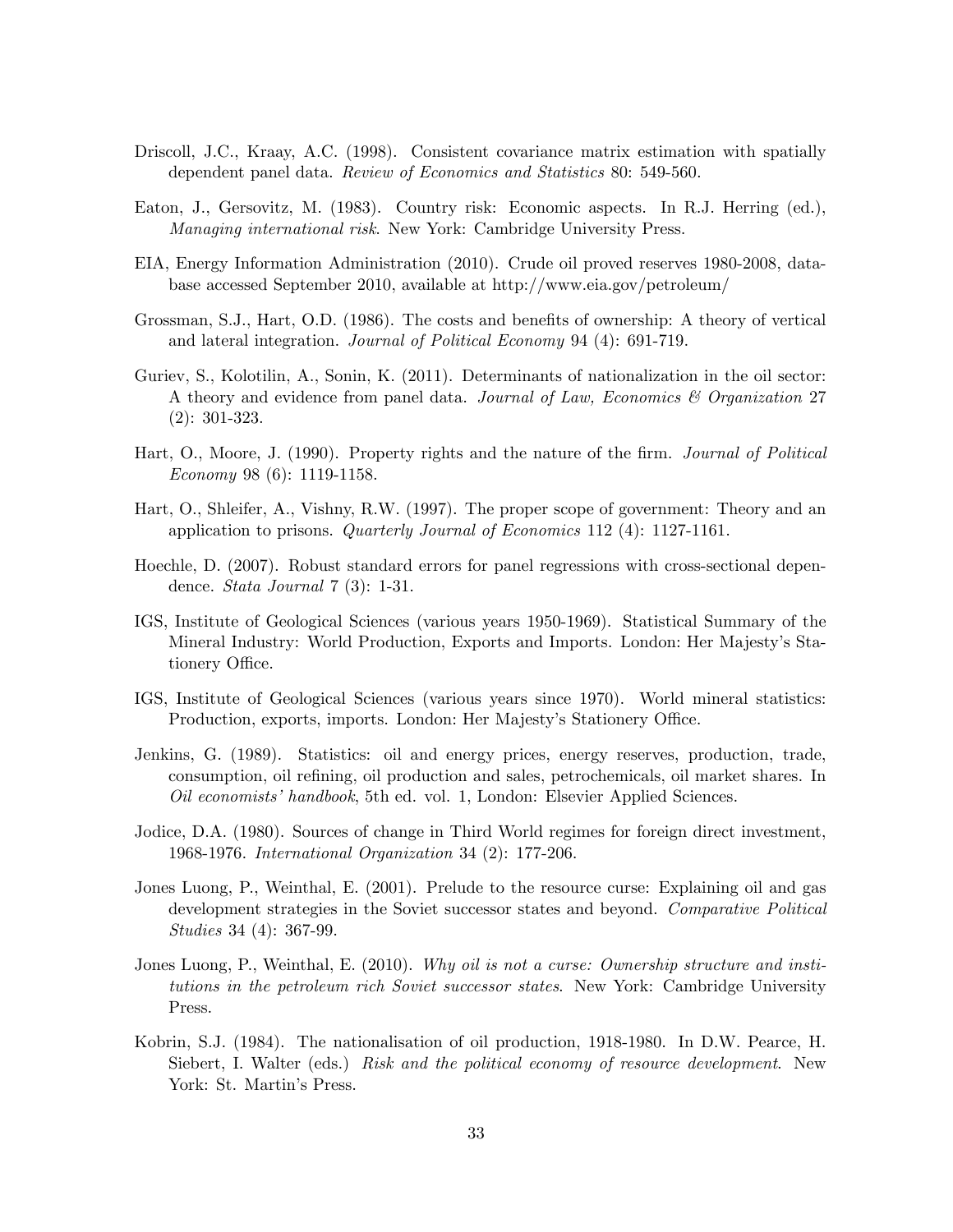- Kobrin, S.J. (1985). Diffusion as an explanation of oil nationalization, or the domino effect rides again. *Journal of Conflict Resolution* 29 (1):  $3-32$ .
- Maddison, A. (2006). Historical Statistics of the World Economy: 1-2006 AD. Database available at http://www.ggdc.net/MADDISON/oriindex.htm
- Marshall, M., Jaggers, K., Gurr, T.R. (2010). Polity IV Project: Political Regime Characteristics and Transitions, 1800-2010. Database available at:
	- http://www.systemicpeace.org/polity/polity4.htm
- Megginson, W.L. (2005). The financial economics of privatization. New York : Oxford University Press.
- Mold, A., Paulo, S., Prizzon, A. (2009). Taking Stock of the Credit Crunch: Implications for Development Finance and Global Governance. OECD Development Centre Working Paper n. 277.
- Myers Jaffe, A. (2007). Iraq's oil sector: Past, present and future. James A. Baker III Institute for Public Policy, Rice University, mimeo.
- Onorato, W.T. (1995). Legislative frameworks used to foster petroleum development. World Bank Policy Research Working Paper n. 1420.
- Philip, G. (1994). The political economy of international oil. Edinburgh: Edinburgh University Press.
- Rajan, R., Zingales, L. (1998). Power in a theory of the firm. *Quarterly Journal of Economics* 113 (2): 387-432.
- Randall, L. (1987). The political economy of Venezuelan oil. New York: Praeger.
- Solberg, C.E. (1979). Oil and nationalism in Argentina: A History. Stanford: Stanford University Press.
- Taverne, B. (1994). An introduction to the regulation of the petroleum industry. *International* Energy and Resource Law  $\mathcal B$  Policy Series. London: Graham & Trotman.
- The Conference Board Total Economy Database (2011), January 2011, accessed March 12, 2011, available at http://www.conference-board.org/data/economydatabase/
- van der Ploeg, F. (2011). Natural resources: Curse or blessing?. Journal of Economic Literature 49 (2): 366-420.
- Vrankel, P.H. (1980). The rationale of National Oil Companies. In United Nations Centre for Natural Resources, Energy and Transport (UNCRET), State Petroleum Enterprises in Developing Countries. New York: Pergamon Press.
- Wolf, C. (2009). Does ownership matter? The performance and efficiency of state oil vs. private oil (1987-2006). Energy Policy 37 (7): 2642-2652.
- Wooldridge, J.M. (2002). Econometric analysis of cross-section and panel data. Cambridge, MA: MIT Press.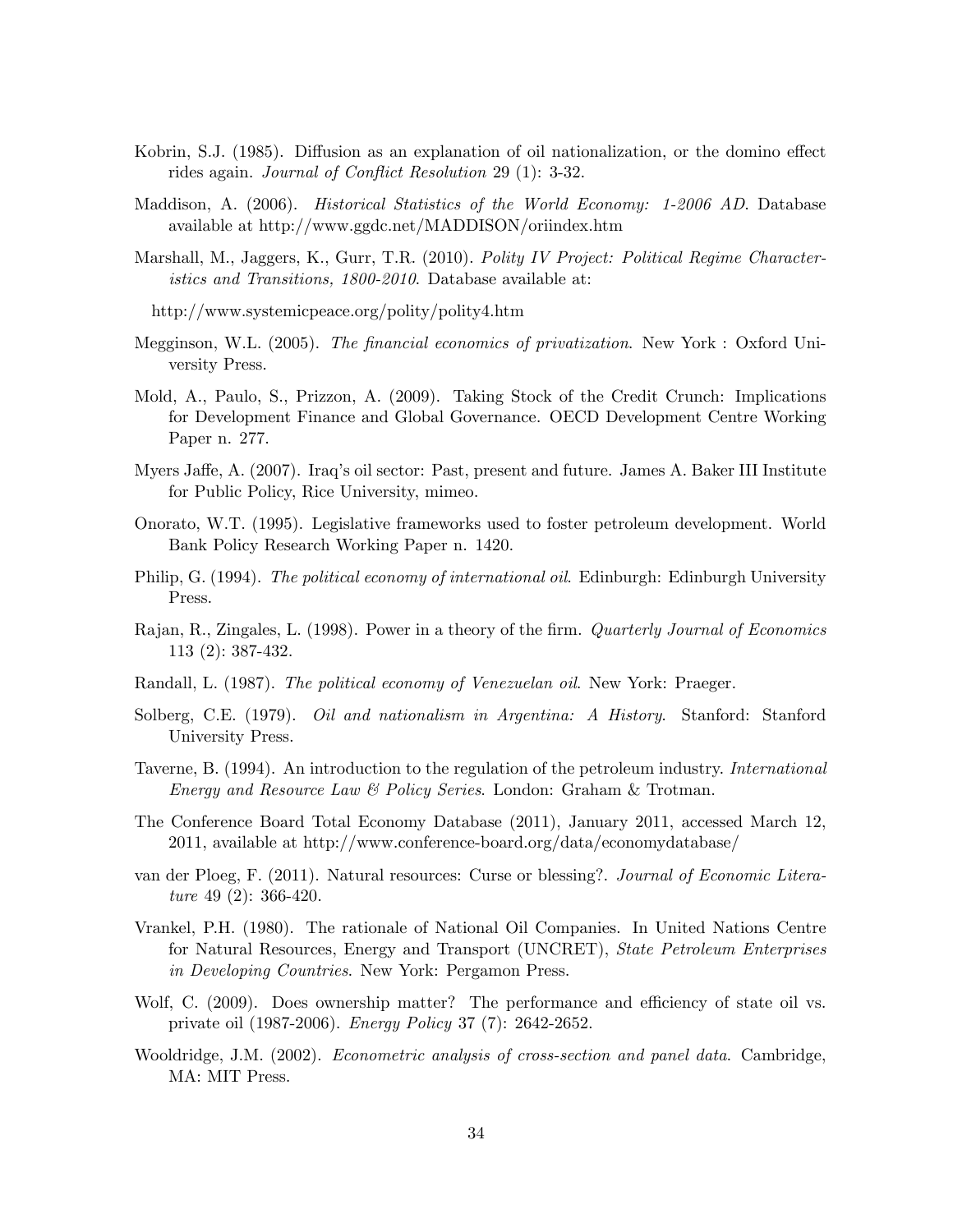## A Appendix – Empirical Evidence

## A.1 Additional tables

Table 7: Extended Prediction 1: ownership structures and income levels, controlling for years of schooling

|                       | (1)       | $\left( 2\right)$ | $\left( 3\right)$   | (4)        | (5)                 |
|-----------------------|-----------|-------------------|---------------------|------------|---------------------|
| partnership           | 0.099     | 0.112             | 0.127               | 0.096      | 0.111               |
|                       | (1.19)    | (1.37)            | (1.61)              | (1.16)     | (1.38)              |
|                       | [2.20]    | [2.52]            | [2.69]              | [2.26]     | [2.40]              |
| foreign               | 0.101     | $0.137*$          | $0.181**$           | 0.102      | $0.145*$            |
|                       | (1.22)    | (1.76)            | (2.30)              | (1.24)     | (1.72)              |
|                       | $[1.45]$  | [1.90]            | $\left[3.02\right]$ | [1.49]     | [2.58]              |
| schooling years       | $0.12***$ | $0.128***$        | $0.126***$          | $0.120***$ | $0.118***$          |
|                       | (4.99)    | (4.63)            | (4.58)              | (4.97)     | (4.94)              |
|                       | [4.23]    | [4.10]            | [4.29]              | [4.22]     | 4.47                |
| polity                |           | $-0.009$          | $-0.008$            |            |                     |
|                       |           | $(-1.54)$         | $(-1.47)$           |            |                     |
|                       |           | $(-2.13)$         | $[-2.06]$           |            |                     |
| executive constraints |           |                   |                     | $0.001*$   | $0.001*$            |
|                       |           |                   |                     | (1.82)     | (1.81)              |
|                       |           |                   |                     | 1.47       | $\left[1.26\right]$ |
| OPEC                  |           |                   | $0.450***$          |            | $0.446***$          |
|                       |           |                   | (4.62)              |            | (4.31)              |
|                       |           |                   | [5.10]              |            | [4.94]              |
| constant              | 7.745     | 7.687             | 7.591               | 7.746      | 7.649               |
|                       | (64.46)   | (54.94)           | (57.31)             | (64.40)    | (66.63)             |
|                       | [40.19]   | [36.88]           | [41.06]             | [40.51]    | [45.68]             |
| Observations          | 481       | 479               | 479                 | 481        | 481                 |
| Countries             | 55        | 55                | 55                  | 55         | 55                  |
| Ave obs per country   | 8.7       | 8.7               | 8.7                 | 8.7        | 8.7                 |
| $R^2$ within          | 0.29      | 0.30              | 0.33                | 0.29       | 0.32                |

Notes: All countries in sample are included. Domestic ownership is base outcome. The dependent variable is (log) income per capita at start of five-year period. All covariates except the OPEC dummy are lagged by one period. Estimations are fixed effects (within) panel estimations. t-statistics for robust country-clustered standard errors are in parentheses, and for Driscoll-Kraay standard errors in square brackets. \*, \*\*, \*\*\* statistically significant at 10, 5, and 1 percent levels, respectively (refers to robust country-clustered standard errors).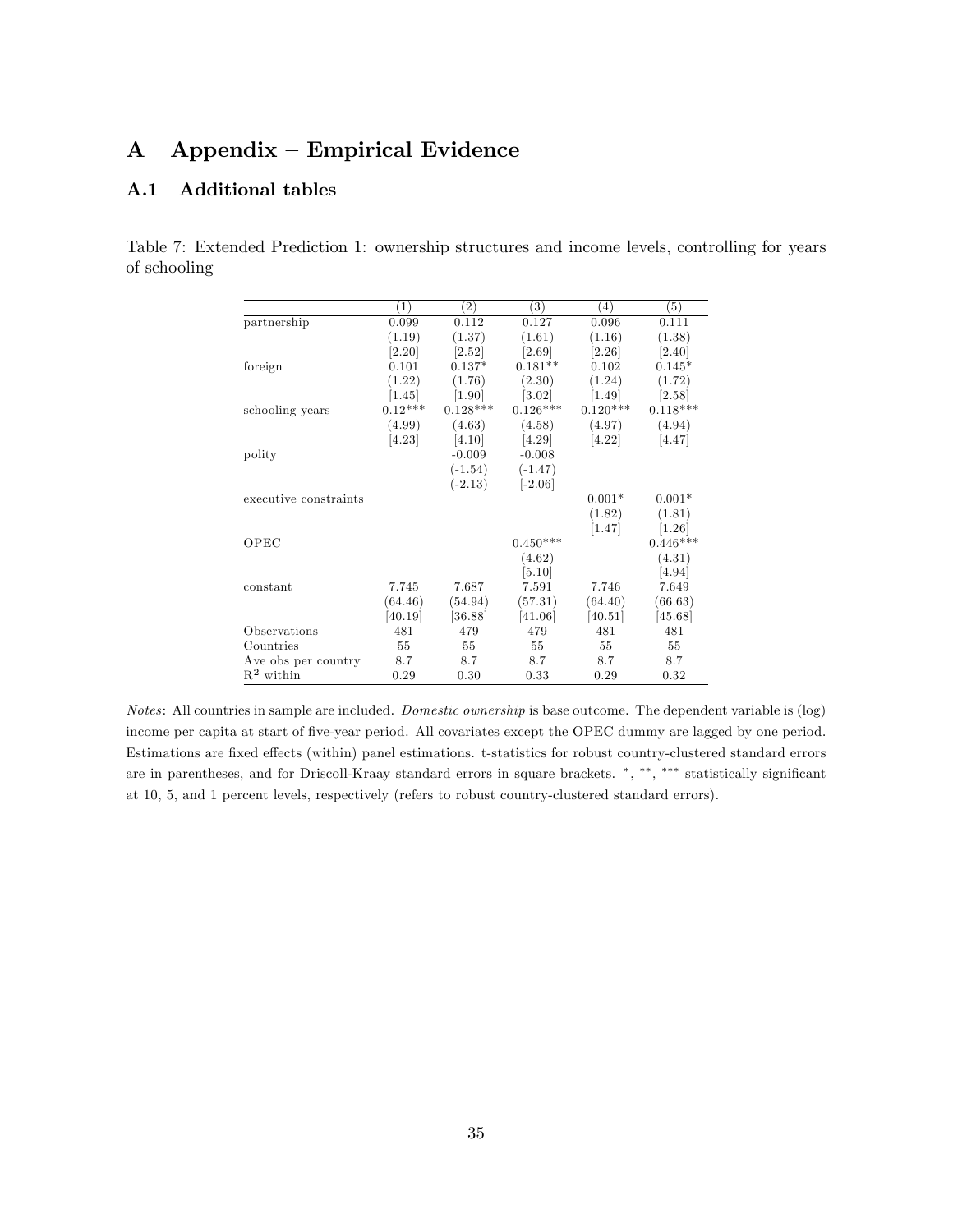|                    | (1a)       | (1b)                                 | (2a)        | (2b)                                 | (3a)        | (3b)                                 | (4a)        | (4b)                                 | (5a)       | (5b)                                 | (6a)        | (6b)                                 |
|--------------------|------------|--------------------------------------|-------------|--------------------------------------|-------------|--------------------------------------|-------------|--------------------------------------|------------|--------------------------------------|-------------|--------------------------------------|
|                    | foreign    | partnership                          | foreign     | partnership                          | foreign     | partnership                          | foreign     | partnership                          | foreign    | partnership                          | foreign     | partnership                          |
|                    |            | $(\text{regime}=2)(\text{regime}=3)$ |             | $(\text{regime}=2)(\text{regime}=3)$ |             | $(\text{regime}=2)(\text{regime}=3)$ |             | $(\text{regime}=2)(\text{regime}=3)$ |            | $(\text{regime}=2)(\text{regime}=3)$ |             | $(\text{regime}=2)(\text{regime}=3)$ |
| oil reserves share | $-0.651*$  | 0.089                                | $-0.266$    | $1.239**$                            | $-3.595***$ | 0.214                                | 1.017       | $3.006***$                           | $0.253*$   | $0.252*$                             | $0.813**$   | $0.763**$                            |
|                    | $(-1.828)$ | $-0.324$                             | $(-0.557)$  | $-2.36$                              | $(-2.668)$  | (0.341)                              | (0.513)     | $-2.709$                             | (1.761)    | (1.732)                              | (2.507)     | (2.334)                              |
| oil price          | $-0.019**$ | $-0.007$                             | $-0.023*$   | $-0.023$                             | $-0.030**$  | $-0.024**$                           | $-0.104***$ | $-0.1***$                            | $-0.02**$  | $-0.008$                             | $-0.016$    | $-0.013$                             |
|                    | $(-2.013)$ | $(-0.866)$                           | $(-1.682)$  | $(-1.485)$                           | $(-2.502)$  | $(-2.135)$                           | $(-2.935)$  | $(-2.740)$                           | $(-2.125)$ | $(-0.919)$                           | $(-1.248)$  | $(-0.856)$                           |
| OPEC               | $-0.35$    | $1.985**$                            | $-1.686$    | $-1.121$                             | 1.221       | $2.741*$                             | $4.359**$   | $6.536**$                            | $-0.826$   | $1.984**$                            | $-2.202$    | $-0.75$                              |
|                    | $(-0.266)$ | (2.237)                              | $(-0.721)$  | $(-0.463)$                           | (0.713)     | (1.921)                              | (1.99)      | (2.212)                              | $(-0.620)$ | (2.244)                              | $(-0.808)$  | $(-0.273)$                           |
| polity             | $0.102***$ | 0.036                                | $0.066*$    | $-0.025$                             | $0.093**$   | 0.038                                | $-0.053$    | $-0.142*$                            | $0.108***$ | 0.04                                 | 0.065       | $-0.024$                             |
|                    | (3.578)    | (1.437)                              | (1.658)     | (-0.499)                             | (2.553)     | (1.112)                              | $(-0.714)$  | $(-1.653)$                           | (3.777)    | (1.577)                              | (1.533)     | $(-0.472)$                           |
| labor productivity | 0.016      | $-0.034**$                           | $-0.029$    | $-0.059**$                           | $-0.004$    | $-0.066***$                          | $-0.167**$  | $-0.196***$                          | 0.011      | $-0.038**$                           | $-0.038$    | $-0.068**$                           |
|                    | (1.07)     | $(-2.187)$                           | $(-1.172)$  | (-1.977)                             | $(-0.207)$  | $(-3.159)$                           | $(-2.301)$  | $(-2.595)$                           | (0.741)    | $(-2.477)$                           | $(-1.404)$  | $(-2.114)$                           |
| lag regime         |            |                                      | $3.990***$  | $6.191***$                           |             |                                      | $12.36***$  | $15.09***$                           |            |                                      | $4.376***$  | $6.506***$                           |
|                    |            |                                      | (6.043)     | (8.206)                              |             |                                      | (3.452)     | (4.182)                              |            |                                      | (6.0)       | (8.009)                              |
| Constant           | $0.843*$   | $1.268***$                           | $-3.851***$ | $-8.524***$                          | $2.459***$  | $2.745***$                           | $-7.172**$  | $-13.59***$                          | $0.824*$   | $.327***$                            | $-4.584***$ | $-9.076***$                          |
|                    | $-1.826$   | $-2.995$                             | $(-4.431)$  | $-6.905)$                            | $-3.601$    | $-4.351$                             | $(-2.375)$  | $(-4.199)$                           | $(-1.784)$ | (3.116)                              | $(-4.742)$  | $(-6.921)$                           |
| Observations       | 390        | 390                                  | 374         | 374                                  | 309         | 309                                  | 299         | 299                                  | 392        | 392                                  | 375         | 375                                  |
| Log likelihood     | $-273.2$   | $-273.2$                             | $-150.5$    | $-150.5$                             | $-186.8$    | $-186.8$                             | $-82.6$     | $-82.6$                              | $-277.8$   | $-277.8$                             | $-151.9$    | $-151.9$                             |
| Pseudo $R^2$       | 0.35       | 0.35                                 | 0.63        | 0.63                                 | 0.44        | 0.44                                 | 0.74        | 0.74                                 | 0.35       | 0.35                                 | 0.63        | 0.63                                 |
| Chi <sub>2</sub>   | 296.1      | 296.1                                | 507.8       | 507.8                                | 289.9       | 289.9                                | 475.6       | 475.6                                | 295.4      | 295.4                                | 510.9       | 510.9                                |

Table 8: Prediction 2: robustness analysis

Notes: All estimations are pooled multinomial logit with dummies for top <sup>20</sup> oil countries included (not shown). The dependent variable is ownership structure, which ranges from 1 (domestic) over 2 (foreign) to 3 (partnership). Domestic ownership (=owner 1) is base outcome; the results show the log probability of choosing either *foreign* or *partnership* over domestic. Specifications (1)-(2) refer to post-1980 period; specifications (3)-(4) look at the post-1980 period, and specifications (5)-(6) drop data for Saudi Arabia and the United States. z-statistics in parentheses. \*, \*\*, \*\*\* statistically significant at 10, 5, and 1 percent levels, respectively.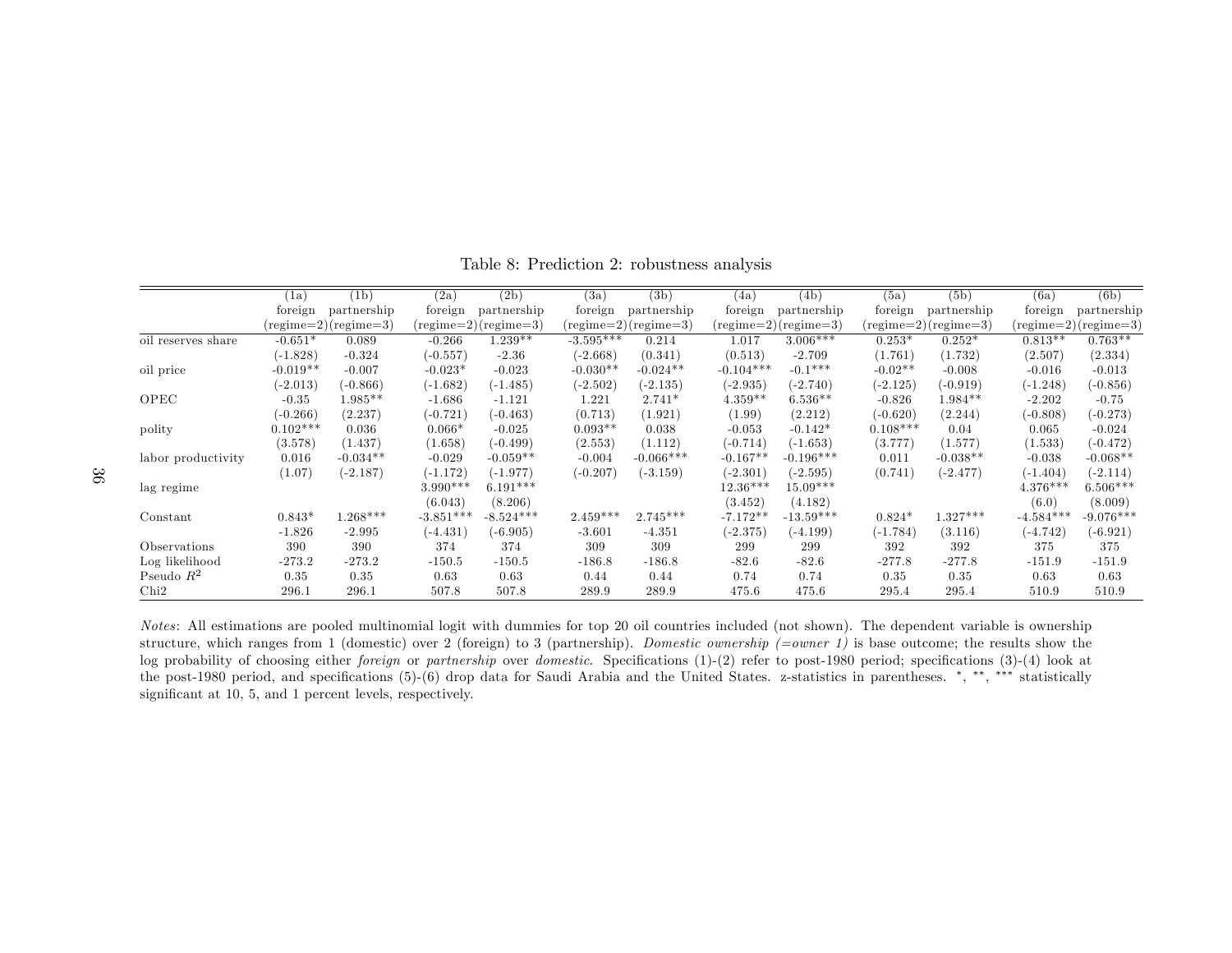## A.2 Data description

## Countries for which control rights regime data is available, with period included (starting with beginning of first five-year period):

Albania (1930-2008), Algeria (1965-2008), Angola (1980-2008), Argentina (1910-2008), Australia (1905-2008), Azerbaijan (1995-2008), Bahrain (1975-2008), Bolivia (1920-2008), Brazil (1895-2008), Brunei (1985-2008), Cameroon (1965-2008), Canada (1870-2008), Chad (1965- 2008), Chile (1930-2008), China (1950-2008), Colombia (1915-2008), Congo Brazzaville (1965- 2008), Cuba (1955-2008), Denmark (1950-2008), East Timor (2005-2008), Ecuador (1910- 2008), Egypt (1955-2008), Equatorial Guinea (1980-2008), France (1925-2008), Gabon (1965- 2008), Germany (1990-2008), West Germany (1955-1989), Guatemala (1950-2008), India (1955- 2008), Indonesia (1960-2008), Iran (1905-2008), Iraq (1955-2008), Italy (1930-2008), Kazakhstan (1995-2008), Kuwait (1965-2008), Libya (1955-2008), Malaysia (1970-2008), Mexico (1905-2008), Netherlands (1965-2008), Nigeria (1965-2008), Norway (1965-2008), Oman (1975- 2008), Pakistan (1950-2008), Papua New Guinea (1980-2008), Peru (1925-2008), Philippines (1950-2008), Qatar (1975-2008), Romania (1895-2008), Imperial Russia (1875-1918), Russian Federation (1995-2008), Saudi Arabia (1935-2008), Sudan (1975-2008), Syria (1955-2008), Thailand (1975-2008), Trinidad and Tobago (1965-2008), Tunisia (1960-2008), Turkey (1930-2008), Turkmenistan (1995-2008), United Arab Emirates (1980-2008), Ukraine (2005-2008), United Kingdom (1935-2008), United States (1900-2008), USSR (1920-2008), Uzbekistan (1995-2008), Venezuela (1905-2008), Vietnam (1985-2008), Yemen (1990-2008), North Yemen (1975-1990), South Yemen (1980-1990).

#### Data and sources

- income per capita: natural logarithm of GDP per capita in 1990 international Geary-Khamis (PPP-adjusted) dollars. Source: Maddison (2006).
- oil control rights regime: oil sector control rights variable categorized into majority domestic, majority foreign, or majority mixed domestic-foreign (i.e. partnership) control, according to description in text. Source: own coding.
- oil reserves share: Share of total proved oil reserves (in million barrels) of sample in percent. Countries with less than 50 million barrels production were assigned reserves of 25 million (Thailand 1980-83, Vietnam 1987). Source: BP (2010) for most countries since 1980; for earlier years Jenkins (1989); UK Institute of Geological Sciences (IGS) World Mineral Statistics (since 1970) and Statistical Summary of the Mineral Industry: World Production, Exports and Imports (since 1950s); Bundesanstalt für Geowissenschaften und Rohstoffe (2003 and 2007) conventional oil reserves for Albania, Bahrain, Bolivia, Cameroon, Chad, Cuba, France, Germany, Guatemala, Kazakhstan, Netherlands, Pakistan, Papua New Guinea, Philippines, Russia, Turkey, Turkmenistan, Ukraine (most 1995-2001 and 2005); Bundesanstalt für Geowissenschaften und Rohstoffe (1989) conventional oil reserves for years 1970, 1975, some countries also 1980, 1985-88.
- oil price: average oil price over previous Öve-year period in constant 2009 US dollars. Source: BP (2010).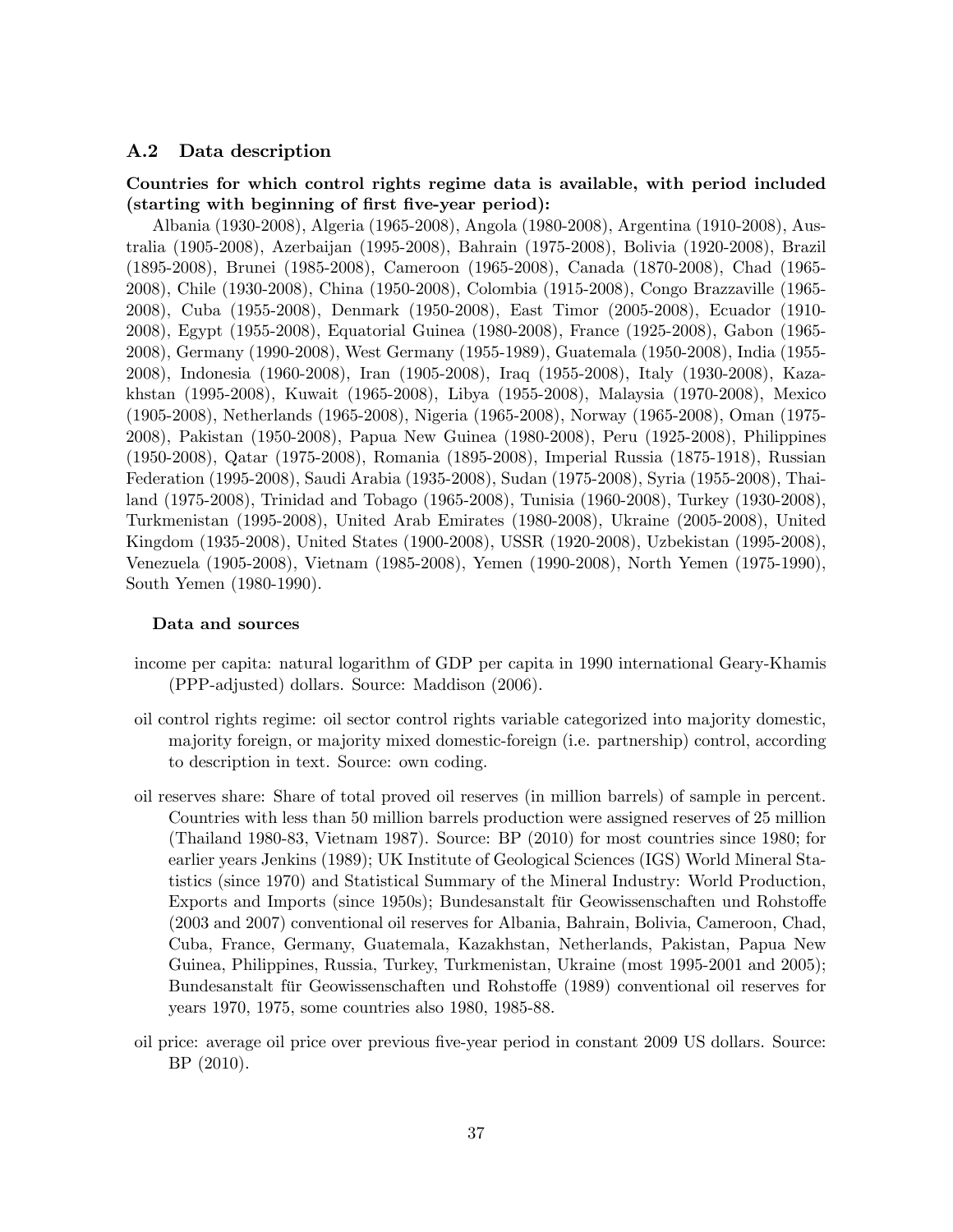- polity: revised Combined Polity Score. This variable modifies the combined annual POLITY score by applying a simple treatment, or "fix," to convert instances of "standardized authority scoresî (i.e., -66, -77, and -88) to conventional polity scores, i.e., within the range,  $-10$  (strong autocracy) to  $+10$ (strong democracy). Source: Polity IV database (Marshall et al. 2010).
- executive constraints: measure of the decision rules that define the extent of institutionalized constraints on the decisionmaking powers of chief executives, whether individuals or collectivities. The measure ranges from 1 (unlimited authority) to 7 (executive parity or subordination). Source: Polity IV database (Marshall et al. 2010).
- OPEC: dummy variable with value one in a period when a country is a member of the Organization of the Petroleum Exporting Countries. Source: own coding based on OPEC information on http://www.opec.org/opec\_web/en/.
- labor productivity: labor productivity per person employed in thousands of 1990 US\$ (converted at Geary Khamis PPPs), average over previous Öve-year period. Source: The Conference Board Total Economy Database (2011).
- years of schooling: Average years of total schooling of population over previous five-year period. Source: Barro Lee education dataset v. 2.0, 07/10 (Barro and Lee, 2010).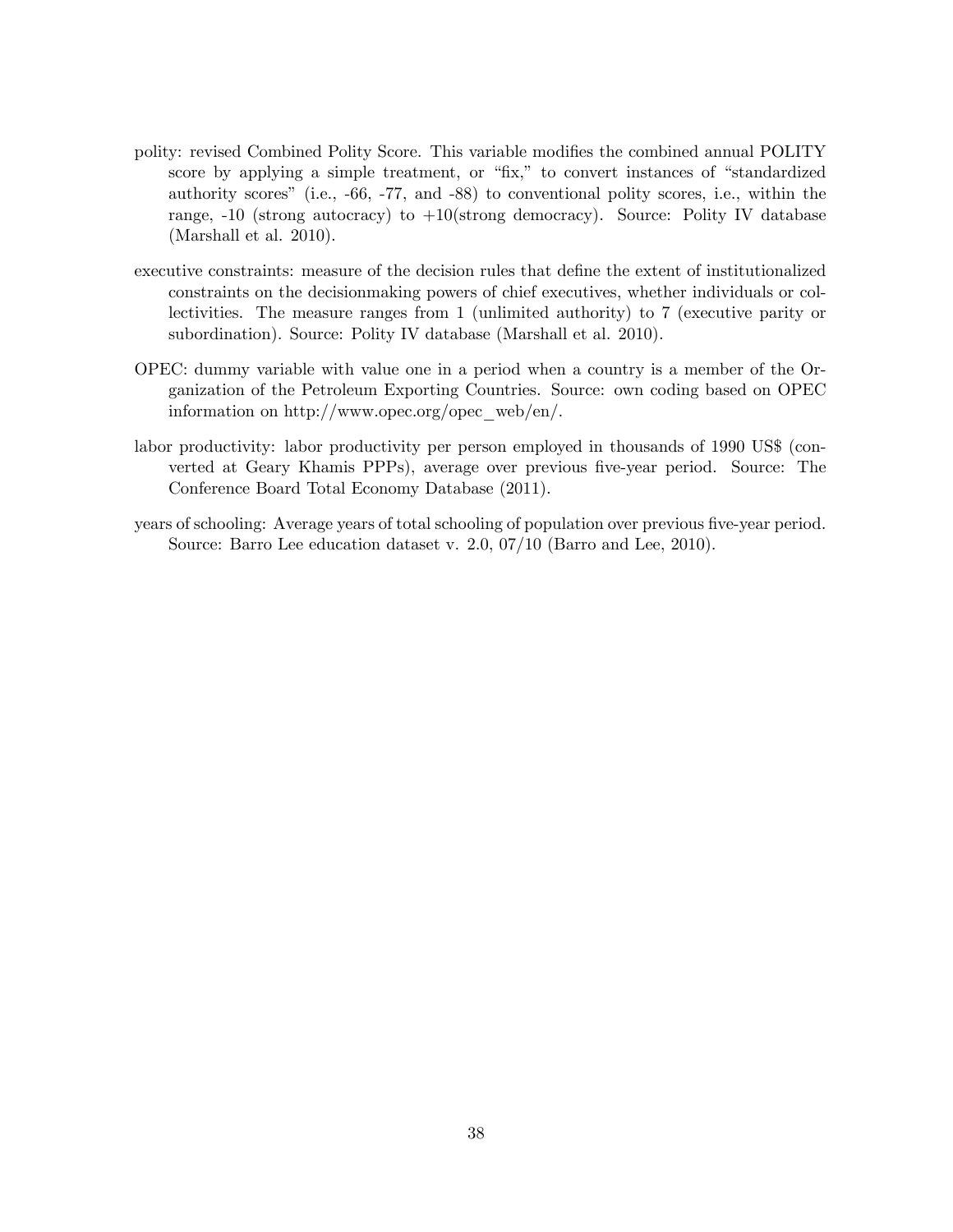## $B$  Appendix – Theoretical Model with Confiscation

**Nash Bargaining: derivation of (11)-(12)**. From  $(5)$  and  $(6)$ , we have

$$
S_f - D_f = \ell_f - (q_x \chi_h (k_f) - s_h),
$$
  
\n
$$
S_p - D_p = \ell_p - (q_x \chi_h (k_p) + r_p k_p - s_h),
$$
  
\n
$$
F_i - \Delta_i = q_x \chi_i (k_i) - \Pi_0 - \ell_i \text{ for } i = (f, p).
$$

Hence, defining

$$
\Omega_f \equiv q_x \chi_h (k_f) - s_h \text{ and } \Omega_p \equiv q_x \chi_h (k_p) + r_p k_p - s_h,
$$
\n(B.1)

we can write the Nash product in (10) for each regime  $i = (f, p)$  as

$$
(S_i - D_i) \cdot (F_i - \Delta_i) = (\ell_i - \Omega_i) \cdot (q_x \chi_i(k_i) - \Pi_0 - \ell_i) =
$$
  
=  $\ell_i \cdot (q_x \chi_i(k_i) - \Pi_0 + \Omega_i) - \ell_i^2 - \Omega_i \cdot (q_x \chi_i(k_i) - \Pi_0),$ 

and obtain the first-order condition for maximization

$$
\ell_i^N = \frac{1}{2} \cdot (q_x \chi_i(k_i) - \Pi_0 + \Omega_i). \tag{B.2}
$$

Plugging  $\ell_i = \ell_i^N$  into the definitions of domestic income,  $Y_f$  and  $Y_p$ , in Table 1, we obtain

$$
Y_f^N = q_z z_f + r_f k_f + \frac{1}{2} \cdot (q_x \chi_f (k_f) - \Pi_0 + \Omega_f),
$$
  
\n
$$
Y_p^N = q_z z_p + \frac{1}{2} \cdot (q_x \chi_p (k_p) - \Pi_0 + \Omega_p),
$$

where we can substitute  $\Omega_f$  and  $\Omega_p$  from (B.1) to get

$$
Y_f^N = q_z z_f + \frac{1}{2} \cdot \left[ q_x \chi_f(k_f) + q_x \chi_h(k_f) - s_h - \Pi_0 + 2r_f k_f \right],
$$
 (B.3)

$$
Y_p^N = q_z z_p + \frac{1}{2} \cdot \left[ q_x \chi_p(k_p) + q_x \chi_h(k_p) - s_h - \Pi_0 + r_p k_p \right]. \tag{B.4}
$$

From (6), we have

$$
D_f - \Delta_f = q_x \chi_h (k_f) - s_h - \Pi_0 + s_f + r_f k_f,
$$
 (B.5)

$$
D_p - \Delta_p = q_x \chi_h (k_p) - s_h - \Pi_0 + s_p.
$$
 (B.6)

Substituting  $(B.5)$  and  $(B.6)$  in  $(B.3)$  and  $(B.4)$ , respectively, we obtain

$$
Y_i^N = q_z z_i + \frac{1}{2} \cdot [q_x \chi_i(k_i) + r_i k_i + D_i - \Delta_i - s_i]
$$

in both cases  $i = (f, p)$ . Substituting  $z_i \equiv \zeta (k_{\text{max}} - k_i)$  in the above expression and rearranging terms, we have result (11). Next, we substitute  $\ell_i = \ell_i^N$  from (B.2) into the definitions of profits,  $\Pi_f$  and  $\Pi_p,$  in Table 1, obtaining

$$
\Pi_f^N = q_x \chi_f (k_f) - s_f - r_f k_f - \frac{1}{2} \cdot [q_x \chi_f (k_f) - \Pi_0 + \Omega_f],
$$
  
\n
$$
\Pi_p^N = q_x \chi_p (k_p) - s_p - \frac{1}{2} \cdot [q_x \chi_p (k_p) - \Pi_0 + \Omega_p],
$$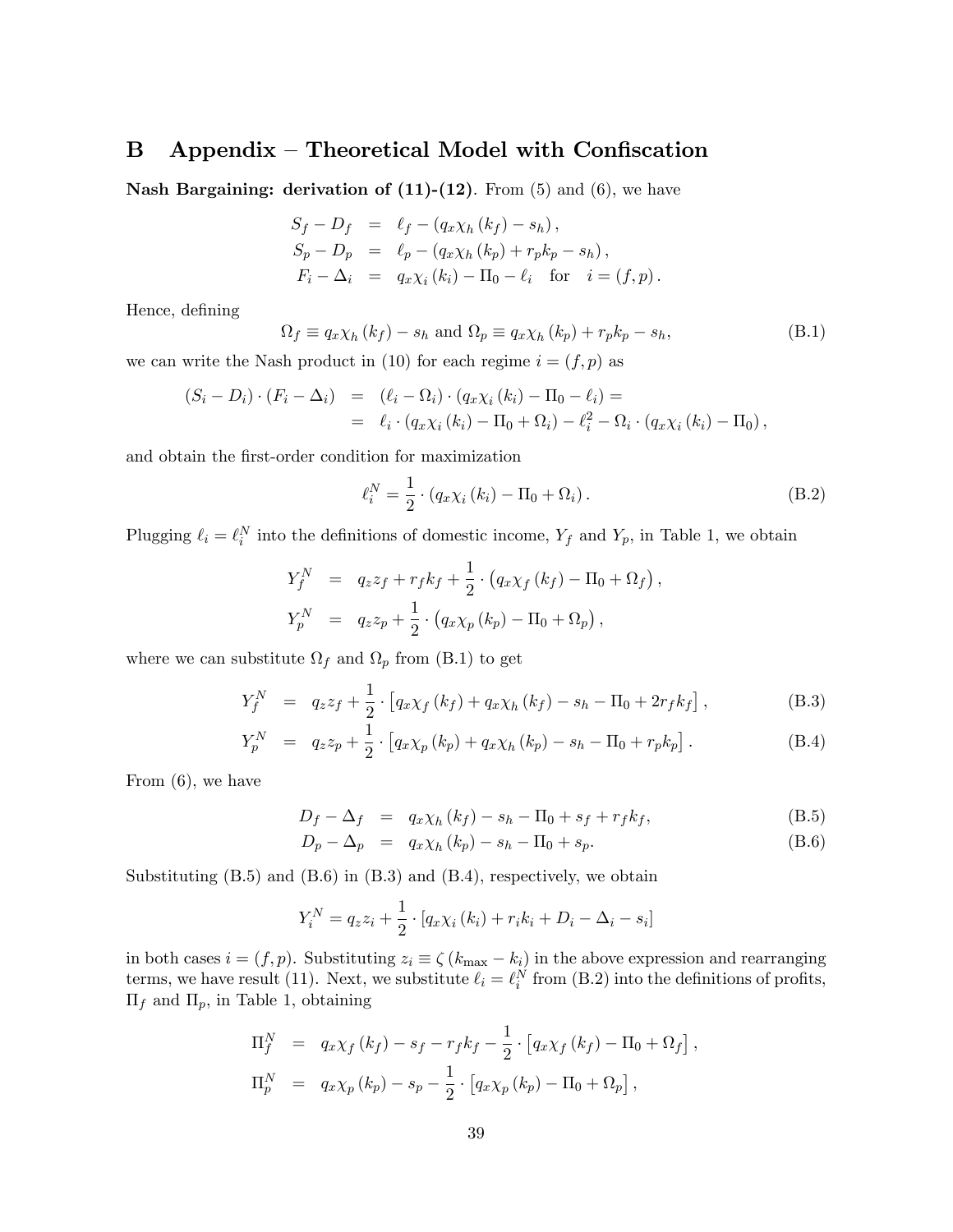where we can substitute  $\Omega_f$  and  $\Omega_p$  from (B.1) to get

$$
\Pi_f^N = \frac{1}{2} \cdot \left[ q_x \chi_f(k_f) - 2s_f - 2r_f k_f + \Pi_0 - q_x \chi_h(k_f) + s_h \right],
$$
\n(B.7)

$$
\Pi_p^N = \frac{1}{2} \cdot \left[ q_x \chi_p(k_p) - 2s_p + \Pi_0 - q_x \chi_h(k_p) - r_p k_p + s_h \right].
$$
 (B.8)

Plugging  $(B.5)$  and  $(B.6)$  in  $(B.7)$  and  $(B.8)$ , respectively, we obtain result  $(12)$  in both cases  $i = (f, p).$ 

**Proof of Proposition 1.** Under Foreign Control, the expected level of foreign firm's profits after bargaining,  $\Pi_f^N$ , is given by (12) and can be re-written as in (B.7) above. Maximizing (B.7) with respect to  $k_f$  taking the rental rate  $r_f$  as given yields the first order condition (13). Under Partnership, the expected level of domestic income after bargaining  $Y_p^N$  is given by (11) and can be re-written as in (B.4), or equivalently,

$$
Y_p^N = q_z \zeta (k_{\text{max}} - k_p) + \frac{1}{2} \cdot [q_x \chi_p(k_p) + q_x \chi_h(k_p) - s_h - \Pi_0 + r_p k_p].
$$
 (B.9)

Maximizing (B.9) with respect to  $k_p$  taking the rental rate  $r_p$  as given yields the first order condition (14) and thereby (15).

**Proof of Proposition 2.** From (9), (B.3) and (B.4), equilibrium incomes read

$$
Y_h^{\star} = q_z \rho \left( k_{\text{max}} - k_h^{\star} \right) + q_x \chi_h \left( k_h^{\star} \right) - s_h, \tag{B.10}
$$

$$
Y_f^{\star} = q_z \rho(k_{\text{max}} - k_f^{\star}) + \frac{1}{2} \cdot \left[ q_x \chi_f(k_f^{\star}) + q_x \chi_h(k_f^{\star}) - s_h - \Pi_0 + 2r_f^{\star} k_f^{\star} \right], \tag{B.11}
$$

$$
Y_p^{\star} = q_z \rho \left( k_{\text{max}} - k_p^{\star} \right) + \frac{1}{2} \cdot \left[ q_x \chi_p \left( k_p^{\star} \right) + q_x \chi_h \left( k_p^{\star} \right) - s_h - \Pi_0 + r_p^{\star} k_p^{\star} \right]. \tag{B.12}
$$

From (8), (13) and (15), the rents paid by the commodity sector equal

$$
r_h^{\star} k_h^{\star} = \beta \cdot q_x \psi \left( k_h^{\star} \right)^{\beta}, \tag{B.13}
$$

$$
r_f^{\star} k_f^{\star} = \frac{1}{2} (\varphi_2 - \varphi_1) \cdot \beta \cdot q_x \psi (k_f^{\star})^{\beta}, \qquad (B.14)
$$

$$
r_p^{\star} k_p^{\star} = (\varphi_2 + \varphi_1) \cdot \beta \cdot q_x \psi \left(k_p^{\star}\right)^{\beta}.
$$
 (B.15)

Combining (B.13)-(B.15) with the demand for local capital of the traditional sector (3), and using (4), we have the equilibrium levels

$$
k_h^* = \left[ \left( q_x / q_z \right) \left( \beta / \rho \right) \psi \cdot \varphi_1 \right]^{\frac{1}{1-\beta}}, \tag{B.16}
$$

$$
k_f^{\star} = \left[ \left( q_x/q_z \right) \left( \frac{\beta}{\rho} \right) \psi \cdot \frac{1}{2} \left( \varphi_2 - \varphi_1 \right) \right]^{\frac{1}{1-\beta}}, \tag{B.17}
$$

$$
k_p^* = [(q_x/q_z) (\beta/\rho) \psi \cdot (\varphi_2 + \varphi_1)]^{\frac{1}{1-\beta}}.
$$
 (B.18)

From  $(B.7)$  and  $(B.8)$ , the equilibrium profits of the foreign firms read

$$
\Pi_f^* = \frac{1}{2} \cdot \left[ q_x \chi_f(k_f^*) - 2s_f - 2r_f^* k_f^* + \Pi_0 - q_x \chi_h(k_f^*) + s_h \right],
$$
\n(B.19)

$$
\Pi_p^{\star} = \frac{1}{2} \cdot \left[ q_x \chi_p \left( k_p^{\star} \right) - 2s_p - r_p^{\star} k_p^{\star} + \Pi_0 - q_x \chi_h \left( k_p^{\star} \right) + s_h \right]. \tag{B.20}
$$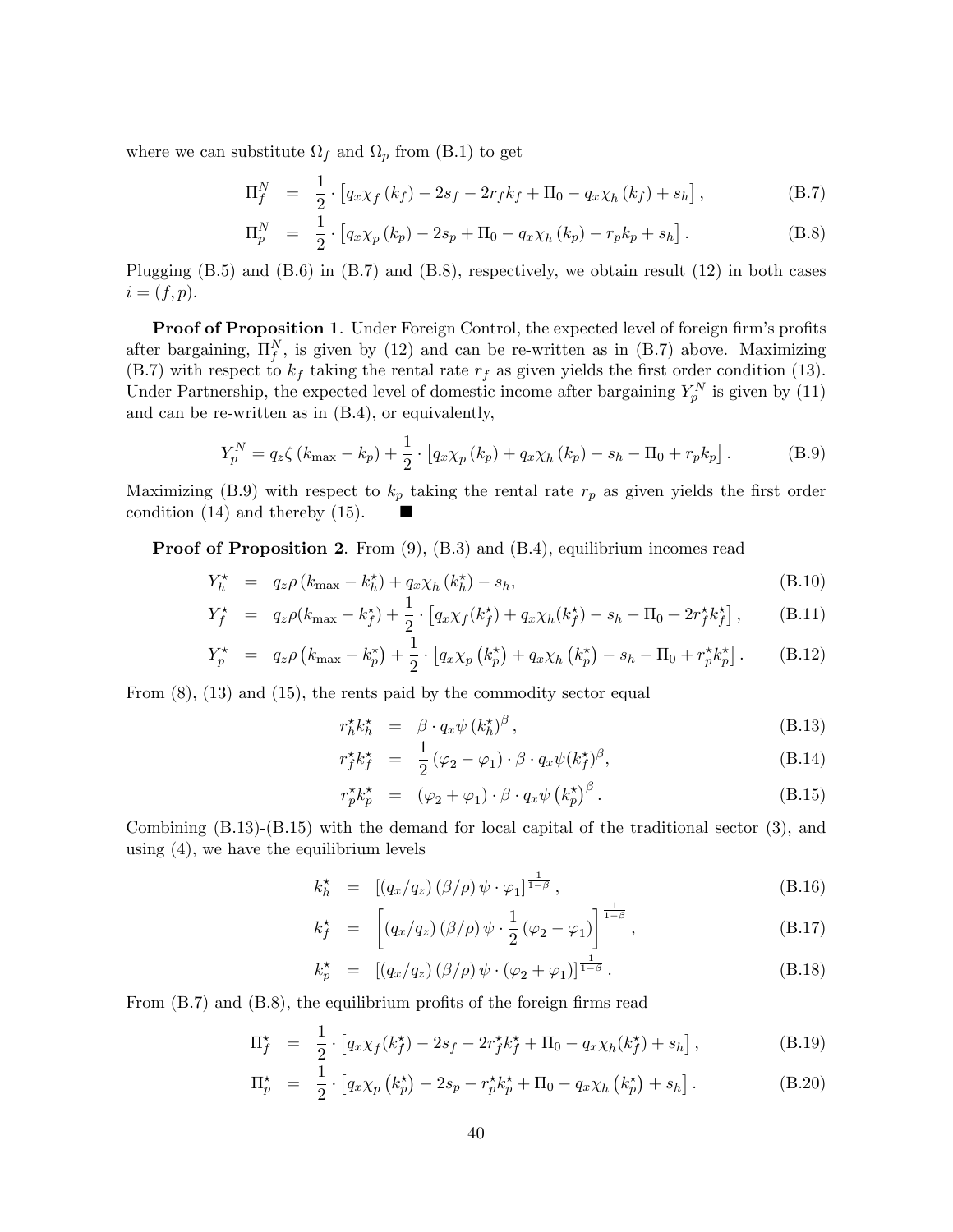Expressions (B.17)-(B.18) imply  $k_p^* > k_f^*$  and, by technologies (4), this implies  $x_p^* > x_f^*$ . The rest of the proof proceeds in three steps: (i) ranking domestic incomes, (ii) ranking foreign firm's profits, (iii) deriving the loci  $\beta_0$  and  $\beta_1$  as increasing functions of  $\gamma$ .

(*i*) Ranking Domestic Income Levels. Recalling that  $r_i^* k_i^* = q_z \rho k_i^*$  in any regime *i* due to the equilibrium condition  $(3)$ , and using the technologies  $(4)$ , equations  $(B.11)$  and  $(B.12)$  imply

$$
Y_{f}^{\star} = q_{z}\rho k_{\text{max}} + \frac{1}{2} \cdot \left[ q_{x} \left( \varphi_{2} + \varphi_{1} \right) \psi(k_{f}^{\star})^{\beta} - s_{h} - \Pi_{0} \right],
$$
  
\n
$$
Y_{p}^{\star} = q_{z}\rho k_{\text{max}} + \frac{1}{2} \cdot \left[ q_{x} \left( \varphi_{2} + \varphi_{1} \right) \psi \left( k_{p}^{\star} \right)^{\beta} - r_{p}^{\star} k_{p}^{\star} - s_{h} - \Pi_{0} \right],
$$
\n(B.21)

from which, exploiting (B.15), we get

$$
Y_p^* - Y_f^* = \frac{1}{2} q_x \left( \varphi_2 + \varphi_1 \right) \psi \cdot \left[ \left( 1 - \beta \right) \left( k_p^* \right)^\beta - \left( k_f^* \right)^\beta \right]. \tag{B.22}
$$

From (B.22), the gap  $Y_p^* - Y_f^*$  is positive (negative) when the term in square brackets, or equivalently, the logarithm of the relevant ratio,  $\ln[(1-\beta)(k_p^{\star}/k_f^{\star})^{\beta}]$ , is positive (negative). Using  $(B.17)$ - $(B.18)$  to substitute for capital levels, we have

$$
\ln[(1-\beta)(k_p^{\star}/k_f^{\star})^{\beta}] = \ln\left[(1-\beta)\left(2\frac{\varphi_2+\varphi_1}{\varphi_2-\varphi_1}\right)^{\frac{\beta}{1-\beta}}\right] = \ln(1-\beta) + \frac{\beta}{1-\beta}\ln\left(2\frac{\varphi_2+\varphi_1}{\varphi_2-\varphi_1}\right),
$$

which is positive if and only if

$$
(1 - \beta) \ln(1 - \beta) + \beta \ln\left(2\frac{\varphi_2 + \varphi_1}{\varphi_2 - \varphi_1}\right) > 0.
$$
 (B.23)

Defining the productivity-gap index  $\gamma \equiv \varphi_2/\varphi_1 > 1$ , we can re-write inequality (B.23) as

$$
\Xi_1(\beta;\gamma) \equiv \beta \ln \left(2 \cdot \frac{\gamma+1}{\gamma-1}\right) > \Xi_2(\beta) \equiv -\ln \left(1-\beta\right)^{1-\beta}.
$$
 (B.24)

Holding  $\gamma$  fixed, functions  $\Xi_1(\beta;\gamma)$  and  $\Xi_2(\beta)$  are graphically represented in Figure 3, graph (a). In particular, holding  $\gamma$  fixed, function  $\Xi_1(\beta;\gamma)$  is an increasing straight line satisfying

$$
\lim_{\beta \to 0} \Xi_1(\beta; \gamma) = 0 \text{ and } \frac{\partial}{\partial \beta} \Xi_1(\beta; \gamma) = \ln \left( 2 \cdot \frac{\gamma + 1}{\gamma - 1} \right),\tag{B.25}
$$

whereas  $\Xi_2(\beta)$  is a hump-shaped function satisfying

$$
\lim_{\beta \to 0} \Xi_2(\beta) = 0, \qquad \lim_{\beta \to 1} \Xi_2(\beta) = 0,
$$
  

$$
\frac{\partial}{\partial \beta} \Xi_2(\beta) = \ln(1 - \beta) + 1, \quad \frac{\partial^2}{\partial \beta^2} \Xi_2(\beta) = -(1 - \beta)^{-1} < 0,
$$
  

$$
\lim_{\beta \to 0} \frac{\partial}{\partial \beta} \Xi_2(\beta) = 1, \qquad \lim_{\beta \to 0} \frac{\partial^2}{\partial \beta^2} \Xi_2(\beta) = -1.
$$
 (B.26)

First, we determine the critical threshold  $\gamma_0$ . Properties (B.25) and (B.26) imply that, if  $\Xi_1(\beta)$ is steeper than  $\Xi_2(\beta)$  in  $\beta \to 0$ , then the two functions  $\Xi_1(\beta;\gamma)$  and  $\Xi_2(\beta)$  do not cross: we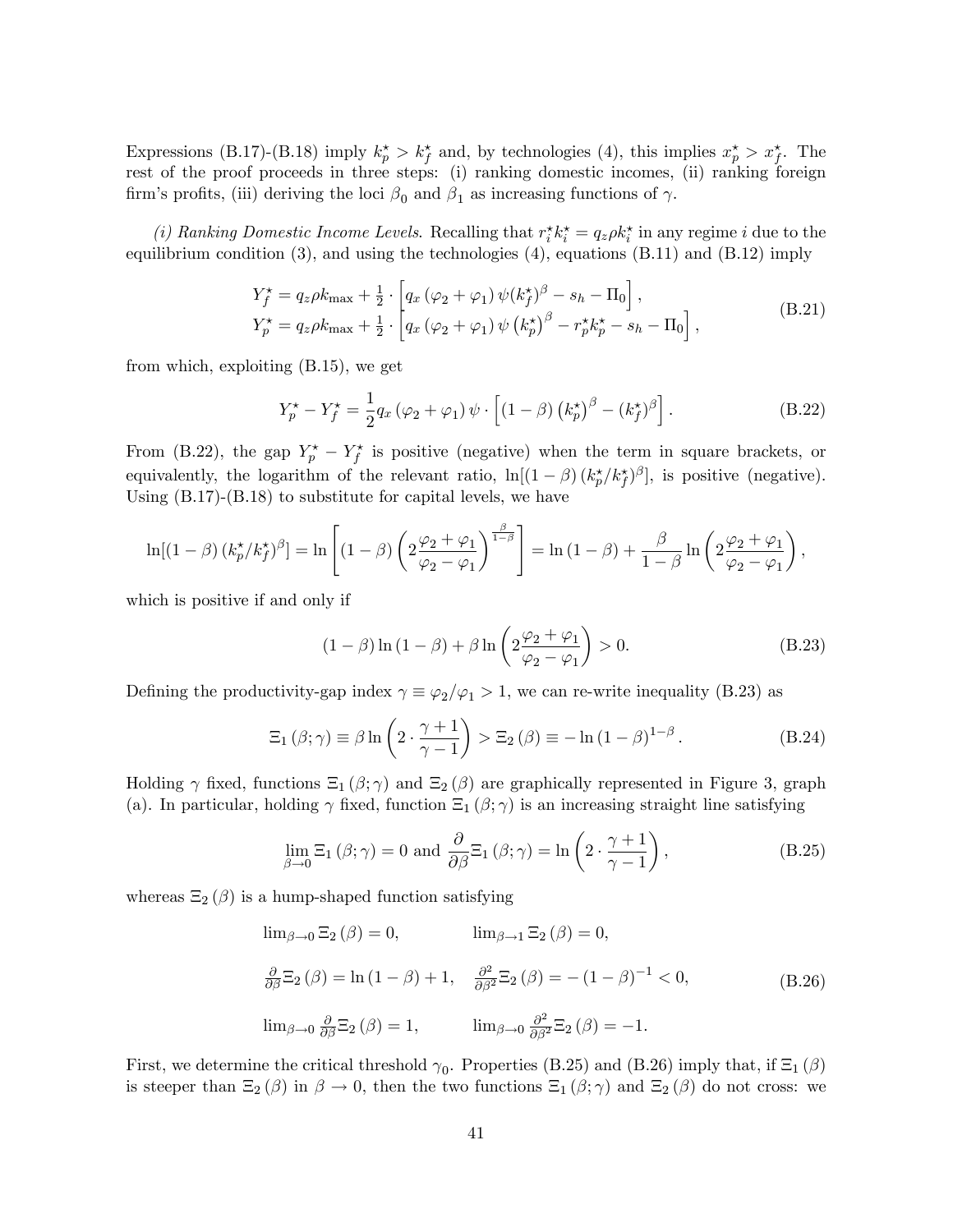would have  $\Xi_1(\beta;\gamma) > \Xi_2(\beta)$  for any  $\beta \in (0,1)$  and, hence,  $Y_p^* > Y_f^*$  for any  $\beta \in (0,1)$ . From (B.25) and (B.26), having

$$
\lim_{\beta \to 0} \frac{\partial}{\partial \beta} \Xi_1 (\beta; \gamma) > \lim_{\beta \to 0} \frac{\partial}{\partial \beta} \Xi_2 (\beta)
$$

requires satisfying  $\ln\left(2 \cdot \frac{\gamma+1}{\gamma-1}\right)$  $\overline{\gamma-1}$  $\big) > 1$ , that is, requires satisfying

$$
\gamma < \frac{e+2}{e-2} \equiv \gamma_0 \approx 6.7. \tag{B.27}
$$

Hence, satisfying the inequality  $\gamma < \gamma_0$  ensures that  $Y_p^* > Y_f^*$  for any  $\beta \in (0,1)$ . Now suppose that  $\gamma > \gamma_0$ . In this case, we have

$$
\lim_{\beta \to 0} \frac{\partial}{\partial \beta} \Xi_1 (\beta; \gamma) < \lim_{\beta \to 0} \frac{\partial}{\partial \beta} \Xi_2 (\beta),
$$

which implies that there exists an intersection  $\Xi_1(\beta;\gamma) = \Xi_2(\beta)$  such that  $\Xi_1(\beta;\gamma)$  cuts  $\Xi_2(\beta)$ from below, as shown in Figure 3, graph (a). Consequently, when  $\gamma > \gamma_0$ , there exists a unique value of  $\beta$ , which we denote by  $\beta_0 \in (0,1)$ , such that

$$
\Xi_1(\beta;\gamma) = \Xi_2(\beta) \text{ for } \beta = \beta_0 \text{, and } \Xi_1(\beta;\gamma) \leq \Xi_2(\beta) \text{ for } \beta \leq \beta_0.
$$

This implies that, when  $\gamma > \gamma_0$ , we have  $Y_p^* > Y_f^*$  for  $\beta > \beta_0$ , and  $Y_p^* \leq Y_f^*$  for  $\beta \leq \beta_0$ .

(ii) Ranking Foreign Firm's Profits. Using the technologies  $(4)$ , equations  $(B.19)$  and  $(B.20)$ imply

$$
\Pi_{f}^{\star} = \frac{1}{2} \cdot \left[ q_{x} \left( \varphi_{2} - \varphi_{1} \right) \psi(k_{f}^{\star})^{\beta} - 2r_{f}^{\star} k_{f}^{\star} - 2s_{f} + \Pi_{0} + s_{h} \right],
$$
\n
$$
\Pi_{p}^{\star} = \frac{1}{2} \cdot \left[ q_{x} \left( \varphi_{2} - \varphi_{1} \right) \psi \left( k_{p}^{\star} \right)^{\beta} - r_{p}^{\star} k_{p}^{\star} - 2s_{p} + \Pi_{0} + s_{h} \right],
$$
\n(B.28)

where, setting  $s_f = s_p$  and using (B.14) and (B.15) to eliminate  $r_i^* k_i^*$ , we get

$$
\Pi_f^{\star} - \Pi_p^{\star} = \frac{1}{2} q_x \psi \left\{ (1 - \beta) \left( \varphi_2 - \varphi_1 \right) (k_f^{\star})^{\beta} - \left[ \left( \varphi_2 - \varphi_1 \right) - \beta \left( \varphi_2 + \varphi_1 \right) \right] (k_p^{\star})^{\beta} \right\}.
$$
 (B.29)

Equation (B.29) already contains a critical condition on parameters: if  $\beta > \frac{\varphi_2 - \varphi_1}{\varphi_2 + \varphi_1}$ , the term in square brackets is negative, implying  $\Pi_f^* > \Pi_p^*$ . Exploiting the definition  $\gamma \equiv \varphi_2/\varphi_1 > 1$ , we can re-write this result as

$$
\beta > \bar{\beta}(\gamma) \equiv \frac{\gamma - 1}{\gamma + 1} \Longrightarrow \Pi_f^{\star} > \Pi_p^{\star}.
$$
 (B.30)

Bearing result (B.30) in mind, the remainder of the proof focuses on the case  $\beta < \overline{\beta}(\gamma)$ . When  $\beta < \bar{\beta}(\gamma)$ , the profit gap  $\Pi_f^{\star} - \Pi_p^{\star}$  is positive (negative) if and only if the term in square brackets, or equivalently, the logarithm of the relevant ratio

$$
\ln\left[\frac{\left(1-\beta\right)\left(\varphi_2-\varphi_1\right)}{\left(\varphi_2-\varphi_1\right)-\beta\left(\varphi_2+\varphi_1\right)}\left(\frac{k_f^*}{k_p^*}\right)^\beta\right],\tag{B.31}
$$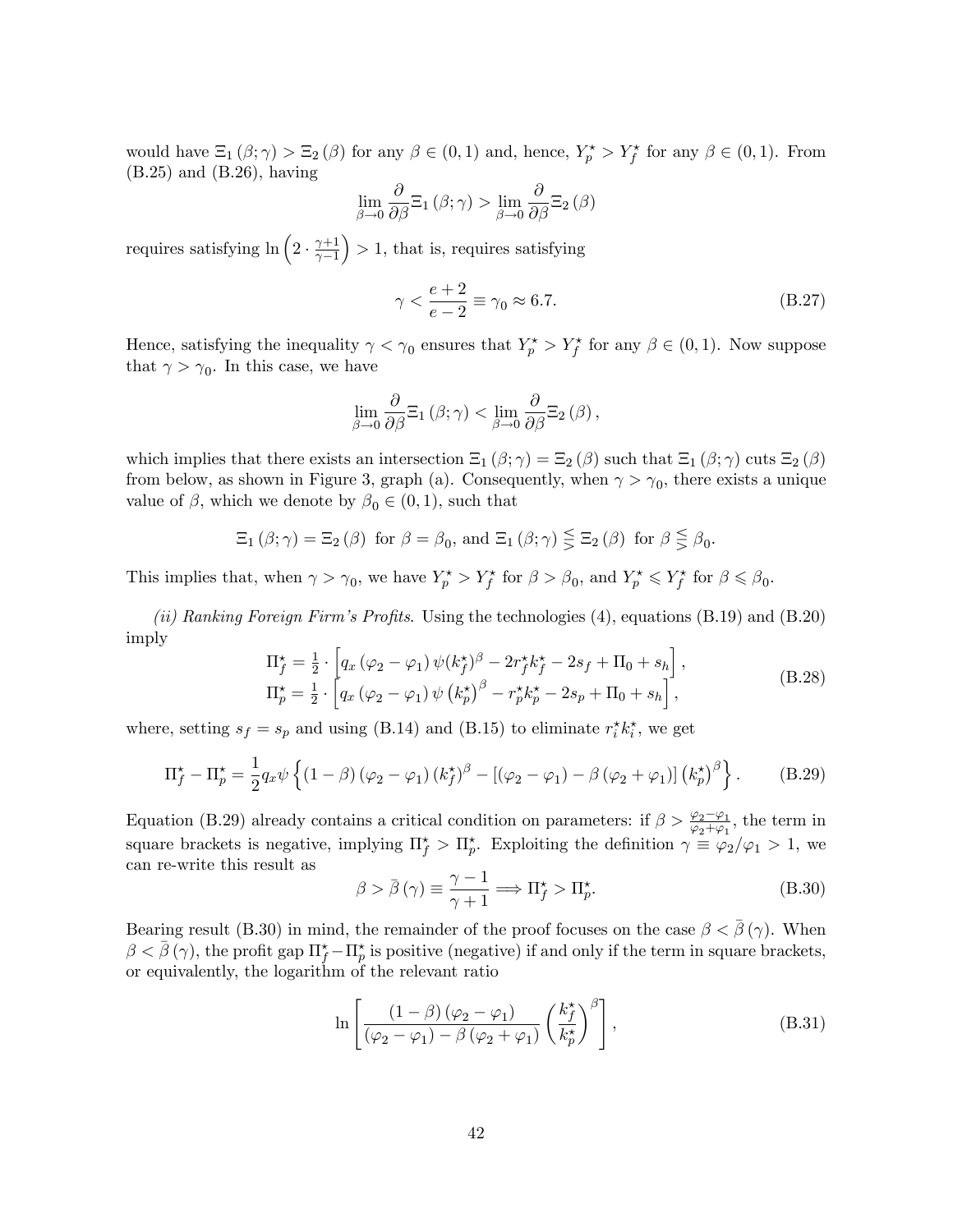is positive (negative). Using (B.17)-(B.18) to substitute for capital levels, and exploiting the definitions of  $\gamma$  and  $\beta(\gamma)$ , expression (B.31) becomes

$$
\ln\left[\frac{(1-\beta)(\varphi_2-\varphi_1)}{(\varphi_2-\varphi_1)-\beta(\varphi_2+\varphi_1)}\left(\frac{\varphi_2-\varphi_1}{2(\varphi_2+\varphi_1)}\right)^{\frac{\beta}{1-\beta}}\right] = \ln\left[\frac{\gamma-1-\beta(\gamma-1)}{\gamma-1-\beta(\gamma+1)}\left(\frac{1}{2}\cdot\frac{\gamma-1}{\gamma+1}\right)^{\frac{\beta}{1-\beta}}\right] =
$$
  
= 
$$
\ln\left\{\bar{\beta}\left(\gamma\right)\cdot\frac{1-\beta}{\beta(\gamma)-\beta}\cdot\left[\frac{1}{2}\bar{\beta}\left(\gamma\right)\right]^{\frac{\beta}{1-\beta}}\right\},\right.
$$

which is positive if and only if

$$
\Xi_3(\beta;\gamma) \equiv \ln\left(\bar{\beta}(\gamma)\right) + (1-\beta)\ln\left(\frac{1-\beta}{\bar{\beta}(\gamma)-\beta}\right) > \Xi_4(\beta) \equiv \beta\ln(2). \tag{B.32}
$$

Holding  $\gamma$  fixed (which implies that  $\bar{\beta}(\gamma)$  is fixed), function  $\Xi_4(\beta)$  is an increasing straight line satisfying

$$
\lim_{\beta \to 0} \Xi_4(\beta) = 0 \text{ and } \frac{\partial}{\partial \beta} \Xi_4(\beta) = \ln(2), \tag{B.33}
$$

whereas function  $\Xi_3(\beta;\gamma)$  is an increasing convex function displaying

$$
\lim_{\beta \to 0} \Xi_3(\beta; \gamma) = 0, \qquad \lim_{\beta \to \bar{\beta}(\gamma)} \Xi_3(\beta; \gamma) = +\infty,
$$
  

$$
\frac{\partial}{\partial \beta} \Xi_3(\beta; \gamma) = \frac{1 - \bar{\beta}(\gamma)}{\bar{\beta}(\gamma) - \beta} - \ln\left(\frac{1 - \beta}{\bar{\beta}(\gamma) - \beta}\right), \qquad \frac{\partial^2}{\partial \beta^2} \Xi_3(\beta; \gamma) = \frac{1 + \beta}{(\bar{\beta}(\gamma) - \beta)^2} + \frac{1}{1 - \beta} > 0 \qquad (B.34)
$$
  

$$
\lim_{\beta \to 0} \frac{\partial}{\partial \beta} \Xi_3(\beta; \gamma) = \frac{1 - \bar{\beta}(\gamma)}{\bar{\beta}(\gamma)} + \ln \bar{\beta}(\gamma) > 0, \qquad \lim_{\beta \to \bar{\beta}(\gamma)} \frac{\partial}{\partial \beta} \Xi_3(\beta; \gamma) = +\infty.
$$

Functions  $\Xi_3(\beta;\gamma)$  and  $\Xi_4(\beta)$  are graphically represented in Figure 3, graph (d). First, we determine the critical threshold  $\gamma_1$ . Properties (B.33) and (B.34) imply that, if  $\Xi_3(\beta;\gamma)$  is steeper than  $\Xi_4(\beta)$  in  $\beta \to 0$ , then the two functions  $\Xi_3(\beta;\gamma)$  and  $\Xi_4(\beta)$  do not cross: we would have  $\Xi_3(\beta;\gamma) > \Xi_4(\beta)$  for any  $\beta \in (0,\bar{\beta}(\gamma))$  and, hence,  $\Pi_f^* > \Pi_p^*$  for any  $\beta \in (0,\bar{\beta}(\gamma))$ . From (B.33) and (B.34), having

$$
\lim_{\beta \to 0} \frac{\partial}{\partial \beta} \Xi_3 (\beta; \gamma) > \lim_{\beta \to 0} \frac{\partial}{\partial \beta} \Xi_4 (\beta)
$$

requires satisfying  $\frac{1-\bar{\beta}(\gamma)}{\bar{\beta}(\gamma)} + \ln \bar{\beta}(\gamma) > \ln(2)$ , that is, requires satisfying

$$
\underbrace{\frac{\gamma+1}{\gamma-1} + \ln\left(\frac{\gamma-1}{\gamma+1}\right)}_{\equiv \Phi(\gamma)} > 1 + \ln(2). \tag{B.35}
$$

The right hand side of  $(B.35)$  is independent of  $\gamma$  whereas the left hand side of  $(B.35)$ , denoted as  $\Phi(\gamma)$ , is a decreasing hyperbula satisfying  $\lim_{\gamma\to 1} \Phi(\gamma) = \infty$ ,  $\lim_{\gamma\to\infty} \Phi(\gamma) = 1$ , and  $\Phi'(\gamma) < 0$ for each  $\gamma \in (1,\infty)$ . Consequently, there exists a unique critical level of  $\gamma$ , which we denote by  $\gamma_1 \in (1,\infty)$ , such that

$$
\Phi(\gamma_1) = 1 + \ln(2) \quad \text{and} \quad \Phi(\gamma_1) \ge 1 + \ln(2) \text{ for } \gamma \le \gamma_1. \tag{B.36}
$$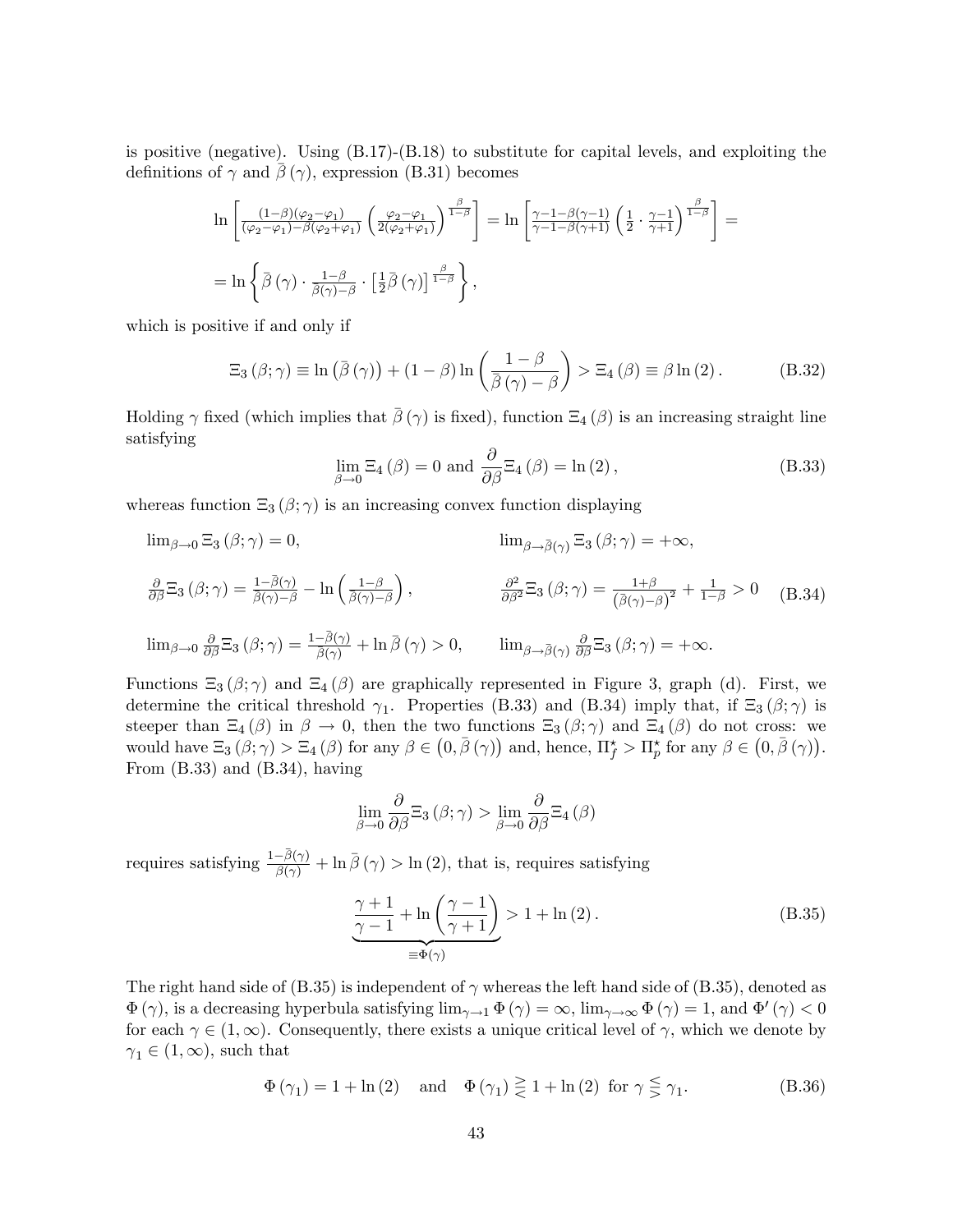Result (B.36) is graphically represented in Figure 3, graph (c). Note that the critical level  $\gamma_1$ is exclusively determined by the condition  $\Phi(\gamma_1) = 1 + \ln(2)$  and its value only depends on the elasticity of the logarithmic curve. We can thus denote it as  $\gamma_1 \equiv \Gamma(e)$ . In numerical terms, the value of  $\gamma_1 \equiv \Gamma(e)$  is determined graphically in Figure 3, graph (c) and is equal to

$$
\gamma_1 \equiv \Gamma(e) \approx 2.2.
$$

Result (B.36) implies that, for any  $\gamma < \gamma_1$ , inequality (B.35) is satisfied and, consequently,  $\Pi_f^* > \Pi_p^*$  must hold:

$$
\gamma < \gamma_1 \Longrightarrow \Phi(\gamma) > 1 + \ln(2) \Longrightarrow \lim_{\beta \to 0} \frac{\partial}{\partial \beta} \Xi_3(\beta; \gamma) > \lim_{\beta \to 0} \frac{\partial}{\partial \beta} \Xi_4(\beta) \Longrightarrow \dots
$$
\n
$$
\Longrightarrow \Xi_3(\beta; \gamma) > \Xi_4(\beta) \text{ for any } \beta \in \left(0, \bar{\beta}(\gamma)\right) \Longrightarrow \Pi_f^{\star} > \Pi_p^{\star} \text{ for any } \beta \in \left(0, \bar{\beta}(\gamma)\right) \Box 37
$$

Instead, if  $\gamma > \gamma_1$ , we have  $\Phi(\gamma) < 1 + \ln(2)$ . In this case,  $\Xi_3(\beta; \gamma)$  is less steep than  $\Xi_4(\beta)$  in  $\beta \to 0$  and there exists a unique intersection between the functions  $\Xi_3(\beta;\gamma)$  and  $\Xi_4(\beta)$ . This is shown in Figure 3, graph (d): for a given value of  $\gamma > \gamma_1$ , there exists a unique value of  $\beta$ , which we denote by  $\beta_1 \in (0, \bar{\beta}(\gamma))$ , such that  $\Xi_3(\beta_1; \gamma) = \Xi_4(\beta_1)$ . Since function  $\Xi_3(\beta; \gamma)$ cuts  $\Xi_4(\beta)$  from below in  $\beta = \beta_1$ , it follows that

$$
\gamma \quad > \quad \gamma_1 \Longrightarrow \left\{ \begin{array}{l} \Xi_3(\beta; \gamma) < \Xi_4(\beta) \text{ for any } \beta \in (0, \beta_1) \\ \Xi_3(\beta; \gamma) > \Xi_4(\beta) \text{ for any } \beta \in (\beta_1, \overline{\beta}(\gamma)) \end{array} \right\} \Longrightarrow \dots
$$
\n
$$
\dots \Longrightarrow \left\{ \begin{array}{l} \Pi_f^{\star} < \Pi_p^{\star} \text{ for any } \beta \in (0, \beta_1) \\ \Pi_f^{\star} > \Pi_p^{\star} \text{ for any } \beta \in (\beta_1, \overline{\beta}(\gamma)) \end{array} \right\}.
$$
\n(B.38)

Combining results  $(B.30)$ ,  $(B.37)$  and  $(B.38)$ , we obtain the full ranking of foreign firm's profits. Specifically, combining (B.30) and (B.37), we have that  $\gamma < \gamma_1$  implies  $\Pi_f^* > \Pi_p^*$  for any  $\beta \in (0, 1)$ . Combining (B.30) and (B.38), we have that, if  $\gamma > \gamma_1$ , there exists a critical level  $\beta_1 \in \left(0, \frac{\gamma-1}{\gamma+1}\right)$  such that  $\Pi_f^{\star} < \Pi_p^{\star}$  when  $0 < \beta < \beta_1$ , and  $\Pi_f^{\star} > \Pi_p^{\star}$  when  $\beta_1 < \beta < 1$ .

(iii) Deriving the loci  $\beta_0$  and  $\beta_1$  as increasing functions of  $\gamma$ . First consider the  $\beta_0(\gamma)$ locus. For given  $\gamma$ , the critical level  $\beta_0(\gamma)$  is determined by condition  $\Xi_1(\beta;\gamma) = \Xi_2(\beta)$ . As shown in Figure 3, graph (b), an increase in  $\gamma$  leaves  $\Xi_2(\beta)$  unaffected whereas the straight line  $\Xi_1(\beta;\gamma)$  rotates clockwise around the origin  $\beta=0$ . As a consequence,

$$
\beta_0(\gamma)
$$
 is strictly increasing in  $\gamma$  for any  $\gamma \in (1, \infty)$ . (B.39)

However, the rotation of  $\Xi_1(\beta;\gamma)$  exhibits decreased intensity as  $\gamma$  becomes high. Letting  $\gamma \to \infty$ , we have

$$
\lim_{\gamma \to \infty} \Xi_1 (\beta; \gamma) \equiv \beta \ln (2)
$$

so that the condition  $\Xi_1(\beta;\gamma) = \Xi_2(\beta)$  determining  $\beta_0$  reduces (asymptotically as  $\gamma \to \infty$ ) to:

$$
\lim_{\gamma \to \infty} \beta_0 = \arg \text{solve} \left\{ \ln \left[ (2)^{\beta_0} \left( 1 - \beta_0 \right)^{(1 - \beta_0)} \right] = 0 \right\} = 0.5. \tag{B.40}
$$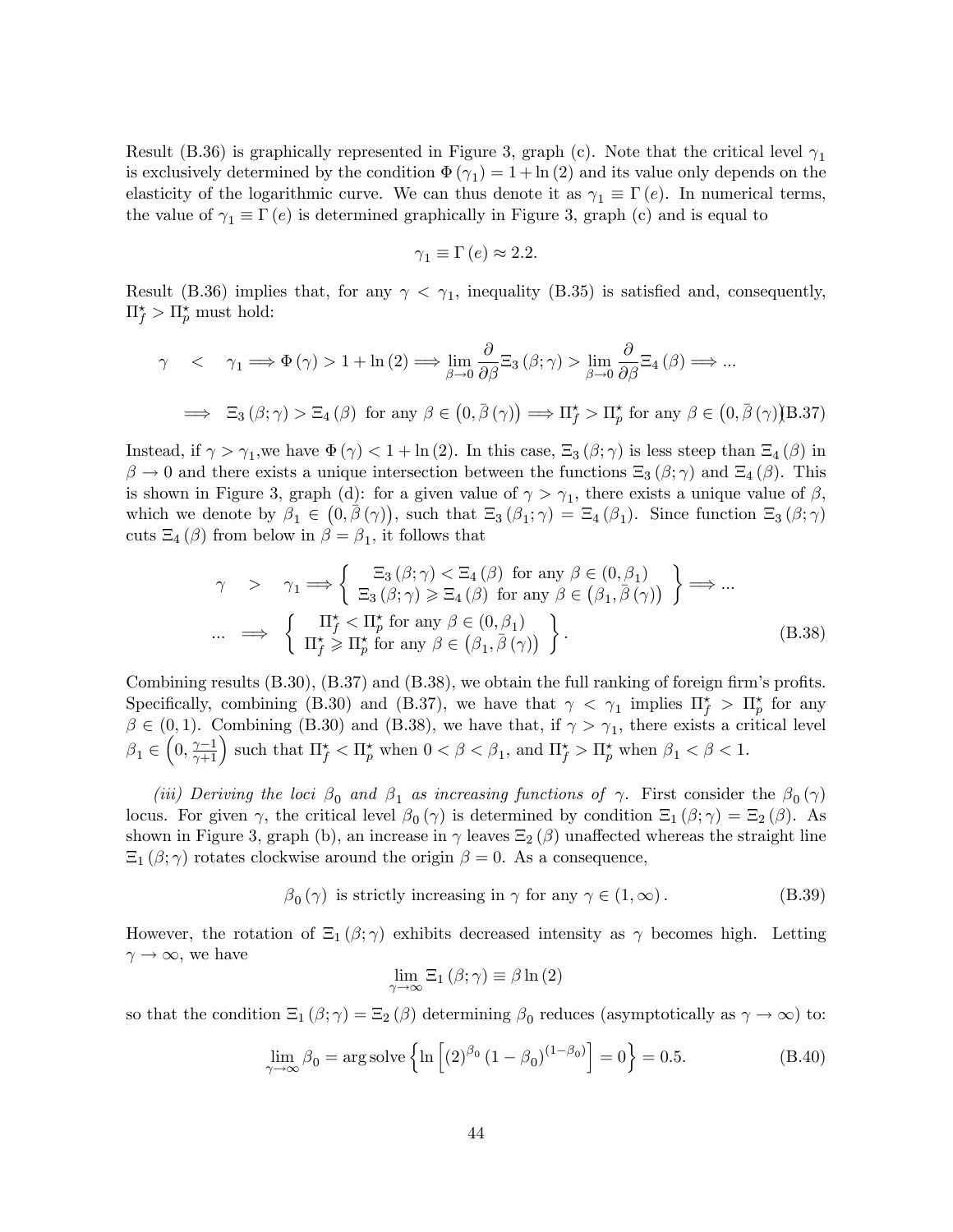Results (B.39)-(B.40) imply that the critical level  $\beta_0$  can be represented as an increasing locus  $\beta_0(\gamma)$  bounded from above by 0.5. The locus is graphically represented in Figure 1 for the range  $\gamma \in (0, 10)$ . The enlarged picture with  $\gamma \in (0, 100)$  is reported in Figure 3, graph (f).

Next consider the  $\beta_1(\gamma)$  locus, with the help of Figure 3, graph (e). For given  $\gamma$ , the critical level  $\beta_1(\gamma)$  is determined by condition  $\Xi_3(\beta;\gamma) = \Xi_4(\beta)$ . An increase in  $\gamma$  leaves  $\Xi_4(\beta)$ unaffected. Instead, the effect of an increase in  $\gamma$  on  $\Xi_3(\beta;\gamma)$  is twofold. First, the vertical asymptote  $\beta(\gamma)$  shifts to the right; second, the convex curve  $\Xi_3(\beta;\gamma)$  rotates clockwise around the origin  $\beta = 0$ . Formally, from (B.30) and (B.32), we have

$$
\bar{\beta}'(\gamma) = \partial \bar{\beta}(\gamma) / \partial \gamma = 2 \cdot (\gamma + 1)^{-2} > 0,
$$
  

$$
\frac{\partial}{\partial \gamma} \Xi_3(\beta; \gamma) = -\frac{\beta \cdot \bar{\beta}'(\gamma)}{(\bar{\beta}(\gamma) - \beta) \cdot \bar{\beta}(\gamma)} < 0.
$$

As shown in Figure 3, graph (e), these effects imply that, following an increase in  $\gamma$ , the intersection point  $\beta_1(\gamma)$  shifts to the right, that is,

$$
\beta_1(\gamma)
$$
 is strictly increasing in  $\gamma$  for any  $\gamma \in (1, \infty)$ . (B.41)

Moreover, following an increase in  $\gamma$ , the intersection point  $\beta_1(\gamma)$  becomes closer to the asymptote  $\bar{\beta}(\gamma)$ . Since  $\lim_{\gamma \to \infty} \bar{\beta}(\gamma) = 1$ , we thus obtain

$$
\lim_{\gamma \to \infty} \beta_1(\gamma) = 1. \tag{B.42}
$$

Results (B.41)-(B.42) imply that the critical level  $\beta_1$  can be represented as an increasing locus  $\beta_1(\gamma)$  bounded from above by 1. The locus is graphically represented in Figure 1 for the range  $\gamma \in (0, 10)$ . The enlarged picture with  $\gamma \in (0, 100)$  is reported in Figure 3, graph (f).

Further details on Figure 1. The loci  $\beta_0(\gamma)$  and  $\beta_1(\gamma)$  appearing in Figure 1 originate from two simple algorithms that calculate

$$
\begin{aligned}\n\beta_0(\gamma) &\equiv \arg \text{solve} \left\{ \Xi_1(\beta; \gamma) = \Xi_2(\beta) \right\} \text{ and} \\
\beta_1(\gamma) &\equiv \arg \text{solve} \left\{ \Xi_3(\beta; \gamma) = \Xi_4(\beta) \right\}\n\end{aligned} \tag{B.43}
$$

for each value of  $\gamma \in (0, 10)$ . The shape of both loci is characterized analytically in step (iii) of the Proof of Proposition 2 above. The intuition for these results is as follows.

Concerning the  $\beta_0(\gamma)$  locus, it follows from (B.22) that the income gap  $Y_p^{\star} - Y_f^{\star}$  is positive when  $(1-\beta)(k_p^{\star}/k_f^{\star})^{\beta} > 1$ . Here,  $(1-\beta)$  represents the negative "rent effect", and  $(k_p^{\star}/k_f^{\star})^{\beta}$ represents the positive "accumulation effect" of Partnership relative to Foreign Control (see the main text, below Proposition 2). Now, the equilibrium conditions (B.17)-(B.18) imply that  $(k_p^{\star}/k_f^{\star})^{\beta}$  decreases with  $\gamma$  and increases logarithmically with  $\beta$ . Consequently, a sufficiently high  $\gamma$  combined with a sufficiently low  $\beta$  yield  $(k_p^{\star}/k_f^{\star})^{\beta} < (1-\beta)^{-1}$  and therefore  $Y_p^{\star} < Y_f^{\star}$ .

Concerning the  $\beta_1(\gamma)$  locus, the intuition is twofold. On the one hand, an increase in  $\gamma$ increases the rental cost born by the foreign firm more than it increases commodity production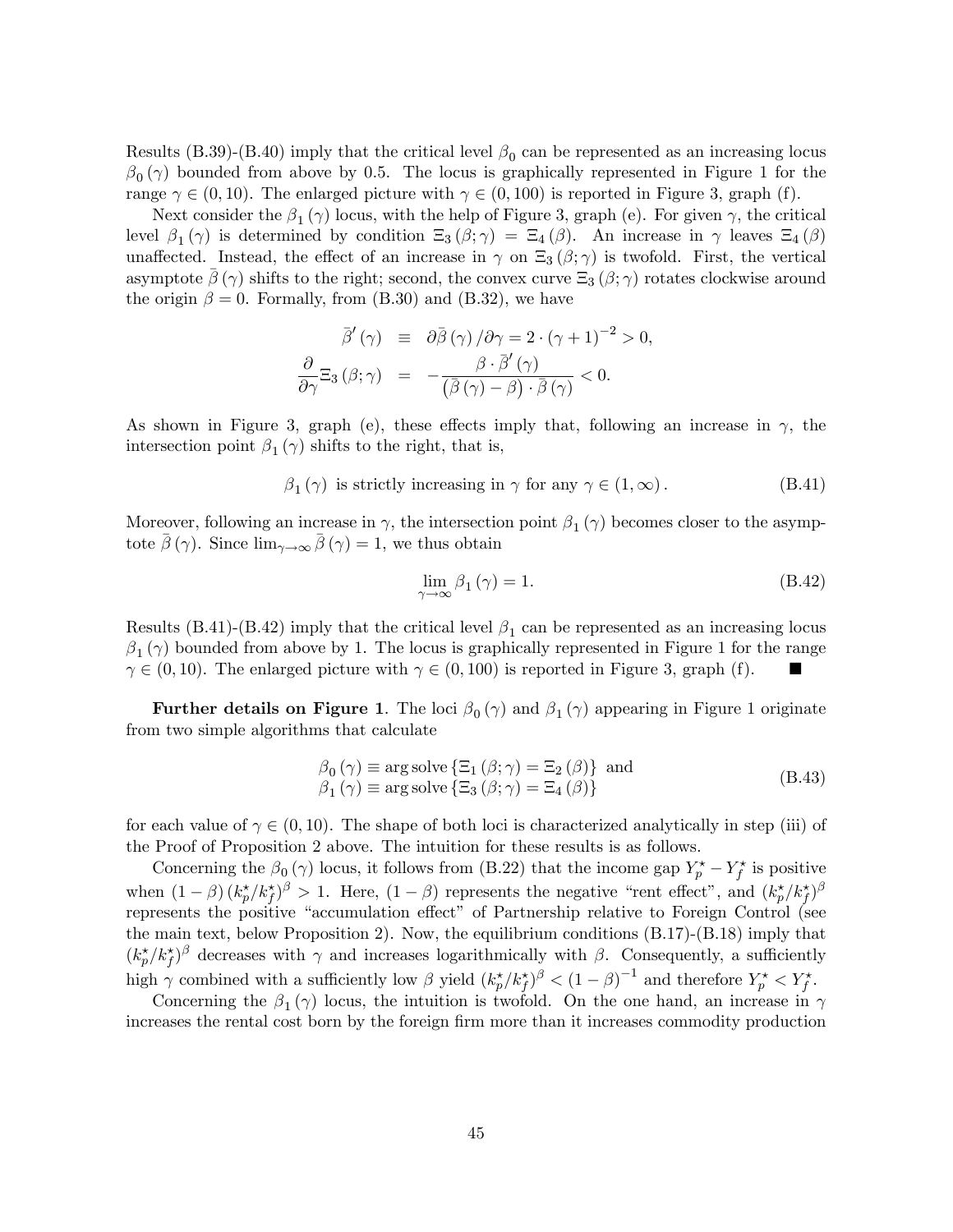under Foreign Control relative to Partnership; this implies  $\Pi_p^* > \Pi_f^*$  for high values of  $\gamma^{.31}$  On the other hand, an increase in  $\beta$  reduces the joint surplus more under Partnership than under Foreign Control because the State (foreign firm) overinvests (underinvest) in local capital, and this implies  $\Pi_p^* > \Pi_f^*$  for low values of  $\beta$ .<sup>32</sup>

**Proof of Proposition 3 (graphical)**. The proof hinges on the fact that the  $\beta_0(\gamma)$  locus always lies below the  $\beta_1(\gamma)$  locus in the  $(\gamma, \beta)$  plane. A first, quicker proof is graphical. From Figure 1, the strict inequality  $\beta_1(\gamma) > \beta_0(\gamma)$  holds for and  $\gamma \leq \gamma'$  where  $\gamma'$  is such that  $\beta_1(\gamma') = 0.5$ . Combining these properties with the limits (B.40) and (B.42) as well with the fact that both  $\beta_0(\gamma)$  and  $\beta_1(\gamma)$  are strictly increasing in  $\gamma$  from (B.39) and (B.41), it follows that the strict inequality  $\beta_1(\gamma'') > \beta_0(\gamma'')$  holds for any  $\gamma'' \in (1,\infty)$ . As a consequence, there is no region of the parameter space  $(\gamma, \beta)$  in which  $Y_p^* \lt Y_f^*$  and  $\Pi_p^* \lt \Pi_f^*$  hold symultaneously. The proof that the parametrization sets  $(A, B, C)$  are non-empty follows immediately from Figure 1.

Proof of Proposition 3 (analytical). An alternative, longer but analytical proof that  $\beta_1(\gamma'') > \beta_0(\gamma'')$  holds for any  $\gamma'' \in (1,\infty)$  is as follows. Substituting the definitions of  $(\Xi_1,\Xi_2,\Xi_3,\Xi_4)$  from (B.24) and (B.32) into expressions (B.43), the two loci  $\beta_0(\gamma)$  and  $\beta_1(\gamma)$ are determined by

$$
\beta_0(\gamma) \equiv \arg \operatorname{solve} \left\{ \beta \ln(2) = \ln \left[ \bar{\beta}(\gamma) \right] - \ln \left[ \bar{\beta}(\gamma) \cdot (1 - \beta) \right]^{1 - \beta} \right\},\tag{B.44}
$$

$$
\beta_1(\gamma) \equiv \arg \operatorname{solve} \left\{ \beta \ln(2) = \ln \left[ \bar{\beta}(\gamma) \right] + \ln \left[ \left( 1 - \beta \right) / \left( \bar{\beta}(\gamma) - \beta \right) \right]^{1-\beta} \right\}.
$$
 (B.45)

Given the properties (B.39)-(B.40) and (B.41)-(B.42), a sufficient condition for having  $\beta_1(\gamma'')$  >  $\beta_0(\gamma'')$  for any  $\gamma'' \in (1,\infty)$  is that  $\beta_0(\gamma)$  and  $\beta_1(\gamma)$  do not exhibit any intersection. We now prove that prove that  $\beta_0(\gamma)$  and  $\beta_1(\gamma)$  do not exhibit any intersection. The proof is by contradiction. Suppose that  $\beta_0(\gamma) = \beta_0(\gamma)$ . From (B.44)-(B.45), this would require that

$$
-\ln\left[\bar{\beta}(\gamma)\cdot(1-\beta)\right]^{1-\beta} = \ln\left[\left(1-\beta\right)/\left(\bar{\beta}(\gamma)-\beta\right)\right]^{1-\beta},\tag{B.46}
$$

which is possible if and only if  $\gamma$  is such that

$$
\gamma = \breve{\gamma} \Longrightarrow \bar{\beta}(\gamma) = \bar{\beta}(\breve{\gamma}) \equiv \frac{\beta}{1 - (1 - \beta)^2}.
$$
 (B.47)

<sup>&</sup>lt;sup>31</sup>To see this formally, note that, from (B.17)-(B.18), the equilibrium output ratio is  $x_f^*/x_p^* = \left(\frac{1}{2} \cdot \frac{\gamma-1}{\gamma+1}\right)^{\frac{\beta}{1-\beta}}$ , whereas the ratio between the shares of investment costs born ex-post by the foreign firm's (that reduce expost profits) is  $(2r_f^*k_f^*)/(r_p^*k_p^*) = \frac{\gamma-1}{\gamma+1} \left(\frac{1}{2} \cdot \frac{\gamma-1}{\gamma+1}\right)^{\frac{\beta}{1-\beta}}$ . Consequently, an increase in  $\gamma$  yields an increase in  $(2r_f^*k_f^*)/(r_p^*k_p^*)$  that more than offsets the increase in  $(x_f^*/x_p^*)$ , thus favoring profits under Partnership relative to profits under Foreign Control.

<sup>&</sup>lt;sup>32</sup>To see this formally, note that, from (B.29), the profit gap  $\Pi_f^* - \Pi_p^*$  is positive if and only if  $\left[\frac{(\varphi_2-\varphi_1)-\beta(\varphi_2-\varphi_1)}{(\varphi_2-\varphi_1)-\beta(\varphi_2+\varphi_1)}\right] \cdot \frac{x_f^*}{x_p^*} > 1$ , where the term in square brackets is the ratio between the shares of joint surplus received by the foreign firm. An increase in the capital share  $\beta$  increases the term in square brackets – that is, reduces ex-post profits more under Partnership than under Foreign Control – because  $(\varphi_2 + \varphi_1) > (\varphi_2 - \varphi_1)$ , where the factor  $(\varphi_2 + \varphi_1)$  comes from the bargaining-power term that boosts investment under Partnership in eq.(14) while the factor  $(\varphi_2 - \varphi_1)$  comes from the bargaining-power term that reduces investment under Foreign Control in eq. (13).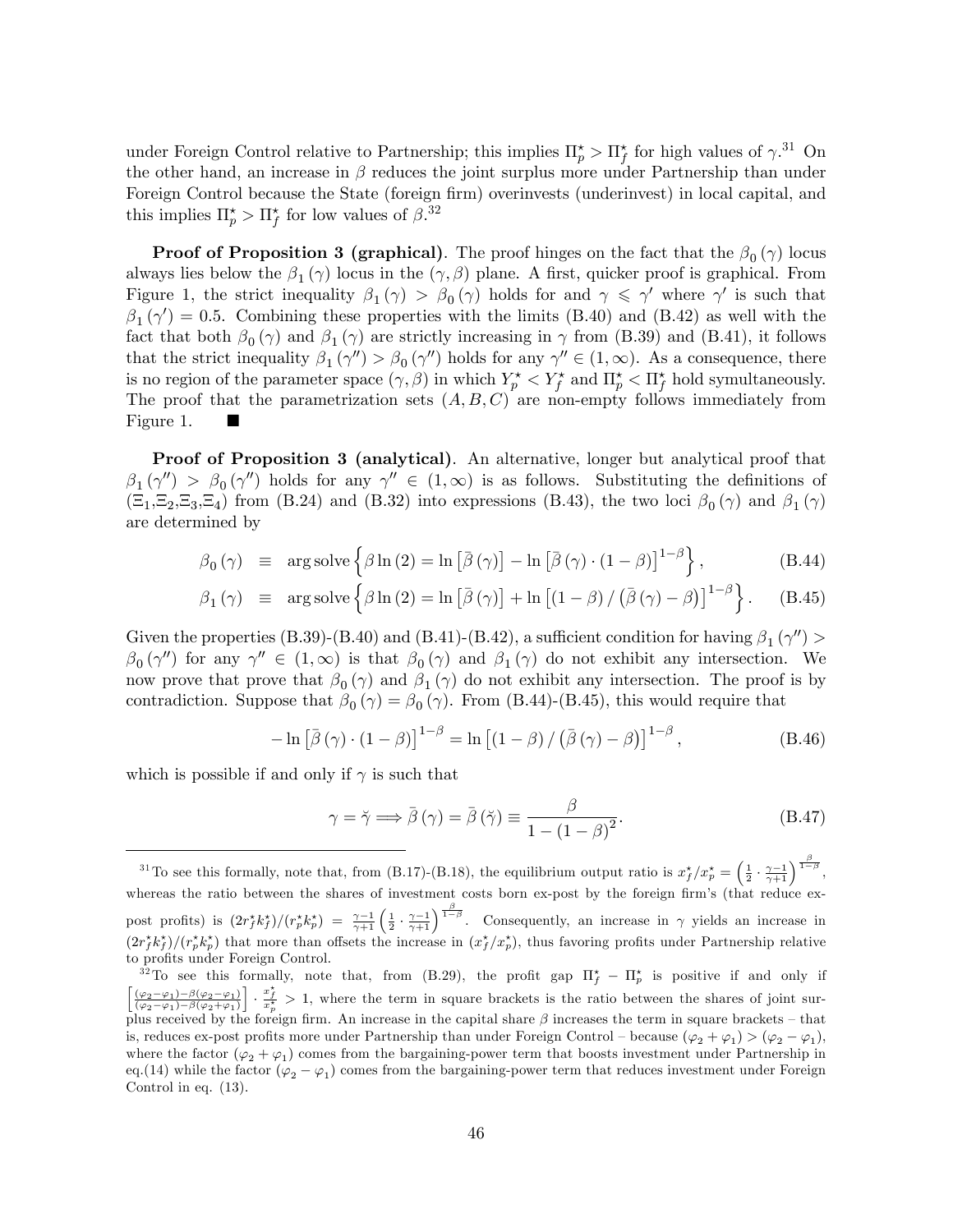However, when  $\gamma = \gamma$ , both the equalities inside the curly brackets in (B.44)-(B.45) determining  $\beta_0(\gamma)$  and  $\beta_1(\gamma)$  are violated: substituting  $\bar{\beta}(\gamma) = \frac{\beta}{1-(1-\beta)^2}$  in either equality we obtain

$$
\ln\left(2\right) = \frac{1}{\beta} \ln \frac{\beta^{\beta}}{\left(1 - \beta\right)^{1 - \beta}},\tag{B.48}
$$

which is absurd because  $\ln(2) > \frac{1}{\beta} \ln \frac{\beta^{\beta}}{(1-\beta)}$  $\frac{\beta^{\rho}}{(1-\beta)^{1-\beta}}$  for any  $\beta \in (0,1).^{33}$  The impossibility of satisfying (B.48) implies that the loci  $\beta_0(\gamma)$  and  $\beta_1(\gamma)$  do not exhibit any intersection. Given the properties (B.39)-(B.40) and (B.41)-(B.42), it follows that  $\beta_1(\gamma'') > \beta_0(\gamma'')$  holds for any  $\gamma'' \in (1,\infty)$ . Consequently, there is no region of the parameter space  $(\gamma,\beta)$  in which  $Y_p^* \leq Y_f^*$ and  $\Pi_p^*$  <  $\Pi_f^*$  hold symultaneously. The proof that the parametrization sets  $(A, B, C)$  are non-empty follows immediately from Figure 1.

**Derivation of result (16)**. The proof consists of four steps, numbered (i)-(iv).

(i) Derivation of the upper bound  $\Pi_0^{yp}$  $_{0}^{yp}$ . From(B.10) and (B.12), using the technologies (2) and (4) and the equilibrium conditions  $r_i = q_z \rho$ , we obtain the income gap

$$
Y_p^{\star} - Y_h^{\star} = \frac{1}{2} \cdot \left[ q_x \psi \left( \varphi_2 + \varphi_1 \right) \left( k_p^{\star} \right)^{\beta} - r_p^{\star} k_p^{\star} \right] - \left[ q_x \psi \varphi_1 \left( k_h^{\star} \right)^{\beta} - r_h^{\star} k_h^{\star} \right] - \frac{1}{2} \left( \Pi_0 - s_h \right),
$$

where we can substitute  $r_h^{\star} k_h^{\star}$  and  $r_p^{\star} k_p^{\star}$  by (B.13) and (B.15), obtaining

$$
Y_p^* - Y_h^* = q_x \psi \left( 1 - \beta \right) \cdot \left[ \frac{1}{2} \left( \varphi_2 + \varphi_1 \right) \left( k_p^* \right)^{\beta} - \varphi_1 \left( k_h^* \right)^{\beta} \right] - \frac{1}{2} \left( \Pi_0 - s_h \right). \tag{B.49}
$$

From (B.16) and (B.18), we have  $k_h^* = [\varphi_1/(\varphi_2 + \varphi_1)]^{\frac{1}{1-\beta}} k_p^*$ , which can be substituted in (B.49), along with  $k_p^{\star}$  from (B.18), to obtain

$$
Y_p^* - Y_h^* = q_x \psi (1 - \beta) (k_p^*)^\beta \cdot \left\{ \frac{\varphi_2 + \varphi_1}{2} - \varphi_1 \left[ \frac{\varphi_1}{\varphi_2 + \varphi_1} \right]^\frac{\beta}{1 - \beta} \right\} - \frac{1}{2} (\Pi_0 - s_h),
$$
  
\n
$$
Y_p^* - Y_h^* = q_x \psi (1 - \beta) (k_p^*)^\beta \cdot \varphi_1 \left\{ \frac{\gamma + 1}{2} - \left( \frac{1}{\gamma + 1} \right)^\frac{\beta}{1 - \beta} \right\} - \frac{1}{2} (\Pi_0 - s_h),
$$
  
\n
$$
Y_p^* - Y_h^* = q_x \psi (1 - \beta) [(q_x/q_z) (\beta/\rho) \psi]^\frac{\beta}{1 - \beta} \varphi_1^\frac{1}{1 - \beta} \cdot \frac{1}{2} [(\gamma + 1)^\frac{1}{1 - \beta} - 2] - \frac{1}{2} (\Pi_0 - s_h)
$$
  
\n
$$
= q_x \psi (1 - \beta) [(\eta_x/q_z) (\beta/\rho) \psi]^\frac{\beta}{1 - \beta} \varphi_1^\frac{1}{1 - \beta} \cdot \frac{1}{2} [(\gamma + 1)^\frac{1}{1 - \beta} - 2] - \frac{1}{2} (\Pi_0 - s_h)
$$

This implies that the State prefers Partnership to Home Control if and only if

$$
\Pi_0 < \Pi_0^{yp} \equiv s_h + \left\{ q_x \psi \left( 1 - \beta \right) \left[ \left( q_x / q_z \right) \left( \beta / \rho \right) \psi \right]_{1-\beta}^{\frac{\beta}{1-\beta}} \varphi_1^{\frac{1}{1-\beta}} \right\} \cdot \left[ \left( \gamma + 1 \right)_{1-\beta}^{\frac{1}{1-\beta}} - 2 \right],\tag{B.51}
$$

that is, if and only if

$$
\Pi_0 < \Pi_0^{yp} \equiv s_h + Q \cdot \left[ (\gamma + 1)^{\frac{1}{1 - \beta}} - 2 \right],\tag{B.52}
$$

<sup>&</sup>lt;sup>33</sup> Specifically, the right hand side of  $(B.48)$  is a hump-shaped function  $\beta$  over  $\beta \in (0,1)$ ; it reaches a maximum in  $\beta \approx 0.8$ , where it takes the value  $\frac{1}{\beta} \ln \frac{\beta^{\beta}}{(1-\beta)}$  $\frac{\beta^{\beta}}{(1-\beta)^{1-\beta}} \approx 0.18$ , which is strictly less than  $\ln(2) \approx 0.69$ .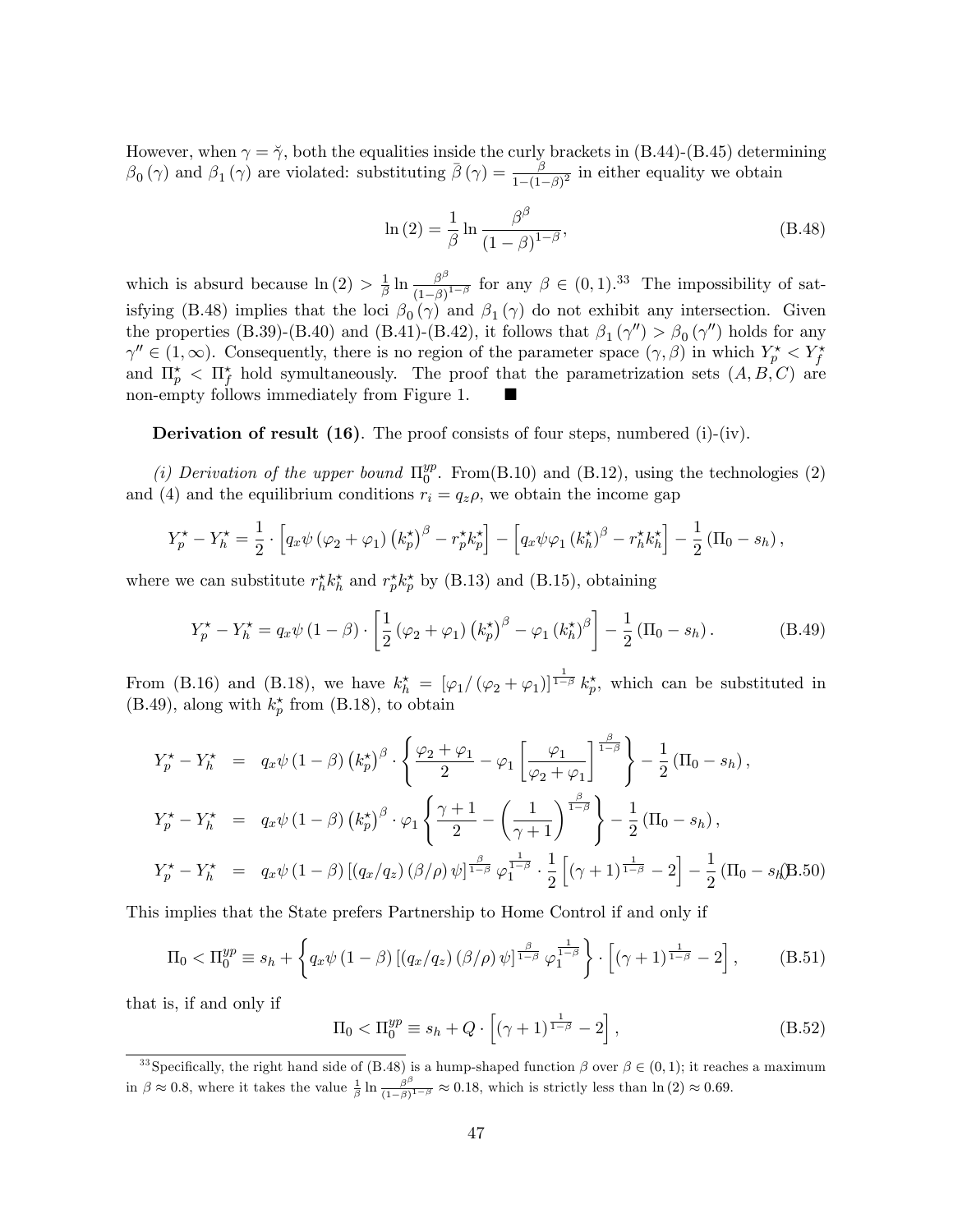where  $Q$  is defined as the term in curly brackets in  $(B.51)$ ,

$$
Q \equiv q_x \psi \left(1 - \beta\right) \left[ \left(q_x/q_z\right) \left(\beta/\rho\right) \psi \right]^{\frac{\beta}{1-\beta}} \varphi_1^{\frac{1}{1-\beta}}.\tag{B.53}
$$

(ii) Derivation of the upper bound  $\Pi_0^{\pi p}$  $_{0}^{\pi p}$ . From  $(B.20)$  – or equivalently, the second expression in (B.28), the foreign firm prefers Partnership to no initial contract,  $\Pi_p^* > \Pi_0$ , if and only if

$$
s_h - 2s_p + q_x \psi (\varphi_2 - \varphi_1) (k_p^{\star})^{\beta} - r_p^{\star} k_p^{\star} > \Pi_0,
$$

where we can substitute  $r_p^{\star} k_p^{\star}$  from (B.15), and  $k_p^{\star}$  from (B.18), to obtain

$$
s_h - 2s_p + q_x \psi \varphi_1 \left[ \gamma - 1 - \beta (\gamma + 1) \right] \left( k_p^{\star} \right)^{\beta} > \Pi_0,
$$
  
\n
$$
s_h - 2s_p + q_x \psi \varphi_1 \left[ \gamma - 1 - \beta (\gamma + 1) \right] \left[ \left( q_x / q_z \right) (\beta / \rho) \psi \cdot (\varphi_2 + \varphi_1) \right]_{1-\beta}^{\beta} > \Pi_0,
$$
  
\n
$$
s_h - 2s_p + q_x \psi \left[ \left( q_x / q_z \right) (\beta / \rho) \psi \right]_{1-\beta}^{\beta} \varphi_1^{\frac{1}{1-\beta}} \left[ \gamma - 1 - \beta (\gamma + 1) \right] (\gamma + 1)^{\frac{\beta}{1-\beta}} > \Pi_0,
$$

that is,  $\Pi_p^* > \Pi_0$  if and only if

$$
\Pi_0 < \Pi_0^{\pi p} \equiv s_h - 2s_p + Q \cdot \left[ \frac{(\gamma - 1)(\gamma + 1)^{\frac{\beta}{1 - \beta}}}{1 - \beta} - \frac{\beta (\gamma + 1)^{\frac{1}{1 - \beta}}}{1 - \beta} \right]. \tag{B.54}
$$

(iii) Derivation of the upper bound  $\Pi_0^{yf}$  $_{0}^{y_{J}}$ . From (B.11) and (B.12), using the technologies (2) and (4) and the equilibrium conditions  $r_i = q_z \rho$ , we obtain the income gap

$$
Y_f^{\star} - Y_h^{\star} = q_x \psi \left[ \frac{1}{2} \left( \varphi_2 + \varphi_1 \right) \left( k_f^{\star} \right)^{\beta} - (1 - \beta) \varphi_1 \left( k_h^{\star} \right)^{\beta} \right] - \frac{1}{2} \left( \Pi_0 - s_h \right). \tag{B.55}
$$

From (B.16) and (B.17), we have  $k_h^* = \left[2\varphi_1/(\varphi_2 - \varphi_1)\right]_{1-\beta}^{\beta} k_f^*$ , which can be substituted in (B.55) to obtain

$$
Y_f^* - Y_h^* = q_x \psi (k_f^*)^\beta \left[ \frac{1}{2} (\varphi_2 + \varphi_1) - (1 - \beta) \varphi_1 \left( \frac{2\varphi_1}{\varphi_2 - \varphi_1} \right)^{\frac{\beta}{1 - \beta}} \right] - \frac{1}{2} (\Pi_0 - s_h),
$$
  
\n
$$
Y_f^* - Y_h^* = \frac{1}{2} \cdot q_x \psi (k_f^*)^\beta \left[ (\varphi_2 + \varphi_1) - 2 (1 - \beta) \varphi_1 \left( \frac{2\varphi_1}{\varphi_2 - \varphi_1} \right)^{\frac{\beta}{1 - \beta}} \right] - \frac{1}{2} (\Pi_0 - s_h),
$$
  
\n
$$
Y_f^* - Y_h^* = \frac{1}{2} \cdot q_x \psi (k_f^*)^\beta \varphi_1 \left[ (\gamma + 1) - 2 (1 - \beta) \left( \frac{2}{\gamma - 1} \right)^{\frac{\beta}{1 - \beta}} \right] - \frac{1}{2} (\Pi_0 - s_h),
$$

where we can substitute  $k_f^{\star}$  from (B.17) to obtain

$$
Y_f^{\star} - Y_h^{\star} = \frac{1}{2} \cdot q_x \psi \left[ \left( q_x / q_z \right) \left( \beta / \rho \right) \psi \right]^{\frac{\beta}{1-\beta}} \varphi_1^{\frac{1}{1-\beta}} \left[ \left( \gamma + 1 \right) \left( \frac{\gamma - 1}{2} \right)^{\frac{\beta}{1-\beta}} - 2 \left( 1 - \beta \right) \right] - \frac{1}{2} \left( \Pi_0 - s_h \right),
$$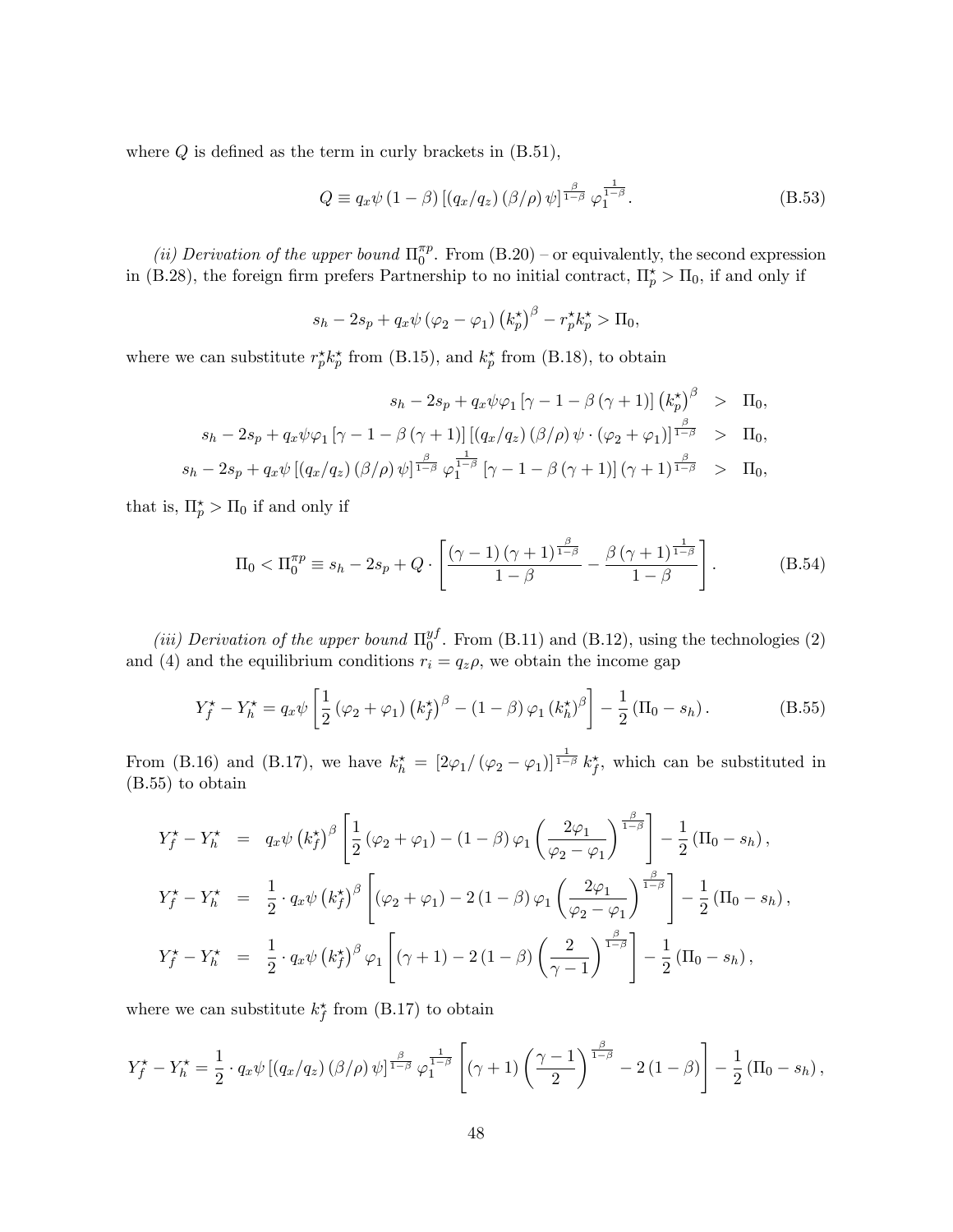where we can substitute the definition of  $Q$  to obtain

$$
Y_f^* - Y_h^* = \frac{1}{2} \cdot Q \cdot \left[ \frac{\gamma + 1}{1 - \beta} \left( \frac{\gamma - 1}{2} \right)^{\frac{\beta}{1 - \beta}} - 2 \right] - \frac{1}{2} (\Pi_0 - s_h), \tag{B.56}
$$

which implies that the State prefers Foreign Control to Home Control if and only if

$$
\Pi_0 < \Pi_0^{yf} \equiv s_h + Q \cdot \left[ \frac{\gamma + 1}{1 - \beta} \left( \frac{\gamma - 1}{2} \right)^{\frac{\beta}{1 - \beta}} - 2 \right]. \tag{B.57}
$$

(iv) Derivation of the upper bound  $\Pi_0^{\pi f}$  $_{0}^{\pi_{J}}$ . The second expression in (B.28) implies that the Foreign Firm prefers Foreign Control to no initial contract,  $\Pi_f^* > \Pi_0$ , if and only if

$$
s_h - 2s_f + q_x (\varphi_2 - \varphi_1) \psi (k_f^{\star})^{\beta} - 2r_f^{\star} k_f^{\star} > \Pi_0,
$$

where we can use (B.14) to substitute  $r_f^* k_f^*$ , obtaining

$$
s_h - 2s_f + q_x \psi (\varphi_2 - \varphi_1) (1 - \beta) (k_f^{\star})^{\beta} > \Pi_0.
$$

Eliminating  $k_f^*$  by (B.17), we have that  $\Pi_f^* > \Pi_0$  if and only if

$$
s_h - 2s_f + q_x \psi (1 - \beta) \left[ \left( q_x/q_z \right) (\beta/\rho) \psi \right]^{\frac{\beta}{1-\beta}} \varphi_1^{\frac{1}{1-\beta}} (\gamma - 1)^{\frac{1}{1-\beta}} \left[ \frac{1}{2} \right]^{\frac{\beta}{1-\beta}} > \Pi_0,
$$

that is, if and only if

$$
\Pi_0 < \Pi_0^{\pi f} \equiv s_h - 2s_f + Q \cdot \left[ (\gamma - 1)^{\frac{1}{1 - \beta}} \left( \frac{1}{2} \right)^{\frac{\beta}{1 - \beta}} \right]. \tag{B.58}
$$

**Derivation of result (17).** From  $(B.52)$  and  $(B.54)$ , we have

$$
\Pi_0^{yp} - \Pi_0^{\pi p} = 2s_p + Q \cdot \frac{(\gamma + 1)^{\frac{1}{1-\beta}} (1-\beta) - 2(1-\beta) - (\gamma - 1)(\gamma + 1)^{\frac{\beta}{1-\beta}} + \beta(\gamma + 1)^{\frac{1}{1-\beta}}}{1-\beta},
$$

which reduces to

$$
\Pi_0^{yp} - \Pi_0^{\pi p} = 2s_p + Q \cdot \frac{2}{1-\beta} \cdot \left[ (\gamma + 1)^{\frac{\beta}{1-\beta}} - (1-\beta) \right] > 0,
$$

so that  $\Pi_0^{yp} > \Pi_0^{\pi p}$  $_{0}^{\pi p}$ . From (B.52) and (B.58) we have

$$
\Pi_0^{yp} - \Pi_0^{\pi f} = 2s_f + Q \cdot \left[ (\gamma + 1)^{\frac{1}{1-\beta}} - 2 - (\gamma - 1)^{\frac{1}{1-\beta}} \left( \frac{1}{2} \right)^{\frac{\beta}{1-\beta}} \right],
$$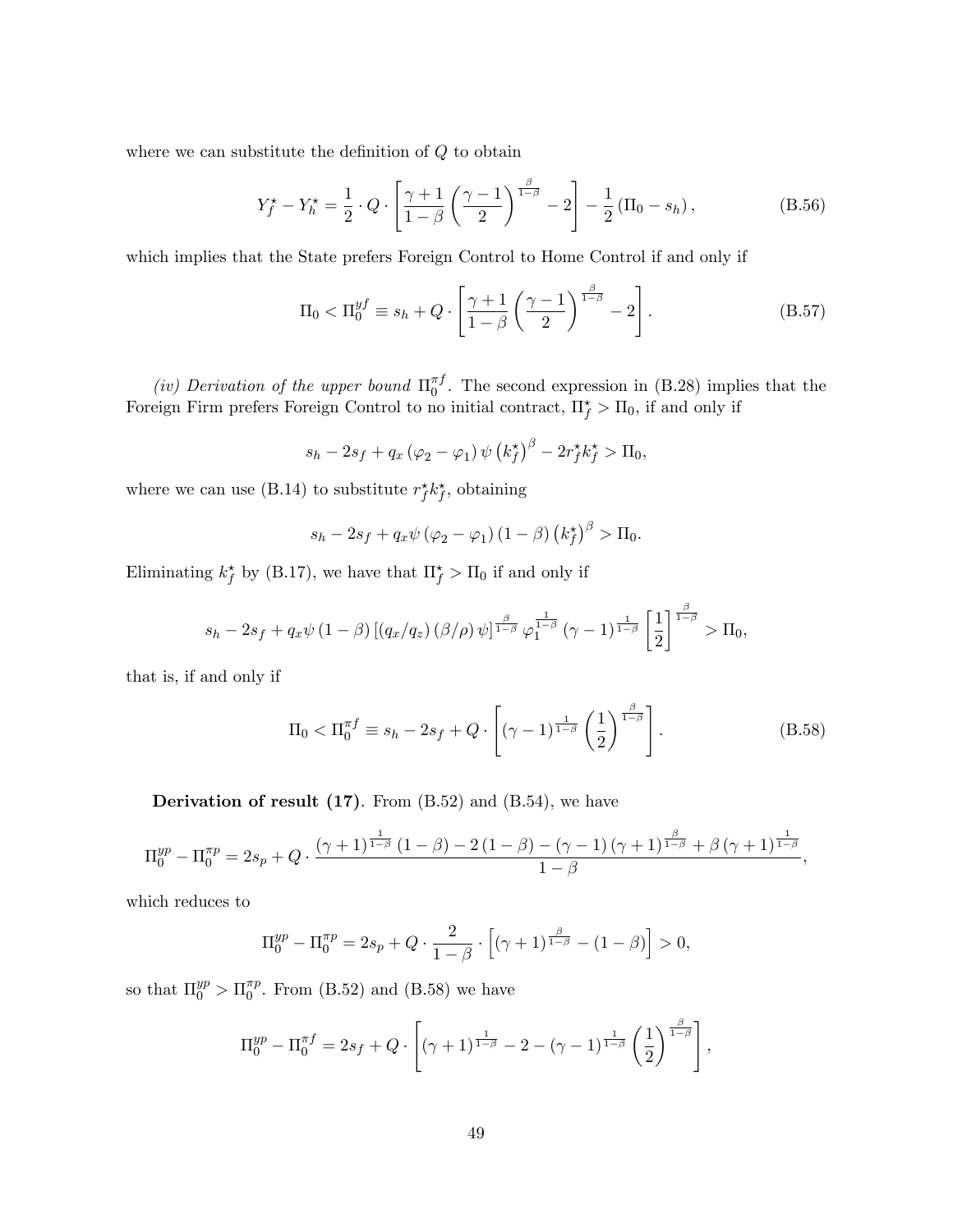the sign of which is the same as that of

$$
\ln\left[2^{\frac{\beta}{1-\beta}}\frac{(\gamma+1)^{\frac{1}{1-\beta}}-2}{(\gamma-1)^{\frac{1}{1-\beta}}}\right] = \ln\left[2^{\frac{\beta}{1-\beta}}\left(\frac{\gamma+1}{\gamma-1}\right)^{\frac{1}{1-\beta}} - \left(\frac{2}{\gamma-1}\right)^{\frac{1}{1-\beta}}\right] > 0,
$$

which implies  $\Pi_0^{yp} > \Pi_0^{\pi f}$  $_{0}^{\pi}$  for all constellations of parameters. Next, consider (B.52) and (B.54): the gap  $\Pi_0^{yp} - \tilde{\Pi_0^{np}}$  $_0^{\pi p}$  equals

$$
\Pi_0^{yp} - \Pi_0^{\pi p} = Q \cdot \left[ (\gamma + 1)^{\frac{1}{1-\beta}} - 2 - (\gamma + 1)^{\frac{\beta}{1-\beta}} (\gamma - 1) \right] + 2s_p,
$$

where we can substitute  $(\gamma + 1)^{\frac{\beta}{1-\beta}} = (\gamma + 1)^{\frac{1}{1-\beta}} (\gamma + 1)^{-1}$  and rearrange terms to get

$$
\Pi_0^{yp} - \Pi_0^{\pi p} = Q \cdot \left[ (\gamma + 1)^{\frac{1}{1-\beta}} - 2 - (\gamma + 1)^{\frac{1}{1-\beta}} \left( \frac{\gamma - 1}{\gamma + 1} \right) \right] + 2s_p,
$$
  

$$
\Pi_0^{yp} - \Pi_0^{\pi p} = Q \cdot \left\{ (\gamma + 1)^{\frac{\beta}{1-\beta}} - 1 \right\} + 2s_p,
$$

where, given  $\gamma > 1$ , the sign of the term in curly brackets is always positive. Hence,  $\Pi_0^{yp} > \Pi_0^{\pi p}$  $\boldsymbol{0}$ for all constellations of parameters.

**Proof of the results listed in Table 2.** The general logic is the following. If  $\Pi_0$  lies below the lowest of all upper-bounds,  $\Pi_0 < \min\{\Pi_0^{yp}$  $_0^{yp}, \Pi_0^{yf}$  $_{0}^{y f}, \Pi_{0}^{\pi p}$  $_{0}^{\pi p},\Pi_{0}^{\pi f}$  $_{0}^{\pi J}$ , both Foreign Control and Partnership are jointly agreeable: in this case, the choice of the regime depends on the assumed values of  $(\gamma, \beta)$  and on the bargaining procedure followed at Stage 0, as explained in detail in section 3.3.1. If  $\Pi_0 > \min\{\Pi_0^{\pi f}$  $_{0}^{\pi f},\Pi_{0}^{y f}$  $_{0}^{y_{J}}$ , we exclude Foreign Control as a candidate outcome as it is not jointly agreeable. Similarly, we exclude Partnership if  $\Pi_0 > \min\{\Pi_0^{\pi p}$  $\mathbb{Z}_0^{np}, \Pi_0^{yp}$  $_{0}^{yp}$ . The proof of the results listed in Table 2 hinges on the following

**Lemma 6** The three parametrization sets  $(A, B, C)$  are associated to the following inequalities:

$$
A \implies \Pi_0^{yp} > \Pi_0^{yf} \text{ and } \Pi_0^{\pi p} > \Pi_0^{\pi f}, \tag{B.59}
$$

$$
B \implies \Pi_0^{yf} > \Pi_0^{yp} \text{ and } \Pi_0^{\pi p} > \Pi_0^{\pi f}, \tag{B.60}
$$

$$
C \implies \Pi_0^{yp} > \Pi_0^{yf} \text{ and } \Pi_0^{\pi f} > \Pi_0^{\pi p}, \tag{B.61}
$$

Proof: Using the definitions of  $\Pi_0^{yp}$  $_{0}^{yp}$  in (B.52),  $\Pi_{0}^{yf}$  $_{0}^{yf}$  in (B.57),  $\Pi_{0}^{\pi p}$  $_{0}^{\pi p}$  in (B.54) and  $\Pi_{0}^{\pi f}$  $_{0}^{\pi J}$  in (B.58), expressions  $(B.50)$ ,  $(B.56)$ , and  $(B.28)$  imply

$$
Y_p^{\star} - Y_h^{\star} = \frac{1}{2} \cdot \{ \Pi_0^{yp} - \Pi_0 \} \text{ and } Y_f^{\star} - Y_h^{\star} = \frac{1}{2} \cdot \{ \Pi_0^{yf} - \Pi_0 \}, \tag{B.62}
$$

$$
\Pi_p^* - \Pi_0 = \frac{1}{2} \cdot \{ \Pi_0^{\pi p} - \Pi_0 \} \text{ and } \Pi_f^* - \Pi_0 = \frac{1}{2} \cdot \{ \Pi_0^{\pi f} - \Pi_0 \}.
$$
 (B.63)

Results (B.62) and (B.63) respectively imply that

$$
Y_p^{\star} \geqslant Y_f^{\star} \Longrightarrow \Pi_0^{yp} \geqslant \Pi_0^{yf},\tag{B.64}
$$

$$
\Pi_p^{\star} \geqslant \Pi_f^{\star} \Longrightarrow \Pi_0^{\pi p} \geqslant \Pi_0^{\pi f},\tag{B.65}
$$

Combining  $(B.64)$  and  $(B.65)$  with the definitions of the parametrization sets  $(A, B, C)$ , we obtain results  $(B.59)$ ,  $(B.60)$  and  $(B.61)$ .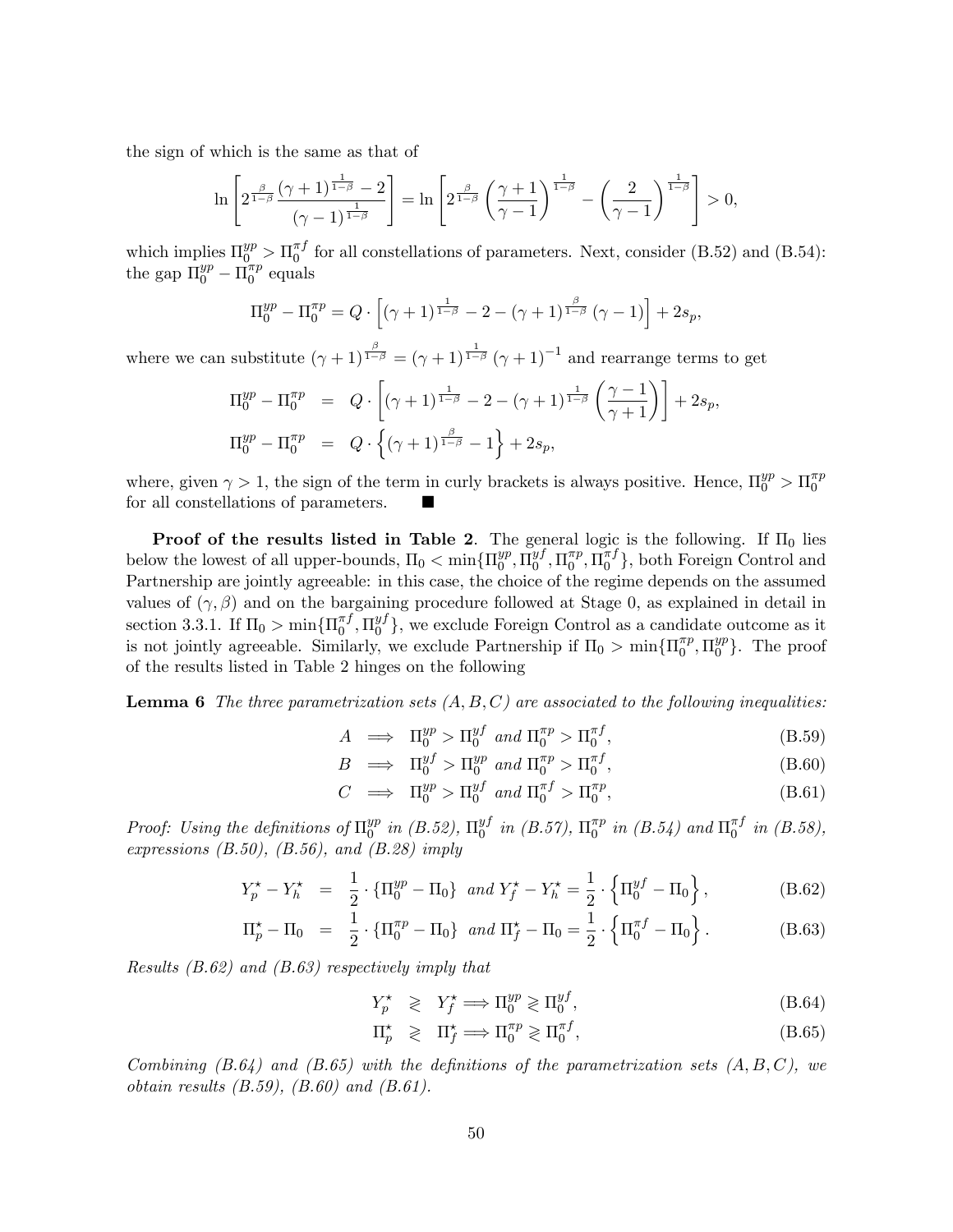Given Lemma 6, the results reported in Table 2 can be obtained by considering each parametrization in turn.

**Table 2: Parametrization** A. Under parametrization A, the combination of results  $(17)$ and (B.59) implies three possible cases:

$$
A \Longrightarrow \left\{ \begin{array}{l} \Pi^{yp}_0 > \Pi^{ \pi p}_0 > \Pi^{ \pi f}_0 > \Pi^{y f}_0 \\ \Pi^{yp}_0 > \Pi^{ \pi p}_0 > \Pi^{y f}_0 > \Pi^{ \pi f}_0 \\ \Pi^{yp}_0 > \Pi^{y f}_0 > \Pi^{ \pi p}_0 > \Pi^{ \pi f}_0 \end{array} \right\}
$$

:

:

This scenario is described in Figure 4, graphs  $(a)-(b)-(c)$ . In all the three cases, both Partnership and Foreign Control are jointly agreeable for low levels of the reservation profit; only Partnership is jointly agreeable for intermediate levels of the reservation profit; only Home Control can arise for high levels of the reservation profit, and is possibly jointly optimal.

**Table 2: Parametrization** B. Under parametrization A, the combination of results  $(17)$ and (B.60) implies

$$
B \Longrightarrow \Pi_0^{yf} > \Pi_0^{yp} > \Pi_0^{\pi p} > \Pi_0^{\pi f}.
$$

Consequently, under Parametrization B, both Partnership and Foreign Control are jointly agreeable if the reservation profit is low  $(\Pi_0 < \Pi_0^{\pi f})$  $\binom{n}{0}$ ; only Partnership is jointly agreeable if the reservation profit takes intermediate levels  $(\Pi_0^{\pi f} < \Pi_0 < \Pi_0^{\pi p}$  $\binom{n p}{0}$ ; only Home Control can arise if the reservation profit is high  $(\Pi_0 > \Pi_0^{\pi p})$  $\binom{\pi p}{0}$ ; moreover, Home Control is jointly optimal if  $\Pi_0 > \Pi_0^{yf}$  $\begin{smallmatrix} y_J\ 0 \end{smallmatrix}$ .

**Table 2: Parametrization** C. Under parametrization C, the combination of results  $(17)$ and (B.60) implies

$$
C \Longrightarrow \left\{ \begin{array}{c} \Pi_0^{yp} > \Pi_0^{\pi f} > \Pi_0^{\pi p} > \Pi_0^{y f} \\ \Pi_0^{yp} > \Pi_0^{\pi f} > \Pi_0^{y f} > \Pi_0^{\pi p} \\ \Pi_0^{yp} > \Pi_0^{y f} > \Pi_0^{\pi f} > \Pi_0^{\pi p} \end{array} \right\} \Longrightarrow C2
$$

The subcase C1 is described in Figure 4, graph (d), whereas the subcases C2 are described in Figure 4 graphs (e)-(f). In subcase  $C1$ , both Partnership and Foreign Control are jointly agreeable if the reservation profit is low  $(\Pi_0 \ < \Pi_0^{yf})$  $\binom{y_j}{0}$ ; only Partnership is jointly agreeable if the reservation profit takes intermediate levels  $(\Pi_0^{yf} < \Pi_0 < \Pi_0^{\pi p}$  $\binom{n}{0}$ . In subcases  $C2$ , both Partnership and Foreign Control are jointly agreeable if the reservation profit is low  $(\Pi_0$  <  $\Pi_0^{\pi p}$  $\binom{n}{0}$ ; only Foreign Control is jointly agreeable if the reservation profit takes intermediate levels  $\begin{pmatrix} \min \begin{cases} \Pi_0^{yf} \end{cases} \end{pmatrix}$  $_{0}^{y f}, \Pi_{0}^{\pi f}$ 0  $\Big\} < \Pi_0 < \Pi_0^{\pi p}$  $_{0}^{\pi p}$ ). In all cases, only Home Control can arise if the reservation profit is high and is jointly optimal if  $\Pi_0 > \Pi_0^{yp}$  $_{0}^{yp}.$ 

## $C$  Appendix – Theoretical Model with Credible Repurchase

**Derivation of (19)-(20)**. From  $(5)$  and  $(18)$ , we have

$$
S_f - D_{f\lambda} = \ell_{f\lambda} - (q_x \chi_h (k_{f\lambda}) - s_h - \lambda r_{f\lambda} k_{f\lambda}),
$$
  

$$
F_f - \Delta_{f\lambda} = q_x \chi_f (k_{f\lambda}) - \Pi_0 - \lambda r_{f\lambda} k_{f\lambda} - \ell_{f\lambda}.
$$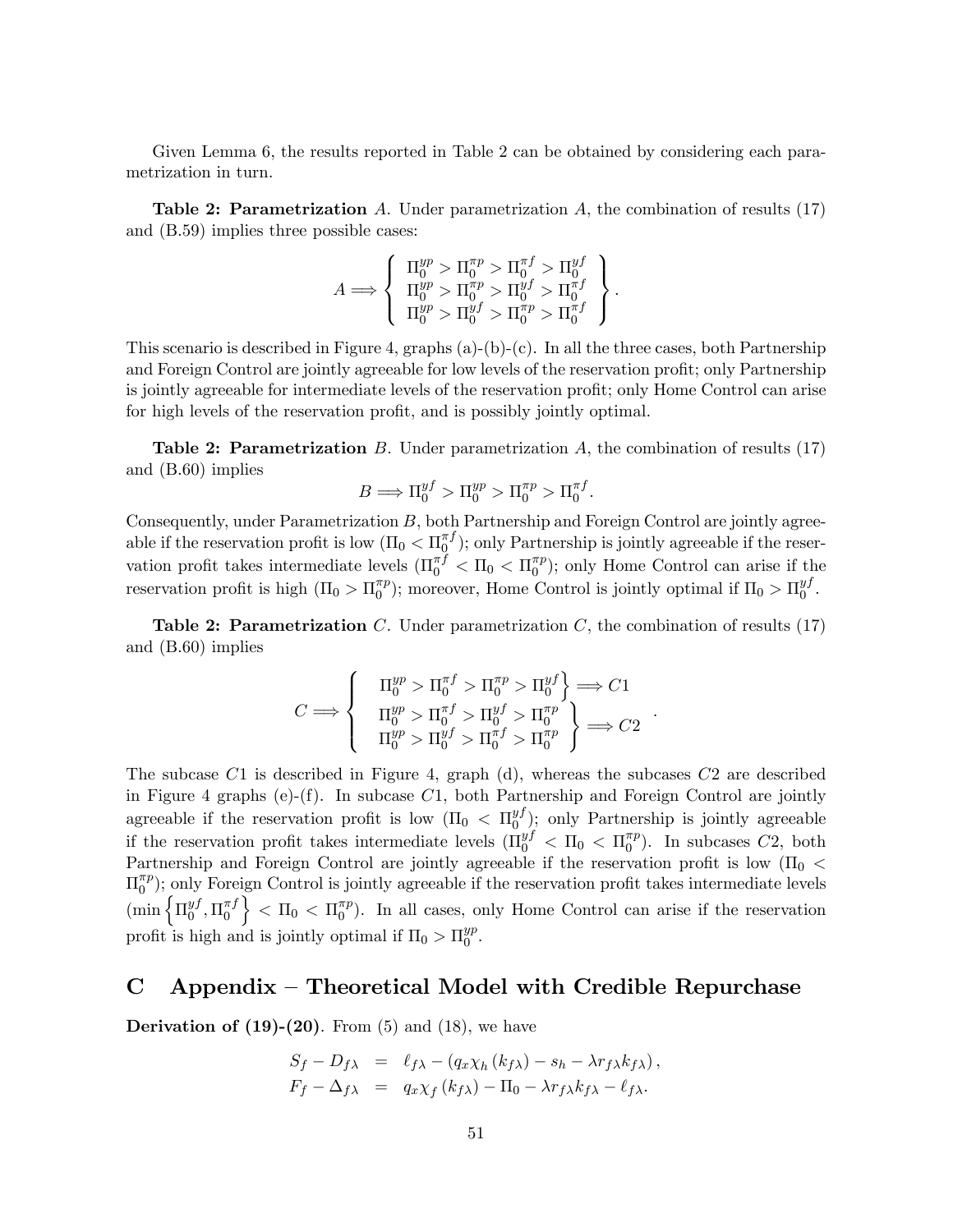Hence, defining

$$
\Omega'_{f\lambda} \equiv q_x \chi_h (k_{f\lambda}) - s_h - \lambda r_{f\lambda} k_{f\lambda} \quad \text{and} \quad \Omega''_{f\lambda} \equiv q_x \chi_f (k_{f\lambda}) - \Pi_0 - \lambda r_{f\lambda} k_{f\lambda}, \tag{C.1}
$$

we can write the relevant Nash product as

$$
(S_f - D_{f\lambda}) \cdot (F_f - \Delta_{f\lambda}) = (\ell_{f\lambda} - \Omega'_{f\lambda}) \cdot (\Omega''_{f\lambda} - \ell_{f\lambda}) =
$$
  
=  $\ell_{f\lambda} (\Omega'_{f\lambda} + \Omega''_{f\lambda}) - \ell_{f\lambda}^2 - \Omega'_{f\lambda} \Omega''_{f\lambda}$ 

and obtain the first-order condition for the maximization of the Nash product:

$$
\ell_{f\lambda}^N = \frac{1}{2} \cdot \left( \Omega_{f\lambda}' + \Omega_{f\lambda}'' \right). \tag{C.2}
$$

Plugging  $\ell_{f\lambda} = \ell_{f\lambda}^N$  into the definitions of domestic income and profits,  $Y_f$  and  $\Pi_f$  in Table 1, we obtain

$$
Y_{f\lambda}^N = q_z z_{f\lambda} + r_{f\lambda} k_{f\lambda} + \frac{1}{2} \cdot (\Omega_{f\lambda}' + \Omega_{f\lambda}''),
$$
  
\n
$$
\Pi_{f\lambda}^N = q_x \chi_f (k_{f\lambda}) - s_f - r_{f\lambda} k_{f\lambda} - \frac{1}{2} \cdot (\Omega_{f\lambda}' + \Omega_{f\lambda}''),
$$

where we can substitute  $\Omega'_{f\lambda}$  and  $\Omega''_{f\lambda}$  from (C.1) to get (19) and (20).

**Proof of results (21) and (22).** At Stage 1, the foreign firm chooses  $k_{f\lambda}^{\star}$  in order to maximize ex-post profits  $(20)$ . The first order condition for an interior solution is  $(21)$ . Under technologies  $(2)$  and  $(4)$ , condition  $(21)$  reads

$$
q_x \left(\varphi_2 - \varphi_1\right) \beta \psi \left(k_{f\lambda}^{\star}\right)^{\beta - 1} = 2 \left(1 - \lambda\right) r_{f\lambda}^{\star},\tag{C.3}
$$

from which an interior solution  $0 < k_{f\lambda}^{\star} < k_{\text{max}}$  is characterized by

$$
r_{f\lambda}^{\star}k_{f\lambda}^{\star} = \frac{q_x(\varphi_2 - \varphi_1)\beta\psi}{2(1-\lambda)}\left(k_{f\lambda}^{\star}\right)^{\beta},\tag{C.4}
$$

$$
k_{f\lambda}^* = \left[ \frac{q_x (\varphi_2 - \varphi_1) \beta \psi}{2 (1 - \lambda) q_z \rho} \right]^{\frac{1}{1 - \beta}}, \qquad (C.5)
$$

where (C.5) follows from substituting the equilibrium interest rate  $r_{f\lambda} = q_z \rho$  in (C.3). Notice that (C.5) implicitly defines the interior  $k_{f\lambda}^{\star}$  as a function of  $\lambda$  with the following properties:

$$
\lim_{\lambda \to 0} k_{f\lambda}^{\star}(\lambda) = k_{f\lambda}^{\star}(0) = k_{f}^{\star} = \left[ \frac{q_{x} (\varphi_{2} - \varphi_{1}) \beta \psi}{2q_{z}\rho} \right]^{\frac{1}{1-\beta}}, \tag{C.6}
$$

$$
\frac{\partial k_{f\lambda}^{\star}(\lambda)}{\partial \lambda} = \frac{1}{(1-\beta)(1-\lambda)} \cdot k_{f\lambda}^{\star}(\lambda) > 0, \tag{C.7}
$$

where (C.7) further implies the convexity property  $\partial^2 k_{f\lambda}^*(\lambda)/\partial \lambda > 0$ . Since the term in square brackets in (C.5) tends to  $\infty$  as  $\lambda \to 1$ , there must be a unique critical level  $\lambda_{\max} \in (0, 1)$  such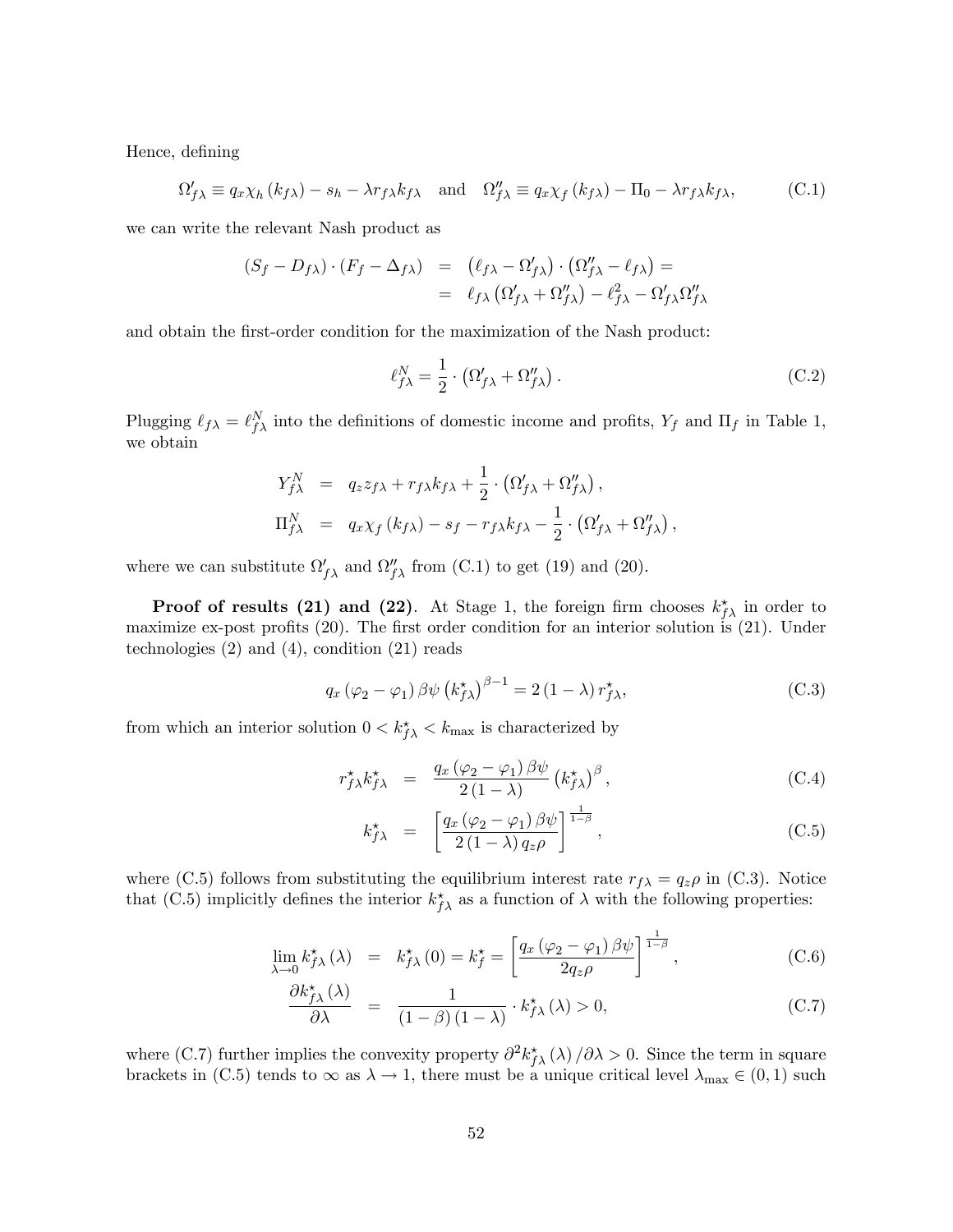that

$$
k_{f\lambda}^{\star}(\lambda_{\max}) = \left[\frac{q_x(\varphi_2 - \varphi_1)\beta\psi}{2(1 - \lambda_{\max})q_z\rho}\right]^{\frac{1}{1-\beta}} = k_{\max} < \infty,
$$
\n(C.8)\n
$$
k_{f\lambda}^{\star}(\lambda') = \left[\frac{q_x(\varphi_2 - \varphi_1)\beta\psi}{2(1 - \lambda')q_z\rho}\right]^{\frac{1}{1-\beta}} < k_{\max} \text{ for any } \lambda' < \lambda_{\max},
$$

which implies result  $(22)$ . In particular, expression  $(C.8)$  implies that the upper bound is given by

$$
\lambda_{\text{max}} \equiv 1 - \frac{q_x \left(\varphi_2 - \varphi_1\right) \beta \psi}{2q_z \rho \left(k_{\text{max}}\right)^{1-\beta}},\tag{C.9}
$$

and is therefore higher the higher is  $k_{\text{max}}$ .

**Proof of Proposition 4.** First consider the income function  $Y_{f\lambda}^{\star}(\lambda)$  assuming that  $\lambda$  is always such that we have an interior solution. Substituting  $r_{f\lambda} = q_z \rho$  and  $q_z z_{f\lambda} =$  $r_{f\lambda} \left(k_{\text{max}} - k_{f\lambda}\right)$  in (19), the equilibrium ex-post income level reads

$$
Y_{f\lambda}^{\star} = \frac{1}{2} q_x \left( \varphi_2 + \varphi_1 \right) \psi \left( k_{f\lambda}^{\star} \right)^{\beta} - \lambda \cdot r_{f\lambda}^{\star} k_{f\lambda}^{\star} + q_z \rho k_{\text{max}} - \frac{1}{2} \left( s_h + \Pi_0 \right),
$$

from which, using (C.4) to substitute  $r^*_{f\lambda} k^*_{f\lambda}$ , we get

$$
Y_{f\lambda}^* = \frac{1}{2} q_x \left( \varphi_2 + \varphi_1 \right) \psi \left( k_{f\lambda}^* \right)^{\beta} - \frac{\lambda \beta \left( \varphi_2 - \varphi_1 \right)}{1 - \lambda} \cdot \frac{1}{2} q_x \psi \left( k_{f\lambda}^* \right)^{\beta} + q_z \rho k_{\text{max}} - \frac{1}{2} \left( s_h + \Pi_0 \right). \tag{C.10}
$$

Combining (C.5) with (C.10), equilibrium income  $Y_{f\lambda}^{\star}$  can be represented as a function of  $\lambda$ ,

$$
Y_{f\lambda}^{\star}(\lambda) = \frac{1}{2}q_x(\varphi_2 + \varphi_1)\,\psi\left(k_{f\lambda}^{\star}(\lambda)\right)^{\beta} - \frac{\lambda}{1-\lambda}\cdot\frac{1}{2}q_x\psi\beta\left(\varphi_2 - \varphi_1\right)\left(k_{f\lambda}^{\star}(\lambda)\right)^{\beta} + q_z\rho k_{\max} - \frac{1}{2}\left(s_h + \Pi_0\right).
$$

DeÖning the constants

$$
\varsigma_0 \equiv \frac{1}{2} q_x \psi (\varphi_2 + \varphi_1) \text{ and } \varsigma_1 \equiv \frac{1}{2} q_x \psi \beta (\varphi_2 - \varphi_1), \tag{C.11}
$$

we have

$$
Y_{f\lambda}^{\star}(\lambda) = \left(s_0 - s_1 \frac{\lambda}{1-\lambda}\right) \cdot \left(k_{f\lambda}^{\star}(\lambda)\right)^{\beta} + q_z \rho k_{\max} - \frac{1}{2}\left(s_h + \Pi_0\right). \tag{C.12}
$$

Differentiating  $(C.12)$ , we obtain

$$
\frac{\partial Y_{f\lambda}^{\star}(\lambda)}{\partial\lambda} = \frac{\partial (\varsigma_0 - \varsigma_1 \frac{\lambda}{1-\lambda})}{\partial\lambda} \cdot (k_{f\lambda}^{\star}(\lambda))^{\beta} + (\varsigma_0 - \varsigma_1 \frac{\lambda}{1-\lambda}) \cdot \beta (k_{f\lambda}^{\star}(\lambda))^{\beta-1} \frac{\partial k_{f\lambda}^{\star}(\lambda)}{\partial\lambda},
$$

where we can substitute  $(C.7)$  to get

$$
\frac{\partial Y_{f\lambda}^{\star}(\lambda)}{\partial \lambda} = \left[ \frac{\partial \left( \varsigma_{0} - \varsigma_{1} \frac{\lambda}{1-\lambda} \right)}{\partial \lambda} + \frac{\partial \left( \varsigma_{0} - \varsigma_{1} \frac{\lambda}{1-\lambda} \right)}{(1-\beta)(1-\lambda)} \right] \cdot \left( k_{f\lambda}^{\star}(\lambda) \right)^{\beta},
$$

$$
\frac{\partial Y_{f\lambda}^{\star}(\lambda)}{\partial \lambda} = \left[ \frac{\partial \left( \varsigma_{0} - \varsigma_{1} \frac{\lambda}{1-\lambda} \right)}{(1-\beta)(1-\lambda)} - \frac{\varsigma_{1}}{(1-\lambda)^{2}} \right] \cdot \left( k_{f\lambda}^{\star}(\lambda) \right)^{\beta},
$$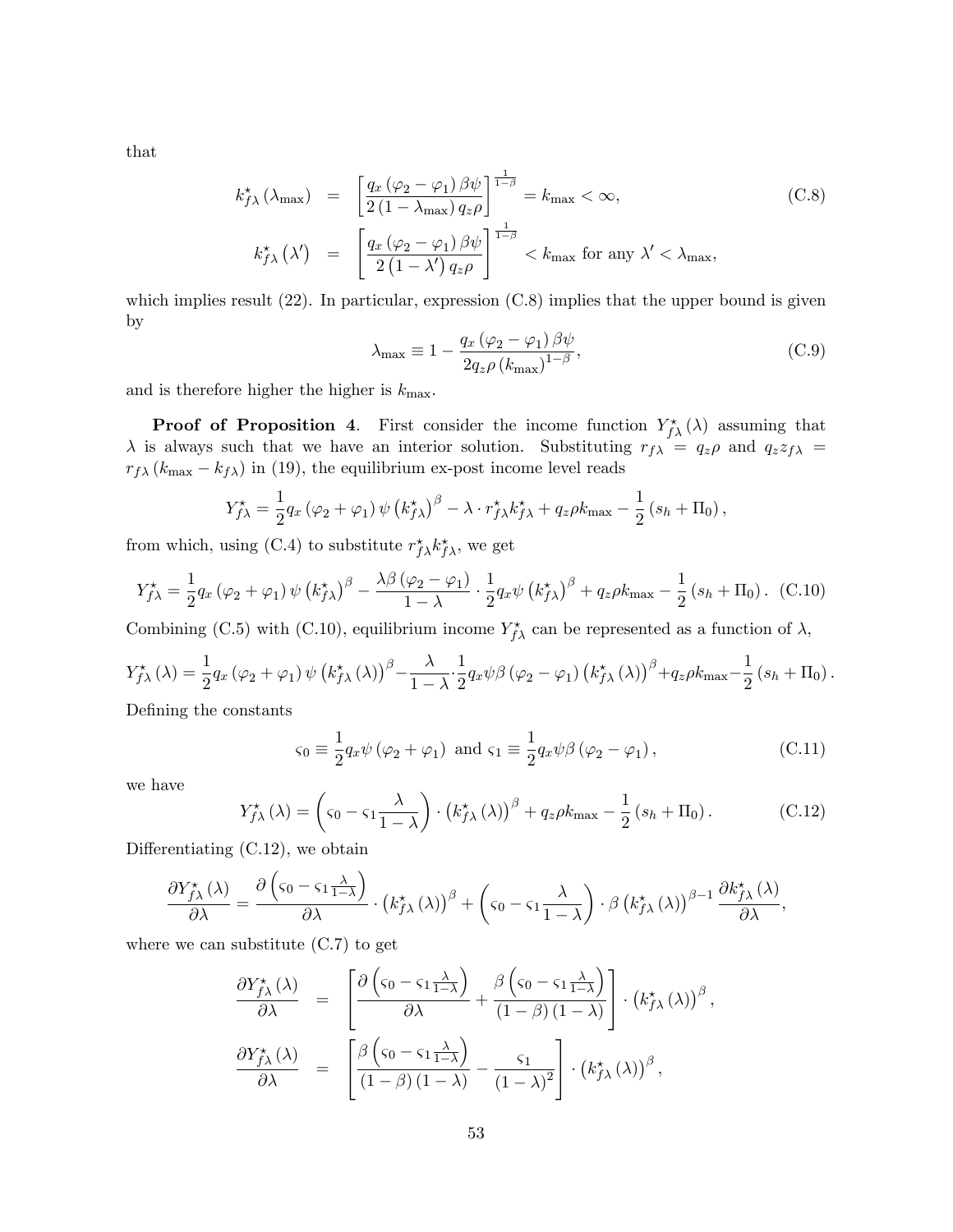and, hence,

$$
\frac{\partial Y_{f\lambda}^{\star}(\lambda)}{\partial \lambda} = [\beta(\varsigma_0 + \varsigma_1)(1 - \lambda) - \varsigma_1] \cdot \frac{\left(k_{f\lambda}^{\star}(\lambda)\right)^{\beta}}{\left(1 - \beta\right)\left(1 - \lambda\right)^2}.
$$
\n(C.13)

The sign of  $\partial Y^*_{f\lambda}(\lambda)/\partial \lambda$  is determined by the term in square brackets in (C.13). In particular, there exists a critical value

$$
\tilde{\lambda} \equiv \frac{\beta (s_0 + s_1) - s_1}{\beta (s_0 + s_1)}\tag{C.14}
$$

such that  $\partial Y^{\star}_{f\lambda}(\lambda)/\partial\lambda \geq 0$  if  $\lambda \leq \tilde{\lambda}$ . Consequently,  $Y^{\star}_{f\lambda}(\lambda)$  achieves a maximum in  $\lambda = \tilde{\lambda}$ . Substituting (C.11) in (C.14), we obtain

$$
\tilde{\lambda} \equiv \frac{(\varphi_2 + \varphi_1) - (\varphi_2 - \varphi_1)(1 - \beta)}{(\varphi_2 + \varphi_1) + \beta(\varphi_2 - \varphi_1)}.
$$
\n(C.15)

Recalling the definition of  $\gamma \equiv \varphi_2/\varphi_1$ , we can rewrite (C.15) as

$$
\tilde{\lambda} \equiv \frac{2 + \beta (\gamma - 1)}{\gamma + 1 + \beta (\gamma - 1)}.
$$
\n(C.16)

:

Obviously, since  $Y_{f\lambda}^{\star}(\lambda)$  is defined over  $\lambda \in (0, \lambda_{\max})$ , the maximum is actually an interior maximum provided that  $\lambda$  lies within the range of interior solutions to the investment problem, that is, provided that parameters are such  $\lambda < \lambda_{\text{max}}$ . As shown in (C.9),  $\lambda$  lies within the range of interior solutions  $(0, \lambda_{\text{max}})$  provided that  $k_{\text{max}}$  is sufficiently large.

Next, consider the profit function  $\Pi_{f\lambda}^{\star}(\lambda)$ . Using (4) and result (C.4), equilibrium profits of the foreign firm read

$$
\Pi_{f\lambda}^{\star}(\lambda) = \frac{1}{2}q_x(1-\beta)(\varphi_2-\varphi_1)\,\psi\left(k_{f\lambda}^{\star}(\lambda)\right)^{\beta} + \frac{1}{2}\cdot\left(\Pi_0 + s_h - 2s_f\right). \tag{C.17}
$$

From  $(C.7)$ , the first derivative reads

$$
\frac{\partial \Pi_{f\lambda}^{\star}(\lambda)}{\partial \lambda} = \frac{\frac{1}{2}q_x(1-\beta)(\varphi_2 - \varphi_1)\psi}{(1-\beta)(1-\lambda)} \left(k_{f\lambda}^{\star}(\lambda)\right)^{\beta} > 0
$$

and, consequently,  $\partial^2 \Pi_{f\lambda}^* (\lambda) / \partial \lambda^2 > 0$ .

**Proof of Proposition 5.** From (B.18) and (C.4), the ratio  $k_{f\lambda}^{\star}/k_p^{\star}$  equals

$$
\frac{k_{f\lambda}^{\star}}{k_p^{\star}} = \left[\frac{1}{2\left(1-\lambda\right)} \cdot \frac{\varphi_2 - \varphi_1}{\varphi_2 + \varphi_1}\right]^{\frac{1}{1-\beta}}
$$

Substituting  $\lambda = \tilde{\lambda}$  with  $\tilde{\lambda}$  given by (C.15), we obtain

$$
\frac{k_{f\lambda}^{\star}}{k_p^{\star}} = \left[ \frac{\varphi_2 + \varphi_1 + \beta (\varphi_2 - \varphi_1)}{2(\varphi_2 + \varphi_1)} \right]^{\frac{1}{1-\beta}} > 1,
$$

so that  $k_{f\lambda}^* < k_p^*$  and  $x_{f\lambda}^* < x_p^*$ . The rest of the proof proceeds in three steps, concerning (i) the ranking of relative domestic income levels, (ii) the ranking of relative foreign firm's profits,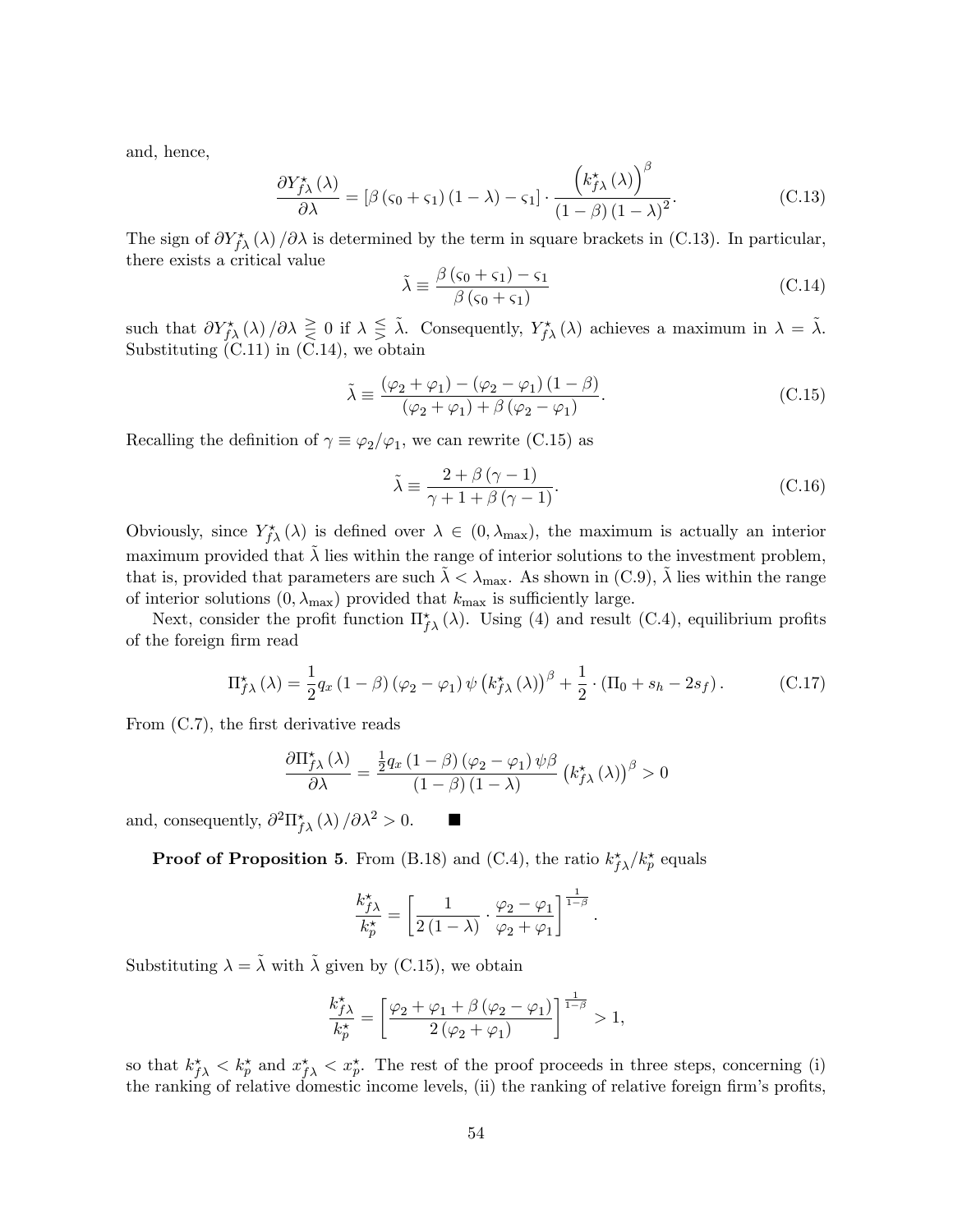and (iii) the fact that Partnership can be jointly optimal whereas Foreign Control with credible repurchase and  $\lambda = \lambda$  cannot be jointly optimal.

(i) Ranking Domestic Income Levels. Under the technologies (4), the equilibrium income levels (B.12) and (19) read

$$
Y_{f\lambda}^{\star} = \frac{1}{2} \left[ q_x \left( \varphi_2 + \varphi_1 \right) \psi \left( k_{f\lambda}^{\star} \right)^{\beta} - 2\lambda r_{f\lambda}^{\star} k_{f\lambda}^{\star} \right] + q_z \rho k_{\text{max}} - \frac{1}{2} \left( s_h + \Pi_0 \right), \qquad \text{(C.18)}
$$

$$
Y_p^{\star} = \frac{1}{2} \left[ q_x \left( \varphi_2 + \varphi_1 \right) \psi \left( k_p^{\star} \right)^{\beta} - r_p^{\star} k_p^{\star} \right] + q_z \rho k_{\text{max}} - \frac{1}{2} \left( s_h + \Pi_0 \right). \tag{C.19}
$$

Taking the difference, we get

$$
Y_p^{\star} - Y_{f\lambda}^{\star} = \frac{1}{2} \left\{ q_x \left( \varphi_2 + \varphi_1 \right) \psi \left( k_p^{\star} \right)^{\beta} - r_p^{\star} k_p^{\star} - \left[ q_x \left( \varphi_2 + \varphi_1 \right) \psi \left( k_{f\lambda}^{\star} \right)^{\beta} - 2\lambda r_{f\lambda}^{\star} k_{f\lambda}^{\star} \right] \right\}
$$

where we can use (B.15) and (C.4) to eliminate the terms  $r_i^* k_i^*$ , obtaining

$$
Y_p^* - Y_{f\lambda}^* = \frac{1}{2} q_x \psi \left\{ (1 - \beta) \left( \varphi_2 + \varphi_1 \right) \left( k_p^* \right)^{\beta} - \left[ \left( \varphi_2 + \varphi_1 \right) - \frac{\lambda \beta \left( \varphi_2 - \varphi_1 \right)}{1 - \lambda} \right] \left( k_{f\lambda}^* \right)^{\beta} \right\}.
$$
 (C.20)

Substituting  $\lambda = \tilde{\lambda}$  with  $\tilde{\lambda}$  given by (C.15), the term in square brackets in (C.20) reduces to  $(1 - \beta)$  [( $\varphi_2 + \varphi_1$ ) +  $\beta$  ( $\varphi_2 - \varphi_1$ )], and expression (C.20) becomes

$$
Y_p^{\star} - Y_{f\lambda}^{\star} = \frac{1}{2} q_x \psi \left( 1 - \beta \right) \left\{ \left( \varphi_2 + \varphi_1 \right) \left( k_p^{\star} \right)^{\beta} - \left[ \left( \varphi_2 + \varphi_1 \right) + \beta \left( \varphi_2 - \varphi_1 \right) \right] \left( k_{f\lambda}^{\star} \right)^{\beta} \right\}.
$$
 (C.21)

From (C.21), the gap  $Y_p^* - Y_{f\lambda}^*$  is positive (negative) when the term in curly brackets, or equivalently, the logarithm of the relevant ratio,

$$
\mathcal{L}_1(\lambda) \equiv \ln \left[ \frac{(\varphi_2 + \varphi_1)}{(\varphi_2 + \varphi_1) + \beta (\varphi_2 - \varphi_1)} \left( k_p^{\star} / k_{f\lambda}^{\star} \right)^{\beta} \right], \tag{C.22}
$$

is positive (negative). Using (B.18) to substitute  $k_p^*$  and (C.4) to substitute  $k_{f\lambda}^*$ , expression (C.22) becomes

$$
\mathcal{L}_1(\lambda) = \ln \left\{ \frac{\gamma + 1}{\gamma + 1 + \beta (\gamma - 1)} \left[ 2(1 - \lambda) \frac{\gamma + 1}{\gamma - 1} \right]^{\frac{\beta}{1 - \beta}} \right\},\,
$$

which, substituting  $\lambda = \tilde{\lambda}$  with  $\tilde{\lambda}$  given by (C.16), equals

$$
\mathcal{L}_1\left(\tilde{\lambda}\right) = \ln\left[2^{\beta} \frac{\gamma + 1}{\gamma + 1 + \beta(\gamma - 1)}\right]^{\frac{1}{1 - \beta}}.\tag{C.23}
$$

From (C.23),  $\mathcal{L}_1(\tilde{\lambda})$  is positive if and only if the term in square brackets exceeds unity, that is, if and only if

$$
\Xi_5(\beta) \equiv \beta \cdot \ln 2 > \ln \left( 1 + \beta \cdot \frac{\gamma - 1}{\gamma + 1} \right) \equiv \Xi_6(\beta). \tag{C.24}
$$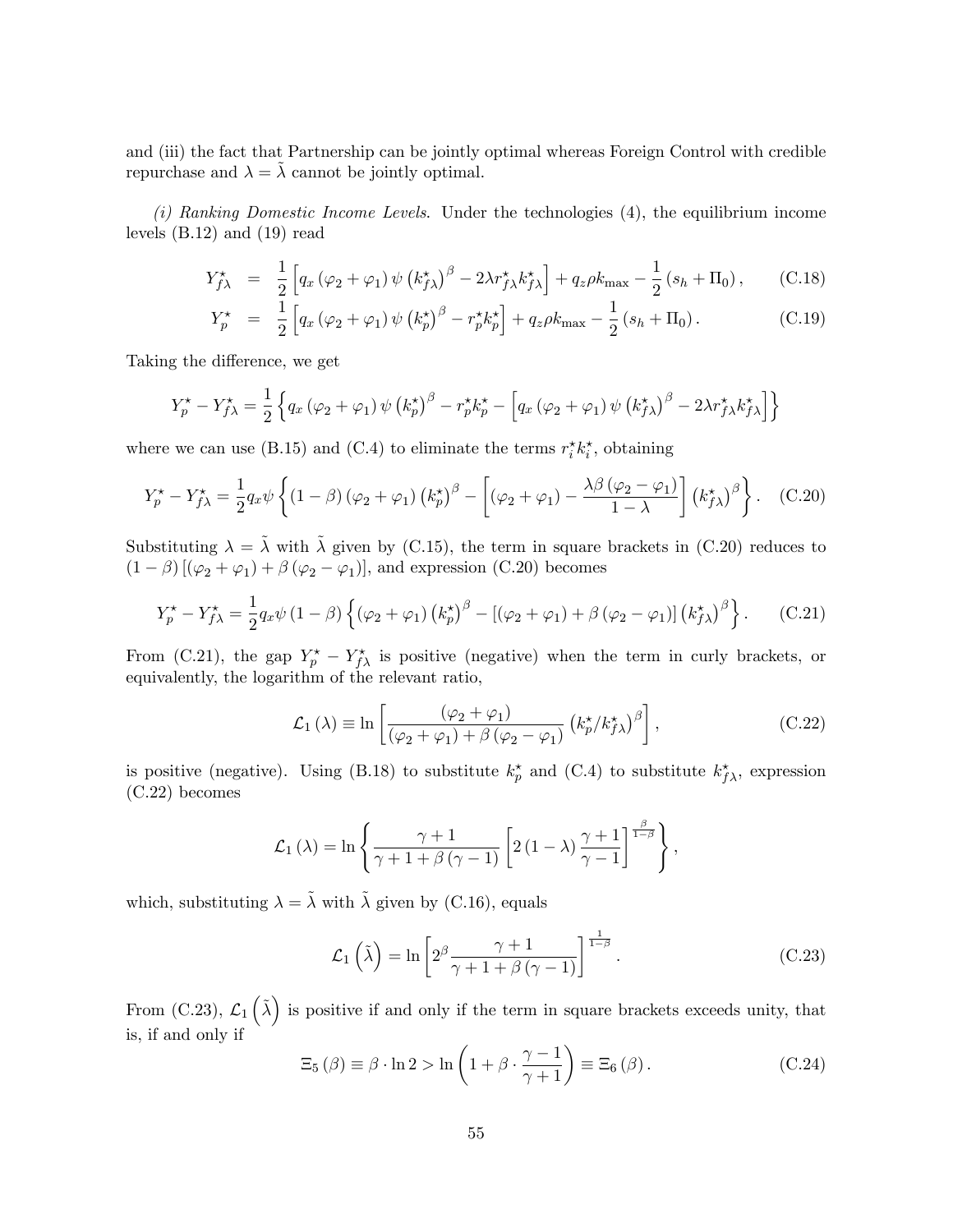Function  $\Xi_5(\beta)$  is an increasing straight line whereas function  $\Xi_6(\beta)$  is increasing and concave with

$$
\lim_{\beta \to 0} \Xi_6(\beta) = 0, \quad \lim_{\beta \to \infty} \Xi_6(\beta) = \infty, \quad \Xi'_6(\beta) = \frac{\gamma - 1}{\gamma + 1 + \beta(\gamma - 1)}, \tag{C.25}
$$

$$
\lim_{\beta \to 0} \Xi_6'(\beta) = \frac{\gamma - 1}{\gamma + 1}, \quad \lim_{\beta \to \infty} \Xi_6'(\beta) = 0.
$$
\n(C.26)

These properties imply two cases. First, if the  $\Xi_5(\beta)$  is steeper than  $\Xi_6(\beta)$  in  $\beta = 0$ , then  $\Xi_5(\beta) > \Xi_6(\beta)$  for all  $\beta \in (0,1)$  and, hence,  $\mathcal{L}_1(\tilde{\lambda}) > 0$  for all  $\beta \in (0,1)$ . Formally,

$$
\text{if } \ln 2 > \frac{\gamma - 1}{\gamma + 1} \text{ then } \lim_{\beta \to 0} \Xi_5'(\beta) > \lim_{\beta \to 0} \Xi_6'(\beta) \text{ and, hence, } \mathcal{L}_1\left(\tilde{\lambda}\right) > 0 \text{ for all } \beta \in (0, 1),
$$

which is equivalent to:

if 
$$
\gamma < \gamma_2 \equiv \frac{1 + \ln 2}{1 - \ln 2} \approx 5.52
$$
 then  $Y_p^* > Y_{f\lambda}^*$  for all  $\beta \in (0, 1)$ . 
$$
(C.27)
$$

The second case implied by properties (C.25)-(C.26) for condition (C.24) is that, if  $\gamma > \gamma_2$ , then (i)  $\Xi_6(\beta)$  is initially steeper than  $\Xi_5(\beta)$  in  $\beta=0$ , and (ii) there exists a unique finite value of  $\beta$ , called  $\beta_2$ , in which  $\Xi_6(\beta)$  cuts  $\Xi_5(\beta)$  from above. Formally,

if 
$$
\gamma > \gamma_2
$$
 then  $\Xi_5(\beta) < \Xi_6(\beta)$  for  $\beta < \beta_2$  and  $\Xi_5(\beta) \ge \Xi_6(\beta)$  for  $\beta \ge \beta_2$ , (C.28)

where the value of  $\beta_2$  is determined by the condition  $\Xi_5(\beta_2) = \Xi_6(\beta_2)$  and can be shown to be strictly less than unity.<sup>34</sup> Hence, result  $(C.28)$  can be equivalently restated as:

$$
\text{if } \gamma > \gamma_2 \text{ then there exists } \beta_2 \in (0,1) \text{ such that } \left\{ \begin{array}{ll} Y_p^\star \geqslant Y_{f\lambda}^\star & \text{for } \beta \geqslant \beta_2 \\ Y_p^\star < Y_{f\lambda}^\star & \text{for } \beta < \beta_2 \end{array} \right\}.
$$

(ii) Ranking Foreign Firm's Profits. Substituting technologies  $(4)$  in  $(20)$  and  $(B.20)$ , respectively, equilibrium profits read

$$
\Pi_{f\lambda}^{\star} = \frac{1}{2} \cdot \left[ q_x \left( \varphi_2 - \varphi_1 \right) \psi \left( k_{f\lambda}^{\star} \right)^{\beta} - 2 \left( 1 - \lambda \right) r_{f\lambda}^{\star} k_{f\lambda}^{\star} + \Pi_0 + s_h - 2s_f \right],
$$
  

$$
\Pi_p^{\star} = \frac{1}{2} \cdot \left[ q_x \left( \varphi_2 - \varphi_1 \right) \psi \left( k_p^{\star} \right)^{\beta} - r_p^{\star} k_p^{\star} + \Pi_0 + s_h - 2s_p \right].
$$

Taking the difference  $\Pi_{f\lambda}^* - \Pi_p^*$  with  $s_f = s_p$  and using (C.4) and (B.15) to eliminate  $r_{f\lambda}^* k_{f\lambda}^*$ and  $r_p^{\star} k_p^{\star}$ , we obtain

$$
\Pi_{f\lambda}^{\star} - \Pi_{p}^{\star} = \frac{1}{2} \cdot q_{x} \psi \left\{ (1 - \beta) \left( \varphi_{2} - \varphi_{1} \right) \left( k_{f\lambda}^{\star} \right)^{\beta} - \left[ \left( \varphi_{2} - \varphi_{1} \right) - \beta \left( \varphi_{2} + \varphi_{1} \right) \right] \left( k_{p}^{\star} \right)^{\beta} \right\}.
$$
 (C.29)

<sup>&</sup>lt;sup>34</sup>The functions  $\Xi_5(\beta)$  and  $\Xi_6(\beta)$  exhibit the properties  $\lim_{\beta\to 1}\Xi_5(\beta) = \ln 2$  and  $\lim_{\beta\to 1}\Xi_6(\beta) = \ln \left(1 + \frac{\gamma-1}{\gamma+1}\right)$ where  $1+\frac{\gamma-1}{\gamma+1}$  < 2 implies that  $\Xi_5(1) > \Xi_6(1)$ . As a consequence, the intersection  $\beta_2$  in which  $\Xi_6(\beta)$  cuts  $\Xi_5(\beta)$ from above must be such that  $\beta_2 < 1$ .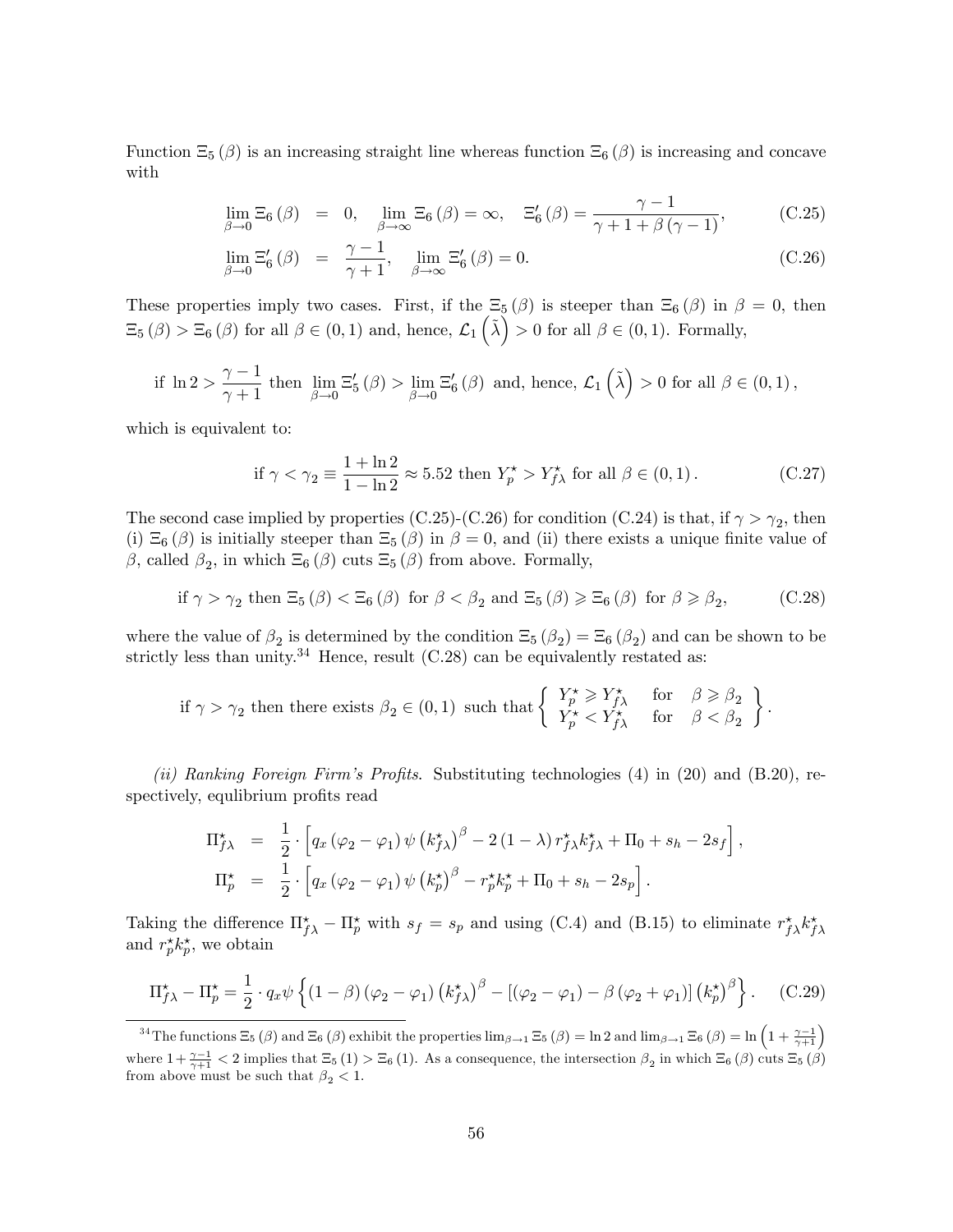Equation (C.29) already contains a critical condition on parameters: if  $\beta > \frac{\varphi_2 - \varphi_1}{\varphi_2 + \varphi_1}$ , the term in square brackets is negative, implying  $\Pi_{f\lambda}^* > \Pi_p^*$ . We can re-write this result as

$$
\beta > \bar{\beta} \equiv \frac{\gamma - 1}{\gamma + 1} \Longrightarrow \Pi_{f\lambda}^{\star} > \Pi_p^{\star}.
$$
 (C.30)

Restricting the attention to the case  $\beta < \bar{\beta}$ , result (C.29) implies that the gap  $\Pi_{f\lambda}^* - \Pi_p^*$  is positive (negative) when the term in square brackets in (C.29), or equivalently, the logarithm of the relevant ratio,

$$
\mathcal{L}_2(\lambda) \equiv \ln \left[ \frac{(1-\beta)(\varphi_2 - \varphi_1)}{(\varphi_2 - \varphi_1) - \beta(\varphi_2 + \varphi_1)} \left( k_f^* \lambda / k_p^* \right)^{\beta} \right], \tag{C.31}
$$

is positive (negative). Using (B.18) to substitute  $k_p^*$  and (C.4) to substitute  $k_{f\lambda}^*$ , expression (C.31) becomes

$$
\mathcal{L}_2(\lambda) = \ln \left\{ \frac{(1-\beta)(\varphi_2 - \varphi_1)}{(\varphi_2 - \varphi_1) - \beta(\varphi_2 + \varphi_1)} \left[ \frac{1}{2(1-\lambda)} \cdot \frac{\varphi_2 - \varphi_1}{\varphi_2 + \varphi_1} \right]^{\frac{\beta}{1-\beta}} \right\} =
$$

$$
= \ln \left\{ \frac{(1-\beta)(\gamma-1)}{(\gamma-1) - \beta(\gamma+1)} \left[ \frac{1}{2(1-\lambda)} \cdot \frac{\gamma-1}{\gamma+1} \right]^{\frac{\beta}{1-\beta}} \right\},
$$

which, substituting  $\lambda = \tilde{\lambda}$  with  $\tilde{\lambda}$  given by (C.16), equals

$$
\mathcal{L}_2\left(\tilde{\lambda}\right) = \ln\left\{\frac{\gamma - 1 - \beta(\gamma - 1)}{\gamma - 1 - \beta(\gamma + 1)} \left[\frac{\gamma + 1 + \beta(\gamma - 1)}{2(\gamma + 1)}\right]^{\frac{\beta}{1 - \beta}}\right\}.
$$
\n(C.32)

Recalling the definition of  $\bar{\beta}$ , we can rewrite (C.32) as

$$
\mathcal{L}_2\left(\tilde{\lambda}\right) = \ln\left\{\bar{\beta}\cdot\frac{1-\beta}{\bar{\beta}-\beta}\cdot\left(\frac{1+\beta\bar{\beta}}{2}\right)^{\frac{\beta}{1-\beta}}\right\}.
$$
\n(C.33)

From (C.33),  $\mathcal{L}_2(\tilde{\lambda})$  is positive if and only if

$$
\Xi_7(\beta) \equiv (1 - \beta) \ln \left( \bar{\beta} \cdot \frac{1 - \beta}{\bar{\beta} - \beta} \right) + \beta \ln \left( 1 + \beta \bar{\beta} \right) > \Xi_8(\beta) \equiv \beta \ln (2). \tag{C.34}
$$

Function  $\Xi_8(\beta)$  is an increasing straight line with

$$
\Xi_8'(\beta) = \ln(2) > 0. \tag{C.35}
$$

Function  $\Xi_7(\beta)$ , instead, is an increasing hyperbula displaying  $\lim_{\beta\to 0}\Xi_3(\beta)=0$  and  $\lim_{\beta\to\bar{\beta}}\Xi_3(\beta)=0$  $+\infty$  over the relevant range  $\beta \in (0,\bar{\beta})$ . In particular,

$$
\Xi_{7}'(\beta) = \frac{1-\bar{\beta}}{\beta-\beta} + \ln \left[ \frac{(1+\beta\bar{\beta})(\bar{\beta}-\beta)}{\bar{\beta}-\beta\bar{\beta}} \right] + \frac{\beta\bar{\beta}}{1+\beta\bar{\beta}},
$$
  
\n
$$
\lim_{\beta=0} \Xi_{7}'(\beta) = \frac{1-\beta}{\beta}, \qquad \lim_{\beta=\bar{\beta}} \Xi_{7}'(\beta) = \infty.
$$
\n(C.36)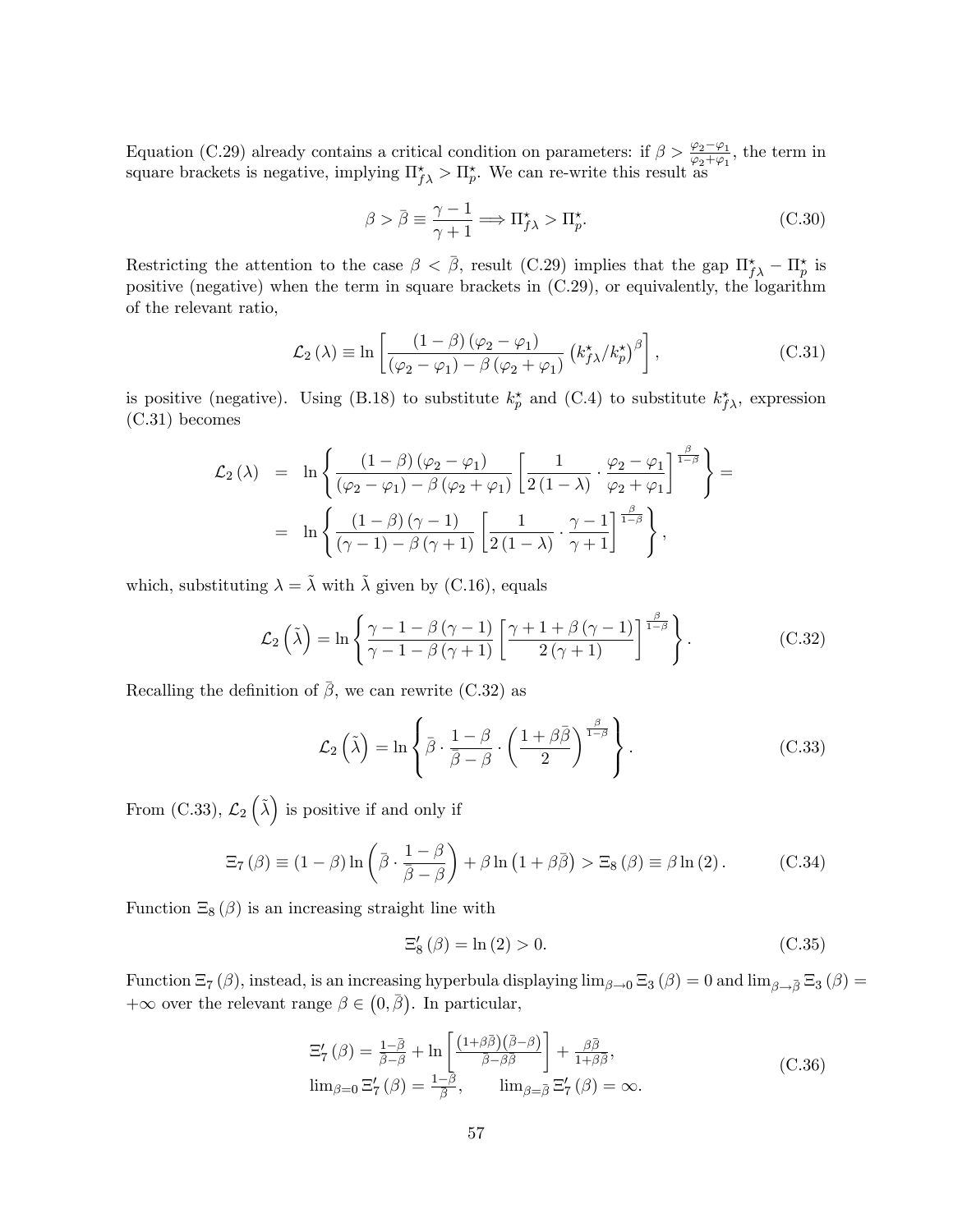Results (C.35) and (C.36) yield a sufficient condition for having  $\Pi_{f\lambda}^* > \Pi_p^*$ . Specifically, if  $\lim_{\beta\to 0} \Xi_7'(\beta) > \Xi_8'(\beta)$ , we surely obtain  $\Pi_{f\lambda}^* > \Pi_p^*$  because then  $\Xi_7(\beta) > \Xi_8(\beta)$  holds for any  $\beta \in (0, \bar{\beta})$ . That is:

$$
1 - \bar{\beta} > \bar{\beta} \ln(2) \Longrightarrow \Pi_{f\lambda}^{\star} > \Pi_p^{\star} \text{ for any } \beta \in (0, \bar{\beta}). \tag{C.37}
$$

If  $\lim_{\beta\to 0} \Xi_7'(\beta) < \Xi_8'(\beta)$ , instead, there exists a region of the parameter space,  $(0, \beta_3) \subset (0, \bar{\beta})$ , such that  $\Pi_{f\lambda}^{\star} < \Pi_p^{\star}$  for  $\beta \in (0, \beta_3)$  and  $\Pi_{f\lambda}^{\star} > \Pi_p^{\star}$  for  $\beta \in (\beta_3, \overline{\beta})$ , that is:

$$
1 - \bar{\beta} < \bar{\beta} \ln(2) \Longrightarrow \left\{ \begin{array}{ll} \Pi_{f\lambda}^{\star} < \Pi_p^{\star} \quad \text{for} \quad \beta \in (0, \beta_3), \\ \Pi_{f\lambda}^{\star} > \Pi_p^{\star} \quad \text{for} \quad \beta \in (\beta_3, \bar{\beta}). \end{array} \right. \tag{C.38}
$$

Notice that, given the definition of  $\bar{\beta}$ , we can define a specific restriction on the parameter  $\gamma$ that allows us to discriminate between cases (C.37) and (C.38). Using  $\bar{\beta} \equiv \frac{\gamma-1}{\gamma+1}$ , the critical inequality  $1 - \bar{\beta} > \bar{\beta} \ln(2)$  can be equivalently re-written as

$$
\gamma < 1 + \frac{2}{\ln(2)} \equiv \gamma_3 \approx 3.88.
$$

Hence, we have a critical threshold  $\gamma_3$  whereby results (C.37) and (C.38) can be equivalently restated as

$$
\gamma < \gamma_3 \Longrightarrow \Pi_{f\lambda}^{\star} > \Pi_p^{\star} \text{ for any } \beta \in (0, \bar{\beta}),
$$
\n
$$
\gamma > \gamma_3 \Longrightarrow \left\{ \begin{array}{ll} \Pi_{f\lambda}^{\star} < \Pi_p^{\star} \quad \text{for} \quad \beta \in (0, \beta_3), \\ \Pi_{f\lambda}^{\star} > \Pi_p^{\star} \quad \text{for} \quad \beta \in (\beta_3, \bar{\beta}]. \end{array} \right. \tag{C.39}
$$

From  $(C.39)$  and  $(C.30)$ , we obtain the two results concerning the foreign firm's profits reported in Proposition 5. First, the case  $\gamma < \gamma_3$  in (C.39) combined with (C.30) implies that if  $\gamma < \gamma_3$ then  $\Pi_{f\lambda}^* > \Pi_p^*$  for any  $\beta \in (0,1)$ . Second, the case  $\gamma > \gamma_3$  in (C.39) combined with (C.30), implies that, if  $\gamma > \gamma_3$ , there exists a critical level  $\beta_3 \in \left(0, \frac{\gamma-1}{\gamma+1}\right)$  such that  $\Pi_{f\lambda}^{\star} < \Pi_p^{\star}$  when  $0 < \beta < \beta_3$ , and  $\Pi_{f\lambda}^{\star} > \Pi_p^{\star}$  when  $\beta_3 < \beta < 1$ .

(iii) Joint optimality. Proceeding in the same way as for the proof of Proposition 2 above, the critical loci  $\beta_2(\gamma)$  and  $\beta_3(\gamma)$  represented in Figure 2 are obtained by running two simple algorithms that calculate

$$
\beta_2(\gamma) \equiv \arg \text{solve} \left\{ \Xi_5(\beta) = \Xi_6(\beta; \gamma) \right\}, \n\beta_3(\gamma) \equiv \arg \text{solve} \left\{ \Xi_7(\beta; \gamma) = \Xi_8(\beta) \right\},
$$

for each value of  $\gamma$ . The resulting loci are such that  $\beta_3(\gamma') > \beta_2(\gamma')$  is satisfied for any  $\gamma \in (1,\infty)$ . This implies that there is no region of the parameter space  $(\gamma,\beta)$  in which  $Y_p^* \lt Y_{f\lambda}^*$ and  $\Pi_p^{\star} < \Pi_{f\lambda}^{\star}$  hold symultaneously. The proof that the parametrization sets  $(\tilde{A}, \tilde{B}, \tilde{C})$  are non-empty follows immediately from Figure 2. ■

**Derivation of conditions (24)**. First, consider the upper-bound  $\tilde{\Pi}_{0}^{yf}$ . From (C.18) and (B.10), using the technologies (2) and (4) and the equilibrium conditions  $r_i = q_z \rho$ , we obtain the income gap

$$
Y_{f\lambda}^{\star} - Y_{h}^{\star} = \frac{1}{2} \left[ q_x \left( \varphi_2 + \varphi_1 \right) \psi \left( k_{f\lambda}^{\star} \right)^{\beta} - 2\lambda r_{f\lambda}^{\star} k_{f\lambda}^{\star} \right] - q_x \psi \left( 1 - \beta \right) \varphi_1 \left( k_{h}^{\star} \right)^{\beta} - \frac{1}{2} \left( \Pi_0 - s_h \right),
$$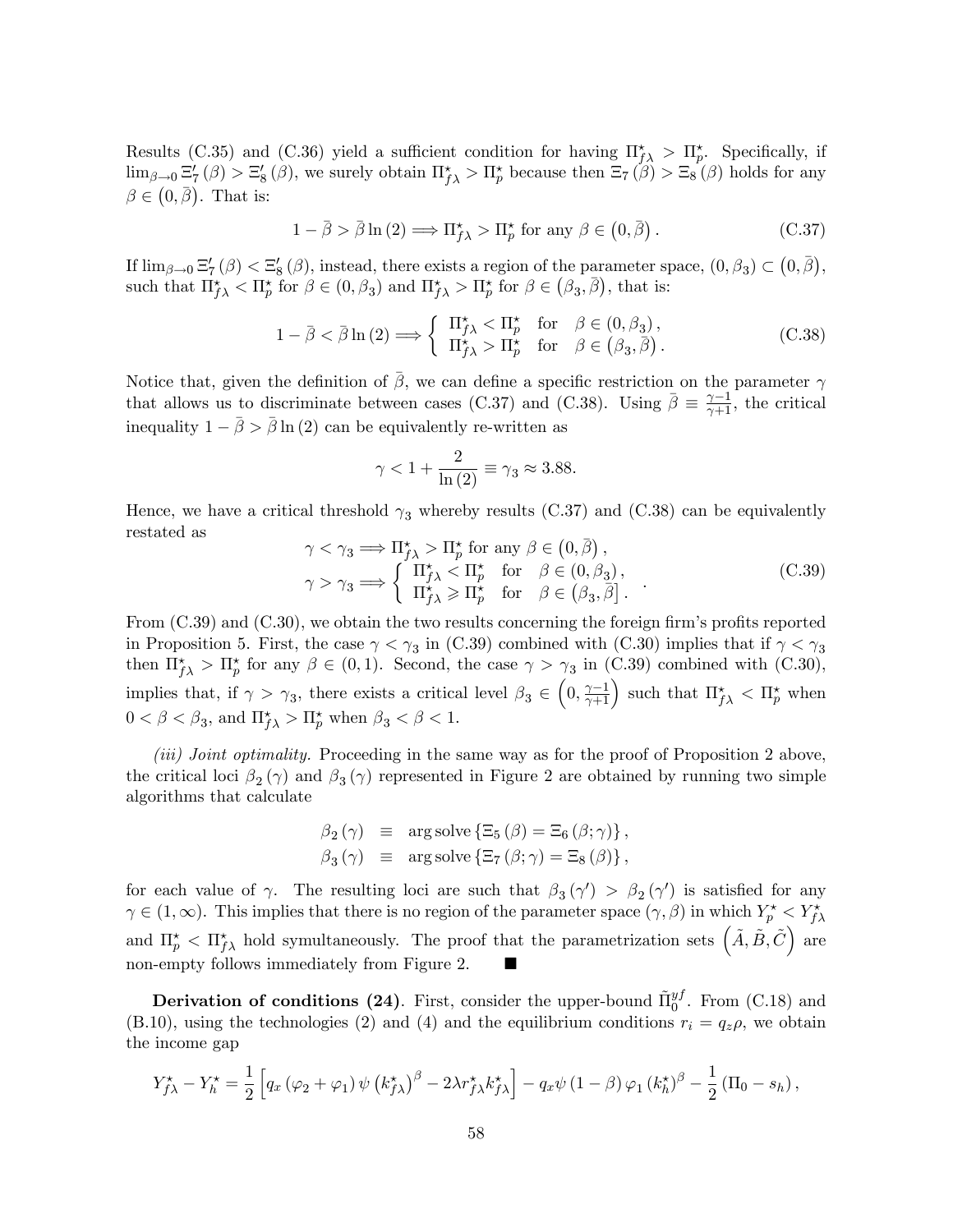where we can substitute (C.4) to eliminate  $r^*_{f\lambda} k^*_{f\lambda}$ , obtaining

$$
Y_{f\lambda}^{\star} - Y_{h}^{\star} = \frac{1}{2} q_{x} \psi \left[ (\varphi_{2} + \varphi_{1}) - \frac{\lambda}{1-\lambda} \beta (\varphi_{2} - \varphi_{1}) \right] (k_{f\lambda}^{\star})^{\beta} - q_{x} \psi (1-\beta) \varphi_{1} (k_{h}^{\star})^{\beta} - \frac{1}{2} (\Pi_{0} - s_{h}).
$$

Substituting  $\lambda = \tilde{\lambda}$  with  $\tilde{\lambda}$  given by (C.15), the term in square brackets reduces to

$$
(1 - \beta) [(\varphi_2 + \varphi_1) + \beta (\varphi_2 - \varphi_1)]
$$

and we obtain

$$
Y_{f\lambda}^{\star} - Y_h^{\star} = q_x \psi \left( 1 - \beta \right) \left\{ \frac{1}{2} \left[ \left( \varphi_2 + \varphi_1 \right) + \beta \left( \varphi_2 - \varphi_1 \right) \right] \left( k_{f\lambda}^{\star} \right)^{\beta} - \varphi_1 \left( k_h^{\star} \right)^{\beta} \right\} - \frac{1}{2} \left( \Pi_0 - s_h \right),
$$

that is,

$$
Y_{f\lambda}^{\star} - Y_h^{\star} = q_x \psi \left( 1 - \beta \right) \varphi_1 \left\{ \frac{1}{2} \left[ (\gamma + 1) + \beta \left( \gamma - 1 \right) \right] \left( k_{f\lambda}^{\star} \right)^{\beta} - \left( k_h^{\star} \right)^{\beta} \right\} - \frac{1}{2} \left( \Pi_0 - s_h \right). \tag{C.40}
$$

Equilibrium local  $k_{f\lambda}^{\star}$  is given by (C.4): using  $\lambda = \tilde{\lambda}$  with  $\tilde{\lambda}$  given by (C.16), we obtain

$$
k_{f\lambda}^{\star}\left(\tilde{\lambda}\right) = \left\{\frac{q_x\varphi_1\left[\gamma+1+\beta\left(\gamma-1\right)\right]\beta\psi}{2q_z\rho}\right\}^{\frac{1}{1-\beta}}.\tag{C.41}
$$

From  $(C.41)$  and the first expression in  $(B.16)$ , we have

$$
\frac{k_h^*}{k_{f\lambda}^*\left(\tilde{\lambda}\right)} = \left\{\frac{2}{\gamma + 1 + \beta(\gamma - 1)}\right\}^{\frac{1}{1-\beta}}.\tag{C.42}
$$

Using  $(C.42)$ , we can rewrite  $(C.40)$  as

$$
Y_{f\lambda}^{\star} - Y_{h}^{\star} = q_{x}\psi (1 - \beta) \varphi_{1} (k_{f\lambda}^{\star})^{\beta} \left\{ \frac{1}{2} (\gamma + 1) + \frac{1}{2} \beta (\gamma - 1) - \left[ \frac{1}{2} (\gamma + 1) + \frac{1}{2} \beta (\gamma - 1) \right]^{-\frac{1}{1 - \beta}} \right\} - \frac{1}{2} (\Pi_{0} - s_{h}),
$$

and then substitute  $k_{f\lambda}^{\star}$  by (C.41) to obtain

$$
Y_{f\lambda}^{\star} - Y_{h}^{\star} = Q \cdot \left\{ \frac{\left\{ \frac{1}{2} \left( \gamma + 1 \right) + \frac{1}{2} \beta \left( \gamma - 1 \right) \right\}^{\frac{2-\beta}{1-\beta}} - 1}{\frac{1}{2} \left( \gamma + 1 \right) + \frac{1}{2} \beta \left( \gamma - 1 \right)} \right\} - \frac{1}{2} \left( \Pi_{0} - s_{h} \right), \tag{C.43}
$$

where  $Q \equiv q_x \psi (1 - \beta) [(q_x/q_z) (\beta/\rho) \psi]^{1-\beta \over 1-\beta} \varphi$  $\frac{1}{1-\beta}$  is defined in (B.53). Result (C.43) implies that the State prefers Foreign Control (with credible repurchase at rate  $\lambda = \tilde{\lambda}$ ) to Home Control if and only if

$$
\Pi_0 < \tilde{\Pi}_0^{yf} \equiv s_h + Q \cdot \left\{ 2 \frac{\left\{ \frac{1}{2} \left( \gamma + 1 \right) + \frac{1}{2} \beta \left( \gamma - 1 \right) \right\}^{\frac{2-\beta}{1-\beta}} - 1}{\frac{1}{2} \left( \gamma + 1 \right) + \frac{1}{2} \beta \left( \gamma - 1 \right)} \right\} . \tag{C.44}
$$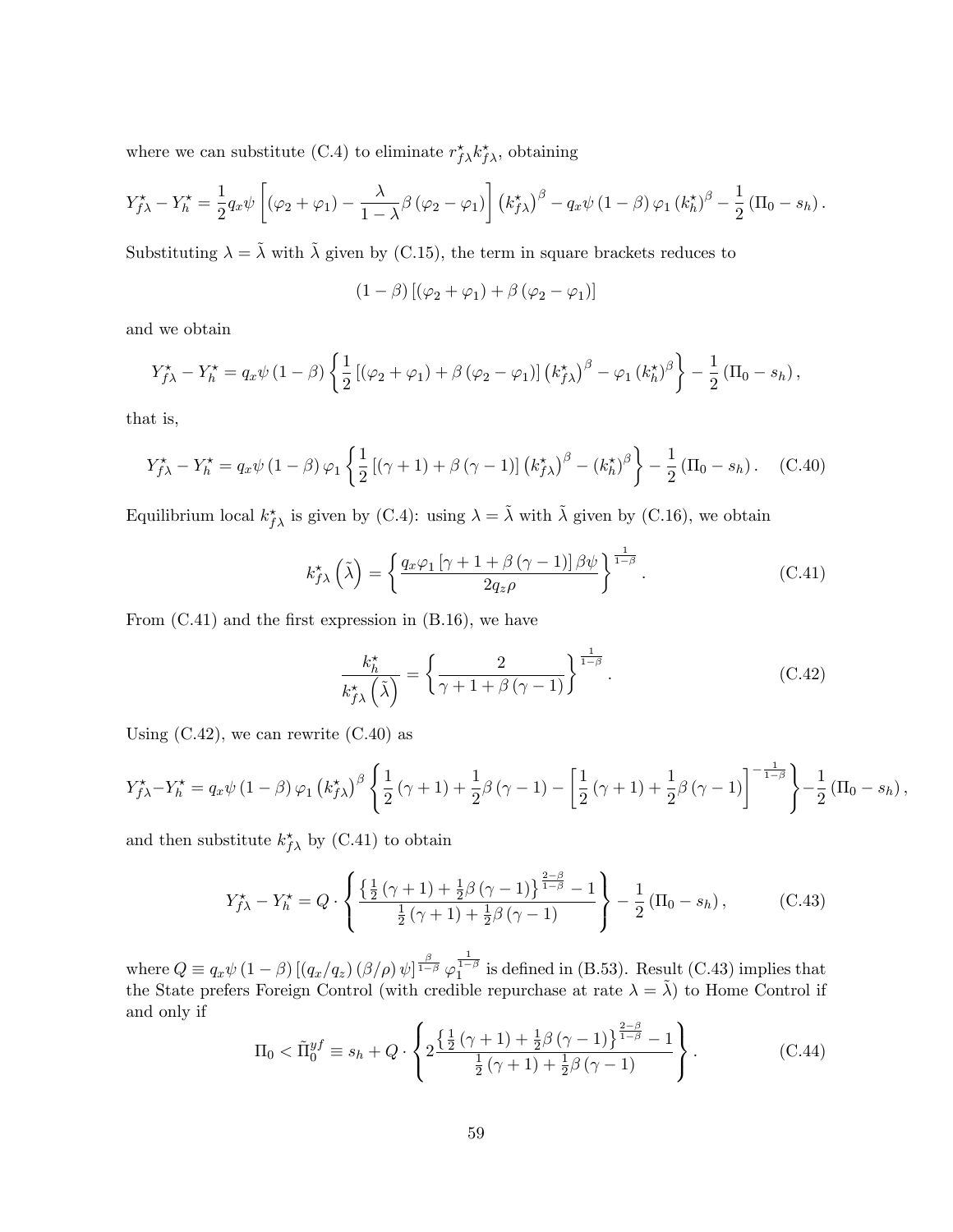Next consider the foreign firm's profits. From  $(C.17)$ , the gap between the profits under Foreign Control with credible repurchase and the reservation profit equals

$$
\Pi_{f\lambda}^{\star}(\lambda) - \Pi_0 = \frac{1}{2} q_x \left(1 - \beta\right) \left(\varphi_2 - \varphi_1\right) \psi \left(k_{f\lambda}^{\star}(\lambda)\right)^{\beta} + \frac{1}{2} \cdot \left(s_h - 2s_f - \Pi_0\right). \tag{C.45}
$$

With  $\lambda = \tilde{\lambda}$ , we can substitute  $k_{f\lambda}^{\star}(\lambda)$  with (C.41), obtaining

$$
\Pi_{f\lambda}^{\star}(\lambda) - \Pi_0 = \frac{1}{2} q_x (1-\beta) (\varphi_2 - \varphi_1) \psi \left\{ \frac{q_x \varphi_1 \left[ \gamma + 1 + \beta (\gamma - 1) \right] \beta \psi}{2q_z \rho} \right\}^{\frac{\beta}{1-\beta}} + \frac{1}{2} \cdot (s_h - 2s_f - \Pi_0),
$$

$$
\Pi_{f\lambda}^{\star}(\lambda) - \Pi_0 = Q \cdot (\gamma - 1) \frac{1}{2} \left\{ \frac{1}{2} \left[ \gamma + 1 + \beta (\gamma - 1) \right] \right\}^{\frac{\beta}{1-\beta}} + \frac{1}{2} \cdot (s_h - 2s_f - \Pi_0),
$$

which implies that the Foreign Firm prefers Foreign Control to no initial contract,  $\Pi_{f\lambda}^* > \Pi_0$ , if and only if

$$
\Pi_0 < \tilde{\Pi}_0^{\pi f} \equiv s_h - 2s_f + Q \cdot (\gamma - 1) \left\{ \frac{1}{2} \left[ \gamma + 1 + \beta (\gamma - 1) \right] \right\}^{\frac{\beta}{1 - \beta}}. \tag{C.46}
$$

**Derivation of result (25)**. The second inequality in (25),  $\Pi_0^{yp} > \Pi_0^{\pi p}$  $_{0}^{\pi p}$ , is already proved in (17). The first inequality,  $\Pi_0^{yp} > \tilde{\Pi}_0^{\pi f}$ , is proved as follows. From (B.52) and (C.46), we have

$$
\Pi_0^{yp} - \tilde{\Pi}_0^{\pi f} = 2s_f + Q \cdot \left\{ (\gamma + 1)^{\frac{1}{1-\beta}} - 2 - (\gamma - 1) \left[ \frac{1}{2} (\gamma + 1) + \frac{1}{2} \beta (\gamma - 1) \right]^{\frac{\beta}{1-\beta}} \right\}.
$$
 (C.47)

We now show that the term in curly brackets in  $(C.47)$  is always positive: re-writing it as a function

$$
\Xi_9(\gamma) \equiv (\gamma + 1)^{\frac{1}{1-\beta}} - 2 - (\gamma - 1) \left[ \frac{1}{2} (\gamma + 1) + \frac{1}{2} \beta (\gamma - 1) \right]^{\frac{\beta}{1-\beta}}, \tag{C.48}
$$

the derivative with respect to  $\gamma$  is

$$
\Xi_9'(\gamma) = \frac{1}{1-\beta} \left\{ (\gamma+1)^{\frac{\beta}{1-\beta}} - \Lambda_\gamma \cdot [(\gamma+1) + \beta (\gamma-1)]^{\frac{\beta}{1-\beta}} \right\},\tag{C.49}
$$

with 
$$
\Lambda_{\gamma} \equiv \left(\frac{1}{2}\right)^{\frac{\beta}{1-\beta}} \frac{\gamma+1+\beta(\gamma-1)-\beta(\gamma+1)}{\gamma+1+\beta(\gamma-1)} < 1.
$$
 (C.50)

The sign of  $\Xi_9'(\gamma)$  is positive for any  $\gamma > 1$ . The proof is by contradiction: suppose that  $\Xi_9'(\gamma) < 0$ . From (C.49)-(C.50), this would imply

$$
\Lambda_{\gamma} > \left(\frac{\gamma+1}{\gamma+1+\beta(\gamma-1)}\right)^{\frac{\beta}{1-\beta}},
$$
\n
$$
\frac{\gamma+1+\beta(\gamma-1)-\beta(\gamma+1)}{\gamma+1+\beta(\gamma-1)} > \left(2 \cdot \frac{\gamma+1}{\gamma+1+\beta(\gamma-1)}\right)^{\frac{\beta}{1-\beta}},
$$
\n(C.51)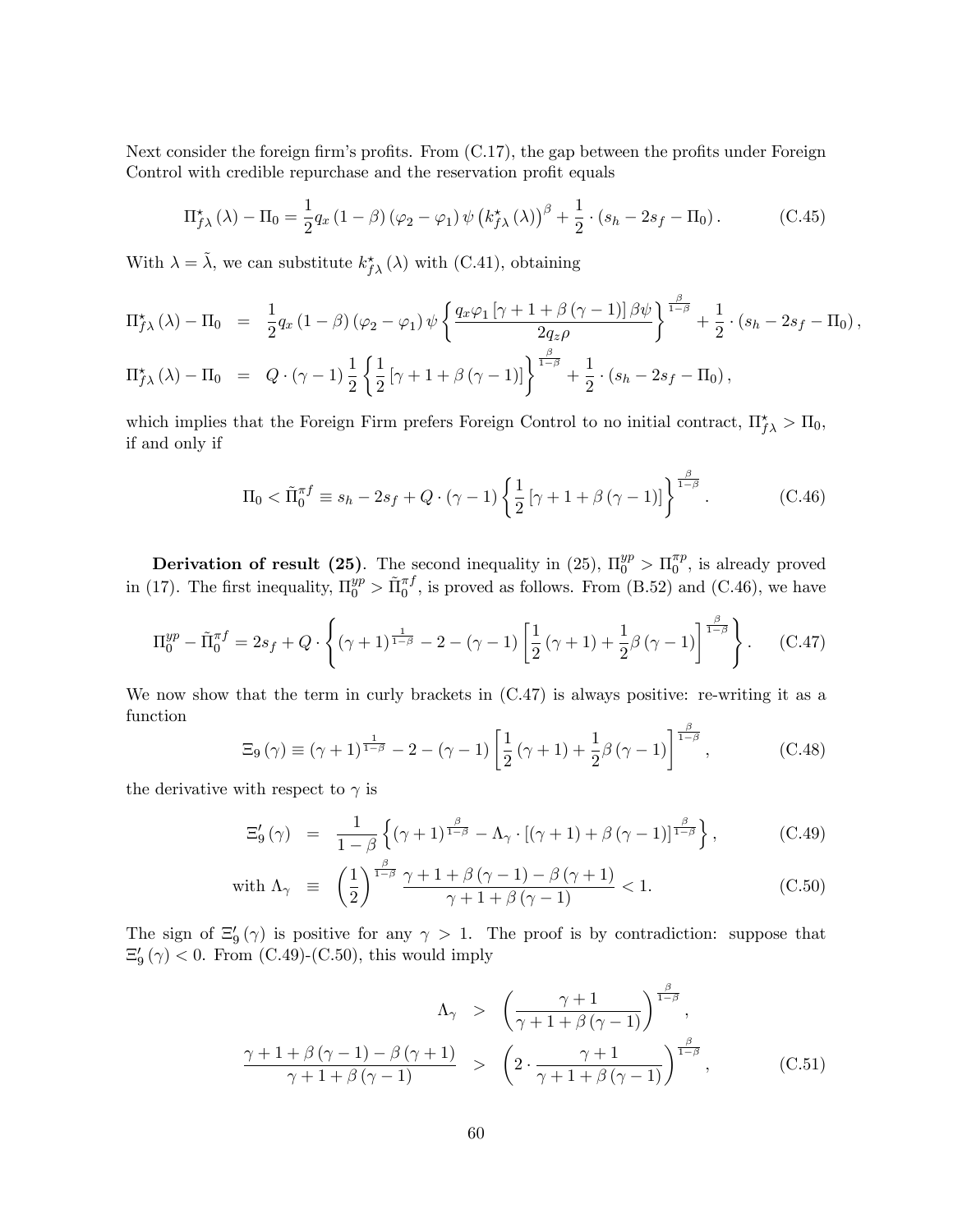which is absurd because the left hand side of (C.51) is less than unity whereas the right hand side of  $(C.51)$  greater than unity.<sup>35</sup> As a consequence,

$$
\Xi_9'\left(\gamma\right) > 0 \text{ for all } \gamma > 1.
$$

Combining this result with

$$
\lim_{\gamma \to 1} \Xi_9(\gamma) = (2)^{\frac{1}{1-\beta}} - 2 > 0,
$$

it follows that the term in curly brackets in (C.47) is positive for any value of  $\gamma > 1$ , which means that  $\Pi_0^{yp} > \tilde{\Pi}_0^{\pi f}$  for any constellation of parameters.

 $35$ The fact that the right hand side of (C.51) is greater than unity can also verified by contradiction: imposing  $2 \cdot \frac{\gamma+1}{\gamma+1+\beta(\gamma-1)} < 1$  we obtain  $\beta > \frac{\gamma+1}{\gamma-1} > 1$ , which is absurd because  $\beta < 1$ .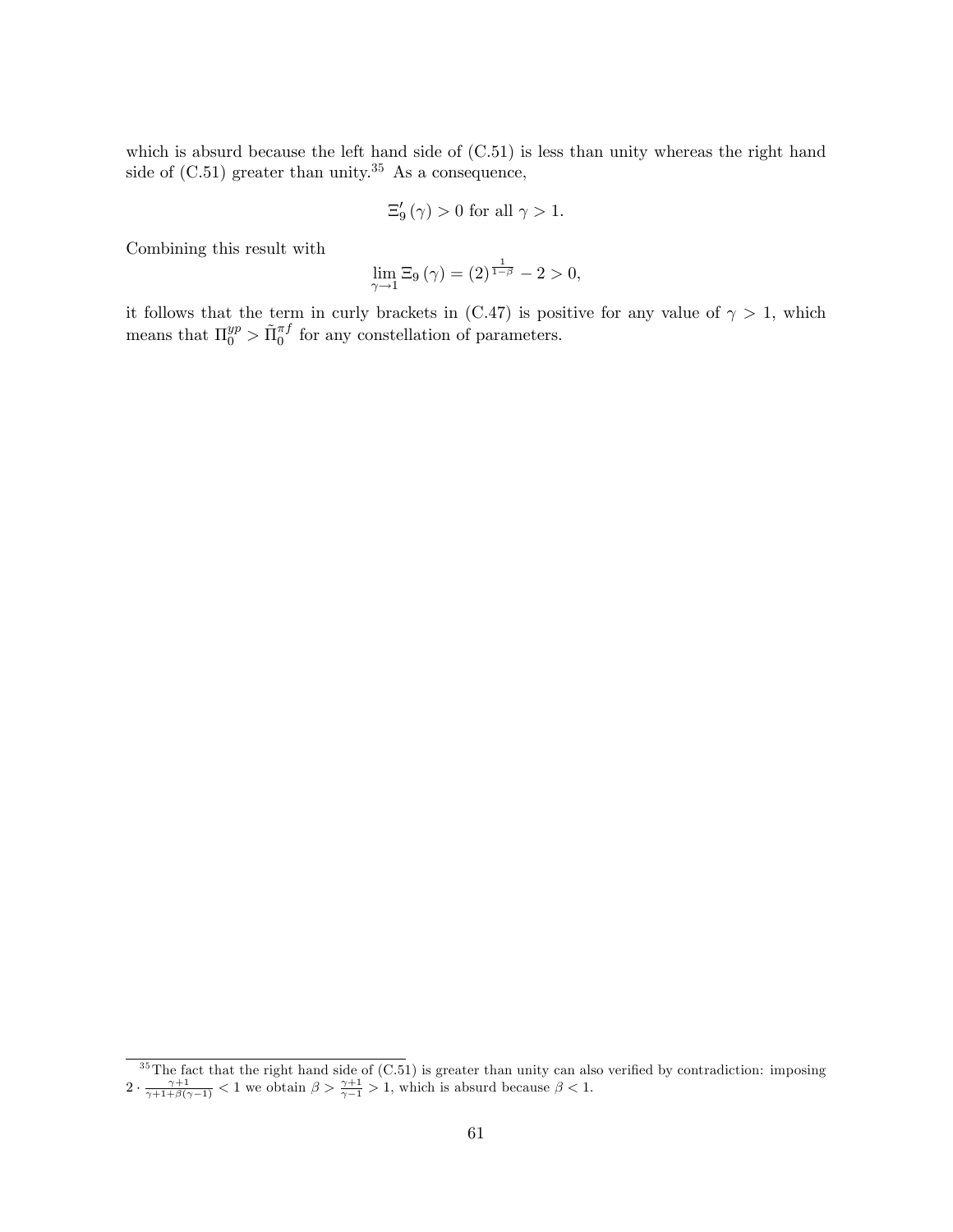

Figure 3: Graphical proof of Proposition 2.